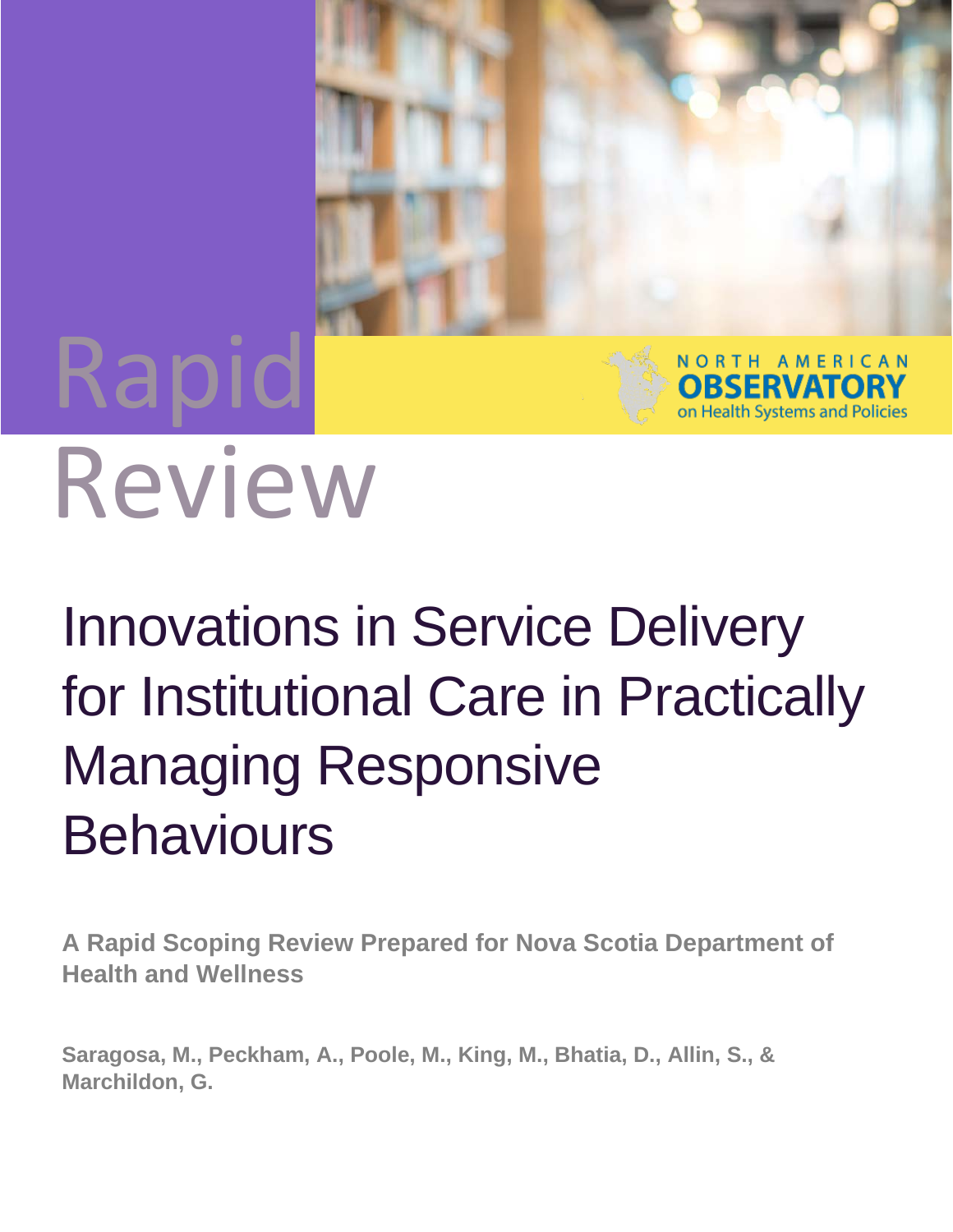This report was produced by the North American Observatory on Health Systems and Policies at the request of Nova Scotia Department of Health and Wellness. The views expressed by authors are not intended to represent the views of reviewers or partners of the North American Observatory on Health Systems and Policies.



#### **Suggested citation:**

Saragosa, M., Peckham, A., Poole, M., King, M., Bhatia, D., Allin, S., & Marchildon, G. (2020). Innovations in Service Delivery for Institutional Care in Practically Managing Responsive Behaviours. Toronto: North American Observatory on Health Systems and Policies. *Rapid Review* (No. 21).

#### **Acknowledgements:**

We would like to gratefully acknowledge the editing and production support of Patrick Farrell and Monika Roerig.

#### **Please address requests about the publication to:**

North American Observatory on Health Systems and Policies 155 College Street, Suite 425 Toronto, ON M5T 3M6

**© North American Observatory on Health Systems and Policies 2020**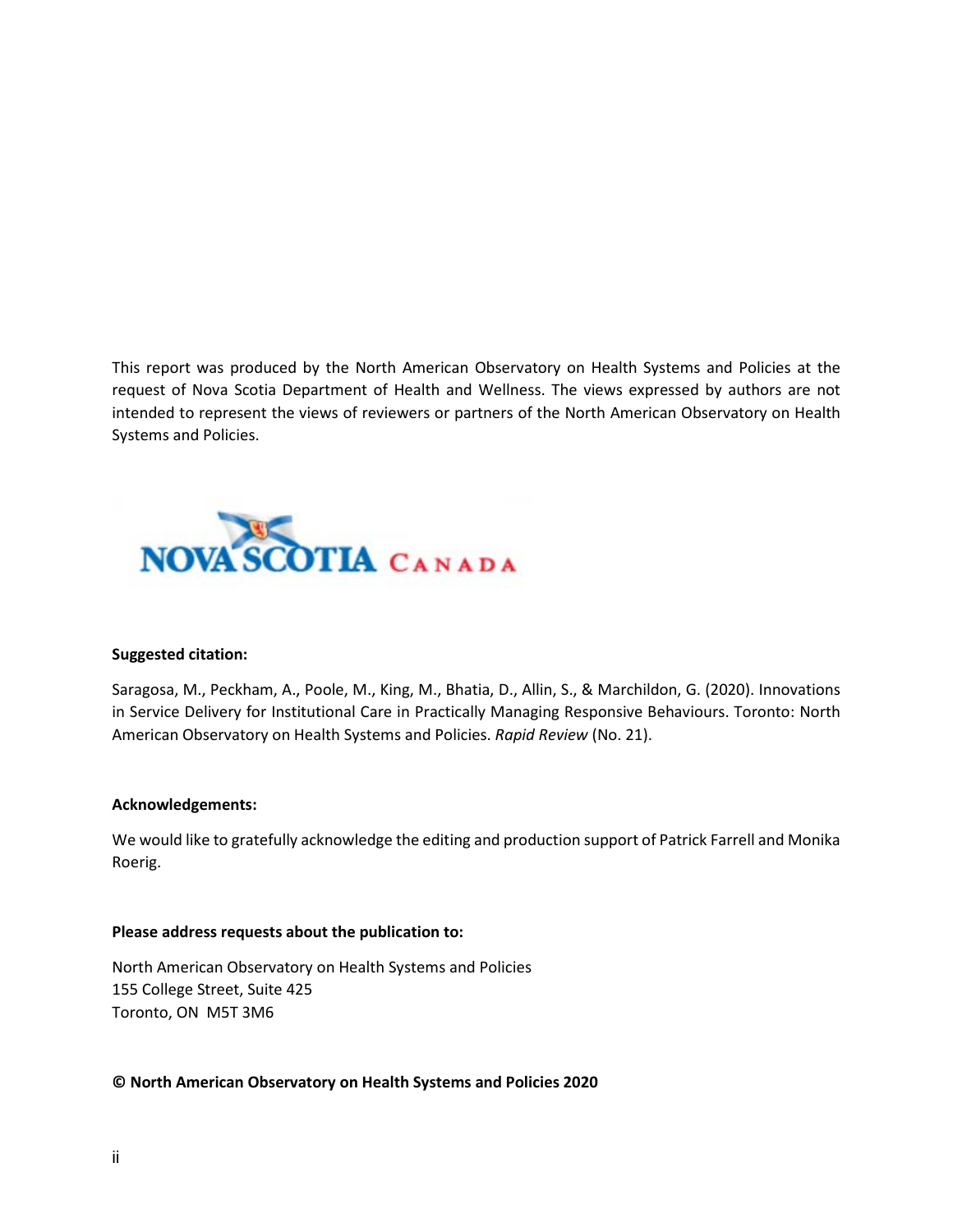### **Table of Contents**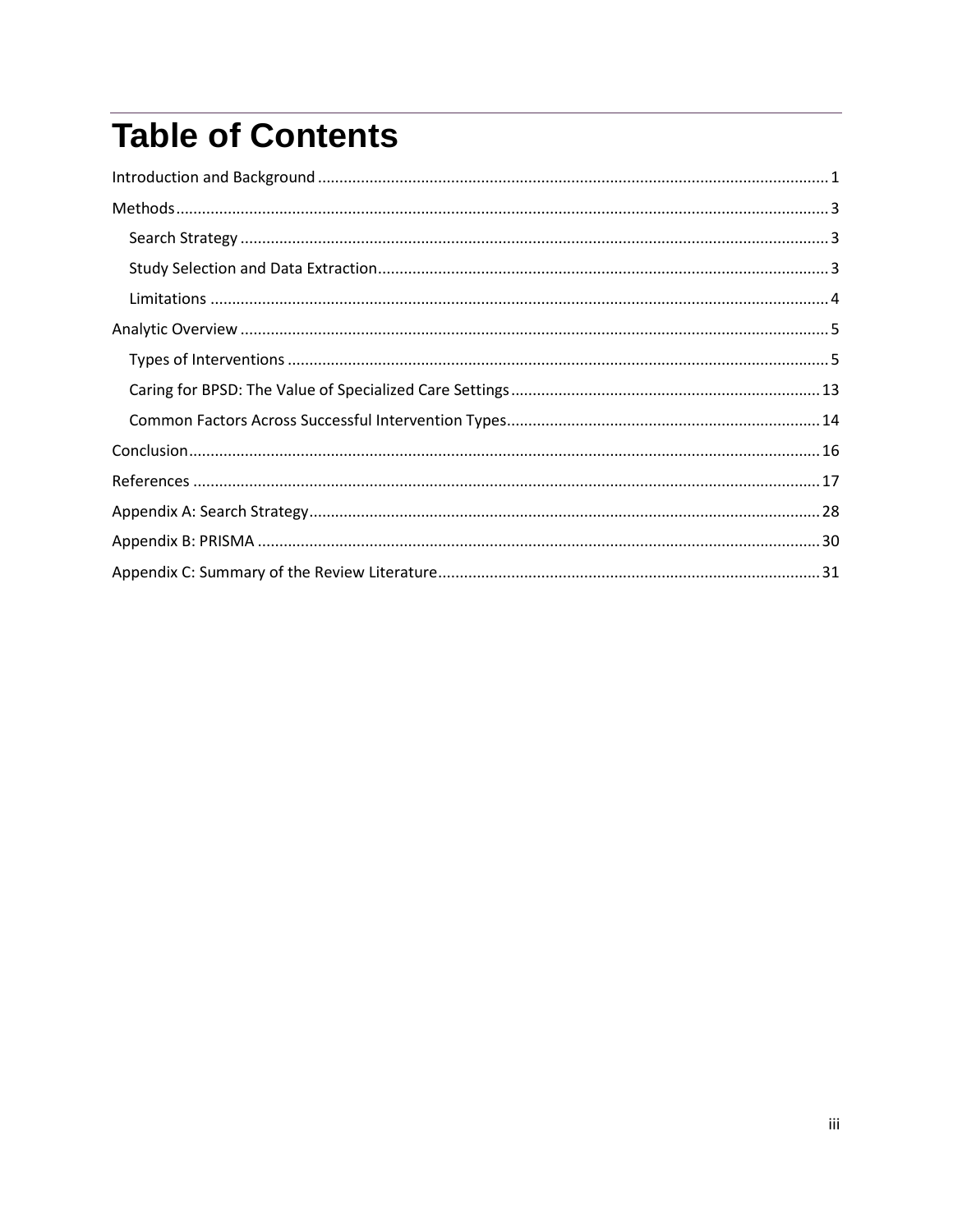#### **List of Abbreviations**

| AD          | <b>Alzheimer's Disease</b>                         |
|-------------|----------------------------------------------------|
| <b>ADRD</b> | Alzheimer's Disease and Related Dementias          |
| AMB         | Aberrant Motor Behavior                            |
| <b>BPSD</b> | Behavioural and Psychological Symptoms of Dementia |
| CF          | <b>Cognitive Function</b>                          |
| CG          | <b>Control Group</b>                               |
| <b>CNAs</b> | <b>Certified Nursing Assistants</b>                |
| <b>CST</b>  | <b>Cognitive Stimulation Therapy</b>               |
| DT          | <b>Doll Therapy</b>                                |
| EF          | <b>Executive Function</b>                          |
| EG          | <b>Experimental Group</b>                          |
| IG          | <b>Intervention Group</b>                          |
| <b>IPPI</b> | Individualized Positive Psychosocial Intervention  |
| <b>LTC</b>  | Long-Term Care                                     |
| <b>LTCF</b> | Long-Term Care Facility                            |
| NΗ          | <b>Nursing Home</b>                                |
| <b>NPS</b>  | Neuropsychiatric Symptoms                          |
| <b>PCC</b>  | <b>Person-Centred Care</b>                         |
| <b>PWD</b>  | Persons with Dementia                              |
| <b>RT</b>   | <b>Reminiscence Therapy</b>                        |
| SCU         | <b>Special Care Unit</b>                           |
| <b>SCF</b>  | <b>Special Care Facility</b>                       |
|             |                                                    |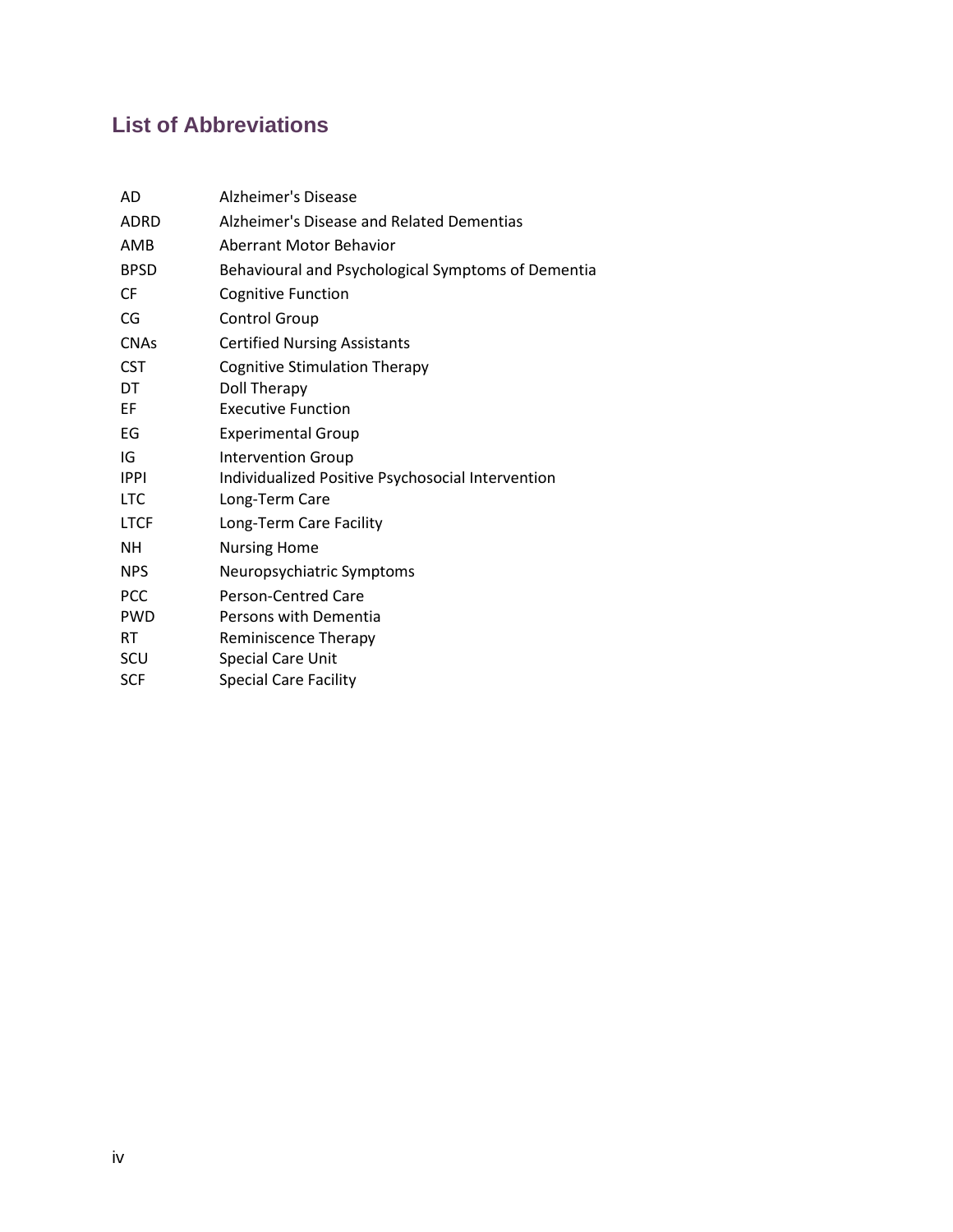### <span id="page-4-0"></span>**Introduction and Background**

Individuals affected by Alzheimer's disease and related disorders tend to experience difficulties with their memory, judgement, attention, mood, communication, and ability to complete the activities of daily living (Alzheimer Society of Canada, 2010). Dementia has historically been framed using *pathologizing* language (Dupuis, Wiersma, & Loiselle, 2012). As such, when an individual living with dementia responds or reacts to an interaction, this response can often be classified as *challenging, violent, disturbing,* and *aggressive* (Dupuis et al., 2012). More recently, there has been a shift from problematizing such behaviours towards understanding them as "responsive behaviours", a term used to describe behavioural and psychological symptoms of dementia (BPSD) (Clifford & Doody, 2018; Schindel Martin et al., 2016). Encompassing the noncognitive symptoms of dementia, responsive behaviours include agitation, aggression, and disturbance in mood, perception, and behaviour (Clifford & Doody, 2018).

In 2016 an estimated 564,000 Canadians were living with dementia. As the disease progresses, and people experience increasing difficulty completing activities of daily living, a change in care setting from home and communities to facility-based long-term care (LTC) may be necessary (Chambers, Bancej, & McDowell, 2016). Approximately one-third of persons younger than 80 who have been diagnosed with dementia, and 42% of those over 80 with a diagnosis of dementia, live in LTC homes (Canadian Institute for Health Information, 2018). In the context of a rapidly changing population, 69% of residents in LTC facilities had dementia in 2015-16 (Canadian Institute for Health Information, 2018). The proportion of those demonstrating responsive behaviours accounted for 50% of this population (Canadian Institute for Health Information, 2018). These numbers are only likely to increase as the population ages (Scott, Ryan, James, & Mitchell, 2011). Those working in LTC settings are often exposed to workplace violence as a result of persons living with dementia expressing responsive behaviours that are physical in nature (Daly, Banerjee, Armstrong, Armstrong, & Szebehely, 2011). For almost 10 per cent of workers (8.4%), violence is a daily occurrence in their LTC facility (Armstrong & Daly, 2004).

Consequently, traditional institutional care settings have developed special care units (SCUs) for older adults with dementia (Reimer, Slaughter, Donaldson, Currie, & Eliasziw, 2004). However, previous studies have shown that SCUs exhibit no strong evidence of benefit compared to traditional care environments in terms of resident cognition, function, or behaviour (Gruneir, Lapane, Miller, & Mor, 2008; Lai, Yeung, Mok, & Chi, 2009). This has led to the construction of special care facilities (SCFs), designed and staffed to meet the needs of individuals with middle-to-advanced dementia (Reimer et al., 2004).

One of the common approaches taken to address responsive behaviours in LTC residents with dementia has been to prescribe antipsychotic drugs (Kirkham et al., 2017). However, the risks and harms associated with the use of antipsychotic medication has led to calls, through targeted policy and educational support strategies, to reduce their use among older adults without a diagnosis of psychosis (Canadian Institute for Health Information, 2018). As a result, there has been a significant downward trend in the use of antipsychotic drugs in LTC between 2011 and 2016 (Canadian Institute for Health Information, 2018), alongside a shift toward non-pharmacological supports to address responsive behaviours (Schindel Martin et al., 2016).

Given these adaptations and ideological shifts, we have seen a change in the way dementia care is being provided in facility-based LTC settings, and increased efforts to minimize physical and chemical restraints,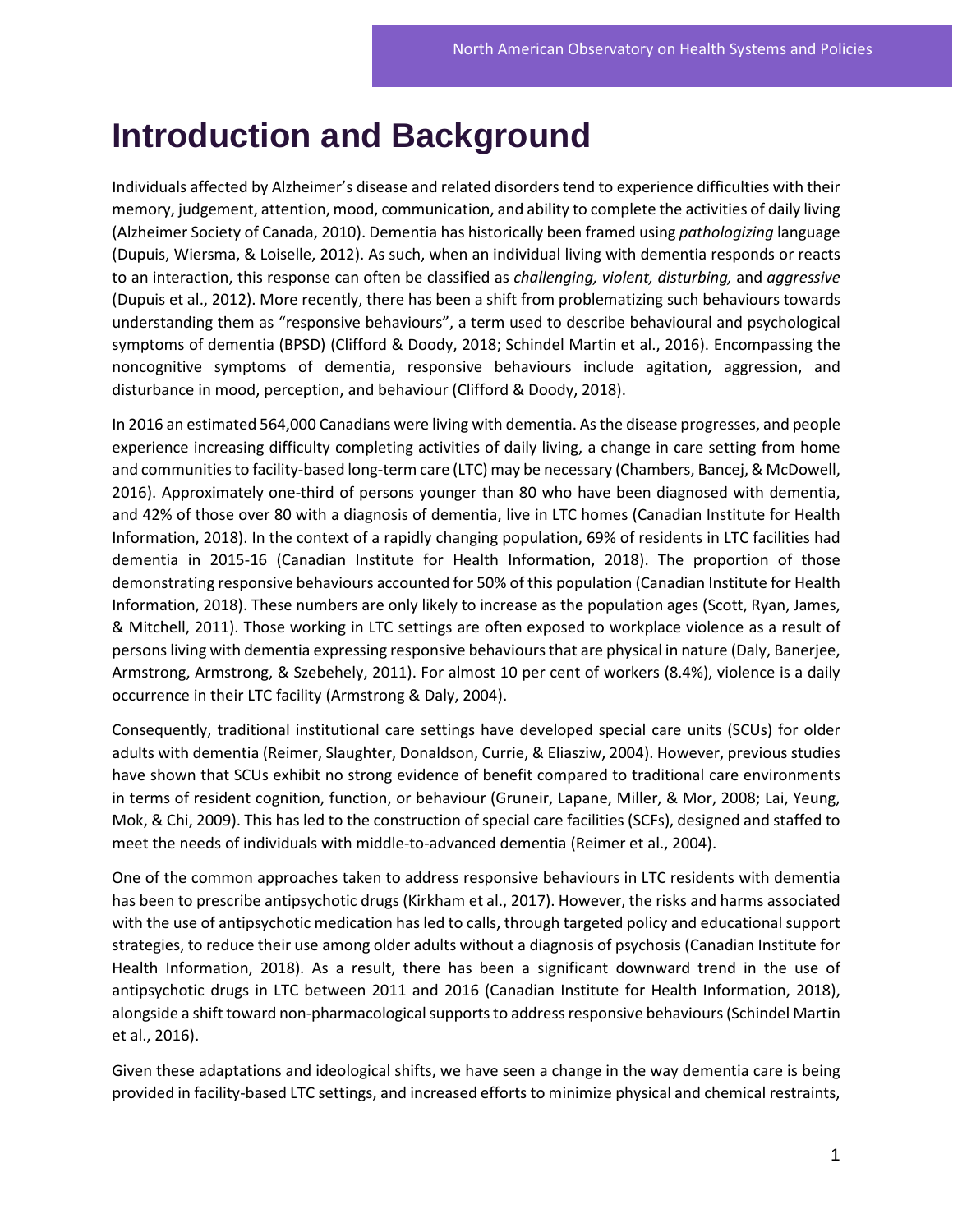and offer non-pharmacological approaches to care (Livingston et al., 2014). Despite these changes in how we support persons living with dementia in facility-based LTC, little is known about the overall effectiveness of various non-pharmacological approaches. This review offers a synthesis of these nonpharmacological approaches to highlight treatment interventions that should be considered when designing a program to best manage responsive behaviours.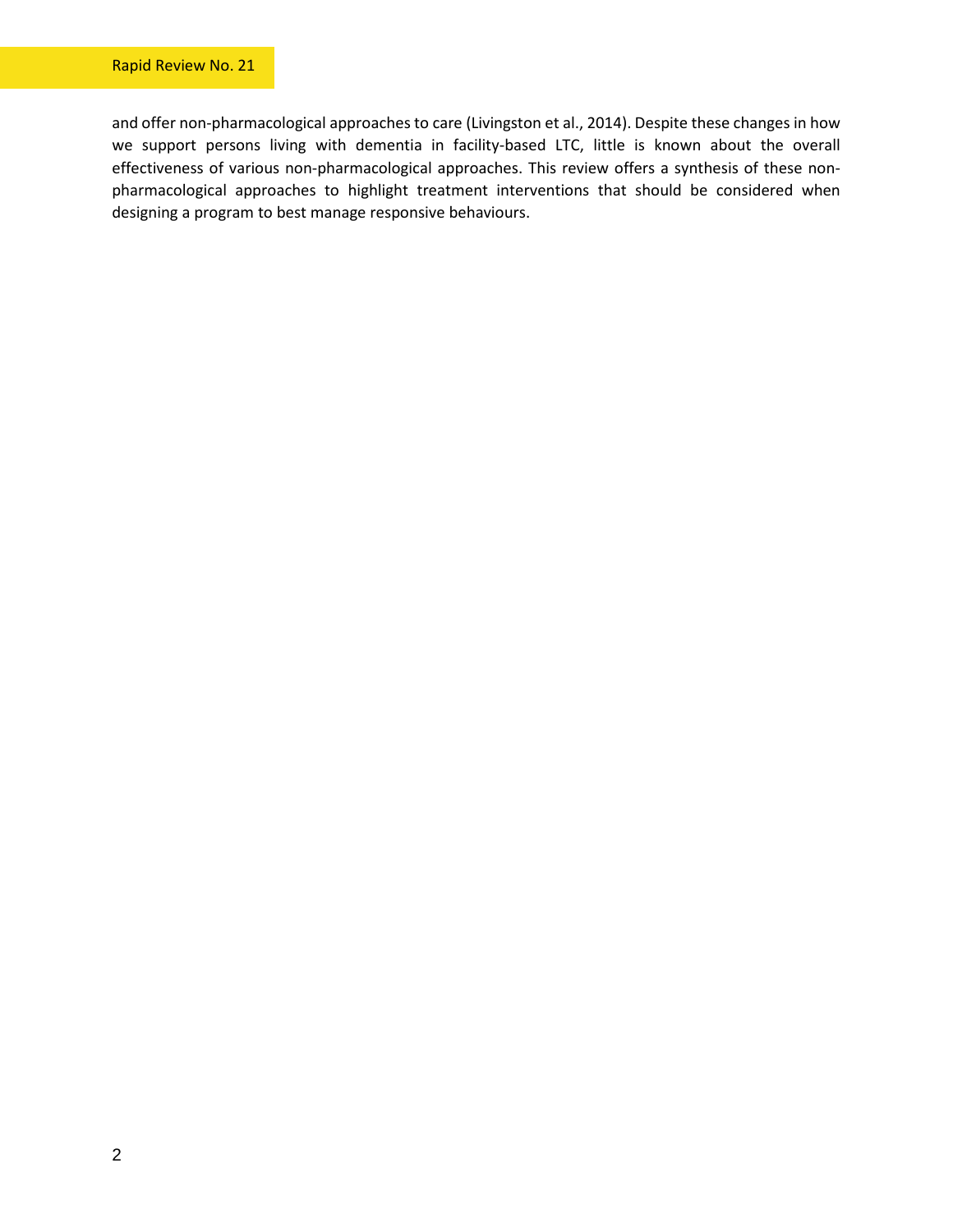### <span id="page-6-0"></span>**Methods**

We followed the steps outlined by the methodological framework for scoping reviews originally articulated by Arksey and O'Malley (2005) and later expanded by Levac, Colquhoun, and O'Brien (2010). After developing our research question (step 1), we identified the relevant studies using a rigorous electronic database search strategy (step 2), performed study selection against the eligibility criteria (step 3), charted the data (step 4), and collated, summarized, and reported the results (step 5), as discussed below.

### <span id="page-6-1"></span>**Search Strategy**

We searched Medline (Ovid), Embase (Ovid), CINAHL-Plus (EBSCO), and PsychINFO (Ovid) for the overlap between the following concepts: (1) dementia or cognitive impairment, (2) responsive behaviours, and (3) institutional care, using a combination of subject headings and text words (see Appendix A for the full electronic database search strategy). The following limits were applied to the search strings: publication year 2014-2019, English-language, human subjects, and older adults. Sources indexed in Medline were excluded through CINAHL to minimize duplicates. The database search was first developed in Medline and subsequently translated into other database-specific syntax. All final electronic database searches were conducted and exported on July 6, 2019.

### <span id="page-6-2"></span>**Study Selection and Data Extraction**

Electronic database records were imported into a reference management software (Mendeley Desktop v1.19.5) where duplicates were removed. To pilot the selection criteria and assess the degree to which each reviewer's decisions were consistent, the titles and abstracts of the first 100 records were screened for eligibility by four independent reviewers (DB, MK, MP, MS). The remaining titles and abstracts were split evenly between the same set of reviewers for screening. A similar procedure was employed for fulltext screening. The full-text articles of the first 14 records (5% sample) were screened for eligibility by five independent reviewers (AK, DB, MK, MP, MS) to establish agreement, and the remaining full-text articles were split evenly between the five reviewers. The full texts of studies whose eligibility was uncertain (rated "maybe") were reviewed by a senior team member (AP).

The inclusion criteria for screening were developed using the population, concept, and context as a framework for scoping reviews, as suggested by Levac et al. (2010) and the Joanna Briggs Institute:

- Population: persons demonstrating behavioural or psychological symptoms of dementia (e.g., depression, agitation, aggression, wandering, etc.)
- Concept: concept of interest related to a non-pharmacological intervention (i.e., medication was not the primary method for managing behavioural or psychological symptoms)
- Context: intervention context involved an institutional setting (e.g., nursing home, long-term care, or other residential setting)

No restrictions were placed on study designs, meaning that qualitative, quantitative, and mixed methods studies were eligible, provided they met the criteria above. In addition to original studies, we also included any literature reviews that met the above selection criteria. We excluded unpublished or non peerreviewed sources (e.g., conference proceedings, thesis dissertations, and study protocols), or sources that could not be accessed through University of Toronto library services or online searches.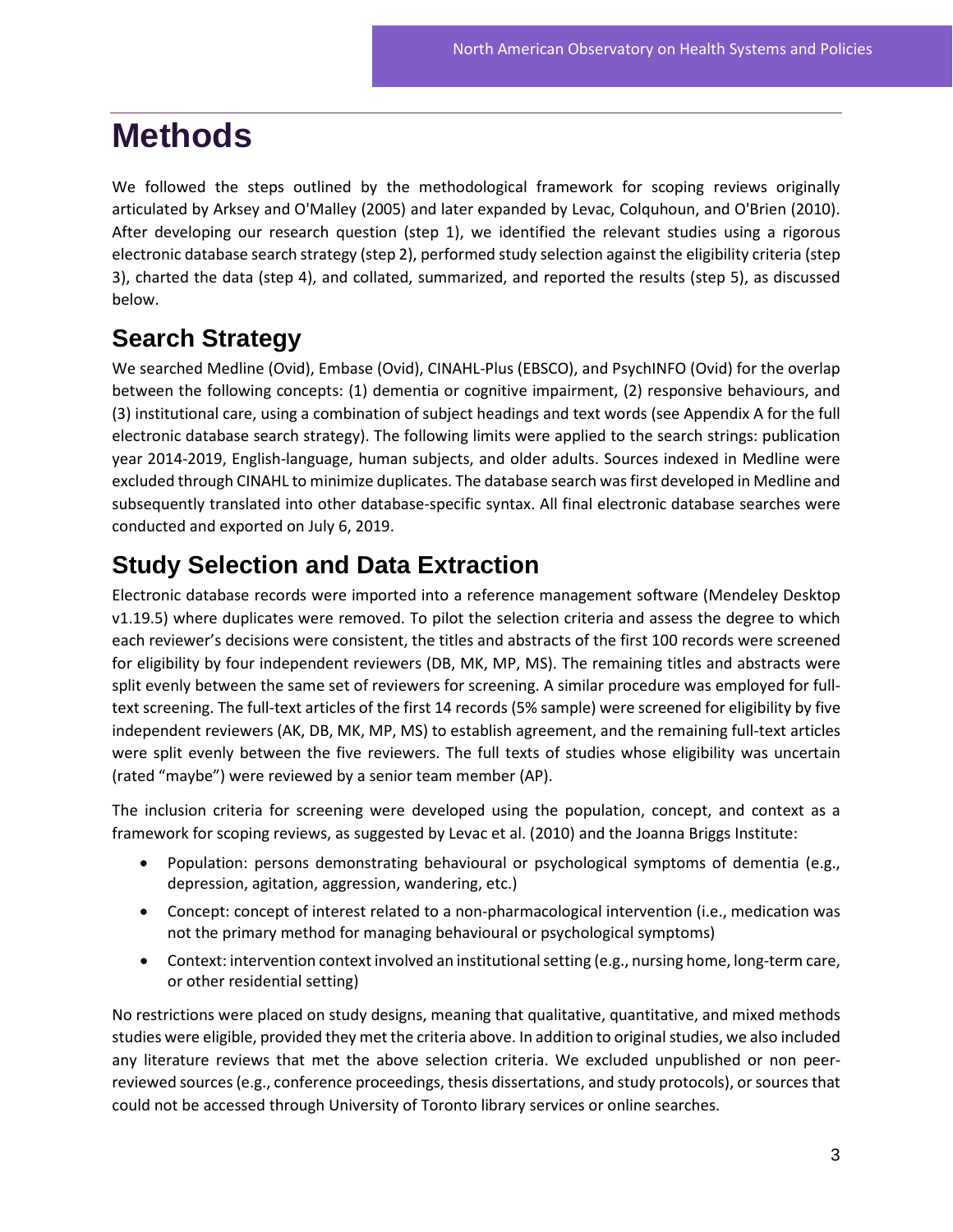Inter-rater reliability was assessed using Krippendorff's alpha statistic, an alternative to Cohen's kappa for determining agreement between more than two reviewers. Alpha values range between 0 and 1 to establish agreement beyond that attributable to chance (Krippendorff, 2004, 2017). The calculated alpha for sections screened by multiple reviewers was 0.80 at the full-text screening stage (for 5% of the citations), reflecting an acceptable level of agreement (Krippendorff, 2004).

The data extraction form was first piloted between four team members (AP, MK, MP, MS) and any disagreements were resolved through discussion. Full data extraction was completed by three reviewers (MK, MP, MS).

#### <span id="page-7-0"></span>**Limitations**

While no restrictions were placed on the types of non-pharmacological interventions retrieved, our search was limited to individuals with dementia or cognitive impairment. We only included studies published in the past five years (2014-2019); as such, studies (on the design or evaluation of non-pharmacological interventions) published prior to 2014 would not be captured in our search. Similarly, we could not capture very recent interventions that have not yet undergone evaluation. Although a variety of jurisdictions were captured in our review, it should also be noted that our search was limited to studies written in English. However, according to a comprehensive review by evidence synthesis experts, the use of language restrictions is unlikely to result in systematic biases that would meaningfully alter the interpretation of the findings (Morrison et al., 2012). Finally, since our review did not exclude nonrandomized study designs, caution is warranted about inferring causality between the described nonpharmacological interventions and the reported study outcomes. Any observed changes in outcomes may be attributed to other contemporaneous policy changes (historical bias), natural changes over time (maturation bias) and confounding by other unmeasured contextual and population-related factors.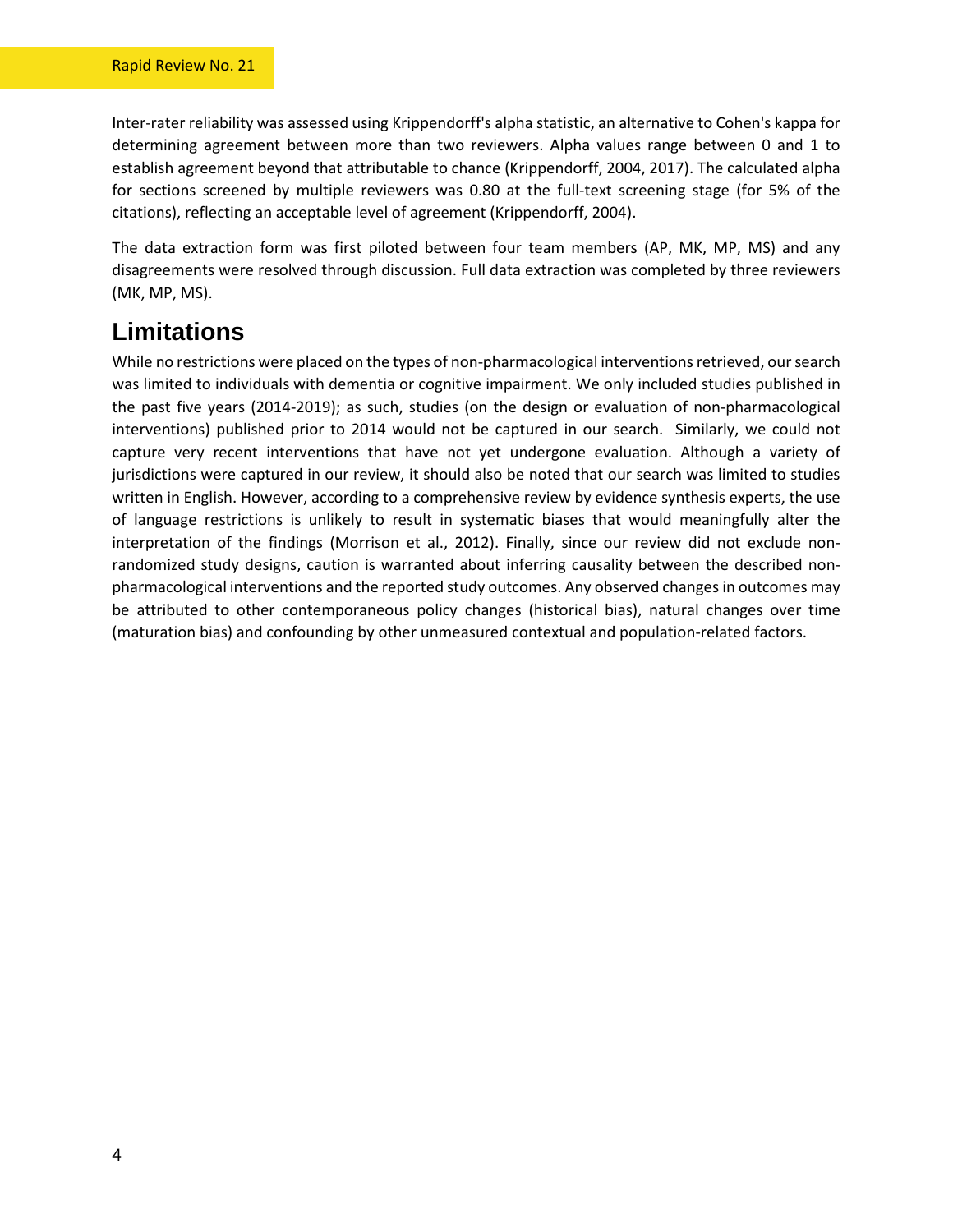### <span id="page-8-0"></span>**Analytic Overview**

The electronic database search retrieved 1,737 unique records. Following selection procedures, we included 105 in the present review (see Appendix B for a detailed PRISMA flowchart depicting the selection process and reasons for exclusion). To account for the volume of data across the 105 papers, we familiarized ourselves with the findings and proceeded to categorize studies by non-pharmacological treatment of responsive behaviours. We relied on a Cohen-Mansfield (2004) framework to divide intervention types into nine categories (see Table 1). Authors categorized studies, which included comparison of multiple intervention types (i.e., systematic reviews), into the appropriate intervention type category. An additional section titled "Caring for BPSD: The Value of Specialized Care Settings" describes literature on providing care to persons with dementia and associated behavioural problems within specialized units and facilities.

| Intervention Type            | Count |
|------------------------------|-------|
| Sensory                      | 27    |
| Combination therapies        | 17    |
| Social contact               | 15    |
| Behaviour therapies          | 12    |
| Structured activities        | 11    |
| Staff training and education | 11    |
| Multiple modalities          | 6     |
| Environmental modifications  | 3     |
| Nursing and medical care     | 3     |

*Table 1. Included articles by intervention type*

### <span id="page-8-1"></span>**Types of Interventions**

#### **Sensory interventions**

We found a total of 27 articles evaluating the effectiveness of sensory-based therapies on responsive behaviours. The majority of these sensory-based studies looked to understand the impact of musicrelated therapies and programming (n=13), followed by multi-sensory stimulation (i.e., Snoezelen) (n=3), media presentations (n=3), muscle relaxation and acupressure (n=5), massage therapy (n=3), and scent or aroma-based therapies (n=1).

Sensory stimulation demonstrated positive outcomes in six studies (Bauer et al., 2015; Berkheimer, Qian, & Malmstrom, 2017; Livingston et al., 2014; Maseda et al., 2014; Onega, Pierce, & Epperly, 2016; Wong & Leland, 2016); however, these study results did not demonstrate long-lasting effects (Bauer et al., 2015; Berkheimer et al., 2017; Blackburn & Bradshaw, 2014; Cox, Nowak, & Buettner, 2014; Rick Y.C. Kwan, Leung, & Lai, 2016; Rick Yiu Cho Kwan, Leung, & Lai, 2017; Nishiura, Hoshiyama, & Konagaya, 2018). In fact, in one study, post-intervention follow-up behaviours worsened (Maseda et al., 2014). Authors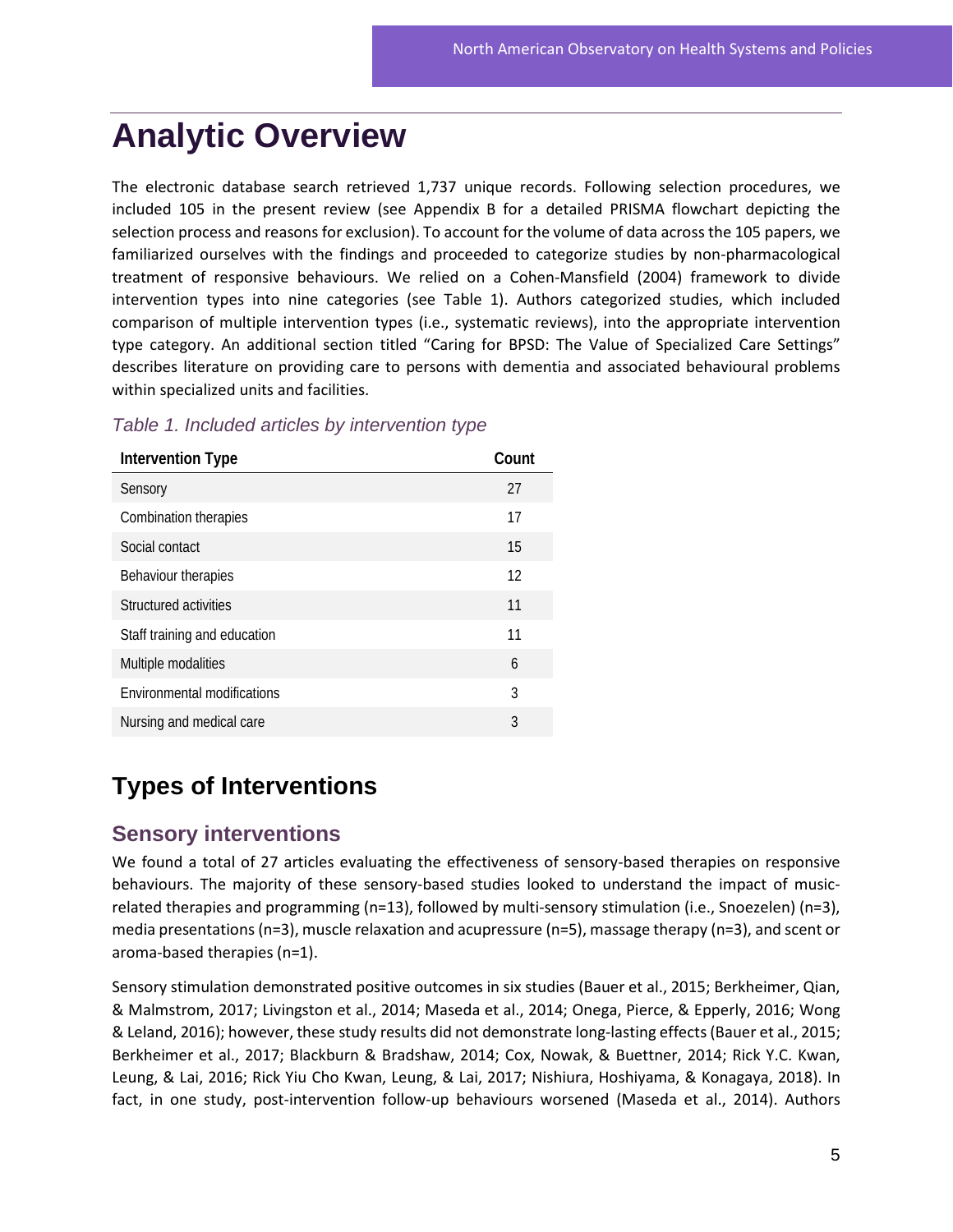Maseda et al. (2014) identified one-on-one attention or therapy as a mechanism of action responsible for the benefits of the sensory programming interventions (Maseda et al., 2014). Receptive music therapy that is part of a daily routine for persons with moderate dementia may be the most effective in reducing responsive behaviours and improving quality of life (Maseda et al., 2014; Ray & Mittelman, 2017; Särkämö et al., 2015; Tsoi et al., 2018; Wang, Yu, & Chang, 2017). While the use of essential oils, massage and touch, and acupressure resulted in positive effects on behaviours in five studies (Ikemata & Momose, 2017; Keshavarz, Mirzaei, & Ravari, 2017; Watson, Hatcher, & Good, 2019; Wu, Wang, & Wang, 2017; Yoshiyama, Arita, & Suzuki, 2015), two systematic reviews found aromatherapy to have no immediate or long-term effects on managing agitation (Livingston et al., 2014; Millan-Calenti et al., 2016). However, a systemic review conducted by Yang, Lee, Chao, Hsu, and Wang (2016) found aroma-massage therapy to be more effective than reminiscence and cognitive stimulation therapies in reducing agitation and depression. Overall, sensory-based interventions are proven to be effective in managing behaviours in the short-term, although evidence suggests that the intervention must be ongoing to maintain these gains over the long-term.

#### **Combination therapies**

A total of 17 articles featured different interventions that were evaluated as part of single studies. For example, a large group of papers examined a person-centered approach to care described as developing personalized strategies according to the personal preferences and previous life histories of the resident in the LTC environment. Other interventions combined two approaches, for example, relaxation and dance therapy.

#### *Person-centred care approaches*

Six studies examined person-centered approaches to care (Ballard et al., 2016; Cohen-Mansfield, Marx, Dakheel-Ali, & Thein, 2015; Cohen-Mansfield, Thein, & Marx, 2014; Oppikofer & Geschwindner, 2014; Stacpoole, Hockley, Thompsell, Simard, & Volicer, 2015; Van Haitsma et al., 2015). Both Ballard et al. (2016) and Stacpoole et al. (2015) found that person-centered interventions improved neuropsychiatric symptoms, and the latter also noted improved quality of life through pain management. Additionally, Stacpoole et al. (2015) implemented a multidimensional program called Namaste Care, which focused on sensory stimulation, shared activity and increased social interaction. Ballard et al. (2016) found that combining a review of antipsychotic medication with social interaction significantly reduced antipsychotic medication intake use and mortality without worsening neuropsychiatric symptoms.

Individual care interventions, like stimulation (e.g., basal stimulation, aromatherapy, etc.) or distraction (e.g., taking a walk, listening to music, singing, etc.) led to the elimination of agitation and increased happiness and interest (Oppikofer & Geschwindner, 2014). According to authors Oppikofer and Geschwindner (2014), the most successful interventions included avoiding noise, attending to lavatory needs, communication/validation, walking/movement and offering or administering fluids. Cohen-Mansfield et al. (2015) identified the following interventions to be superior to others: one-on-one interaction, hand massage, music, and useful and therefore meaningful activities (e.g., folding towels). However, study findings indicated that person-centered interventions are very dependent on a resident's ability to communicate their unmet needs (Cohen-Mansfield et al., 2014).

Accordingly, while evaluating certified nursing assistants (CNAs) leading one-on-one activities tailored to a person's individual preference and ability, Van Haitsma et al. (2015) demonstrated that the greatest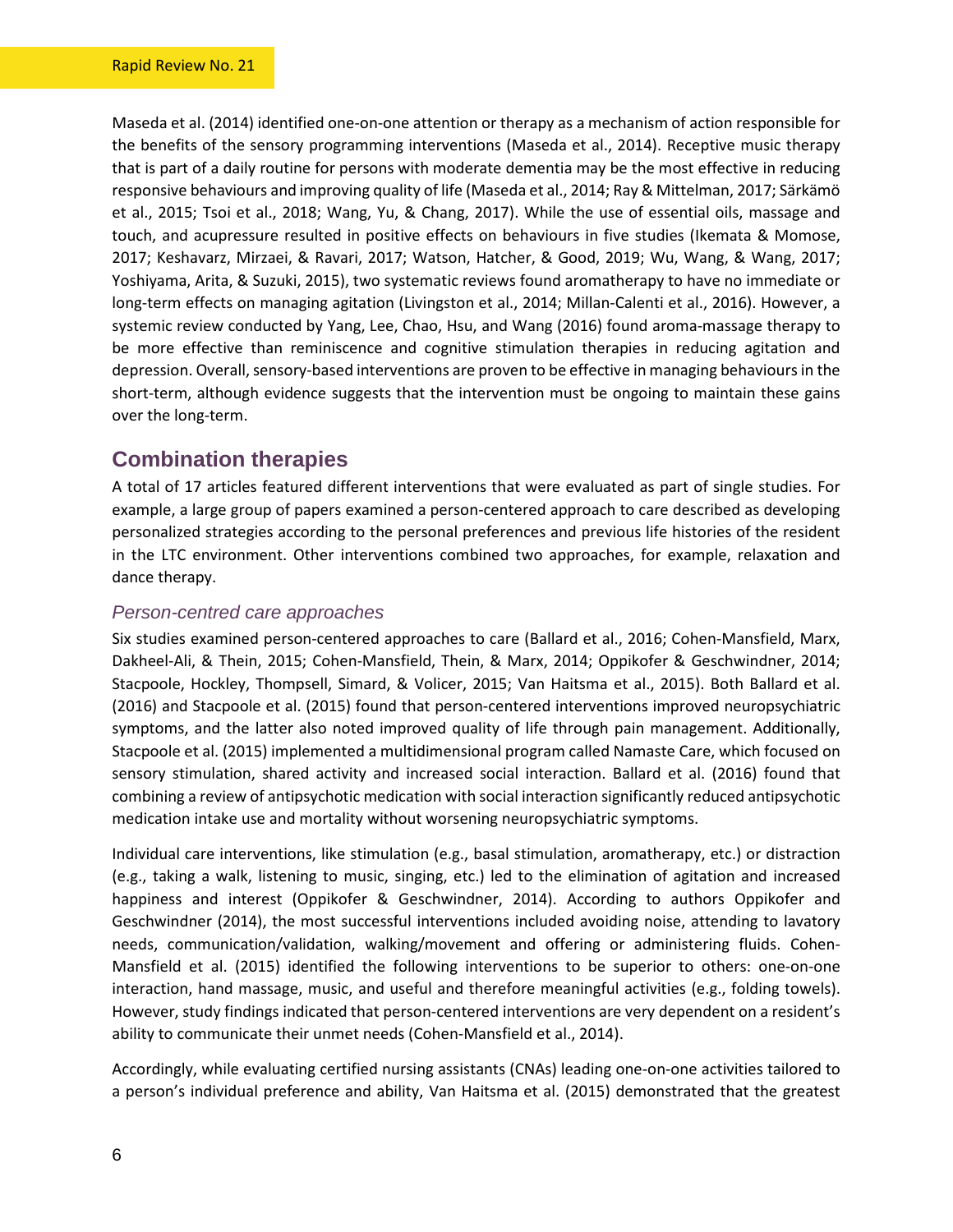benefits occurred when Individualized Positive Psychosocial Intervention (IPPI) increased positive affect and positive verbal and nonverbal behaviour compared to persons receiving the usual care.

Last, in a study informed by PCC principles, Wilkinson, Tong, Zare, Kanik, and Chignell (2018) described an Ambient Technology unit (ABBY) accessible to residents 24/7 that integrates touchscreen monitors, sensors, and manipulative activity opportunities such as petting a cat or turning a wheel (Wilkinson et al., 2018). Researchers found interaction within the ABBY reduced responsive behaviours in individuals living with dementia in LTC environments (Wilkinson et al., 2018).

#### *Individualized care planning and activities*

A study examining the effects of individualized learning therapy, such as the use of reading aloud and/or arithmetic exercises depending on the personal background of the resident, found improvement in neuropsychiatric symptoms (i.e., irritation) with the most significant improvement observed at seven weeks into the intervention (H.-M. Chen, Tsai, Chao, & Clark, 2016). Two additional studies examined individualized interventions, reporting that residents enjoyed personalized activities and demonstrated positive behaviour as a result (Travers, 2017; Van Haitsma et al., 2015). Eritz et al. (2016) analyzed the effectiveness of a life history intervention, which involved the creation of personal biographies of participants by asking about participants' childhood, family and friends, personality and important life events. Study results indicated limited effects on resident aggression, although the authors noted improvements in resident quality-of-life and staff perception of the resident's personhood (Eritz et al., 2016).

In regards to the efficacy of different types of nonpharmacological interventions, including PCC, a systematic review conducted by Jutkowitz et al. (2016) found insufficient evidence to support a specific nonpharmacological approach suggesting that PCC is one such approach to nonpharmacological interventions. Failure to reach efficacy stemmed from not being able to adequately change staff behaviour and integrate the interventions into the workflow (Jutkowitz et al., 2016). Finally, Park, Moon, Ha, and Lee (2017) developed a group health education intervention that demonstrated reduced depression scores while participants successfully met goals in exercise, stress management, communication, medication, and sleep (Park et al., 2017).

#### **Multiple modalities**

The following research initiatives combined several different nonpharmacological interventions into single studies. For example, Adam, Ramli, and Shahar (2016) brought together relaxation exercises and dance and found that that relaxation independent of physical movement was not as effective as when combined, with respect to decreasing anxiety and depression. However, the study's authors assert that relaxation therapy alone may more effectively reduce anxiety and depression symptoms if sessions are conducted on a frequent basis (i.e., >50 sessions). The combination of music and exercise occurred in two studies with both reporting positive outcomes on responsive behaviours (i.e., irritability and aggression) and depressive symptoms (Cheung, Lai, Wong, & Leung, 2018; Langhammer et al., 2019). The success of these outcomes may be a result of the personalized approach as well as one-on-one contact. Onieva-Zafra, Hernández-Garcia, Gonzalez-del-Valle, Parra-Fernández, and Fernandez-Martinez (2018) saw a reduction in depression symptoms when combining music intervention with reminiscence therapy and reality orientation. Reality orientation is a technique where repetition and the use of information related to the current time, place, and people for people living with dementia (Onieva-Zafra et al., 2018).Lastly,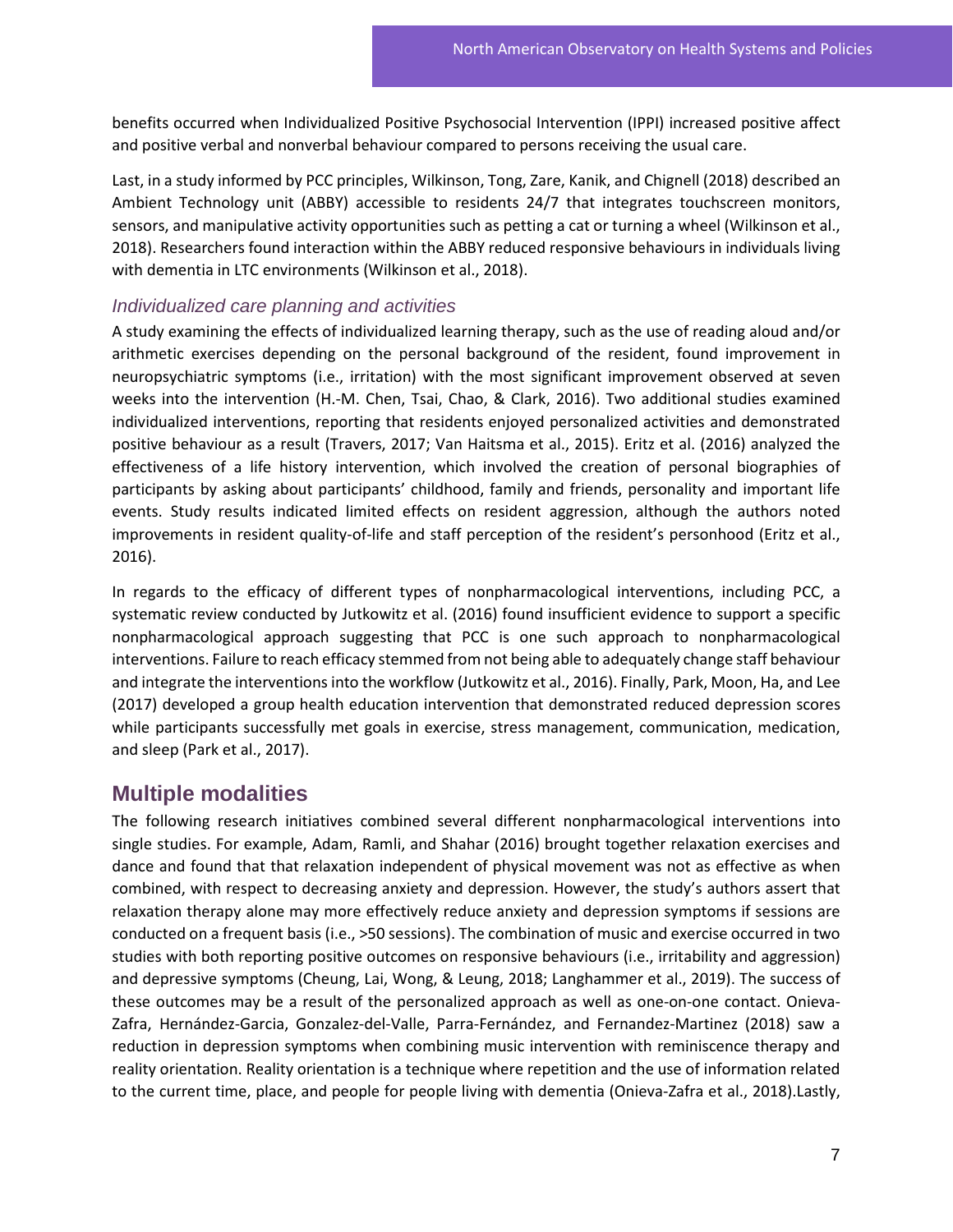combining environmental modifications, including changing the lighting, music, wall colour, wall clocks, and staff uniforms occurred in a study by (Bautrant et al., 2019), which indicated that wandering behaviour lessened, especially during the late hours.

Overall, the effects of combining therapies and personalizing activities on responsive behaviours varied. We identified PCC approaches as the most common interventions, which were successful in improving neuropsychiatric symptoms, decreasing agitation and improving mood (Ballard et al., 2016; Oppikofer & Geschwindner, 2014; Stacpoole et al., 2015). The success of these interventions often depended on residents' abilities to communicate their preferences (Cohen-Mansfield et al., 2014). Other interventions that we identified as reducing responsive behaviours included the combination of relaxation and dance exercises, music and exercise, and health coaching self-management programs(Adam et al., 2016; Cheung et al., 2018; Onieva-Zafra et al., 2018; Park et al., 2017).

#### **A promising innovation – The Butterfly Home**

A nursing home in the Region of Peel in Ontario is the first LTC provider to create what they call a "Butterfly Home". [1](#page-11-0) In March 2017, the Peel region hired David Sheard, a nursing home specialist from England, to help transform an LTC home based on an emotion-based model. This involved training staff to understand their own emotional states to better empathize with residents. The home was arranged in vivid sections of bright retro colours to help residents navigate otherwise confusing corridors of beige walls. After one year of the Butterfly Project, resident and staff outcomes included less staff sick days, fewer residents falling, less antipsychotic use, and higher social engagement.

#### **Social contact**

Fifteen articles examined social contact through both real and simulated presence interventions; this included robotic pet therapy (n=5); animal-assisted interventions (AAI) (n=3); comparing AAI to robotic pet therapy (n=1); clowning/humor interventions (n=2); doll therapy (n=2); and real or stimulated presence therapy (n=2).

Five studies examined the use of a therapeutic pet-type robot, PARO (resembling a baby harp seal), as an alternative to animal-assisted therapy (Jones et al., 2018; Jøranson, Pedersen, Rokstad, & Ihlebæk, 2015; Mervin et al., 2018; Moyle, Bramble, Jones, & Murfield, 2019; Moyle et al., 2017). Three found that the PARO intervention significantly improved depression and agitation (Jones et al., 2018; Jøranson et al., 2015; Moyle et al., 2017). Jones et al. (2018) found that the intervention was less effective with residents who were severely agitated at baseline. When compared to a plush toy, the PARO seal was more effective in encouraging engagement as demonstrated by greater verbal communication and eye contact (Moyle et al., 2019; Moyle et al., 2017). Conversely, Mervin et al. (2018) found no significant changes in agitation involving PARO when compared with a plush toy or usual care. However, the authors reported data issues with care staff not or partially completing questionnaires.

A recent systematic review examined both the effects of PARO and AAI and three other studies explored the efficacy of AAI specifically on reducing responsive behaviours (Aarskog, Hunskår, & Bruvik, 2019; Nordgren & Engström, 2014; Olsen et al., 2016; Wesenberg, Mueller, Nestmann, & Holthoff-Detto, 2019). The review of both interventions found statistically significant positive results from AAI in improving BPSD

<span id="page-11-0"></span><sup>1</sup> <https://www.peelregion.ca/ltc/butterfly-home/> an[d http://projects.thestar.com/dementia-program/](http://projects.thestar.com/dementia-program/)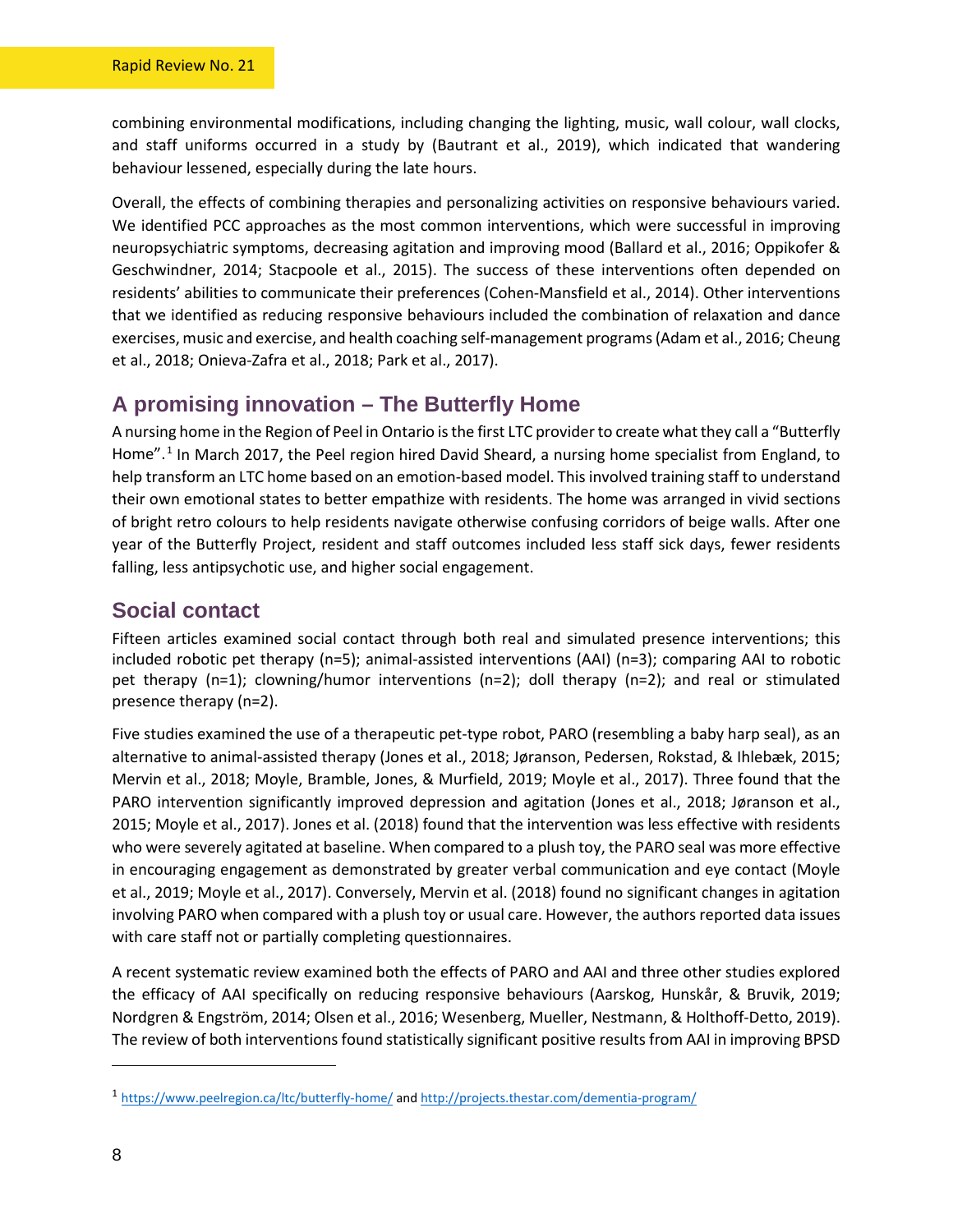(6/11), although these effects were not sustained post-intervention period (Aarskog et al., 2019). The other studies reported no significant positive effects related specifically to AAI, and frequently noted increased levels of verbal agitation (Olsen et al., 2016; Wesenberg et al., 2019).

Brodaty et al. (2014) and Kontos et al. (2016) examined the effect of clowning/humor interventions on symptoms associated with dementia. In the first, nursing home staff received "LaughterBoss" training from Clown Doctors to learn how to incorporate humor and play into daily care practices (Brodaty et al., 2014). Importantly, staff commitment to LaughterBoss promoted resident engagement, which reduced depression, agitation, and neuropsychiatric symptom scores (Brodaty et al., 2014). Kontos et al. (2016) explored the use of "Elderclowns" and found significant reductions in neuropsychiatric symptoms, improvements in quality-of-life and a non-significant decrease in agitation (Kontos et al., 2016).

Two studies evaluating the use of dolls as a therapeutic tool in nursing homes saw a reduction in BPSD and caregiver stress (Cantarella, Borella, Faggian, Navuzzi, & De Beni, 2018; Shin, 2015). The intervention demonstrated significant reductions in profanity, shouting, aggression, wandering, and fewer obsessive behaviours (Shin, 2015). Shin (2015)also noted increases in positive mood (i.e., calm presence), physical appearance (i.e., looking comfortable), and significant decreases in depression among participating residents.

When comparing real or "simulated" (i.e., use of video or audio recordings of family members) presence therapy, Abraha et al. (2017) found a mixed-intervention effect, and a difference could not be discerned between intervention and control groups. Similarly, the real presence of family in the form of either Skype conversations or landline telephone calls resulted in non-significant reduction in agitation levels; although the reduction was greater in the Skype group (Van der Ploeg, Eppingstall, & O'Connor, 2016). These results suggest that combining visual with auditory sensory inputs might capture the attention and reduce agitated behaviours more effectively than auditory inputs alone (Van der Ploeg et al., 2016).

Overall, the use of social contact as an intervention positively affected depression, agitation, and mood. However, studies analyzing animal/pet-assisted interventions were inconclusive. In fact, some studies noted increased verbal agitation after the intervention, potentially from the animal being taken away (Olsen et al., 2016; Wesenberg et al., 2019). A systematic review by Livingston et al. (2014) found low and limited evidence on the use of pet therapy for agitation. While only two articles discussed dolls as a therapeutic tool, this intervention was found to significantly reduce responsive behaviours including profanity, shouting, aggression, wandering, and obsessive behaviours (Cantarella et al., 2018; Shin, 2015). PARO interventions appear the most successful social contact interventions for reducing responsive behaviours among residents with dementia, and while there is potential for other animal/pet-assisted interventions, they require further research.

#### **Behavioural therapies**

A total of 12 studies evaluated the effects of behavioural therapies on reducing responsive behaviours. Most such interventions involved reminiscence therapy, followed by cognitive stimulation, de-escalation techniques, mindfulness practices, and integrative validation therapy.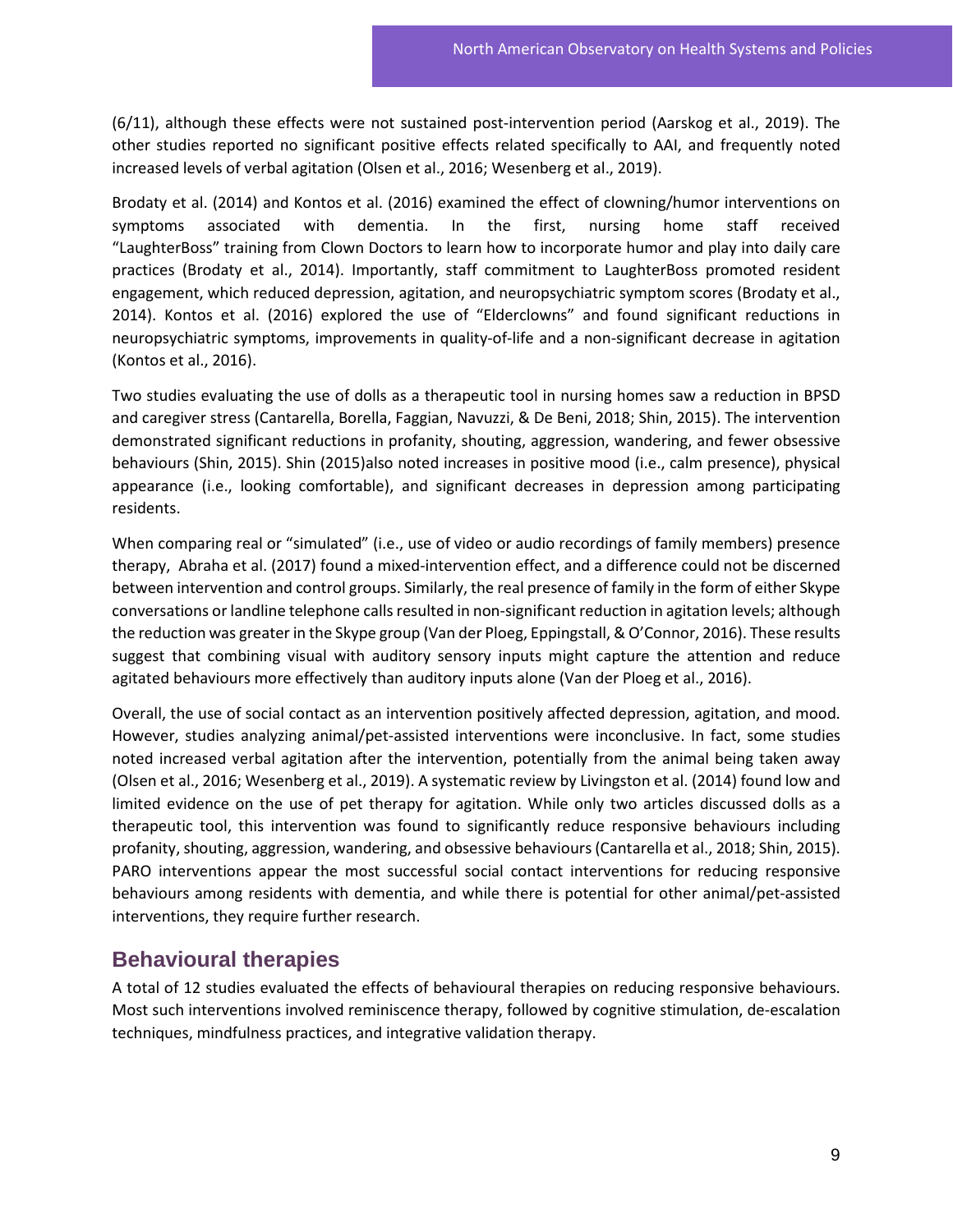Each of the four studies that examined reminiscence therapy interventions found they significantly improved depressive symptoms among residents (Bailey, Stevens, LaRocca, & Scogin, 2017; Duru Aşiret & Kapucu, 2016; Huang et al., 2015; Van Bogaert et al., 2016). Defined in one paper, reminiscence therapy, as an intervention based on remembering events, feelings, and thoughts previously experienced in order to increase adaption to the present aging process (Onieva-Zafra et al., 2018). In addition, Bailey et al. (2017) evaluated a question-asking-reading (QAR) intervention that involved reading passages during group sessions to promote reminiscence, found participants displayed an increase in verbal interaction and engagement during the session. Lin, Yang, Cheng, and Wang (2018) compared the effects of cognitive stimulation therapy and reminiscence therapy. Cognitive stimulation therapy is described as covering a wide range of activities, like doing puzzles and word games, to stimulate thinking and memory. The results revealed that cognitive stimulation therapy as well as reminiscence therapy interventions both led to improved cognitive function and quality-of-life (Lin et al., 2018). Although reminiscence therapy outcomes seem to be mixed, two studies reported improved cognitive function (Duru Aşiret & Kapucu, 2016; Huang et al., 2015).

Four studies examined various cognitive stimulation therapies. Lin et al. (2018) determined that cognitive stimulation therapy had a greater short-term effect on cognition and quality-of-life than reminiscence therapy, however both approaches may sustain effects beyond a 12-week period. Folkerts et al. (2018) also found a positive short-term effect on cognition as well as a positive effect on neuropsychiatric symptoms. When completing a computer-based system of games there was an improvement in cognition, and in 70% of participants, improved mood (Burdea et al., 2015). Finally, Anderson, Wickramariyaratne, and Blair (2018) studied the effect of group-based behavioural therapy and found no change in depression and anxiety measures due to a limited sample of clinical cases of these symptoms.

Two studies analyzed different de-escalation strategies for dealing with challenging behaviours of residents with dementia. First, a systematic review (where only one study was included) noted in a lack of support for de-escalation management strategies for persons exhibiting responsive behaviours (Spencer, Johnson, & Smith, 2018). Karel, Teri, McConnell, Visnic, and Karlin (2016) analyzed the STAR-VA interdisciplinary behavioural approach for managing challenging behavior and found that the frequency and severity of depression, anxiety, and agitation all significantly decreased. The success of the STAR-VA approach was attributed to the healthcare teams' attitude and enthusiasm, staff training, as well as staff empathy.

Only one study analyzed a mindfulness intervention, the Present in the Now (PIN) initiative, consisting of the following three components: attentiveness exercises, compassion mediation, and body awareness activities (Kovach, Evans, Sattell, Rosenau, & Gopalakrishnan, 2018). The study found that the intervention reduced agitation, anger, anxiety, and discomfort (Kovach et al., 2018).

The final study by Erdmann and Schnepp (2016) evaluated an integrative validation therapy (IVA) that comprised the following four steps: (1) Perceiving feelings and motivation of the person; (2) validating feelings and motivation with short sentences; (3) generalizing feelings and motivation with common phrases; and, (4) validating the person with short sentences about biographical themes (Erdmann & Schnepp, 2016). The study found that the intervention reduced agitation, aggressive behavior and use of benzodiazepine and neuroleptics. According to Erdmann and Schnepp (2016), understanding the *institutional context* exerts an important effect on the application of IVA and can also bring about reported outcomes. For example, using IVA in a "segregative care" home, or where thea residential facility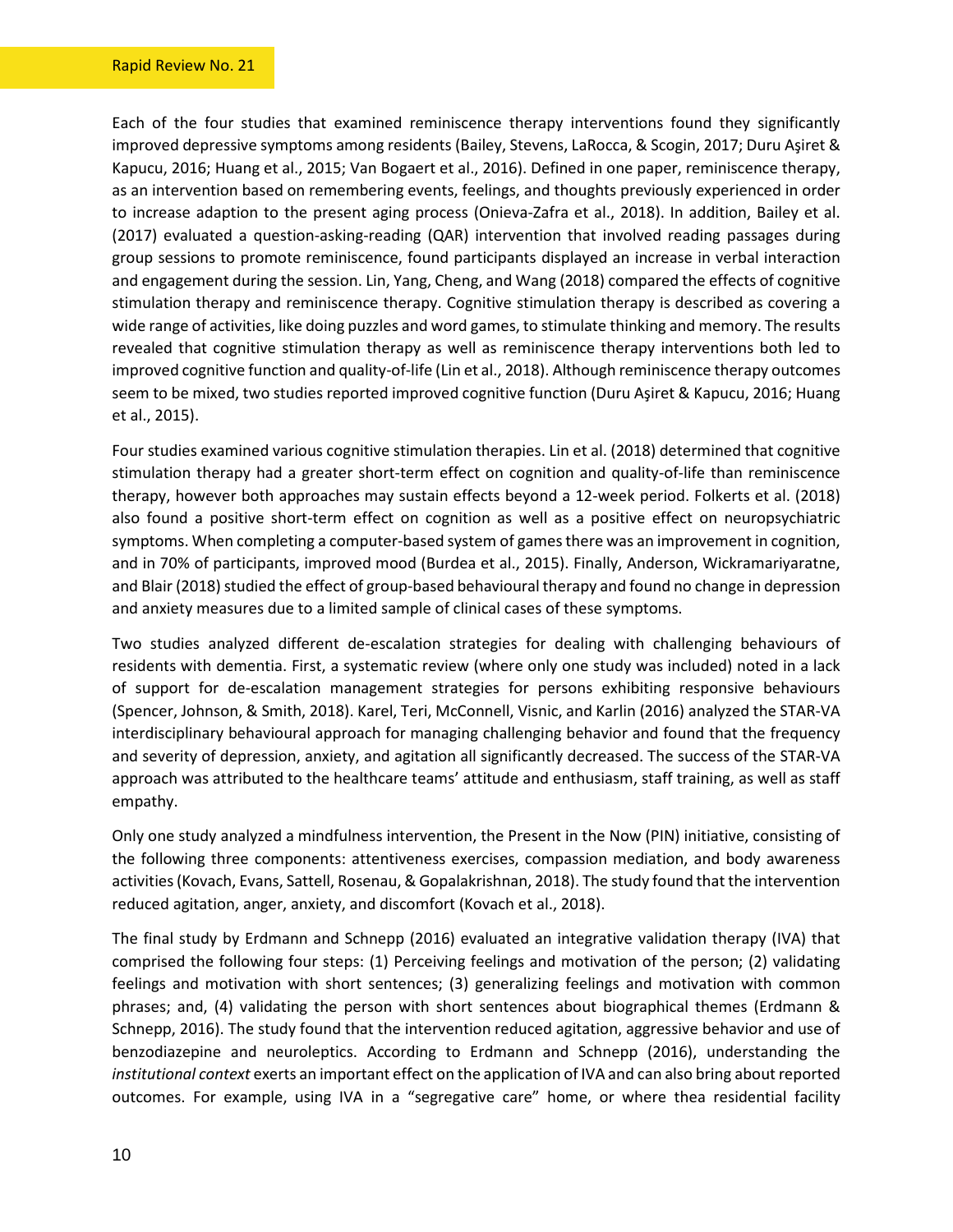specializes in caring for only those living with dementia. In segregative care homes, nursing staff who are specifically trained for care of those living with dementia may increase the success of the intervention (Erdmann & Schnepp, 2016).

Overall, behavioural therapy interventions aiming to reduce responsive behaviours of residents with dementia were effective. All studies that analyzed reminiscence therapy found a reduction in depressive symptoms (Bailey et al., 2017; Duru Aşiret & Kapucu, 2016; Huang et al., 2015; Van Bogaert et al., 2016), and most studies also demonstrated an improvement in cognitive function (Bailey et al., 2017; Duru Aşiret & Kapucu, 2016; Testad et al., 2014; Van Bogaert et al., 2016). Studies analyzing cognitive stimulation interventions also demonstrated encouraging results for improving cognitive function. De-escalation interventions, however, provided inconclusive outcomes (Karel et al., 2016; Spencer et al., 2018). Out of all the behavioural therapies presented in this review, reminiscence therapy seems to have the most promise with respect to improving outcomes.

#### **Structured activities**

A total of 11 articles evaluated the effects that various structured activities had on improving quality-oflife or reducing behavioural responses. Most of these interventions involved either individual or groupbased exercise programming while the remaining three studies looked at creative structured programming.

Exercise interventions may reduce agitation of persons living with dementia, as identified by physical activity interventions that ranged from 12 weeks to 15 months in duration (Boström et al., 2016; Neville, Henwood, Beattie, & Fielding, 2014; Telenius, Engedal, & Bergland, 2015; Traynor, Veerhuis, Johnson, Hazelton, & Gopalan, 2018). Physical activity interventions showed decreases in agitation, wandering, functional mobility, and memory function (Cancela, Ayán, Varela, & Seijo, 2016; Neville et al., 2014; Traynor et al., 2018). Telenius et al. (2015) reported better scores on neuropsychiatric indicators six months post intervention among an exercise group. To ensure a sustainable program, Traynor et al. (2018) developed an intervention using existing staffing level and resources. Interestingly, both Cancela et al. (2016) and Boström et al. (2016) reported lack of improvement in depression scores among the intervention group, suggesting that physical activity may be less effective in reducing depression among older adults with dementia when compared to those who do not participate in exercise. One study exploring the effects of a dementia-tailored aquatic exercise intervention found improvement in psychological well-being (Neville et al., 2014).

Group exercise interventions (e.g., wheelchair-bound resistance band exercise) saw a reduction in depression, and K.-M. Chen, Kuo, Chang, Huang, and Cheng (2017) attributed this finding to the increased socialization element of the programming. Similarly, a group-based Laughing Qigong program saw improvement in cognitive functioning and mood compared to the control group (Hsieh, Chang, Tsai, & Wu, 2015). Creative expression interventions demonstrated mixed results. For example, the TimeSlips program that encourages persons with dementia to contribute collectively to shared narratives about staged pictures did not have an impact on either mood or behaviour (Houser, George, & Chinchilli, 2014). Yet, an evaluation of an eight-week intervention named "play activities program" (PAP) found treatment effects that included reduction in pain intensity and depressive symptoms, as well as an increase in happiness levels (Tse et al., 2018). Similarly, a scoping review by Wong et al. (2016) included storytelling as a group-based structured activity and found no reduction in responsive behaviours.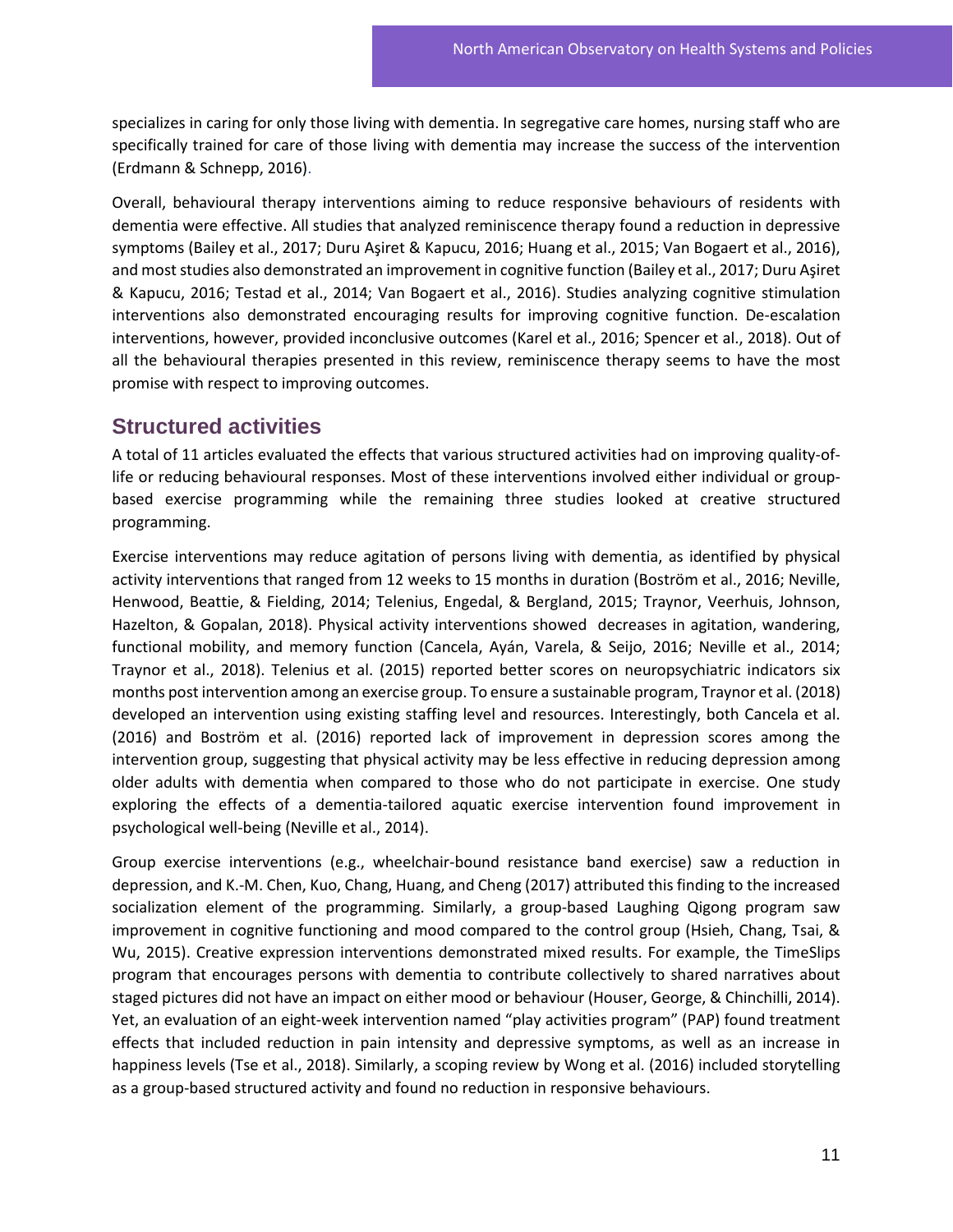Many studies could not confirm that exercise therapy results in a significant reduction in agitation (Berkheimer et al., 2017; Boström et al., 2016; Henskens, Nauta, van Eekeren, & Scherder, 2018; Livingston et al., 2014; Telenius et al., 2015). Additionally, many of the exercise and group-based activities involved several components (e.g., exercise and one-on-one interactions) and as such, studies could not confirm which aspect may have led to successful outcomes (Neville, 2014). Based on our review, structured activity interventions, including exercise and group-based interventions, have not been proven effective in reducing responsive behaviours.

#### **Staff training and education**

A total of 11 articles looked at the effect of staff education/training interventions to manage responsive behaviours. These involved either training-focused interventions, introduction of a new clinical protocol, or multidisciplinary interventions.

Of the interventions that centred on staff training, two focused on improving staff communication skills (Levy-Storms, Harris, & Chen, 2016; Tjia et al., 2017), one aimed to improve bathing interactions (Gozalo, Prakash, Qato, Sloane, & Mor, 2014), and Testad et al. (2014) evaluated the effectiveness of a training aimed at reducing the use of restraint, agitation, and antipsychotic medication in care homes. Notably, all these studies mention "unmet needs" among residents as a source of agitation. Tjia et al. (2017) and Gozalo et al. (2014) reported a reduction in antipsychotic use and rates of aggressive and agitated behaviours during residents' baths. Similarly, Levy-Storms et al. (2016) reported mixed results when CNAs significantly increased effective communication techniques, yet residents' refusals remained constant.

Introducing new clinical protocols were the basis of four papers—two of which evaluated the same protocol. McCabe et al. (2015) and Mellor et al. (2015) evaluated a training program by randomly assigning facilities to four different conditions: (1) training in a BPSD-structured clinical protocol, plus external clinical support; (2) a workshop on BPSD with outside clinical support; (3) training in the use of the protocol alone; and (4) usual care.. The authors reported the most significant improvement in challenging behaviours was among staff that received training in the BPSD-tool and had clinical support (Mellor et al., 2015). The structured clinical protocol reduce the frequency of the disruptive behaviour, its perceived disruptiveness and staff stress levels (McCabe et al., 2015). The authors suggest that achieving a substantial reduction in the severity of challenging behaviours may require embedding structured clinical protocols in organizational practices, including workflow for point-of-care staff (McCabe et al., 2015). Similarly, Ryan et al. (2018) also evaluated a structured protocol combined with staff training and clinical support, and informed by a PCC, biopsychosocial approach. Interestingly, results differed across implementation sites. The intervention was not associated with a reduction in BPSD in the residential care setting. This finding might speak to the difficulty of reducing BPSD when faced with organizational and workforce barriers (Ryan et al., 2018). Examples include constraints on training resources and facility size resulting in less staff trained to adequately attend to the number of residents.

For three interventions, staff training involved a multidisciplinary team and a variety of evidence-based supports for staff (Pieper et al., 2016; Resnick et al., 2016; Zwijsen et al., 2014). Resnick et al. (2016) described an implementation strategy, Evidence Integration Triangle for Behavioral and Psychological Symptoms of Dementia (EIT-4-BPSD). There are four central tenets to the strategy: (1) Assessment of environment and policies; (2) staff education; (3) establishing person-centred care plans; and (4) mentoring and motivating staff. Authors reported statistical improvementsin agitation and quality-of-life,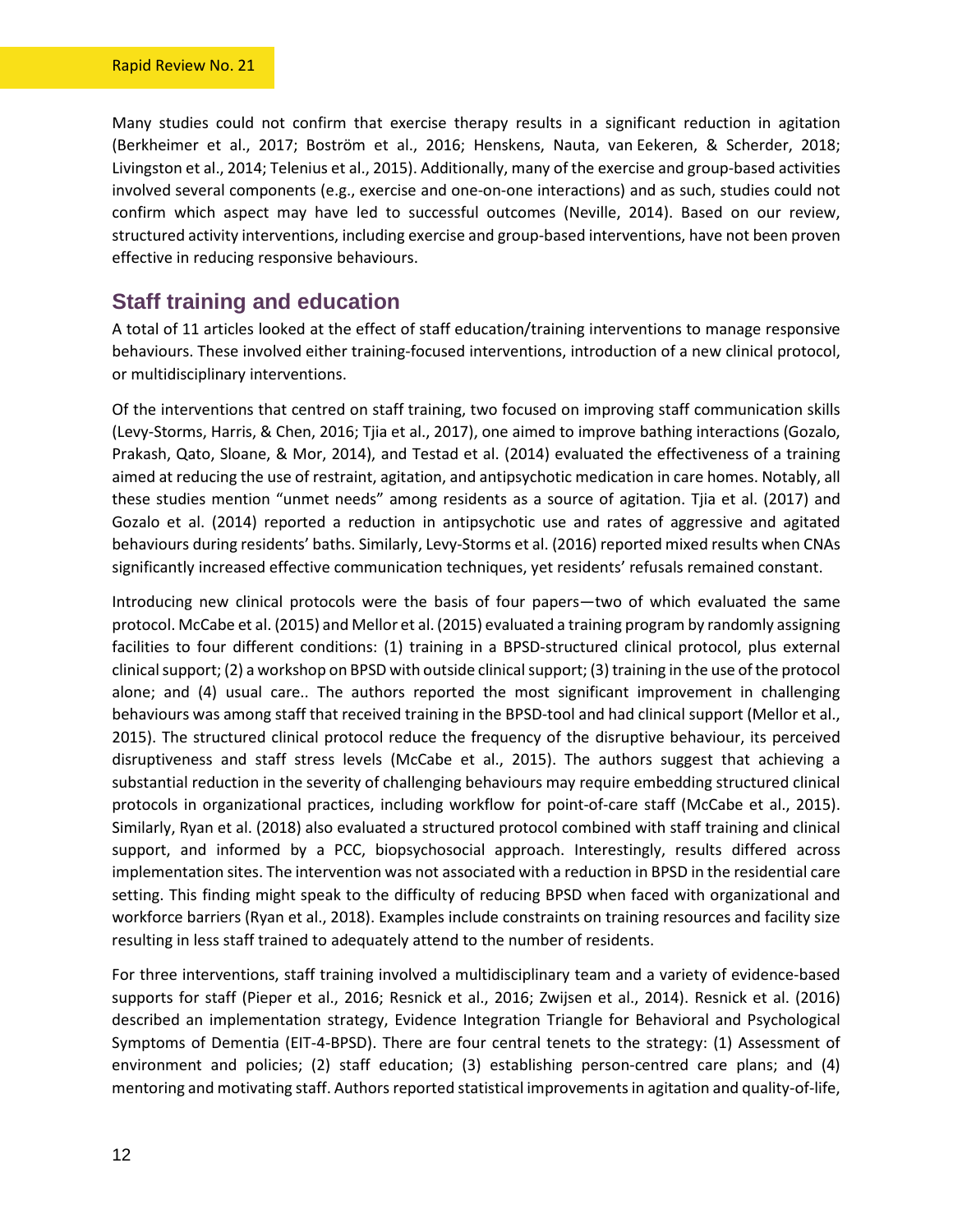but not in pain, function or psychotropic medication use (Resnick et al., 2016). Two studies reported positive outcomes on delusions, depression, and apathy when a stepwise approach to identifying and addressing behaviours was implemented (Pieper et al., 2016; Zwijsen et al., 2014).

Staff training/education demonstrated positive effects in 10 out of 11 studies. Most commonly the following outcomes were improved; responsive behaviours, agitation, aggression, and verbal assaults (Gozalo et al., 2014; McCabe et al., 2015; Pieper et al., 2016; Resnick et al., 2016; Ryan et al., 2018; Zwijsen et al., 2014). What remains unclear are the long-term positive trends associated with staff education interventions. Three studies noted that positive effects had declined at follow-up (Y.-H. Chen & Lin, 2016; McCabe et al., 2015; Tjia et al., 2017) and one reported longer-term positive outcomes (Pieper et al., 2016). The systematic review by Livingston et al. (2014) aligns with these findings, providing preliminary evidence that training caregivers in behavioural management and communication skills can effectively reduce agitation over the short-term.

#### **Environmental modifications**

Three articles examined environmental modifications including a custom lighting intervention (Figueiro et al., 2014), indoor daylight exposure (Konis, Mack, & Schneider, 2018) and an indoor air temperature intervention (Tartarini, Cooper, Fleming, & Batterham, 2017). A light delivery system designed to increase circadian stimulation during the day and reduce it during the evening not only improved a sleep-related measure, it also decreased agitation (Figueiro et al., 2014). A similar study by Konis et al. (2018), demonstrated that regularly exposing residents with dementia to daylight may reduce depressive symptoms. When indoor air temperature was explored, agitated behaviours of residents with dementia was reduced when indoor temperatures were between 20° and 26° Celsius (Tartarini et al., 2017). A scoping review by Wong and Leland (2016), saw a reduction in agitated behaviours when modifications were made to the physical environment (e.g., moving activities to the outdoors).

#### **Nursing and medical care**

Three articles examined nursing/medical care interventions, including two studies that examined caffeine use.

For young persons with dementia, a 5-step care program called "Grip on NPS in Institutionalized People with Yong Onset Dementia" combined staff education and a multidisciplinary team in detecting, analyzing, treating, and evaluation neuropsychiatric symptoms in this unique population (Appelhof et al., 2019). Overtime this intervention proved unsuccessful at reducing responsive behaviour or psychotropic medication use. The studies examining caffeine reduction/removal found an increase in resident apathy during the intervention (de Pooter-Stijnman, Vrijkotte, & Smalbrugge, 2018; Kromhout, Jongerling, & Achterberg, 2014). Both studies also demonstrated improved sleep quality with the reduction of caffeine. Notable is that Kromhout et al. (2014) showed an increase in abnormal motor behaviour as caffeine was reduced.

#### <span id="page-16-0"></span>**Caring for BPSD: The Value of Specialized Care Settings**

Six of the articles in this review included participants residing in specialized care units (SCUs) or settings (Jones et al., 2018; Jøranson et al., 2015; Langhammer et al., 2019; Onega et al., 2016; Reynolds, Rodiek,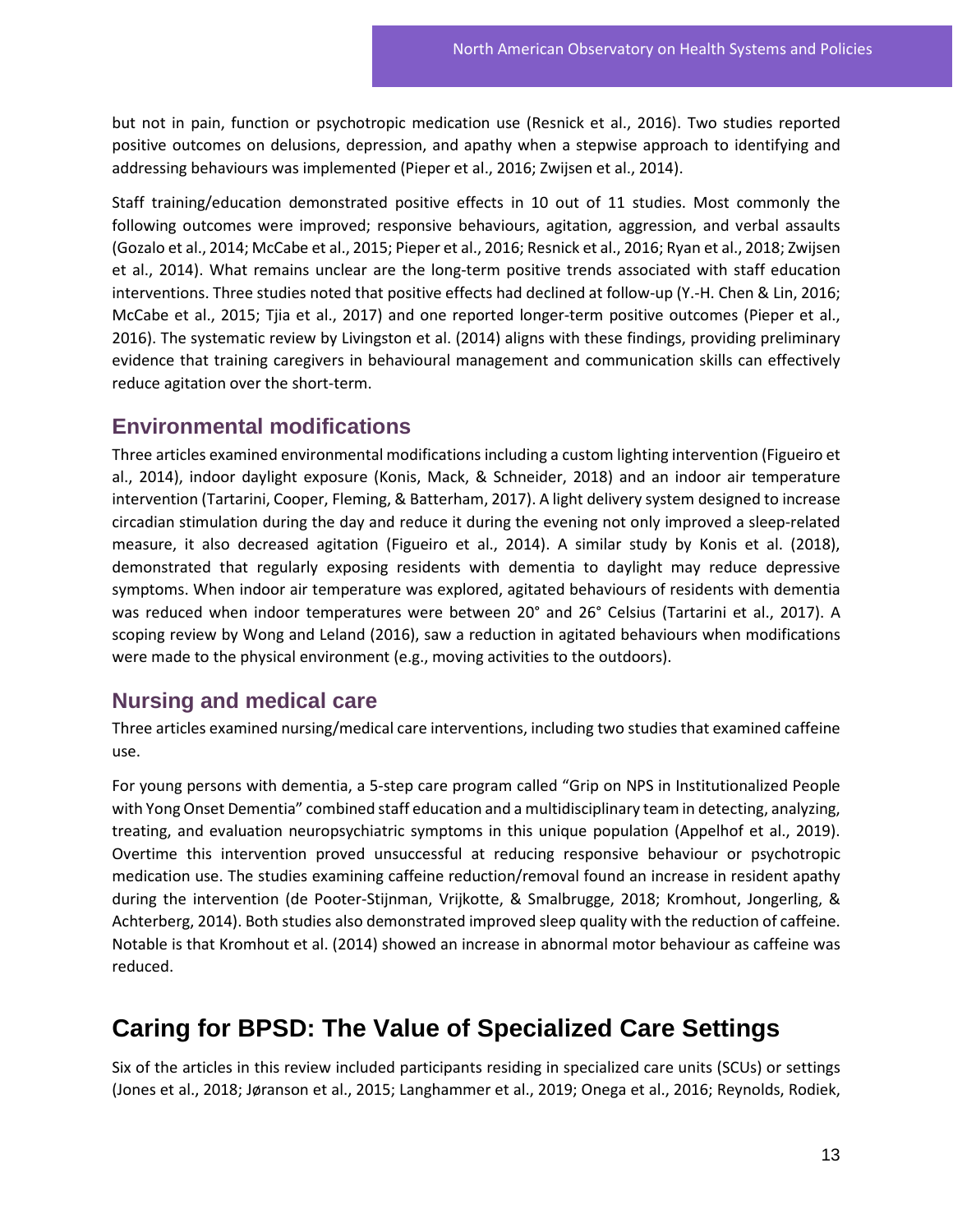Lininger, & McCulley, 2018; Zwijsen et al., 2014) and one (Erdmann & Schnepp, 2016) spoke to the value of integrating interventions to support BPSD within dementia-specific units where staff are more likely to be trained, adept, and willing to implement new initiatives.

Hand searching the literature produced several studies on the topic of specialized care settings. According to Lai et al. (2009), SCUs emerged in the 1980s to accommodate the unique needs of persons with dementia and gained momentum in the 90s. However, there have been reports of a steady decline in the opening of SCUs (Gruneir et al., 2008). There is no standard definition of an SCU; rather it is broadly considered a set of interventions, which can include a unique staff mix, special programming, or environmental modifications. Despite the proliferation of SCUs, reports have been mixed as to their clinical effectiveness. For this reason, Lai et al. (2009) conducted a systematic review to evaluate their efficacy in managing responsive behaviours among those with dementia. The authors found inadequate evidence to support the assumption that residents in SCUs receive superior care than in traditional nursing units. A German-based study reported on quality-of-life variables of SCU residents with dementia compared to those residing in traditional nursing homes (Weyerer, Schäufele, & Hendlmeier, 2010). They found that for those residing in an SCU, there was higher volunteerism; more social contact with staff; more expression of interest; more involvement in activities; more participation in physical activation; more participation in 1:1 sessions, and; less physical-restraint and antipsychotics, and more use of antidepressants.

Associations have also been found between SCU design features and residents' neuropsychiatric symptoms. Zeisel et al. (2003) found environmental design characteristics associated with reduced aggression, depression, social withdrawal, and agitated behaviour include privacy, personalization in bedrooms, residential character (i.e., homey furniture and wall décor), ambient environment (i.e., familiar smells, sights, sounds, etc.), common areas that vary in ambiance, and camouflaged exit door to divert exit-seeking behaviour. Studies have evaluated the effectiveness of purpose-built specialized care facilities (SCFs) for middle-to-late stage dementia (Reimer et al., 2004). Residents in the SCF group showed stable measures of quality-of-life, better activities of daily living function and affect with less anxiety and showing more interest than those in traditional long-term care institutions.

#### <span id="page-17-0"></span>**Common Factors Across Successful Intervention Types**

The PCC framework informed many of the interventions featured in these studies. This relates to three interwoven concepts, all necessary to enact change and demonstrate sustainable efforts:

- tailoring activities and supports to individual preferences and remaining abilities;
- building a culture of person-centred care within institutions; and
- ensuring the engagement of support staff and the leadership team.

A person's self or life history can be used to validate the individual's identity (Erdmann & Schnepp, 2016; Long, 2016). For example, allowing an individual who was a server their entire life to assist during meals (Long, 2016). Other examples that might represent an individual's biography include religious practices, food preferences and even their movements could disclose previous habits. Interventions that either involved person-centred approaches to care or PCC skills of communication and/or training contributed to better outcomes (Legere, McNeill, Schindel Martin, Acorn, & An, 2018; Livingston et al., 2014). This allows programs to be tailored to individual needs and preferences and thus meet the unmet needs of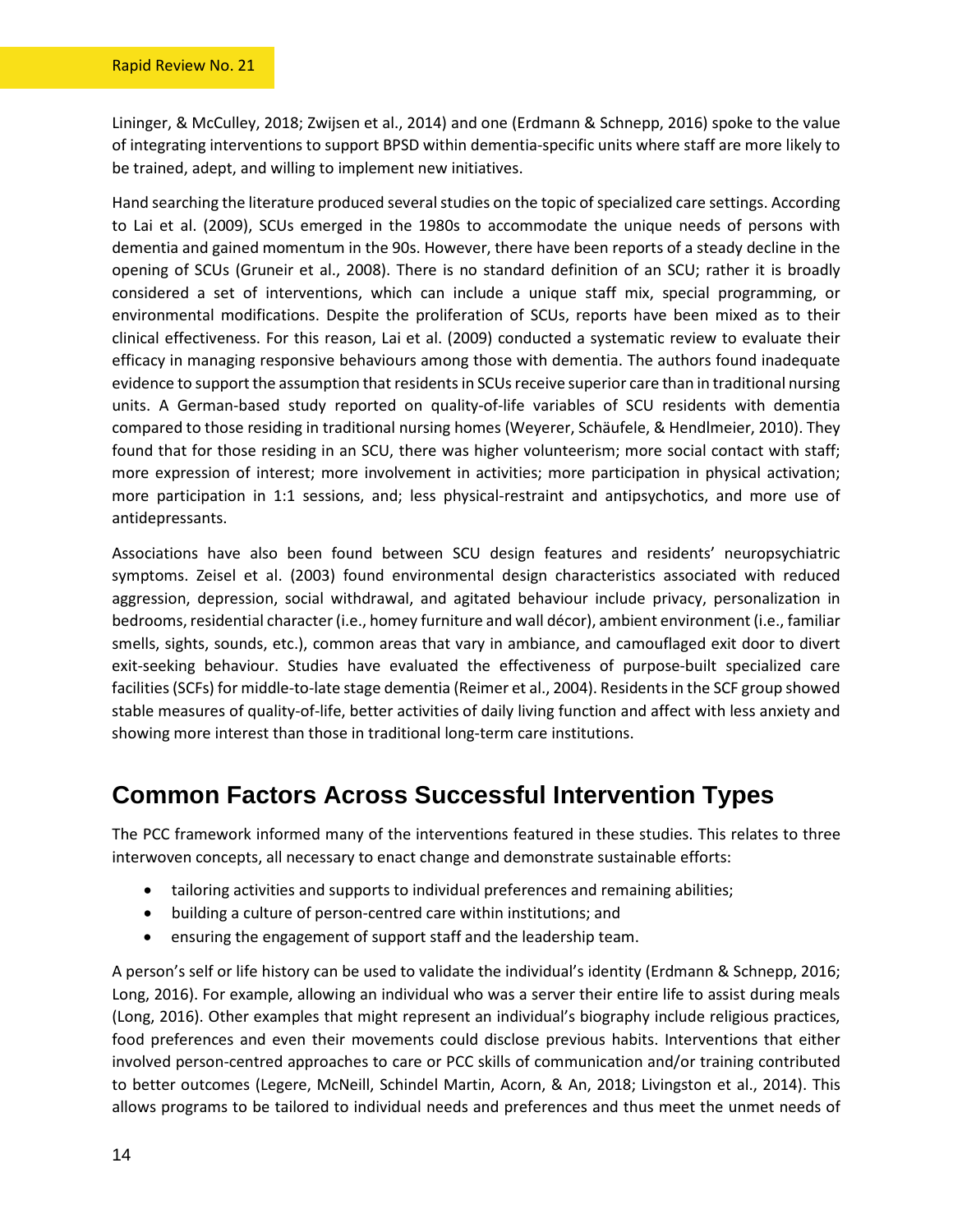the person living with dementia as they relate to attachment, occupation, and/or socialization (Legere et al., 2018; Stacpoole et al., 2015; Telenius et al., 2015). For example, music therapy should use playlists that speak to each resident's personal history or music choices (Thomas et al., 2017).

The research suggests deploying a broader PCC framework to underpin the LTC home culture (Gozalo et al., 2014; Van Bogaert et al., 2016). Such a framework is guided by five principles: (1) knowing the person; (2) welcoming family; (3) providing meaningful activities; (4) being in a personalized environment; and, (5) experiencing flexibility and continuity (Van Bogaert et al., 2016). A PCC framework as suggested in previous studies would need a change of culture rather than changes at individual or team levels (Livingston et al., 2014). In a study by Stacpoole et al. (2015), authors mention that during the implementation process of Namaste Care, staff and researchers reflected on related changes in culture and practice. This shared understanding enabled the team to identify the impact of other organizational changes during the study.

Having clinical support and engaged leadership may be a necessary "active ingredient" in changing the culture in the care setting (Livingston et al., 2014). In fact, Brodaty et al. (2014) found "good leadership" is associated with better resident outcomes, even more so than resident-level demographic and clinical characteristics. These findings, and others by Ballard et al. (2016) and Karel et al. (2016) emphasize the importance of management and staff engagement in the success of interventions. Importantly, longer term success may depend on the use of "multilevel implementation support mechanisms," including facility leadership support and local champions to model staff acceptance of a new care approach (Karel et al., 2016). For one study, authors took note of two factors associated with the success of the personcentered initiative, which involved strong leadership guiding the program and adequate staff offering good nursing and medical care for the program to succeed (Stacpoole et al., 2015).

All three of the above core concepts (i.e., available clinical support, engaged leadership and multilevel sources of support) must be incorporated into facility-based LTC if programs are to be sustainable over the long-term. For example, for programs relying on existing staff and resources, feasibility needs to be considered in the design of the intervention (Van Haitsma et al., 2015). This might look like introducing short intervention periods 10-15 minutes in length that utilize available, inexpensive materials. Another important element to the success of interventions speaks to integrating change into the regular staff workflow to ensure its sustainability (Jutkowitz et al., 2016). Study authors Jutkowitz et al. (2016) note that many studies often fail to execute this crucial step; however, having a dedicated person to implement and evaluate the effects of nonpharmacological interventions might increase consistent practice (Cohen-Mansfield et al., 2014).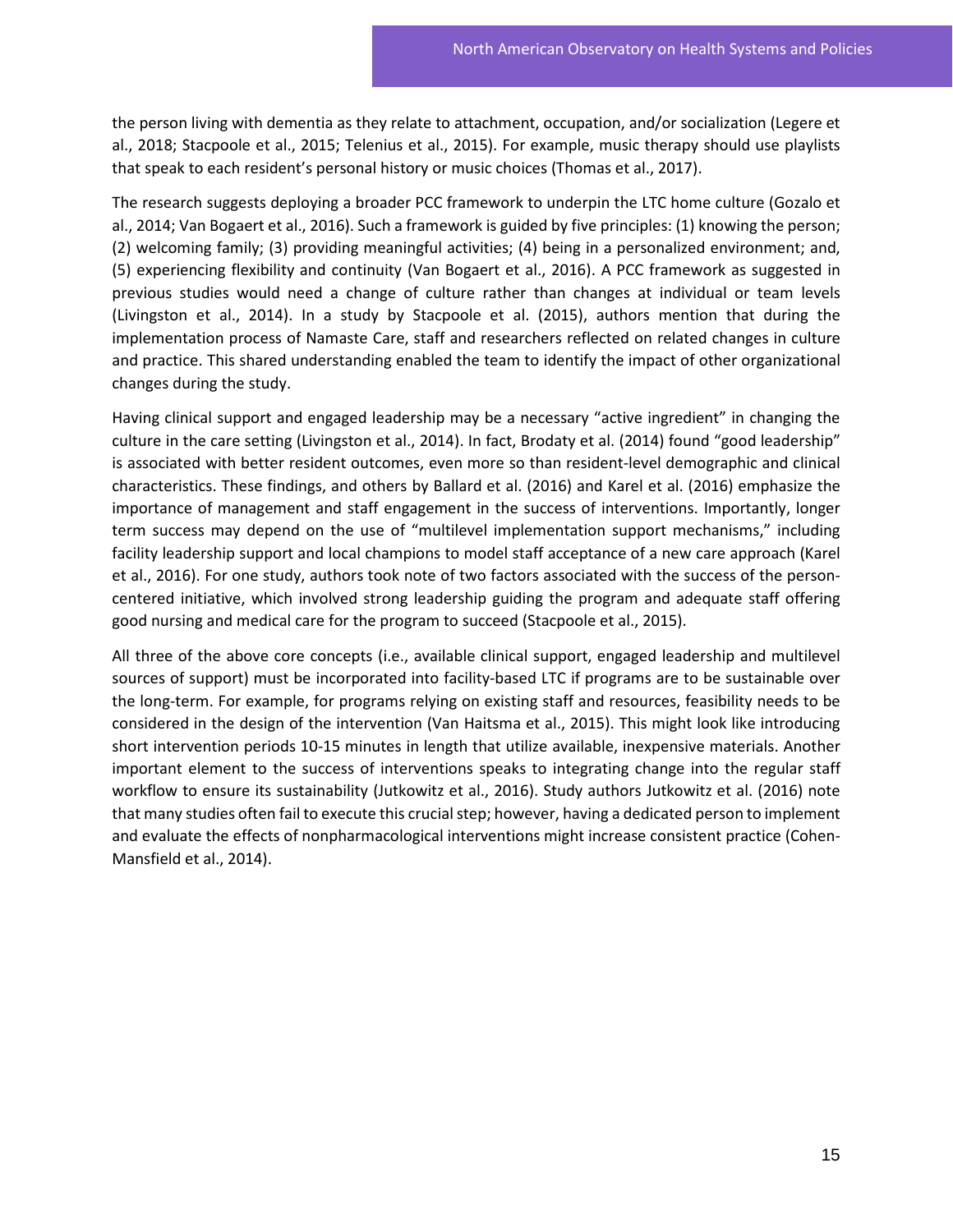### <span id="page-19-0"></span>**Conclusion**

Our synthesis of over 100 studies of targeted interventions to reduce responsive behaviours related to dementia yielded the following common themes and key findings:

- *1. Person-centred care and one-on-one interaction***:** In this context, PCC approaches to care integrated key tenets that seek to meet the needs of persons with dementia for attachment, comfort, identity, occupation, and inclusion. Driving PCC involves enhanced knowledge about dementia and BPSD, including the ability to empathize with residents and understand agitation as a response to an unmet need.
- *2. Tailoring activities***:** Interventions appear to work best when they are tailored to individual needs, preferences, and abilities (e.g., tailoring sensory-based interventions to each individual's preferences).
- *3. Support and leadership***:** For studies that described multicomponent interventions, we could not infer precisely which of the components were leading to the observed outcomes. Available clinical support and present leadership often seemed intertwined as mechanisms underlying staff acceptance of new care approaches.
- *4. Considering the facility culture***:** The success of many of the interventions seemed dependent on becoming part of the facility-wide culture, receiving ongoing support from administration/managers, and receiving on-going education and knowledge development around dementia care and BPSD.
- *5. Sustainability***:** An important but seemingly rarely mentioned concept relates to the "sustainability" of the actual intervention in practice. When mentioned, authors described the above four themes as critical for program sustainability. Most notably, the need to embed PPC framework principles into organizational procedures and policies. This will likely allow the care team to redefine their clinical role and target BPSD management as a core component of care. Most of the interventions required on-going application to have sustained effects. Interventions that were complex or required additional specialists to implement were at risk of early demise.

Specialized care units/facilities are one approach to managing responsive behaviours among people living with dementia. However, evidence of their benefit over traditional care is inconclusive. Few studies have found outcomes associated with better quality-of-care for SCU residents compared to non-SCU residents. This might speak to their highly heterogeneous care philosophy, staffing levels and mix, and programming. Additional studies are needed to advance the case for the benefits of SCUs. Therefore, while the physical environment is an integral element of behaviour management, PCC-informed care processes are important for those displaying difficult and disruptive behaviour. Although severe behavioural problems stemming from several factors, including size and strength of the resident and pre-existing psychiatric comorbidity may require more targeted solutions (Foley, Sudha, Sloane, & Gold, 2003). Solutions to address this level of risk include but are not limited to: (1) educating healthcare providers in de-escalation techniques; (2) installing personal safety alarm systemsto allow providers to call for help; and (3) ensuring protocols are available that outline how to respond to violent situations (Casey, June 2019).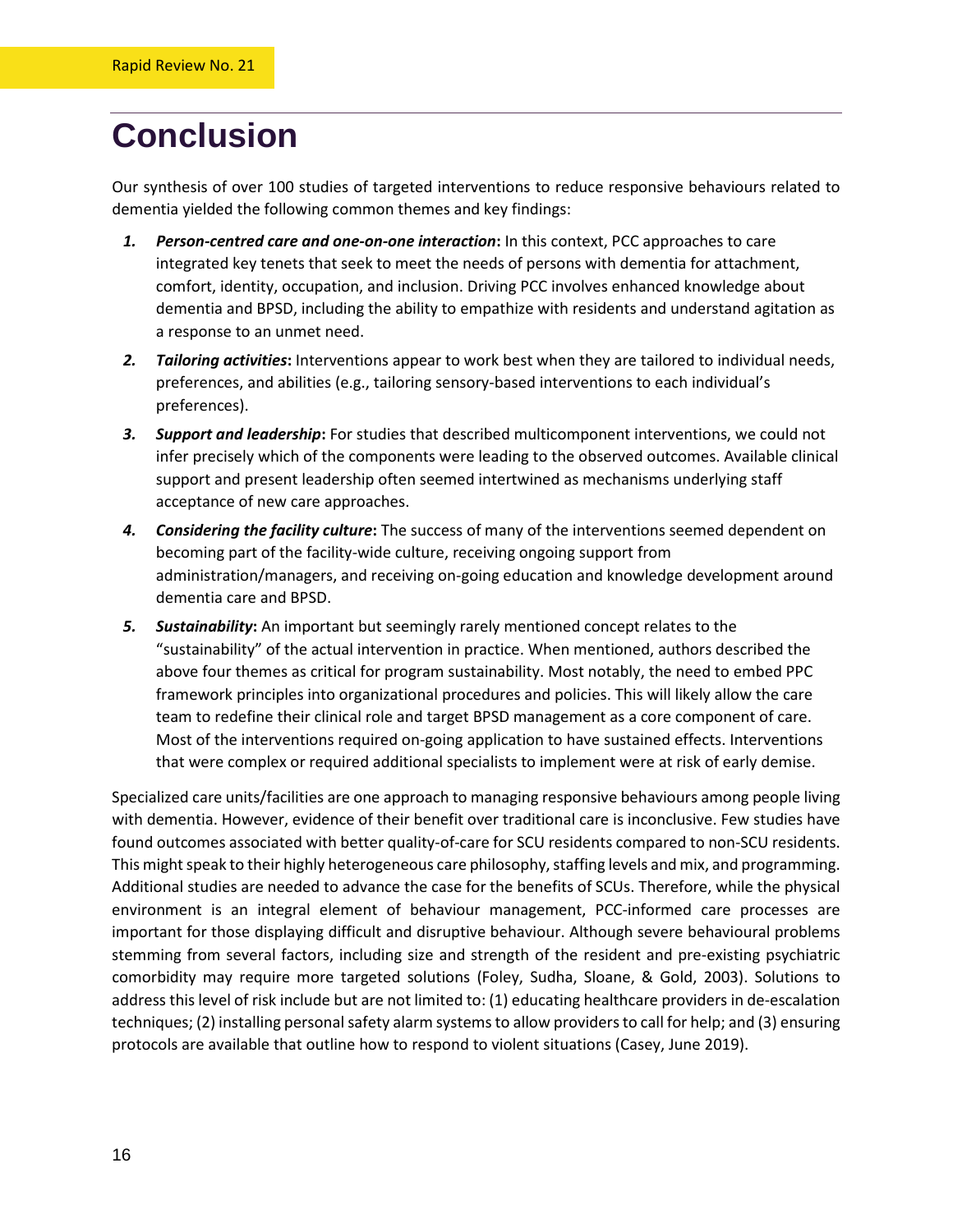### <span id="page-20-0"></span>**References**

- Aarskog, N. K., Hunskår, I., & Bruvik, F. (2019). Animal-Assisted Interventions With Dogs and Robotic Animals for Residents With Dementia in Nursing Homes: A Systematic Review. *Physical & Occupational Therapy In Geriatrics, 37*(2), 77-93. doi:10.1080/02703181.2019.1613466
- Abraha, I., Rimland, J. M., Lozano-Montoya, I., Dell'Aquila, G., Vélez-Díaz-Pallarés, M., Trotta, F. M., . . . Cherubini, A. (2017). Simulated presence therapy for dementia. *Cochrane Database of Systematic Reviews*. doi:10.1002/14651858.CD011882.pub2
- Adam, D., Ramli, A., & Shahar, S. (2016). Effectiveness of a Combined Dance and Relaxation Intervention on Reducing Anxiety and Depression and Improving Quality of Life among the Cognitively Impaired Elderly. *Sultan Qaboos University Medical Journal, 16*(1), e47-53. doi:10.18295/squmj.2016.16.01.009
- Alzheimer Society of Canada. (2010, 2010). Rising tide: The impact of dementia on Canadian society. *Alzheimer Society.* Retrieved from [https://alzheimer.ca/sites/default/files/files/national/advocacy/asc\\_rising\\_tide\\_full\\_report\\_e.p](https://alzheimer.ca/sites/default/files/files/national/advocacy/asc_rising_tide_full_report_e.pdf) [df](https://alzheimer.ca/sites/default/files/files/national/advocacy/asc_rising_tide_full_report_e.pdf)
- Anderson, K., Wickramariyaratne, T., & Blair, A. (2018). A feasibility study of group-based cognitive behaviour therapy for older adults in residential care: Group-based CBT in long-term aged care. *Clinical Psychologist, 22*(2), 192-202. doi:10.1111/cp.12109
- Appelhof, B., Bakker, C., de Vugt, M. E., van Duinen-van den IJssel, J. C. L., Zwijsen, S. A., Smalbrugge, M., . . . Koopmans, R. T. C. M. (2019). Effects of a Multidisciplinary Intervention on the Presence of Neuropsychiatric Symptoms and Psychotropic Drug Use in Nursing Home Residents WithYoung-Onset Dementia: Behavior and Evolution of Young-Onset Dementia Part 2 (BEYOND-II) Study. *The American Journal of Geriatric Psychiatry, 27*(6), 581-589. doi:10.1016/j.jagp.2018.12.032
- Arksey, H., & O'Malley, L. (2005). Scoping studies: towards a methodological framework. *International journal of social research methodology, 8*(1), 19–32.
- Armstrong, P., & Daly, T. (2004). There are not enough hands CONDITIONS IN ONTARIO'S LONG-TERM CARE FACILITIES. Retrieved from<https://archive.cupe.ca/updir/CUPELTC-ReportEng1.pdf>
- Bailey, E. M., Stevens, A. B., LaRocca, M. A., & Scogin, F. (2017). A Randomized Controlled Trial of a Therapeutic Intervention for Nursing Home Residents With Dementia and Depressive Symptoms. *Journal of Applied Gerontology, 36*(7), 895-908. doi:10.1177/0733464815627956
- Ballard, C., Orrell, M., YongZhong, S., Moniz-Cook, E., Stafford, J., Whittaker, R., . . . Fossey, J. (2016). Impact of Antipsychotic Review and Nonpharmacological Intervention on Antipsychotic Use, Neuropsychiatric Symptoms, and Mortality in People With Dementia Living in Nursing Homes: A Factorial Cluster-Randomized Controlled Trial by the Well-Being and Health for People With Dementia (WHELD) Program. *American Journal of Psychiatry, 173*(3), 252-262. doi:10.1176/appi.ajp.2015.15010130
- Bauer, M., Rayner, J.-A., Tang, J., Koch, S., While, C., & O'Keefe, F. (2015). An evaluation of Snoezelen® compared to 'common best practice' for allaying the symptoms of wandering and restlessness among residents with dementia in aged care facilities. *Geriatric Nursing, 36*(6), 462-466. doi:10.1016/j.gerinurse.2015.07.005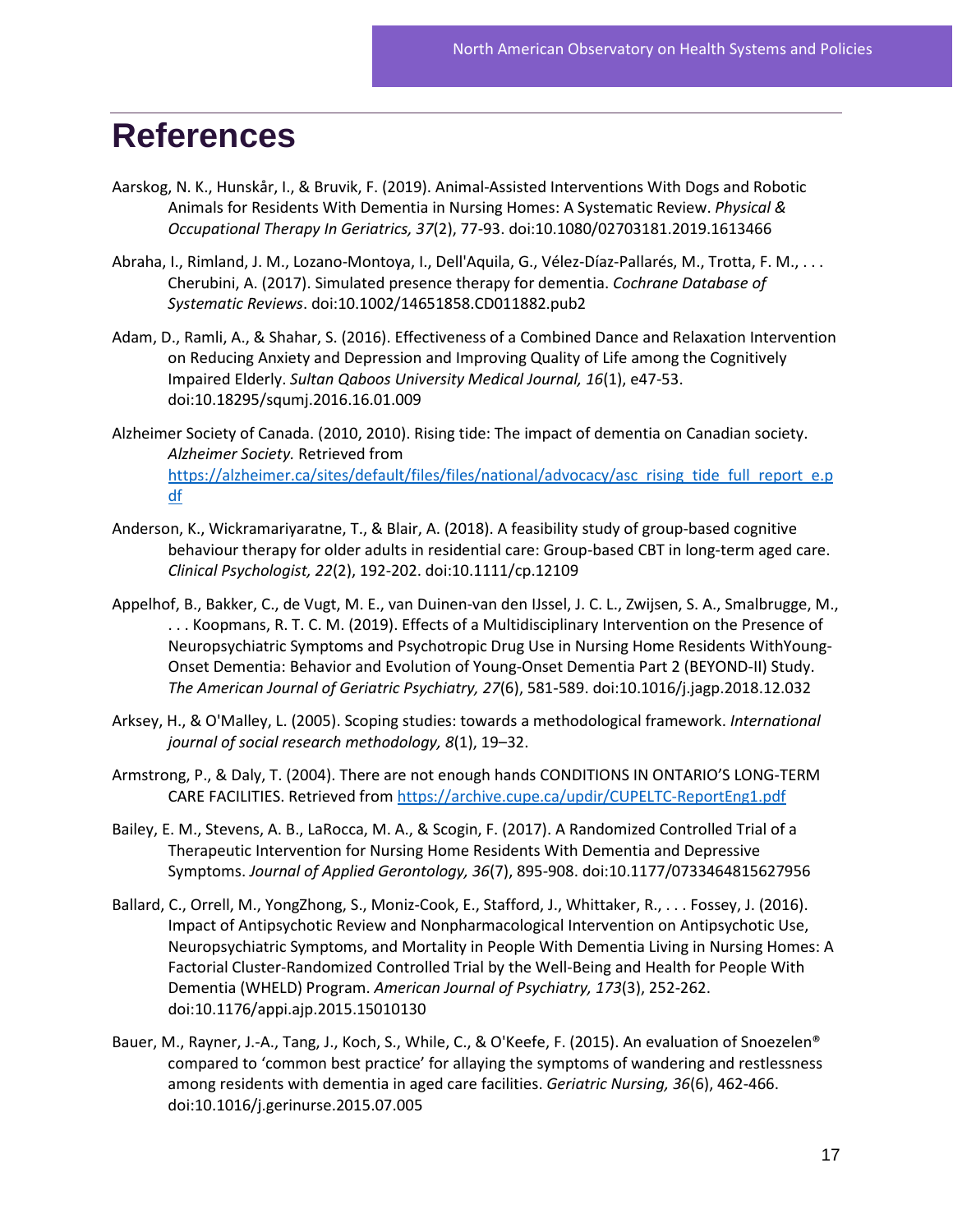- Bautrant, T., Grino, M., Peloso, C., Schiettecatte, F., Planelles, M., Oliver, C., & Franqui, C. (2019). Impact of Environmental Modifications to Enhance Day-Night Orientation on Behavior of Nursing Home Residents With Dementia. *Journal of the American Medical Directors Association, 20*(3), 377- 381. doi:10.1016/j.jamda.2018.09.015
- Berkheimer, S. D., Qian, C., & Malmstrom, T. K. (2017). Snoezelen Therapy as an Intervention to Reduce Agitation in Nursing Home Patients With Dementia: A Pilot Study. *Journal of the American Medical Directors Association, 18*(12), 1089-1091. doi:10.1016/j.jamda.2017.09.009
- Blackburn, R., & Bradshaw, T. (2014). Music therapy for service users with dementia: a critical review of the literature: Music therapy for dementia. *Journal of Psychiatric and Mental Health Nursing, 21*(10), 879-888. doi:10.1111/jpm.12165
- Boström, G., Conradsson, M., Hörnsten, C., Rosendahl, E., Lindelöf, N., Holmberg, H., . . . Littbrand, H. (2016). Effects of a high-intensity functional exercise program on depressive symptoms among people with dementia in residential care: a randomized controlled trial: Effects of exercise on depressive symptoms. *International Journal of Geriatric Psychiatry, 31*(8), 868-878. doi:10.1002/gps.4401
- Briggs, J. (2019). 11.1.2 Scoping reviews and evidence based practice JBI Reviewer's Manual JBI GLOBAL WIKI. Retrieved from <https://wiki.joannabriggs.org/display/MANUAL/Chapter+11%3A+Scoping+reviews>
- Brodaty, H., Low, L.-F., Liu, Z., Fletcher, J., Roast, J., Goodenough, B., & Chenoweth, L. (2014). Successful Ingredients in the SMILE Study: Resident, Staff, and Management Factors Influence the Effects of Humor Therapy in Residential Aged Care. *The American Journal of Geriatric Psychiatry, 22*(12), 1427-1437. doi:10.1016/j.jagp.2013.08.005
- Burdea, G., Polistico, K., Krishnamoorthy, A., House, G., Rethage, D., Hundal, J., . . . Pollack, S. (2015). Feasibility study of the BrightBrainer ™ integrative cognitive rehabilitation system for elderly with dementia. *Disability and Rehabilitation: Assistive Technology, 10*(5), 421-432. doi:10.3109/17483107.2014.900575
- Canadian Institute for Health Information. (2018, 2018-11-05). Dementia in long-term care | CIHI. Retrieved from [https://www.cihi.ca/en/dementia-in-canada/dementia-across-the-health](https://www.cihi.ca/en/dementia-in-canada/dementia-across-the-health-system/dementia-in-long-term-care)[system/dementia-in-long-term-care](https://www.cihi.ca/en/dementia-in-canada/dementia-across-the-health-system/dementia-in-long-term-care)
- Cancela, J. M., Ayán, C., Varela, S., & Seijo, M. (2016). Effects of a long-term aerobic exercise intervention on institutionalized patients with dementia. *Journal of Science and Medicine in Sport, 19*(4), 293-298. doi:10.1016/j.jsams.2015.05.007
- Cantarella, A., Borella, E., Faggian, S., Navuzzi, A., & De Beni, R. (2018). Using dolls for therapeutic purposes: A study on nursing home residents with severe dementia. *International Journal of Geriatric Psychiatry, 33*(7), 915-925.
- Casey, B. (June 2019). Violence Facing Health Care Workers in Canada: Report of the Standing Committee on Health. Retrieved from [https://www.ourcommons.ca/Content/Committee/421/HESA/Reports/RP10589455/hesarp29/](https://www.ourcommons.ca/Content/Committee/421/HESA/Reports/RP10589455/hesarp29/hesarp29-e.pdf) [hesarp29-e.pdf](https://www.ourcommons.ca/Content/Committee/421/HESA/Reports/RP10589455/hesarp29/hesarp29-e.pdf)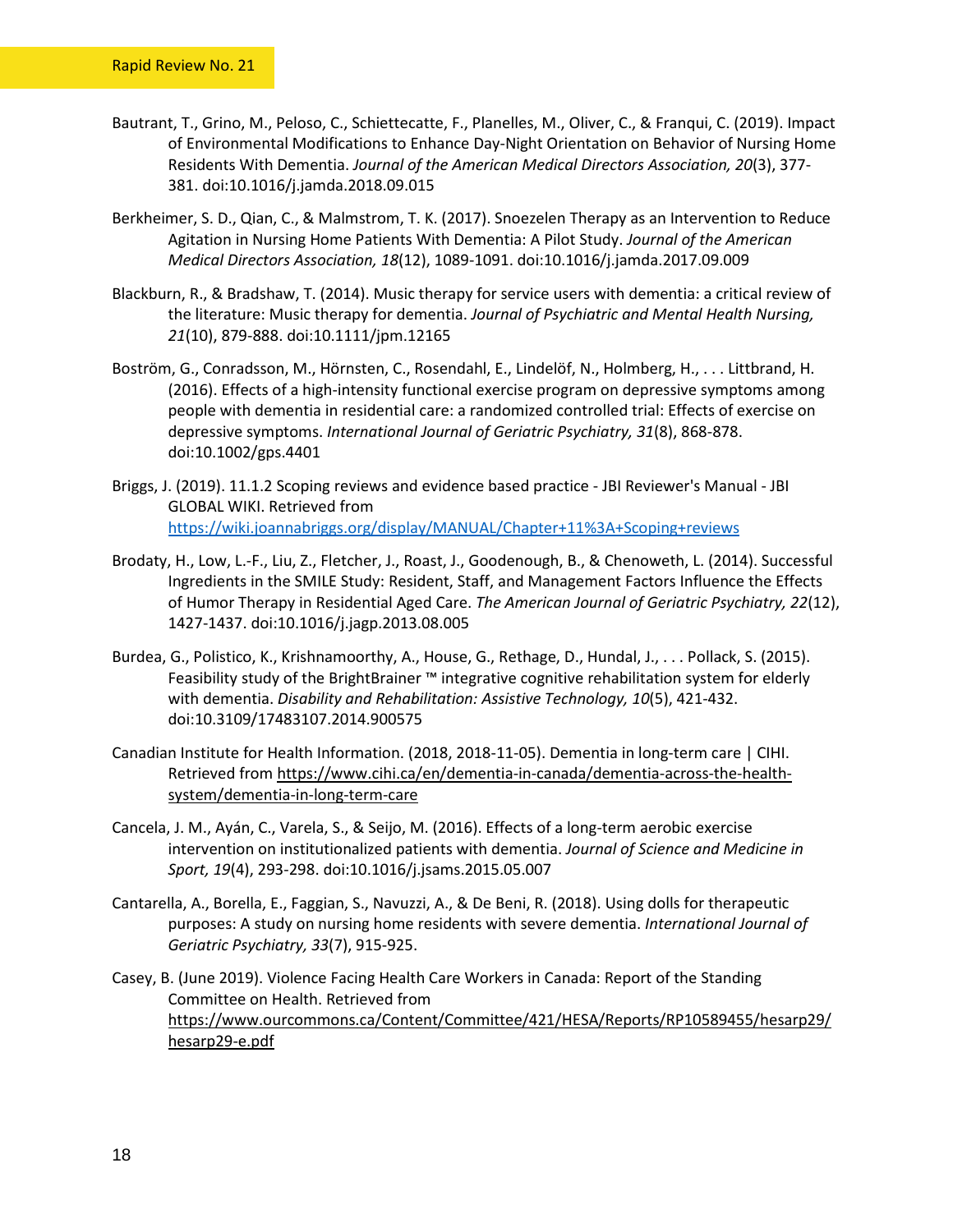- Chambers, L. W., Bancej, C., & McDowell, I. (2016). *Prevalence and monetary costs of dementia in Canada: Population health expert panel*: Alzheimer Society of Canada in collaboration with the Public Health Agency ….
- Chen, H.-M., Tsai, L.-J., Chao, S.-Y., & Clark, M. J. (2016). Study on the effects of individualized learning therapy on cognitive function and behavioral and psychological symptoms of dementia in the institutionalized older adults. *Journal of Nursing Research*, 1. doi:10.1097/jnr.0000000000000118
- Chen, K.-M., Kuo, C.-C., Chang, Y.-H., Huang, H.-T., & Cheng, Y.-Y. (2017). Resistance Band Exercises Reduce Depression and Behavioral Problems of Wheelchair-Bound Older Adults with Dementia: A Cluster-Randomized Controlled Trial. *Journal of the American Geriatrics Society, 65*(2), 356- 363. doi:10.1111/jgs.14526
- Chen, Y.-H., & Lin, L.-C. (2016). Ability of the Pain Recognition and Treatment (PRT) Protocol to Reduce Expressions of Pain among Institutionalized Residents with Dementia: A Cluster Randomized Controlled Trial. *Pain Management Nursing, 17*(1), 14-24. doi:10.1016/j.pmn.2015.08.003
- Cheung, D. S. K., Lai, C. K. Y., Wong, F. K. Y., & Leung, M. C. P. (2018). The effects of the music-withmovement intervention on the cognitive functions of people with moderate dementia: a randomized controlled trial. *Aging & Mental Health, 22*(3), 306-315. doi:10.1080/13607863.2016.1251571
- Clifford, C., & Doody, O. (2018). Exploring nursing staff views of responsive behaviours of people with dementia in long-stay facilities. *Journal of Psychiatric and Mental Health Nursing, 25*(1), 26-36.
- Cohen-Mansfield, J. (2004). Nonpharmacologic interventions for inappropriate behaviors in dementia: a review, summary, and critique. *Focus, 9*(2), 361–308.
- Cohen-Mansfield, J., Marx, M. S., Dakheel-Ali, M., & Thein, K. (2015). The use and utility of specific nonpharmacological interventions for behavioral symptoms in dementia: an exploratory study. *The American Journal of Geriatric Psychiatry, 23*(2), 160-170.
- Cohen-Mansfield, J., Thein, K., & Marx, M. S. (2014). Predictors of the Impact of Nonpharmacologic Interventions for Agitation in Nursing Home Residents With Advanced Dementia. *The Journal of Clinical Psychiatry, 75*(07), e666-e671. doi:10.4088/JCP.13m08649
- Cox, E., Nowak, M., & Buettner, P. (2014). Live Music Promotes Positive Behaviours in People with Alzheimer's Disease. *British Journal of Occupational Therapy, 77*(11), 556-564. doi:10.4276/030802214X14151078348477
- Daly, T., Banerjee, A., Armstrong, P., Armstrong, H., & Szebehely, M. (2011). Lifting the 'violence veil': Examining working conditions in long-term care facilities using iterative mixed methods. *Canadian Journal on Aging/La Revue canadienne du vieillissement, 30*(2), 271-284.
- de Pooter-Stijnman, L., Vrijkotte, S., & Smalbrugge, M. (2018). Effect of caffeine on sleep and behaviour in nursing home residents with dementia. *European Geriatric Medicine, 9*(6), 829-835.
- Dupuis, S. L., Wiersma, E., & Loiselle, L. (2012). Pathologizing behavior: Meanings of behaviors in dementia care. *Journal of Aging Studies, 26*(2), 162–173.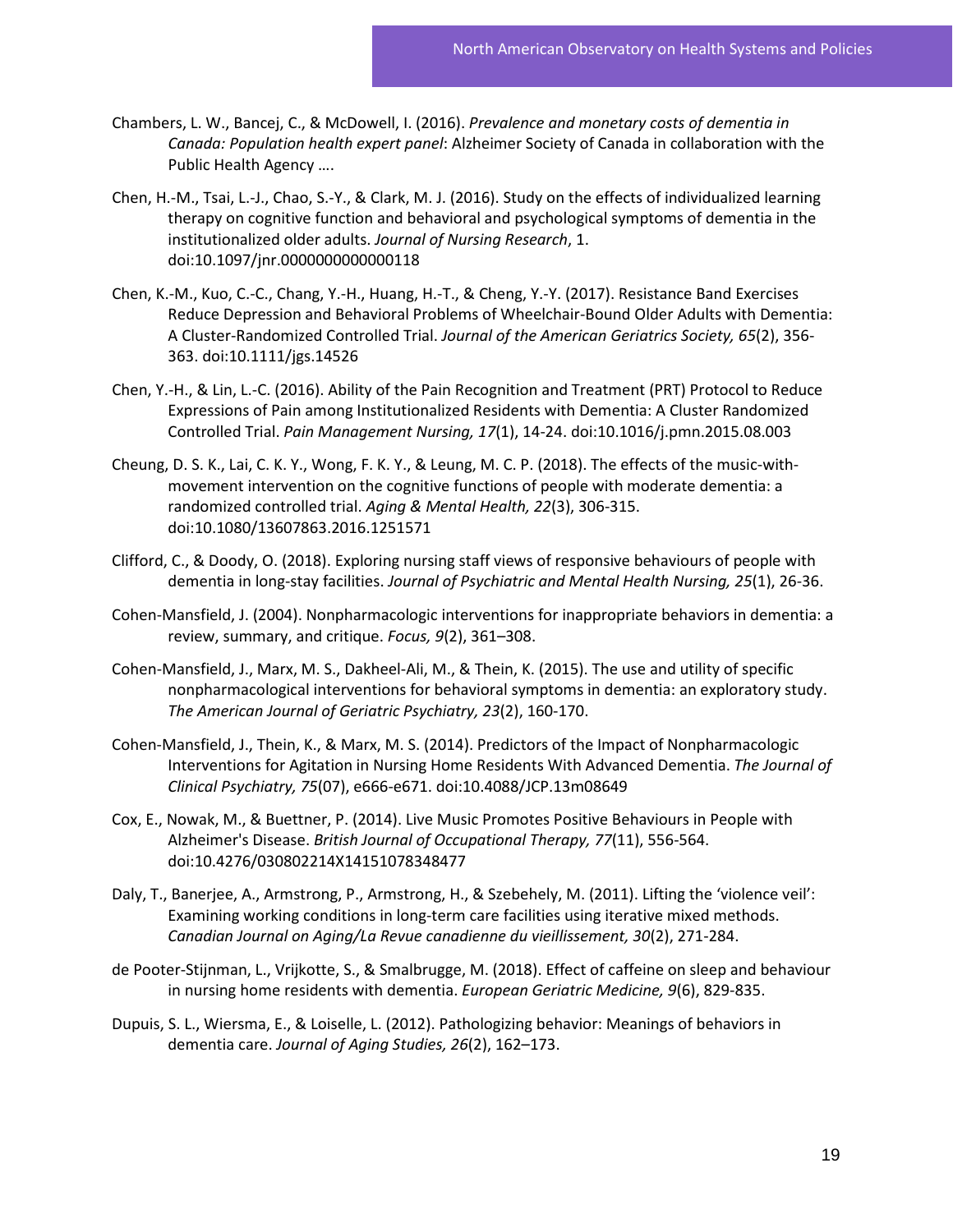- Duru Aşiret, G., & Kapucu, S. (2016). The Effect of Reminiscence Therapy on Cognition, Depression, and Activities of Daily Living for Patients With Alzheimer Disease. *Journal of Geriatric Psychiatry and Neurology, 29*(1), 31-37. doi:10.1177/0891988715598233
- Erdmann, A., & Schnepp, W. (2016). Conditions, components and outcomes of Integrative Validation Therapy in a long-term care facility for people with dementia. A qualitative evaluation study. *Dementia, 15*(5), 1184-1204. doi:10.1177/1471301214556489
- Eritz, H., Hadjistavropoulos, T., Williams, J., Kroeker, K., R. Martin, R., M. Lix, L., & V. Hunter, P. (2016). A life history intervention for individuals with dementia: a randomised controlled trial examining nursing staff empathy, perceived patient personhood and aggressive behaviours. *Ageing and Society, 36*(10), 2061-2089. doi:10.1017/S0144686X15000902
- Figueiro, M., Plitnick, B., Lok, A., Jones, G., Higgins, P., Hornick, T., & Rea, M. (2014). Tailored lighting intervention improves measures of sleep, depression, and agitation in persons with Alzheimer's disease and related dementia living in long-term care facilities. *Clinical Interventions in Aging*, 1527. doi:10.2147/CIA.S68557
- Foley, K. L., Sudha, S., Sloane, P. D., & Gold, D. T. (2003). Staff perceptions of successful management of severe behavioral problems in dementia special care units. *Dementia, 2*(1), 105-124.
- Folkerts, A.-K., Dorn, M. E., Roheger, M., Maassen, M., Koerts, J., Tucha, O., . . . Kalbe, E. (2018). Cognitive Stimulation for Individuals with Parkinson's Disease Dementia Living in Long-Term Care: Preliminary Data from a Randomized Crossover Pilot Study. *Parkinson's Disease, 2018*, 1-9. doi:10.1155/2018/8104673
- Gozalo, P., Prakash, S., Qato, D. M., Sloane, P. D., & Mor, V. (2014). Effect of the Bathing Without a Battle Training Intervention on Bathing-Associated Physical and Verbal Outcomes in Nursing Home Residents with Dementia: A Randomized Crossover Diffusion Study. *Journal of the American Geriatrics Society, 62*(5), 797-804. doi:10.1111/jgs.12777
- Gruneir, A., Lapane, K. L., Miller, S. C., & Mor, V. (2008). Does the presence of a dementia special care unit improve nursing home quality? *Journal of aging and health, 20*(7), 837-854.
- Henskens, M., Nauta, Ilse M., van Eekeren, Marieke C. A., & Scherder, Erik J. A. (2018). Effects of Physical Activity in Nursing Home Residents with Dementia: A Randomized Controlled Trial. *Dementia and Geriatric Cognitive Disorders, 46*(1-2), 60-80. doi:10.1159/000491818
- Houser, W. S., George, D. R., & Chinchilli, V. M. (2014). Impact of TimeSlips Creative Expression Program on Behavioral Symptoms and Psychotropic Medication Use in Persons with Dementia in Longterm Care: A Cluster-randomized Pilot Study. *The American Journal of Geriatric Psychiatry, 22*(4), 337-340. doi:10.1016/j.jagp.2012.12.005
- Hsieh, C.-J., Chang, C., Tsai, G., & Wu, H.-F. (2015). Empirical study of the influence of a Laughing Qigong Program on long-term care residents: LQP on long-term care residents. *Geriatrics & Gerontology International, 15*(2), 165-173. doi:10.1111/ggi.12244
- Huang, H.-C., Chen, Y.-T., Chen, P.-Y., Huey-Lan Hu, S., Liu, F., Kuo, Y.-L., & Chiu, H.-Y. (2015). Reminiscence Therapy Improves Cognitive Functions and Reduces Depressive Symptoms in Elderly People With Dementia: A Meta-Analysis of Randomized Controlled Trials. *Journal of the American Medical Directors Association, 16*(12), 1087-1094. doi:10.1016/j.jamda.2015.07.010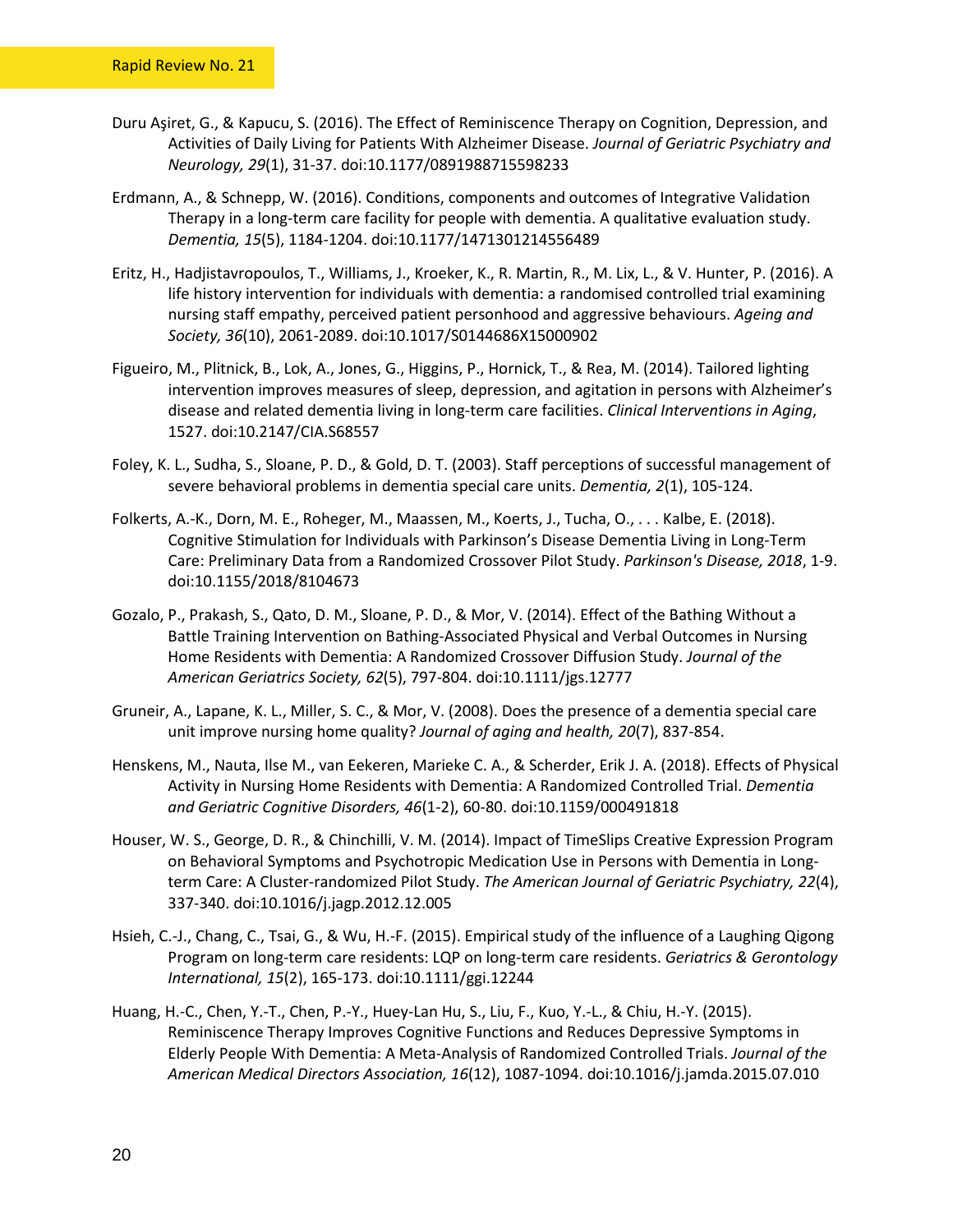- Ikemata, S., & Momose, Y. (2017). Effects of a progressive muscle relaxation intervention on dementia symptoms, activities of daily living, and immune function in group home residents with dementia in Japan: Effects of muscle relaxation on dementia. *Japan Journal of Nursing Science, 14*(2), 135-145. doi:10.1111/jjns.12147
- Jones, C., Moyle, W., Murfield, J., Draper, B., Shum, D., Beattie, E., & Thalib, L. (2018). Does Cognitive Impairment and Agitation in Dementia Influence Intervention Effectiveness? Findings From a Cluster-Randomized-Controlled Trial With the Therapeutic Robot, PARO. *Journal of the American Medical Directors Association, 19*(7), 623-626. doi:10.1016/j.jamda.2018.02.014
- Jøranson, N., Pedersen, I., Rokstad, A. M. M., & Ihlebæk, C. (2015). Effects on Symptoms of Agitation and Depression in Persons With Dementia Participating in Robot-Assisted Activity: A Cluster-Randomized Controlled Trial. *Journal of the American Medical Directors Association, 16*(10), 867- 873. doi:10.1016/j.jamda.2015.05.002
- Jutkowitz, E., Brasure, M., Fuchs, E., Shippee, T., Kane, R. A., Fink, H. A., . . . Kane, R. L. (2016). Care-Delivery Interventions to Manage Agitation and Aggression in Dementia Nursing Home and Assisted Living Residents: A Systematic Review and Meta-analysis. *Journal of the American Geriatrics Society, 64*(3), 477-488. doi:10.1111/jgs.13936
- Karel, M. J., Teri, L., McConnell, E., Visnic, S., & Karlin, B. E. (2016). Effectiveness of Expanded Implementation of STAR-VA for Managing Dementia-Related Behaviors Among Veterans. *The Gerontologist, 56*(1), 126-134. doi:10.1093/geront/gnv068
- Keshavarz, S., Mirzaei, T., & Ravari, A. (2017). The Effect of Head and Face Massage on the Agitation in Elderly Patients with Alzheimer's disease. *Evidence Based Care*(Online First). doi:10.22038/ebcj.2017.25958.1589
- Kirkham, J., Sherman, C., Velkers, C., Maxwell, C., Gill, S., Rochon, P., & Seitz, D. (2017). Antipsychotic use in dementia: is there a problem and are there solutions? *The Canadian Journal of Psychiatry, 62*(3), 170–181.
- Konis, K., Mack, W. J., & Schneider, E. L. (2018). Pilot study to examine the effects of indoor daylight exposure on depression and other neuropsychiatric symptoms in people living with dementia in long-term care communities. *Clinical Interventions in Aging, Volume 13*, 1071-1077. doi:10.2147/CIA.S165224
- Kontos, P., Miller, K.-L., Colobong, R., Palma Lazgare, L. I., Binns, M., Low, L.-F., . . . Naglie, G. (2016). Elder-Clowning in Long-Term Dementia Care: Results of a Pilot Study. *Journal of the American Geriatrics Society, 64*(2), 347-353. doi:10.1111/jgs.13941
- Kovach, C. R., Evans, C.-R., Sattell, L., Rosenau, K., & Gopalakrishnan, S. (2018). Feasibility and Pilot Testing of a Mindfulness Intervention for Frail Older Adults and Individuals With Dementia. *Research in Gerontological Nursing, 11*(3), 137-150. doi:10.3928/19404921-20180223-01
- Krippendorff, K. (2004). Reliability in content analysis. *Human communication research, 30*(3), 411–433.
- Krippendorff, K. (2017). Three concepts to retire. *Annals of the International Communication Association, 41*(1), 92–99.
- Kromhout, M. A., Jongerling, J., & Achterberg, W. P. (2014). Relation between caffeine and behavioral symptoms in elderly patients with dementia: An observational study. *The journal of nutrition, health & aging, 18*(4), 407-410. doi:10.1007/s12603-013-0417-9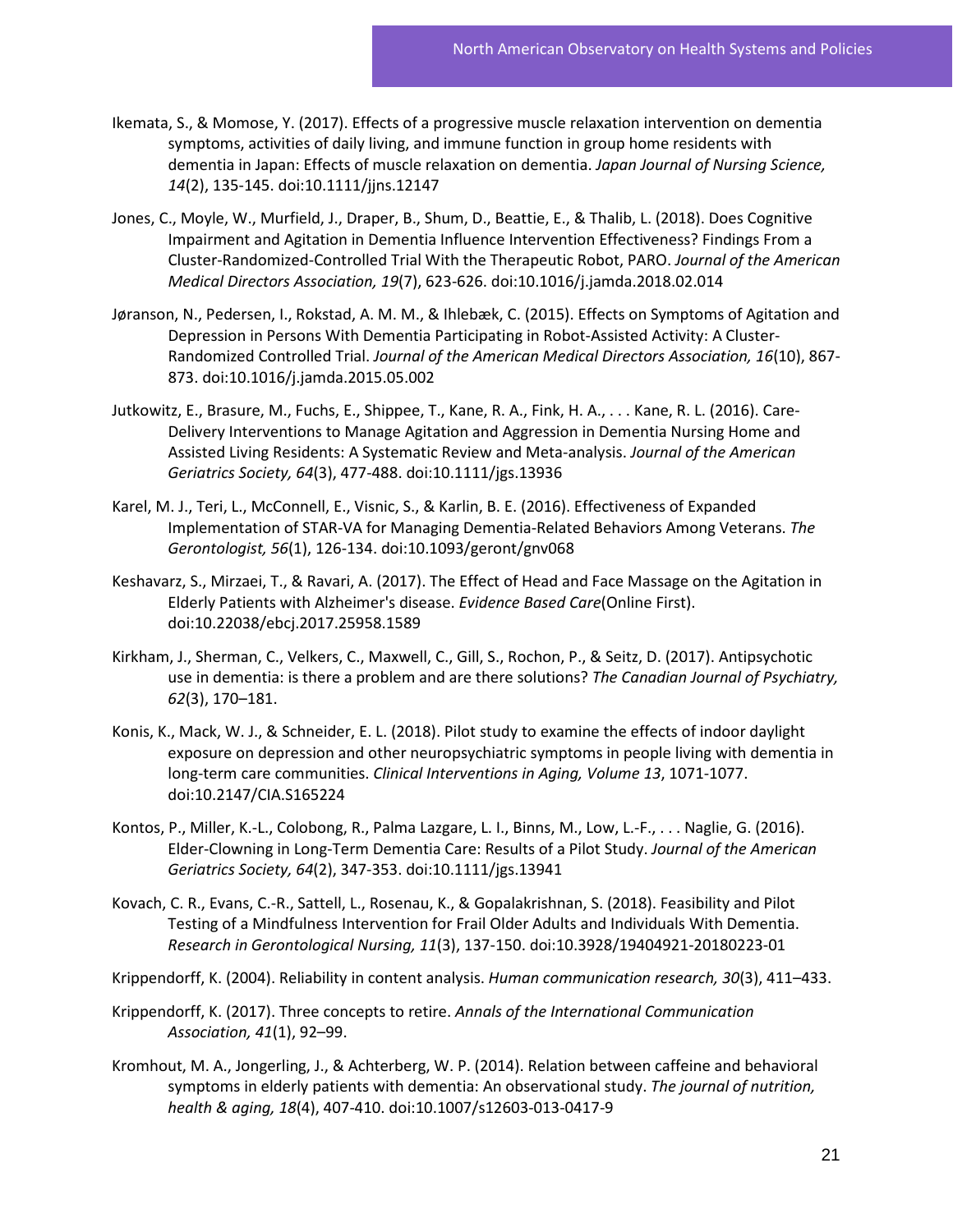- Kwan, R. Y. C., Leung, M. C. P., & Lai, C. K. Y. (2016). The Effect of Acupressure on Agitation and Salivary Cortisol in People with Dementia: A Pilot Study. *The Journal of Alternative and Complementary Medicine, 22*(11), 903-910. doi:10.1089/acm.2016.0062
- Kwan, R. Y. C., Leung, M. C. P., & Lai, C. K. Y. (2017). A Randomized Controlled Trial Examining the Effect of Acupressure on Agitation and Salivary Cortisol in Nursing Home Residents with Dementia. *Dementia and Geriatric Cognitive Disorders, 44*(1-2), 92-104. doi:10.1159/000478739
- Lai, C. K., Yeung, J. H., Mok, V., & Chi, I. (2009). Special care units for dementia individuals with behavioural problems. *Cochrane Database of Systematic Reviews*(4).
- Langhammer, B., Sagbakken, M., Kvaal, K., Ulstein, I., Nåden, D., & Rognstad, M. K. (2019). Music Therapy and Physical Activity to Ease Anxiety, Restlessness, Irritability, and Aggression in Individuals With Dementia With Signs of Frontotemporal Lobe Degeneration. *Journal of Psychosocial Nursing and Mental Health Services, 57*(5), 29-37. doi:10.3928/02793695- 20190124-02
- Legere, L. E., McNeill, S., Schindel Martin, L., Acorn, M., & An, D. (2018). Nonpharmacological approaches for behavioural and psychological symptoms of dementia in older adults: A systematic review of reviews. *Journal of Clinical Nursing, 27*(7-8), e1360-e1376. doi:10.1111/jocn.14007
- Levac, D., Colquhoun, H., & O'Brien, K. K. (2010). Scoping studies: advancing the methodology. *Implementation science, 5*(1), 69.
- Levy-Storms, L., Harris, L. M., & Chen, X. (2016). A Video-Based Intervention on and Evaluation of Nursing Aides' Therapeutic Communication and Residents' Agitation During Mealtime in a Dementia Care Unit. *Journal of Nutrition in Gerontology and Geriatrics, 35*(4), 267-281. doi:10.1080/21551197.2016.1238430
- Lin, H.-C., Yang, Y.-P., Cheng, W.-Y., & Wang, J.-J. (2018). Distinctive effects between cognitive stimulation and reminiscence therapy on cognitive function and quality of life for different types of behavioural problems in dementia. *Scandinavian Journal of Caring Sciences, 32*(2), 594-602. doi:10.1111/scs.12484
- Livingston, G., Kelly, L., Lewis-Holmes, E., Baio, G., Morris, S., Patel, N., . . . Cooper, C. (2014). A systematic review of the clinical effectiveness and cost-effectiveness of sensory, psychological and behavioural interventions for managing agitation in older adults with dementia. *Health Technology Assessment, 18*(39). doi:10.3310/hta18390
- Long, E. (2016). Effect of a personalized music playlist on a patient with dementia and evening agitation. *Ann Long Term Care, 24*(11), 31-33.
- Maseda, A., Sánchez, A., Marante, M. P., González-Abraldes, I., Buján, A., & Millán-Calenti, J. C. (2014). Effects of Multisensory Stimulation on a Sample of Institutionalized Elderly People With Dementia Diagnosis: A Controlled Longitudinal Trial. *American Journal of Alzheimer's Disease & Other Dementiasr, 29*(5), 463-473. doi:10.1177/1533317514522540
- McCabe, M. P., Bird, M., Davison, T. E., Mellor, D., MacPherson, S., Hallford, D., & Seedy, M. (2015). An RCT to evaluate the utility of a clinical protocol for staff in the management of behavioral and psychological symptoms of dementia in residential aged-care settings. *Aging & Mental Health, 19*(9), 799-807. doi:10.1080/13607863.2014.967659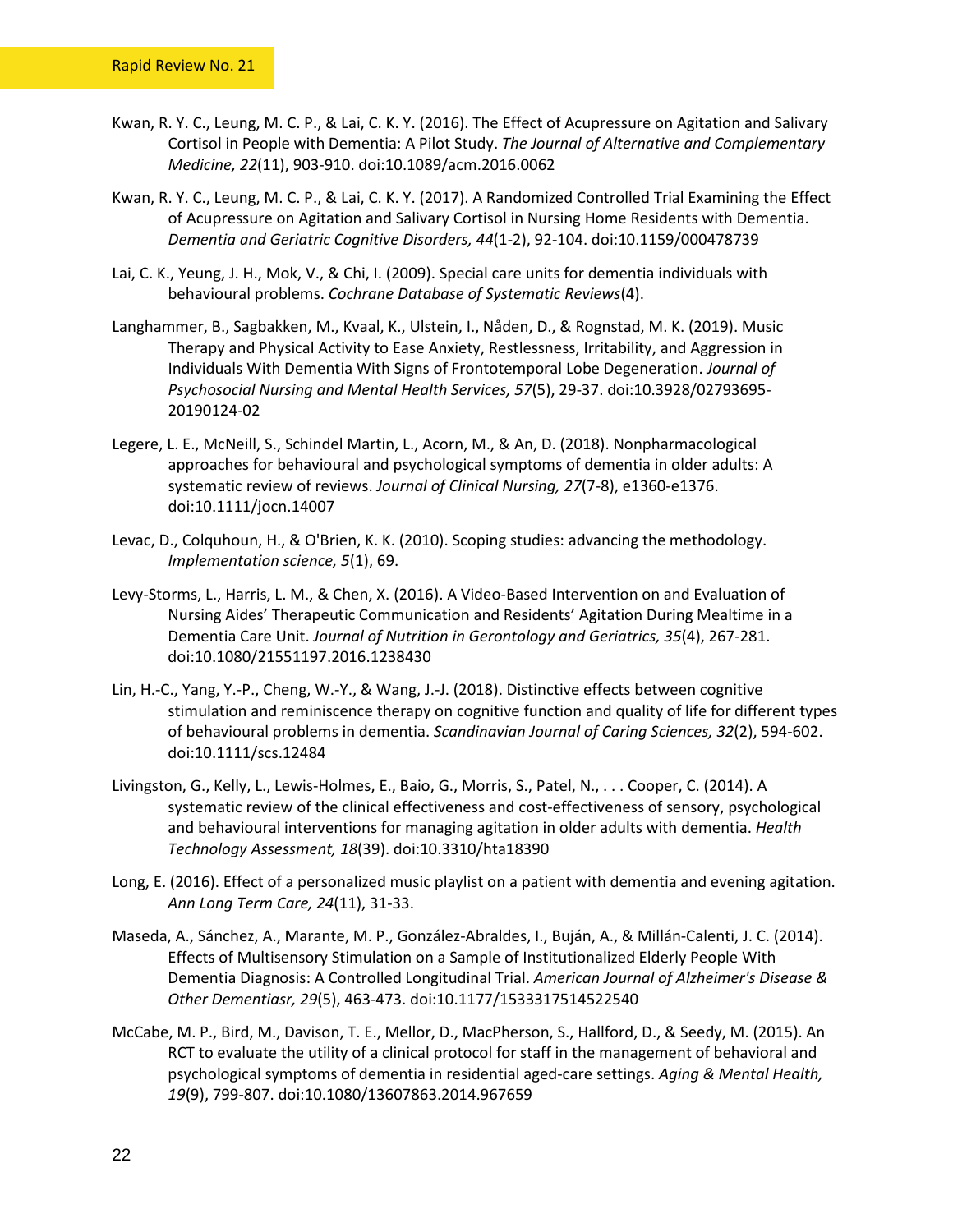- Mellor, D., McCabe, M., Bird, M., Davison, T., MacPherson, S., Hallford, D., & Seedy, M. (2015). Staff Compliance With Protocols to Improve the Management of Behavioral and Psychological Symptoms of Dementia. *Journal of Gerontological Nursing, 41*(2), 44-52. doi:10.3928/00989134- 20140701-01
- Mervin, M. C., Moyle, W., Jones, C., Murfield, J., Draper, B., Beattie, E., . . . Thalib, L. (2018). The Cost-Effectiveness of Using PARO, a Therapeutic Robotic Seal, to Reduce Agitation and Medication Use in Dementia: Findings from a Cluster–Randomized Controlled Trial. *Journal of the American Medical Directors Association, 19*(7), 619-622.e611. doi:10.1016/j.jamda.2017.10.008
- Millan-Calenti, J. C., Lorenzo-López, L., Alonso-Búa, B., de Labra Pinedo, C., González-Abraldes, I., & Maseda, A. (2016). Optimal nonpharmacological management of agitation in Alzheimer's disease: challenges and solutions. *Clinical Interventions in Aging*, 175. doi:10.2147/CIA.S69484
- Morrison, A., Polisena, J., Husereau, D., Moulton, K., Clark, M., Fiander, M., . . . Rabb, D. (2012). The effect of English-language restriction on systematic review-based meta-analyses: a systematic review of empirical studies. *International journal of technology assessment in health care, 28*(2), 138–144.
- Moyle, W., Bramble, M., Jones, C. J., & Murfield, J. E. (2019). "She Had a Smile on Her Face as Wide as the Great Australian Bite": A Qualitative Examination of Family Perceptions of a Therapeutic Robot and a Plush Toy. *The Gerontologist, 59*(1), 177-185. doi:10.1093/geront/gnx180
- Moyle, W., Jones, C. J., Murfield, J. E., Thalib, L., Beattie, E. R., Shum, D. K., . . . Draper, B. M. (2017). Use of a robotic seal as a therapeutic tool to improve dementia symptoms: A cluster-randomized controlled trial. *Journal of the American Medical Directors Association, 18*(9), 766-773.
- Neville, C., Henwood, T., Beattie, E., & Fielding, E. (2014). Exploring the effect of aquatic exercise on behaviour and psychological well-being in people with moderate to severe dementia: A pilot study of the Watermemories Swimming Club: Aquatic exercise and dementia. *Australasian Journal on Ageing, 33*(2), 124-127. doi:10.1111/ajag.12076
- Nishiura, Y., Hoshiyama, M., & Konagaya, Y. (2018). Use of parametric speaker for older people with dementia in a residential care setting: A preliminary study of two cases. *Hong Kong Journal of Occupational Therapy, 31*(1), 30-35.
- Nordgren, L., & Engström, G. (2014). Effects of dog-assisted intervention on behavioural and psychological symptoms of dementia: Lena Nordgren and Gabriella Engström present the results from a study that used dogs as an alternative or a complement to pharmacological treatments. *Nursing Older People, 26*(3), 31-38. doi:10.7748/nop2014.03.26.3.31.e517
- Olsen, C., Pedersen, I., Bergland, A., Enders-Slegers, M.-J., Patil, G., & Ihlebaek, C. (2016). Effect of animal-assisted interventions on depression, agitation and quality of life in nursing home residents suffering from cognitive impairment or dementia: a cluster randomized controlled trial: Animal-assisted interventions for dementia patients. *International Journal of Geriatric Psychiatry, 31*(12), 1312-1321. doi:10.1002/gps.4436
- Onega, L. L., Pierce, T. W., & Epperly, L. (2016). Effect of Bright Light Exposure on Depression and Agitation in Older Adults with Dementia. *Issues in Mental Health Nursing, 37*(9), 660-667. doi:10.1080/01612840.2016.1183736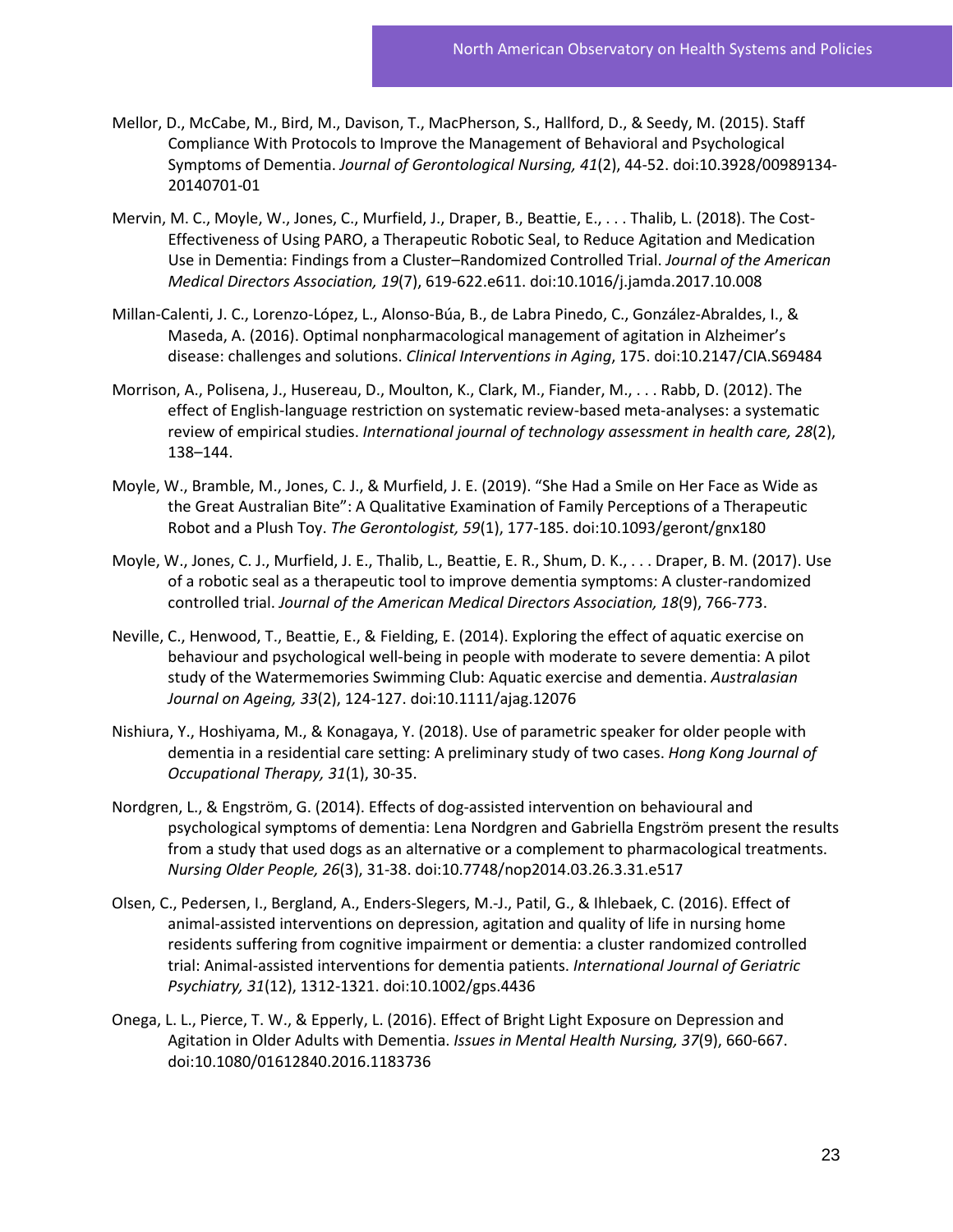- Onieva-Zafra, M. D., Hernández-Garcia, L., Gonzalez-del-Valle, M. T., Parra-Fernández, M. L., & Fernandez-Martinez, E. (2018). Music Intervention With Reminiscence Therapy and Reality Orientation for Elderly People With Alzheimer Disease Living in a Nursing Home: A Pilot Study. *Holistic Nursing Practice, 32*(1), 43-50. doi:10.1097/HNP.0000000000000247
- Oppikofer, S., & Geschwindner, H. (2014). Nursing interventions in cases of agitation and dementia. *Dementia, 13*(3), 306-317. doi:10.1177/1471301212461110
- Park, Y.-H., Moon, S.-H., Ha, J.-Y., & Lee, M.-H. (2017). The long-term effects of the health coaching selfmanagement program for nursing-home residents. *Clinical Interventions in Aging, 12*, 1079.
- Pieper, M. J. C., Francke, A. L., van der Steen, J. T., Scherder, E. J. A., Twisk, J. W. R., Kovach, C. R., & Achterberg, W. P. (2016). Effects of a Stepwise Multidisciplinary Intervention for Challenging Behavior in Advanced Dementia: A Cluster Randomized Controlled Trial. *Journal of the American Geriatrics Society, 64*(2), 261-269. doi:10.1111/jgs.13868
- Ray, K. D., & Mittelman, M. S. (2017). Music therapy: A nonpharmacological approach to the care of agitation and depressive symptoms for nursing home residents with dementia. *Dementia, 16*(6), 689-710. doi:10.1177/1471301215613779
- Reimer, M. A., Slaughter, S., Donaldson, C., Currie, G., & Eliasziw, M. (2004). Special care facility compared with traditional environments for dementia care: a longitudinal study of quality of life. *Journal of the American Geriatrics Society, 52*(7), 1085-1092.
- Resnick, B., Kolanowski, A., Van Haitsma, K., Boltz, M., Galik, E., Bonner, A., . . . Mulhall, P. M. (2016). Pilot Testing of the EIT-4-BPSD Intervention. *American Journal of Alzheimer's Disease & Other Dementiasr, 31*(7), 570-579. doi:10.1177/1533317516662337
- Reynolds, L., Rodiek, S., Lininger, M., & McCulley, M. A. (2018). Can a Virtual Nature Experience Reduce Anxiety and Agitation in People With Dementia? *Journal of Housing For the Elderly, 32*(2), 176- 193. doi:10.1080/02763893.2018.1431583
- Ryan, N. P., Scott, L., McPhee, M., Mathers, S., Davis, M.-C., Maule, R., & Fisher, F. (2018). Evaluating the Utility of a Structured Clinical Protocol for Reducing the Impact of Behavioural and Psychological Symptoms of Dementia in Progressive Neurological Diseases: A Pilot Study. *Behavioural Neurology, 2018*, 1-9. doi:10.1155/2018/5420531
- Särkämö, T., Laitinen, S., Numminen, A., Kurki, M., Johnson, J. K., & Rantanen, P. (2015). Clinical and Demographic Factors Associated with the Cognitive and Emotional Efficacy of Regular Musical Activities in Dementia. *Journal of Alzheimer's Disease, 49*(3), 767-781. doi:10.3233/JAD-150453
- Schindel Martin, L., Gillies, L., Coker, E., Pizzacalla, A., Montemuro, M., Suva, G., & McLelland, V. (2016). An education intervention to enhance staff self-efficacy to provide dementia care in an acute care hospital in Canada: A nonrandomized controlled study. *American Journal of Alzheimer's Disease & Other Dementias®, 31*(8), 664–677.
- Scott, A., Ryan, A., James, I., & Mitchell, E. A. (2011). Perceptions and implications of violence from care home residents with dementia: a review and commentary. *International journal of older people nursing, 6*(2), 110-122.
- Shin, J. H. (2015). Doll Therapy: An Intervention for Nursing Home Residents With Dementia. *Journal of Psychosocial Nursing and Mental Health Services, 53*(1), 13-18. doi:10.3928/02793695- 20141218-03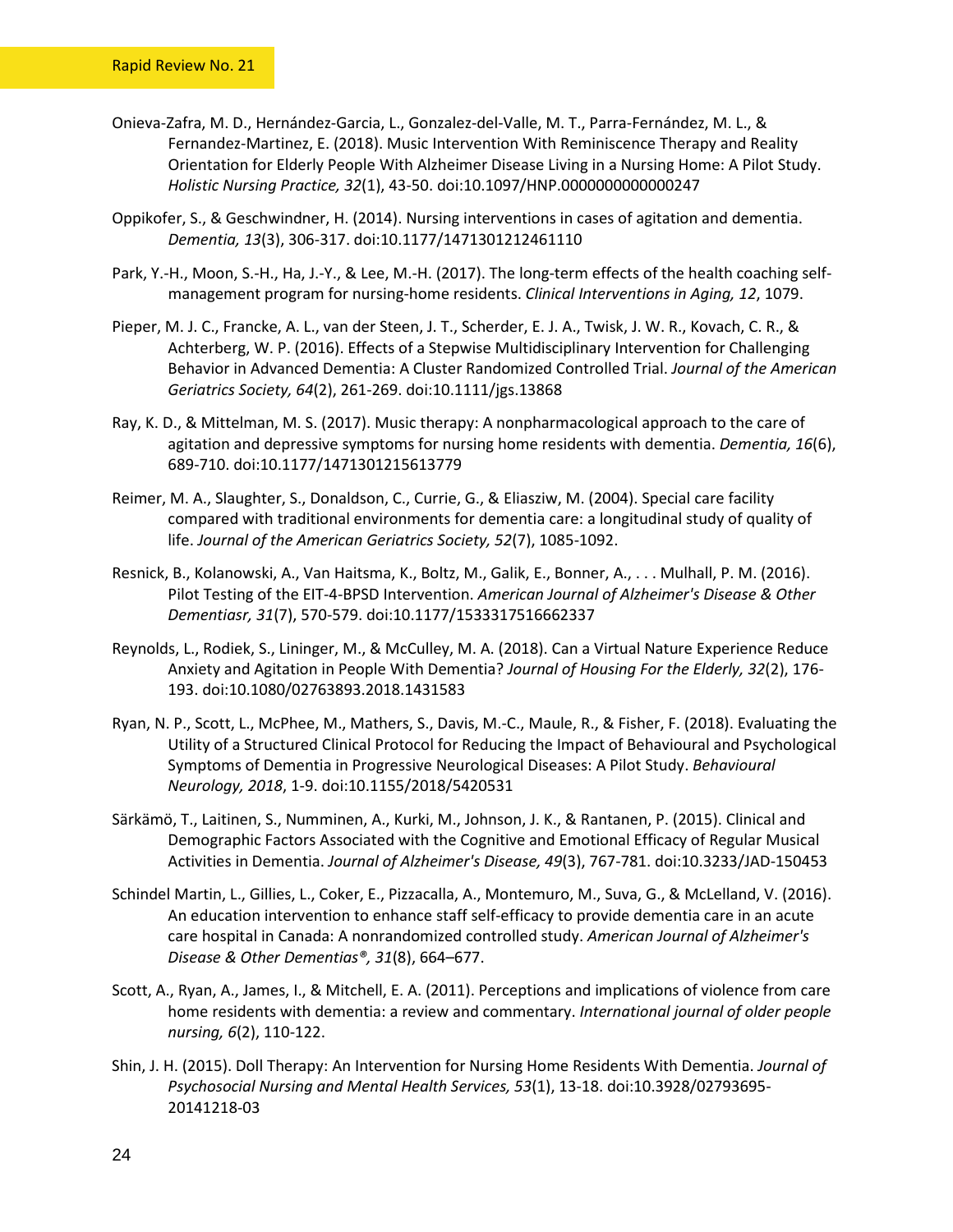- Spencer, S., Johnson, P., & Smith, I. C. (2018). De-escalation techniques for managing non-psychosis induced aggression in adults. *Cochrane Database of Systematic Reviews*. doi:10.1002/14651858.CD012034.pub2
- Stacpoole, M., Hockley, J., Thompsell, A., Simard, J., & Volicer, L. (2015). The Namaste Care programme can reduce behavioural symptoms in care home residents with advanced dementia. *International Journal of Geriatric Psychiatry, 30*(7), 702-709.
- Tartarini, F., Cooper, P., Fleming, R., & Batterham, M. (2017). Indoor Air Temperature and Agitation of Nursing Home Residents With Dementia. *American Journal of Alzheimer's Disease & Other Dementiasr, 32*(5), 272-281. doi:10.1177/1533317517704898
- Telenius, E. W., Engedal, K., & Bergland, A. (2015). Long-term effects of a 12 weeks high-intensity functional exercise program on physical function and mental health in nursing home residents with dementia: a single blinded randomized controlled trial. *BMC geriatrics, 15*(1). doi:10.1186/s12877-015-0151-8
- Testad, I., Corbett, A., Aarsland, D., Lexow, K. O., Fossey, J., Woods, B., & Ballard, C. (2014). The value of personalized psychosocial interventions to address behavioral and psychological symptoms in people with dementia living in care home settings: a systematic review. *International Psychogeriatrics, 26*(7), 1083-1098.
- Thomas, K. S., Baier, R., Kosar, C., Ogarek, J., Trepman, A., & Mor, V. (2017). Individualized Music Program is Associated with Improved Outcomes for U.S. Nursing Home Residents with Dementia. *The American Journal of Geriatric Psychiatry, 25*(9), 931-938. doi:10.1016/j.jagp.2017.04.008
- Tjia, J., Hunnicutt, J. N., Herndon, L., Blanks, C. R., Lapane, K. L., & Wehry, S. (2017). Association of a Communication Training Program With Use of Antipsychotics in Nursing Homes. *JAMA Internal Medicine, 177*(6), 846. doi:10.1001/jamainternmed.2017.0746
- Travers, C. (2017). Increasing enjoyable activities to treat depression in nursing home residents with dementia: A pilot study. *Dementia, 16*(2), 204-218. doi:10.1177/1471301215586069
- Traynor, V., Veerhuis, N., Johnson, K., Hazelton, J., & Gopalan, S. (2018). Evaluating the effects of a physical activity on agitation and wandering (PAAW) experienced by individuals living with a dementia in care homes. *Journal of Research in Nursing*, 174498711875647. doi:10.1177/1744987118756479
- Tse, M. M. Y., Lau, J. L., Kwan, R., Cheung, D., Tang, A. S. K., Ng, S. S. M., . . . Yeung, S. S. Y. (2018). Effects of play activities program for nursing home residents with dementia on pain and psychological well-being: Cluster randomized controlled trial: Play activity for older adults with dementia. *Geriatrics & Gerontology International, 18*(10), 1485-1490. doi:10.1111/ggi.13509
- Tsoi, K. K. F., Chan, J. Y. C., Ng, Y.-M., Lee, M. M. Y., Kwok, T. C. Y., & Wong, S. Y. S. (2018). Receptive Music Therapy Is More Effective than Interactive Music Therapy to Relieve Behavioral and Psychological Symptoms of Dementia: A Systematic Review and Meta-Analysis. *Journal of the American Medical Directors Association, 19*(7), 568-576.e563. doi:10.1016/j.jamda.2017.12.009
- Van Bogaert, P., Tolson, D., Eerlingen, R., Carvers, D., Wouters, K., Paque, K., . . . Engelborghs, S. (2016). SolCos model-based individual reminiscence for older adults with mild to moderate dementia in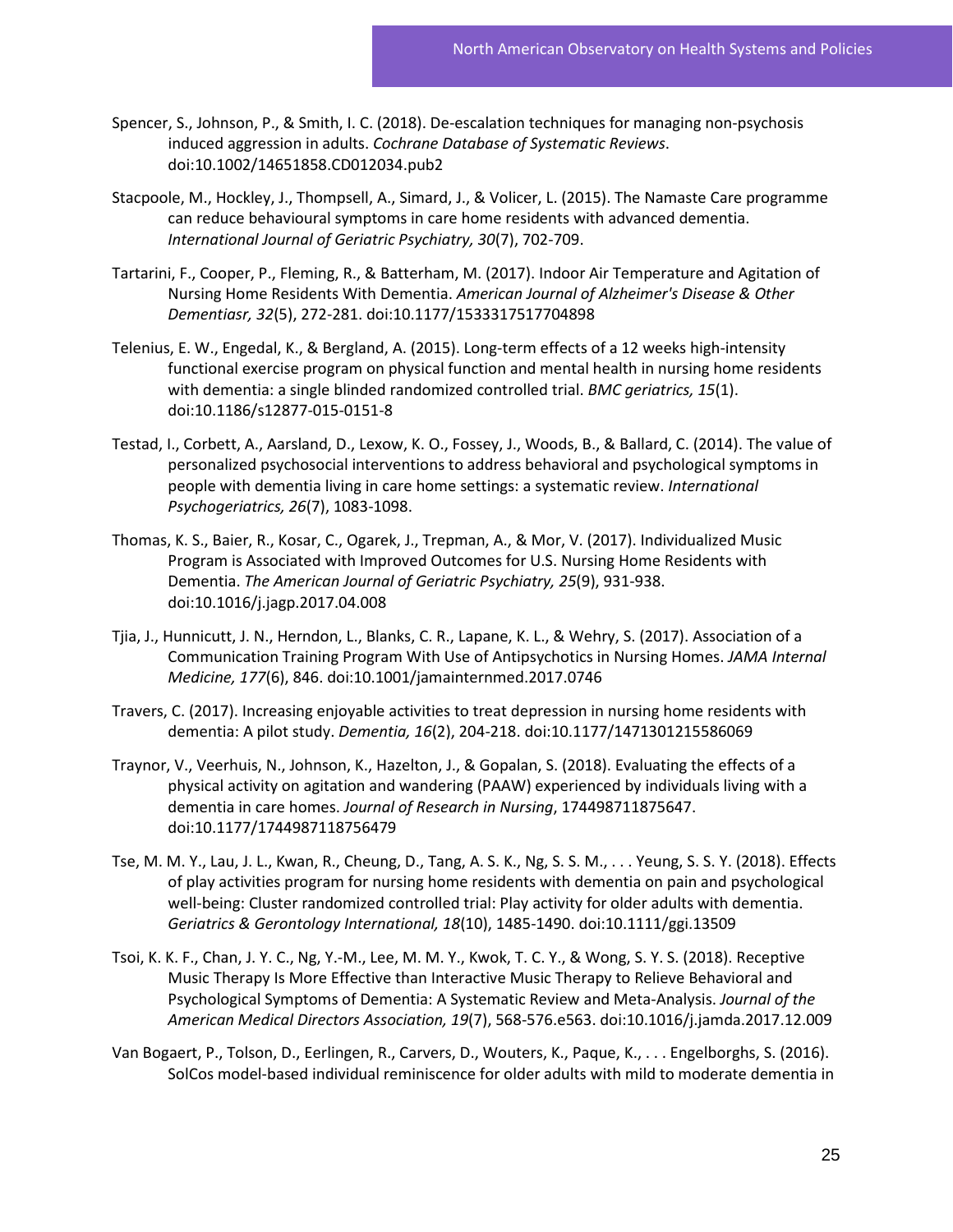nursing homes: a randomized controlled intervention study. *Journal of Psychiatric and Mental Health Nursing, 23*(9-10), 568-575. doi:10.1111/jpm.12336

- Van der Ploeg, E. S., Eppingstall, B., & O'Connor, D. W. (2016). Internet video chat (Skype) family conversations as a treatment of agitation in nursing home residents with dementia. *International Psychogeriatrics, 28*(4), 697-698. doi:10.1017/S1041610215001854
- Van Haitsma, K. S., Curyto, K., Abbott, K. M., Towsley, G. L., Spector, A., & Kleban, M. (2015). A Randomized Controlled Trial for an Individualized Positive Psychosocial Intervention for the Affective and Behavioral Symptoms of Dementia in Nursing Home Residents. *The Journals of Gerontology: Series B, 70*(1), 35-45. doi:10.1093/geronb/gbt102
- Wang, S.-C., Yu, C.-L., & Chang, S.-H. (2017). Effect of music care on depression and behavioral problems in elderly people with dementia in Taiwan: a quasi-experimental, longitudinal study. *Aging & Mental Health, 21*(2), 156-162. doi:10.1080/13607863.2015.1093602
- Watson, K., Hatcher, D., & Good, A. (2019). A randomised controlled trial of Lavender (Lavandula Angustifolia) and Lemon Balm (Melissa Officinalis) essential oils for the treatment of agitated behaviour in older people with and without dementia. *Complementary Therapies in Medicine, 42*, 366-373. doi:10.1016/j.ctim.2018.12.016
- Wesenberg, S., Mueller, C., Nestmann, F., & Holthoff-Detto, V. (2019). Effects of an animal-assisted intervention on social behaviour, emotions, and behavioural and psychological symptoms in nursing home residents with dementia. *Psychogeriatrics, 19*(3), 219-227. doi:10.1111/psyg.12385
- Weyerer, S., Schäufele, M., & Hendlmeier, I. (2010). Evaluation of special and traditional dementia care in nursing homes: results from a cross-sectional study in Germany. *International Journal of Geriatric Psychiatry, 25*(11), 1159-1167.
- Wilkinson, A., Tong, T., Zare, A., Kanik, M., & Chignell, M. (2018). Monitoring Health Status in Long Term Care Through the Use of Ambient Technologies and Serious Games. *IEEE Journal of Biomedical and Health Informatics, 22*(6), 1807-1813. doi:10.1109/JBHI.2018.2864686
- Wong, C., & Leland, N. E. (2016). Non-Pharmacological Approaches to Reducing Negative Behavioral Symptoms: A Scoping Review. *OTJR: Occupation, Participation and Health, 36*(1), 34-41. doi:10.1177/1539449215627278
- Wu, J., Wang, Y., & Wang, Z. (2017). The effectiveness of massage and touch on behavioural and psychological symptoms of dementia: A quantitative systematic review and meta-analysis. *Journal of Advanced Nursing, 73*(10), 2283-2295. doi:10.1111/jan.13311
- Yang, Y.-P., Lee, F.-P., Chao, H.-C., Hsu, F.-Y., & Wang, J.-J. (2016). Comparing the Effects of Cognitive Stimulation, Reminiscence, and Aroma-Massage on Agitation and Depressive Mood in People With Dementia. *Journal of the American Medical Directors Association, 17*(8), 719-724. doi:10.1016/j.jamda.2016.03.021
- Yoshiyama, K., Arita, H., & Suzuki, J. (2015). The Effect of Aroma Hand Massage Therapy for People with Dementia. *The Journal of Alternative and Complementary Medicine, 21*(12), 759-765. doi:10.1089/acm.2015.0158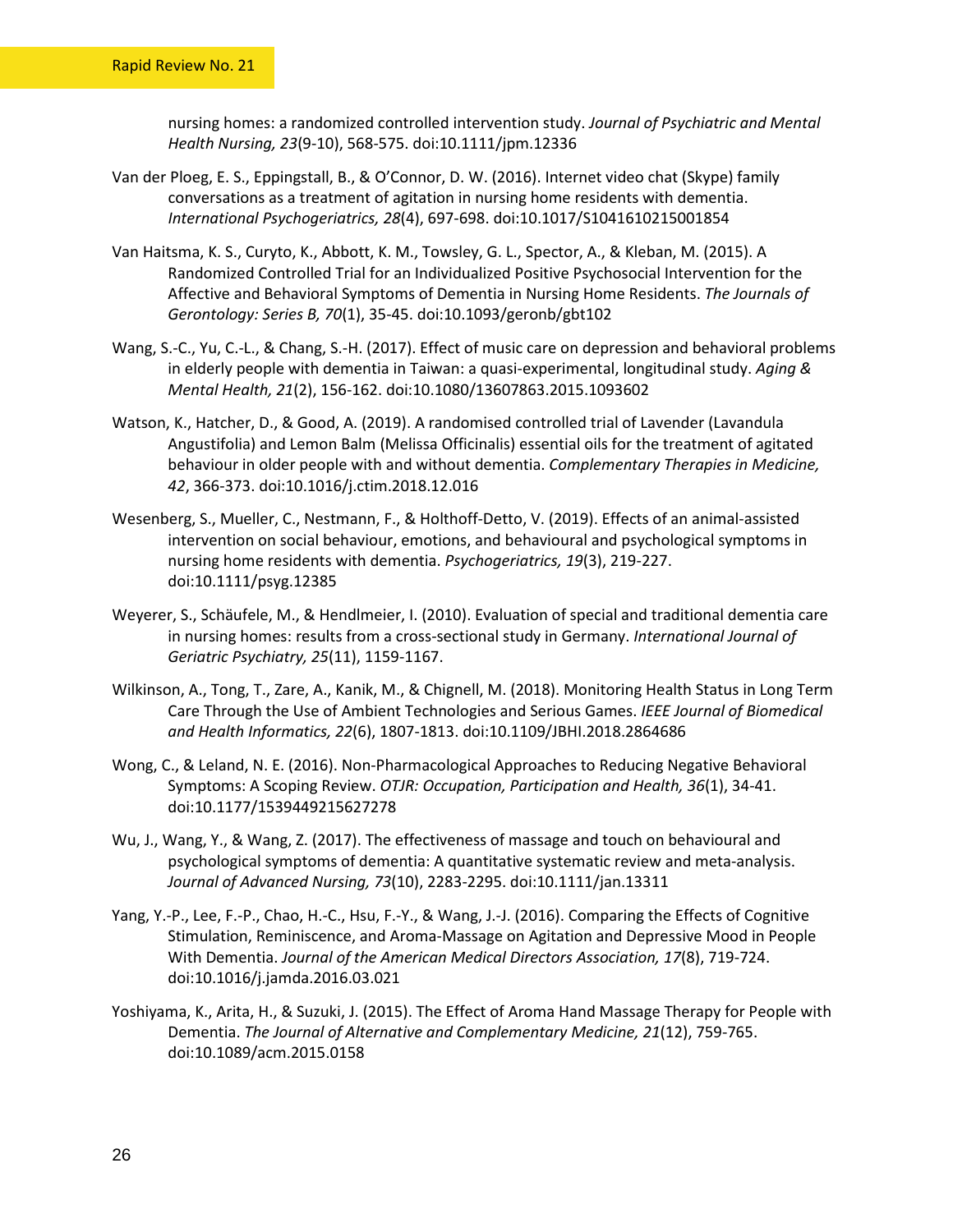- Zeisel, J., Silverstein, N. M., Hyde, J., Levkoff, S., Lawton, M. P., & Holmes, W. (2003). Environmental correlates to behavioral health outcomes in Alzheimer's special care units. *The Gerontologist, 43*(5), 697-711.
- Zwijsen, S. A., Smalbrugge, M., Eefsting, J. A., Twisk, J. W. R., Gerritsen, D. L., Pot, A. M., & Hertogh, C. M. P. M. (2014). Coming to Grips With Challenging Behavior: A Cluster Randomized Controlled Trial on the Effects of a Multidisciplinary Care Program for Challenging Behavior in Dementia. *Journal of the American Medical Directors Association, 15*(7), 531.e531-531.e510. doi:10.1016/j.jamda.2014.04.007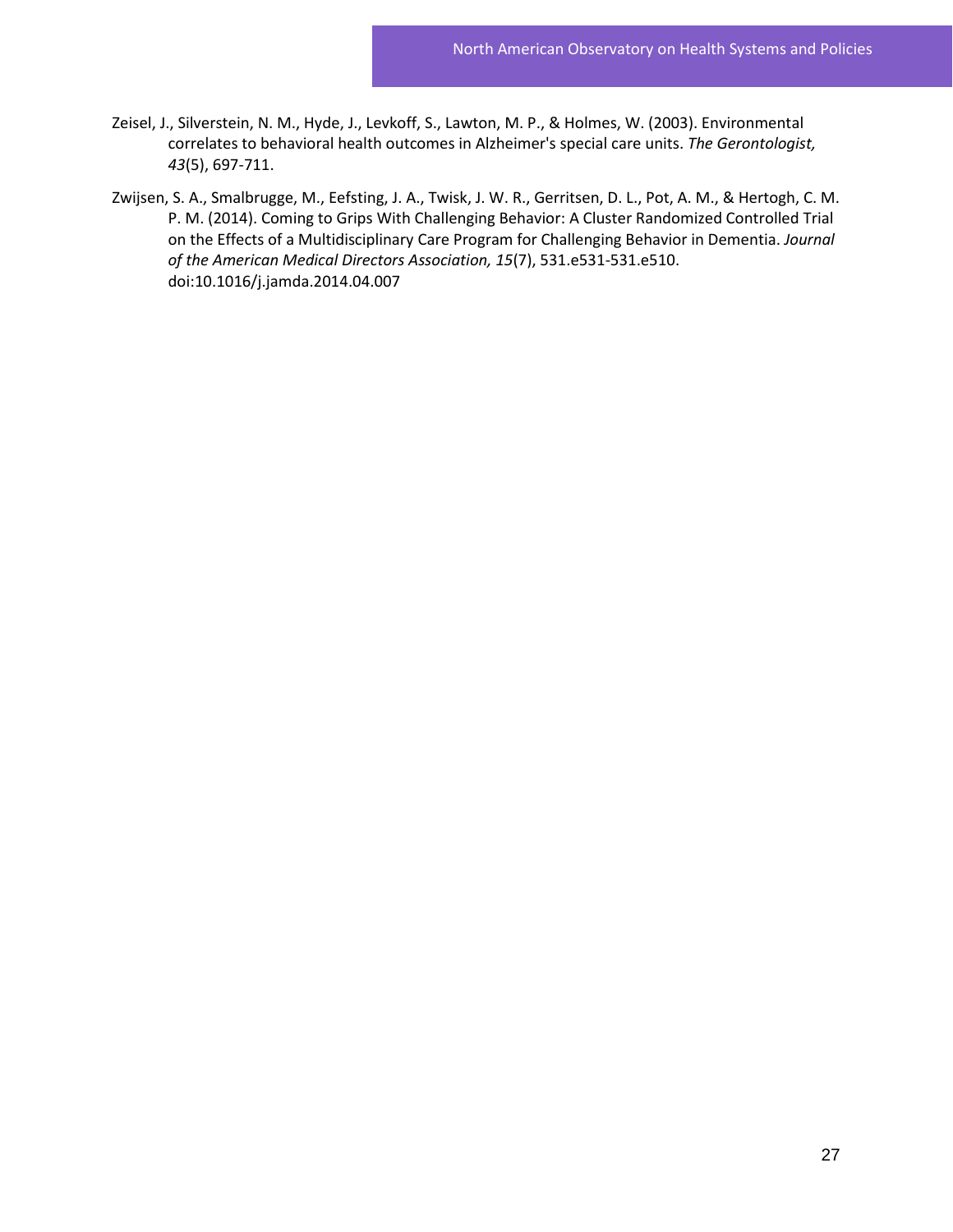### <span id="page-31-0"></span>**Appendix A: Search Strategy**

Electronic database search strategy (July 6, 2019)

| Database              | Syntax                                                                                                                                                                          | <b>Results</b>     |
|-----------------------|---------------------------------------------------------------------------------------------------------------------------------------------------------------------------------|--------------------|
| Ovid                  | 1. exp Dementia/                                                                                                                                                                | 155,250            |
| <b>MEDLINE</b>        | 2. exp Cognitive Dysfunction/                                                                                                                                                   | 12,381             |
| $(n = 826)$           | 3. (dement* or ((cognitiv* or neurocognitiv* or neuro-cognitiv*) adj2 (impair* or declin* or                                                                                    | 180,125            |
|                       | dysfunction* or deterior* or disord* or degenerat*))).tw,kf.                                                                                                                    |                    |
|                       | 4. ((challenging or inappropriate or responsive or combative) adj2 behavio?r).tw,kf.                                                                                            | 2,663              |
|                       | 5. (agitat* or depress* or aggress* or abus* or assault* or wander* or yell* or scream* or restless*<br>or hit* or grab* or ((behavio?r* or psychol*) adj2 symptom*)).tw,kf.    | 915,839            |
|                       | 6. exp Respite Care/                                                                                                                                                            | 1,000              |
|                       | 7. ((nursing or 'long-term' or 'long term' or 'longterm' or institution* or assist* or resident* or respite                                                                     | 127,393            |
|                       | or 'old age' or aged or elder* or geriatr* or convalescen* or intermediate) adj2 (care or home* or                                                                              |                    |
|                       | hous* or setting or living or facilit*)).tw,kf.                                                                                                                                 |                    |
|                       | 8. exp Homes for the Aged/                                                                                                                                                      | 13,322             |
|                       | 9. 1 or 2 or 3                                                                                                                                                                  | 261,685            |
|                       | 10.4 or 5                                                                                                                                                                       | 917,971            |
|                       | 11.6 or 7 or 8                                                                                                                                                                  | 130,259            |
|                       | 12.9 and 10 and 11                                                                                                                                                              | 3,491              |
|                       | 13. limit 12 to (English language and humans and yr="2013 - Current" and ("all aged (65 and over)"                                                                              | 826                |
|                       | or "aged (80 and over)"))                                                                                                                                                       |                    |
| Ovid<br><b>EMBASE</b> | 1. exp cognitive defect/<br>2. (dement* or ((cognitiv* or neurocognitiv* or neuro-cognitiv*) adj2 (impair* or declin* or                                                        | 462,922<br>273,328 |
| $(n = 1, 343)$        | dysfunction* or deterior* or disord* or degenerat*))).tw,kw.                                                                                                                    |                    |
|                       | 3. ((challenging or inappropriate or responsive or combative) adj2 behavio?r).tw,kw.                                                                                            | 3,592              |
|                       | 4. (agitat* or depress* or aggress* or abus* or assault* or wander* or yell* or scream* or restless*                                                                            | 1,293,246          |
|                       | or hit* or grab* or ((behavio?r* or psychol*) adj2 symptom*)).tw,kw.                                                                                                            |                    |
|                       | 5. exp respite care/                                                                                                                                                            | 1,088              |
|                       | 6. exp institutional care/                                                                                                                                                      | 30,090             |
|                       | 7. ((nursing or 'long-term' or 'long term' or 'longterm' or institution* or assist* or resident* or respite                                                                     | 164,917            |
|                       | or 'old age' or aged or elder* or geriatr* or convalescen* or intermediate) adj2 (care or home* or                                                                              |                    |
|                       | hous* or setting or living or facilit*)).tw,kw.                                                                                                                                 |                    |
|                       | 8.1 or 2                                                                                                                                                                        | 515,764            |
|                       | 9.3 or 4<br>10.5 or 6 or 7                                                                                                                                                      | 1,295,984          |
|                       | 11.8 or 9 or 10                                                                                                                                                                 | 185,948<br>5,591   |
|                       | 12. limit 11 to (human and English language and yr="2013 -Current" and aged <65+ years>)                                                                                        | 1,343              |
|                       |                                                                                                                                                                                 |                    |
| Ovid                  | 1. exp Neurocognitive Disorders/                                                                                                                                                | 85,704             |
| <b>PsychINFO</b>      | 2. exp Cognitive Impairment/                                                                                                                                                    | 34,271             |
| $(n = 511)$           | 3. (dement* or ((cognitiv* or neurocognitiv* or neuro-cognitiv*) adj2 (impair* or declin* or                                                                                    | 107,728            |
|                       | dysfunction* or deterior* or disord* or degenerat*))).ti,ab,tw.                                                                                                                 |                    |
|                       | 4. ((challenging or inappropriate or responsive or combative) adj2 behavio?r).ti,ab,tw.                                                                                         | 4,063              |
|                       | 5. (agitat* or depress* or aggress* or abus* or assault* or wander* or yell* or scream* or restless*<br>or hit* or grab* or ((behavio?r* or psychol*) adj2 symptom*)).ti,ab,tw. | 526,868            |
|                       | 6. exp Respite Care/                                                                                                                                                            | 431                |
|                       | 7. exp Residential Care Institutions/ or exp Treatment Facilities/                                                                                                              | 604,403            |
|                       | 8. exp Long Term Care/                                                                                                                                                          | 4,822              |
|                       | 9. ((nursing or 'long-term' or 'long term' or 'longterm' or institution* or assist* or resident* or respite                                                                     | 49,559             |
|                       | or 'old age' or aged or elder* or geriatr* or convalescen* or intermediate) adj2 (care or home* or                                                                              |                    |
|                       | hous* or setting or living or facilit*)).ti,ab,tw.                                                                                                                              |                    |
|                       | 10.1 or 2 or 3                                                                                                                                                                  | 146,770            |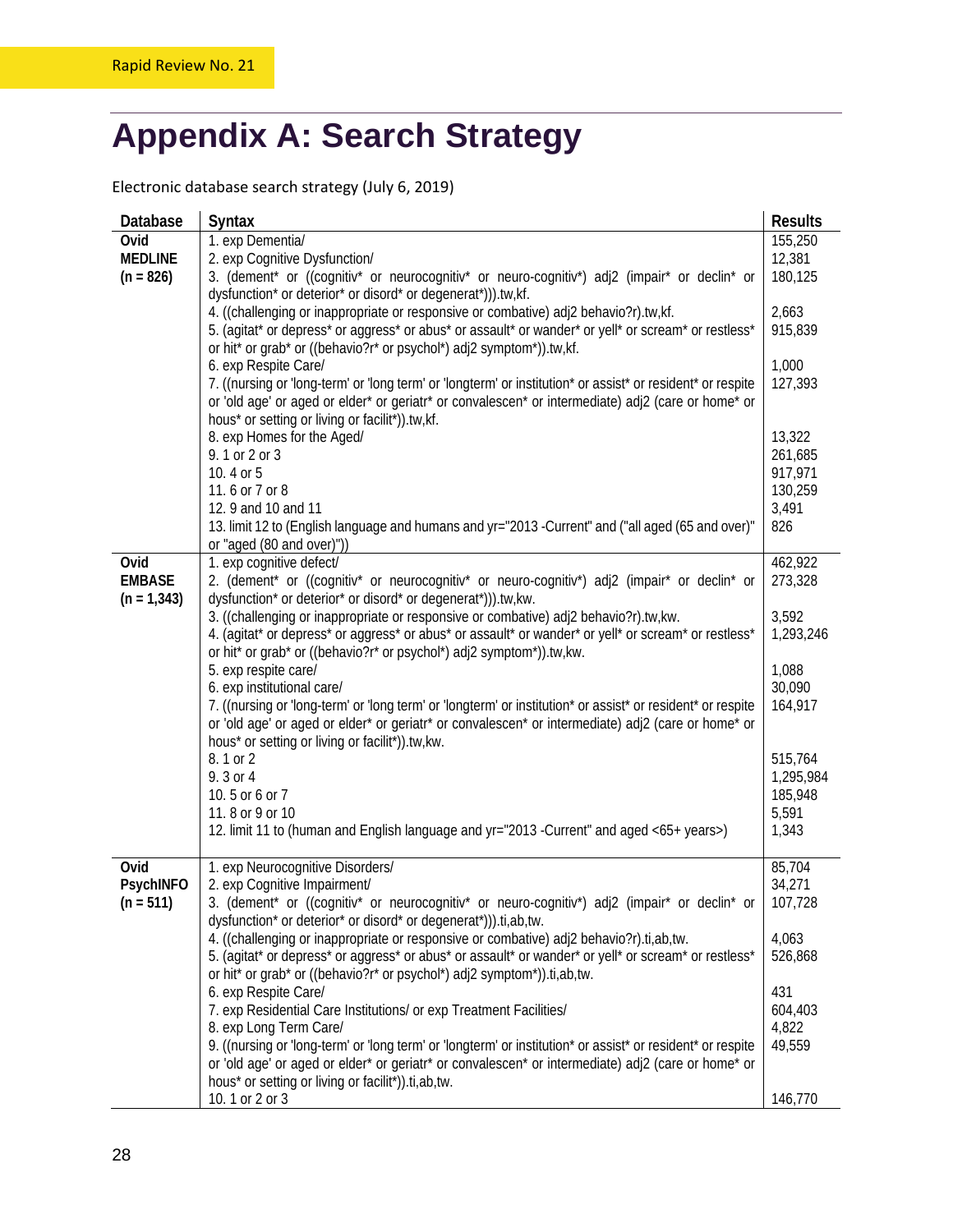|                                                       | 11.4 or 5<br>12.6 or 7 or 8 or 9<br>13. 10 and 11 and 12<br>14. limit 13 to (human and English language and ("380 aged <age 65="" and="" older="" yrs="">" or "390 very<br/>old <age 85="" and="" older="" yrs="">") and yr="2013 -Current")</age></age>                                                                                                                                                                                                                                                                                                                                                                                                                                                | 530,036<br>95,767<br>3,098<br>511              |
|-------------------------------------------------------|---------------------------------------------------------------------------------------------------------------------------------------------------------------------------------------------------------------------------------------------------------------------------------------------------------------------------------------------------------------------------------------------------------------------------------------------------------------------------------------------------------------------------------------------------------------------------------------------------------------------------------------------------------------------------------------------------------|------------------------------------------------|
| <b>EBSCO</b><br><b>CINAHL-</b><br>Plus<br>$(n = 270)$ | S1. (MH "Delirium, Dementia, Amnestic, Cognitive Disorders+")<br>S2. TI (dement* or ((cognitiv* or neurocognitiv* or neuro-cognitiv*) N2 (impair* or declin* or<br>dysfunction* or deterior* or disord* or degenerat*))) or AB (dement* or ((cognitiv* or neurocognitiv*<br>or neuro-cognitiv*) N2 (impair* or declin* or dysfunction* or deterior* or disord* or degenerat*)))<br>S3. TI ((challenging or inappropriate or responsive or combative) N2 behavio#r) or AB                                                                                                                                                                                                                                | 89,269<br>68,548                               |
|                                                       | ((challenging or inappropriate or responsive or combative) N2 behavio#r)                                                                                                                                                                                                                                                                                                                                                                                                                                                                                                                                                                                                                                | 1,709                                          |
|                                                       | S4. TI (agitat* or depress* or aggress* or abus* or assault* or wander* or yell* or scream* or<br>restless* or hit* or grab* or ((behavio#r* or psychol*) N2 symptom*)) or AB (agitat* or depress* or<br>aggress* or abus* or assault* or wander* or yell* or scream* or restless* or hit* or grab* or<br>((behavio#r* or psychol*) N2 symptom*))                                                                                                                                                                                                                                                                                                                                                       | 234,114                                        |
|                                                       | S5. (MH "Residential Care+")<br>S6. (MH "Residential Facilities+")<br>S7. (MH "Nursing Home Patients")<br>S8. (MH "Long Term Care")<br>S9. TI ((nursing or 'long-term' or 'long term' or 'longterm' or institution* or assist* or resident* or<br>respite or 'old age' or aged or elder* or geriatr* or convalescen* or intermediate) N2 (care or home*<br>or hous* or setting or living or facilit*)) or AB ((nursing or 'long-term' or 'long term' or 'longterm' or<br>institution* or assist* or resident* or respite or 'old age' or aged or elder* or geriatr* or convalescen*<br>or intermediate) N2 (care or home* or hous* or setting or living or facilit*))<br>S10. S1 OR S2<br>S11. S3 OR S4 | 6,899<br>29,213<br>12,323<br>24,165<br>105,477 |
|                                                       | S12. S5 OR S6 OR S7 OR S8 OR S9<br>S13. S10 AND S11 AND S12<br>S14. Limiters - Published Date: 20130101-20190731; English Language; Exclude MEDLINE<br>records; Human; Age Groups: Aged: 65+ years, Aged, 80 and over                                                                                                                                                                                                                                                                                                                                                                                                                                                                                   | 113,106<br>235,474<br>133,406<br>2,811<br>270  |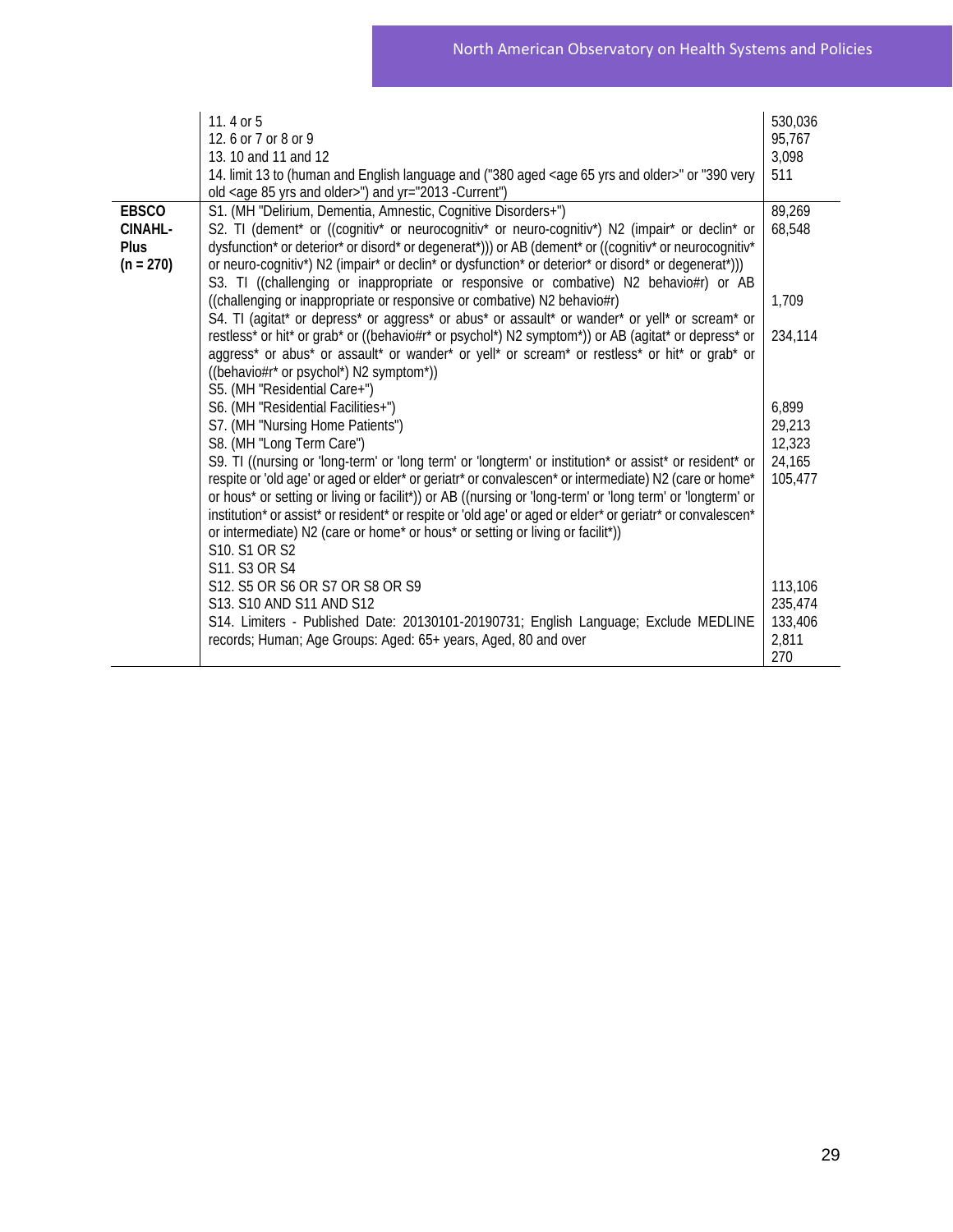### <span id="page-33-0"></span>**Appendix B: PRISMA**



*Adapted from*: Moher D, Liberati A, Tetzlaff J, Altman DG, The PRISMA Group (2009). Preferred Reporting Items for Systematic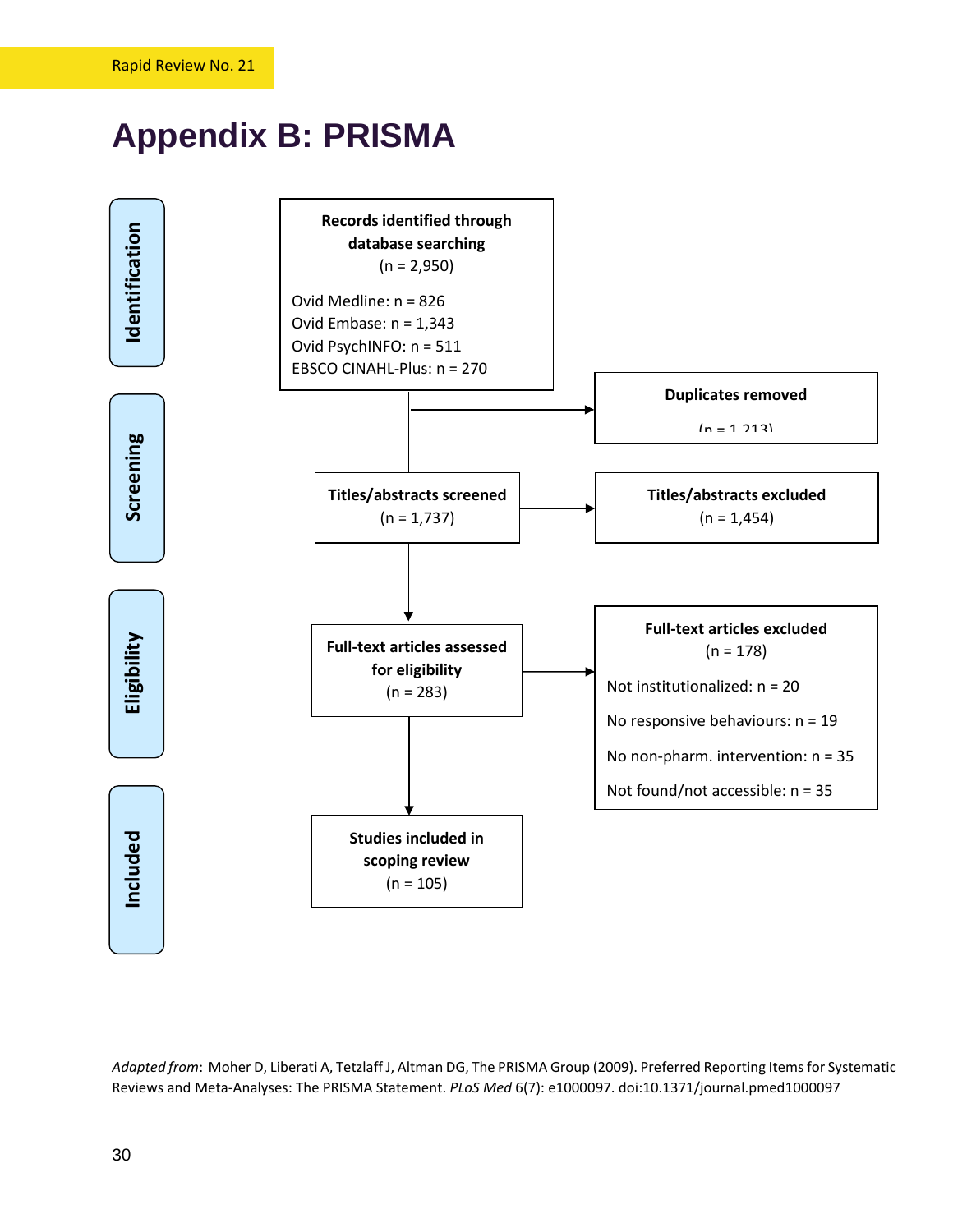### **Appendix C: Summary of the Review Literature**

#### *Table C1. Sensory interventions*

<span id="page-34-0"></span>

| <b>Author/ Year</b>                                                                                                        | Aim                                                                                                                                      | Methods &<br><b>Outcomes/Measures</b>                                                                                                                                                                                                | Intervention(s)                                                                                                      | Sample                                                                                                         | <b>Key Findings</b>                                                                                                                         | <b>Contextual factors</b>                                                                                                                                                           |                                                                                                                                              |
|----------------------------------------------------------------------------------------------------------------------------|------------------------------------------------------------------------------------------------------------------------------------------|--------------------------------------------------------------------------------------------------------------------------------------------------------------------------------------------------------------------------------------|----------------------------------------------------------------------------------------------------------------------|----------------------------------------------------------------------------------------------------------------|---------------------------------------------------------------------------------------------------------------------------------------------|-------------------------------------------------------------------------------------------------------------------------------------------------------------------------------------|----------------------------------------------------------------------------------------------------------------------------------------------|
| Bauer et al.,<br>2015                                                                                                      | Compare Snoezelen to<br>common best practice<br>for allying wandering                                                                    | Methods: Descriptive/<br>Observational<br>sensory rich<br>environments to<br>Outcomes/Measures:<br>stimulate the primary<br>Wandering Behavioural<br>senses of sight, smell,<br>disturbances; QEBAGS<br>hearing, taste and<br>touch. | Snoezelen: use of multi-                                                                                             | 16                                                                                                             | Significant reduction in reported behavioural<br>symptoms between pre-intervention and<br>immediately post-intervention for both<br>groups. | Sessions were implemented based on<br>diversion therapist's knowledge of the<br>resident and prior experience.                                                                      |                                                                                                                                              |
|                                                                                                                            | and restlessness                                                                                                                         |                                                                                                                                                                                                                                      |                                                                                                                      |                                                                                                                |                                                                                                                                             | Multi-sensory interventions in many NHs may<br>be more of a recreational activity, rather than<br>a targeted intervention for BPSD.                                                 |                                                                                                                                              |
| <b>Berkheimer</b><br>et al., 2017<br>agitation                                                                             | Compare the effects of<br>a Snoezelen program to<br>an exercise program on                                                               | Methods: Pilot Study,<br>prospective cross-over,<br>Observational                                                                                                                                                                    | 6-week intervention (3<br>weeks of Snoezelen<br>and 3 weeks of<br>exercise), three 30-<br>minute sessions a<br>week. | 13                                                                                                             | After 3 weeks Exercise: 6.5-point average<br>decrease in the CMAI compared with<br>baseline.                                                | n/a                                                                                                                                                                                 |                                                                                                                                              |
|                                                                                                                            |                                                                                                                                          | Outcomes/Measures:<br>Agitation; CMAI                                                                                                                                                                                                |                                                                                                                      |                                                                                                                | After 3 weeks Snoezelen: 6.0-point average<br>decrease in the CMAI compared with<br>baseline.                                               |                                                                                                                                                                                     |                                                                                                                                              |
| Blackburn &<br>Explain how music<br>Bradshaw,<br>therapy might work<br>theoretically, and<br>2014<br>for its effectiveness | Methods: Literature<br>review<br>Outcomes/Measures:<br>update evidence base<br>Depression Anxiety/<br>agitation Cognitive<br>functioning |                                                                                                                                                                                                                                      | Music therapy: active<br>and passive types.                                                                          |                                                                                                                | 6 Studies<br>$(n=28-111)$                                                                                                                   | Small positive effects of music therapy on<br>anxiety, agitation, depression, cognitive<br>functioning and QOL.                                                                     | Unclear how much exposure to music therapy<br>participants need within time period, whether<br>group/ individual delivery is more effective, |
|                                                                                                                            |                                                                                                                                          |                                                                                                                                                                                                                                      |                                                                                                                      | Even when beneficial effects of music<br>therapy are shown, they may dissipate soon<br>after the intervention. | and who is the best person to deliver it and<br>how much training they need.                                                                |                                                                                                                                                                                     |                                                                                                                                              |
| Chung et al.,<br>2016                                                                                                      | Explore the experience<br>of media presentations<br>of natural scenes in<br>PWD's everyday lives                                         | Methods: Qualitative;<br>natural scenes in a<br>interviews                                                                                                                                                                           | Exposure to fascinating<br>recreation room 7-10                                                                      | 23                                                                                                             | Positive feelings, enthusiasm for or<br>fascination, which could have positive<br>emotional/physical consequences.                          | Explained by some as a feeling of<br>disconnection from their real lives. This may<br>be due to the lack of direct interactive activity                                             |                                                                                                                                              |
|                                                                                                                            |                                                                                                                                          | Outcomes/Measures:<br>Experience, Agitation                                                                                                                                                                                          | min once a day, 3 days<br>a week, for 4 weeks.                                                                       |                                                                                                                | Felt presentation was interesting and<br>engaging.                                                                                          | between the participants and natural<br>elements.                                                                                                                                   |                                                                                                                                              |
|                                                                                                                            |                                                                                                                                          |                                                                                                                                                                                                                                      |                                                                                                                      |                                                                                                                | Relaxation effect, a reminding effect, and<br>reflection as the highest cognitive benefit of<br>the media presentation.                     | Some expressed their desire to view<br>particular types of images. Personalizing<br>media presentations would improve health<br>outcomes of patients viewing the natural<br>scenes. |                                                                                                                                              |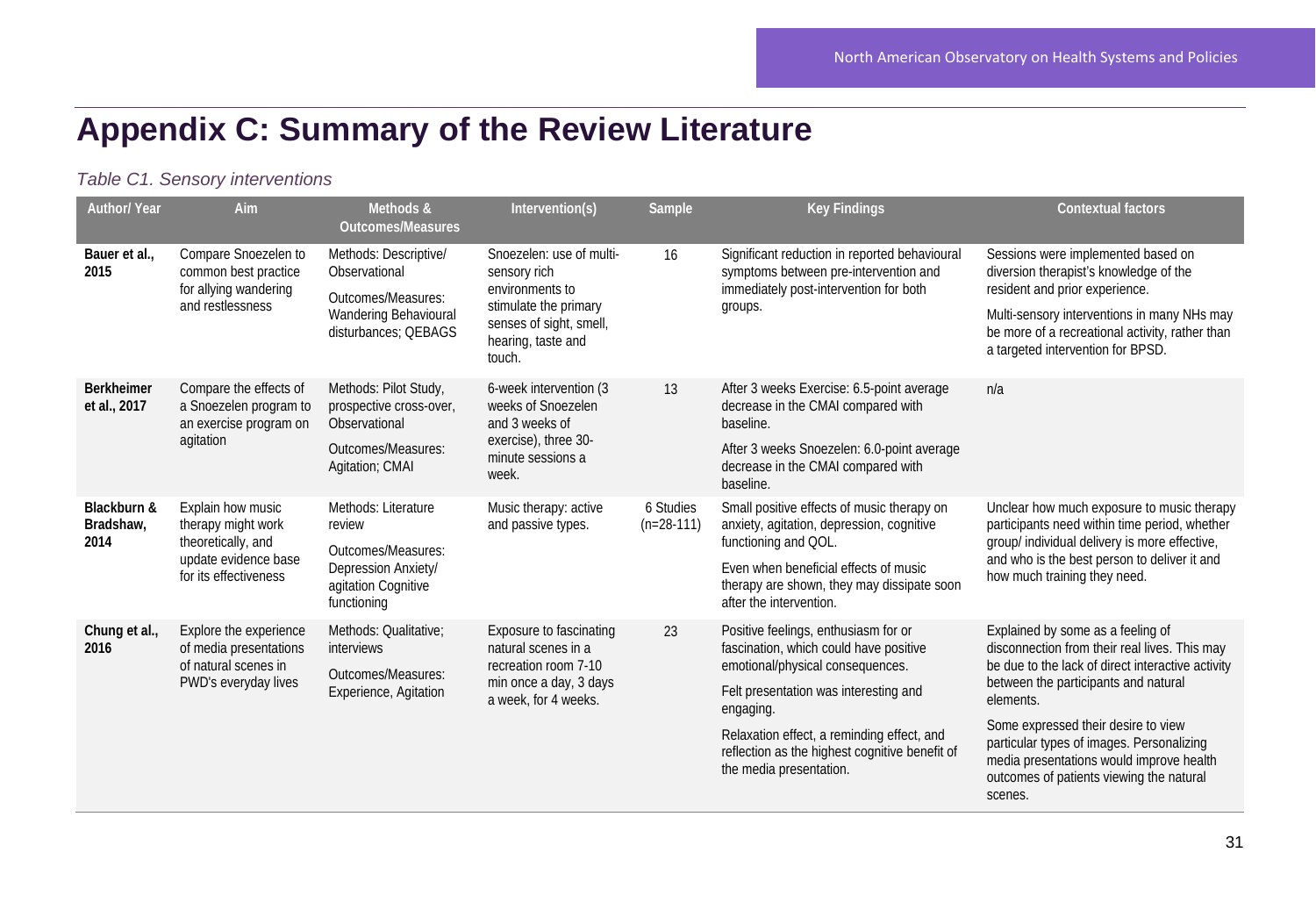|                              |                                                                                                                                                 |                                                                                                                                                                                        |                                                                                                                                                                                                                                                                                     |                                     | No significant change in quantitative<br>measures.                                                                                                                                                                                                                                                                                                                                                                       |                                                                                                                                                                                                                                                                                                                                                                                                                                                                                            |
|------------------------------|-------------------------------------------------------------------------------------------------------------------------------------------------|----------------------------------------------------------------------------------------------------------------------------------------------------------------------------------------|-------------------------------------------------------------------------------------------------------------------------------------------------------------------------------------------------------------------------------------------------------------------------------------|-------------------------------------|--------------------------------------------------------------------------------------------------------------------------------------------------------------------------------------------------------------------------------------------------------------------------------------------------------------------------------------------------------------------------------------------------------------------------|--------------------------------------------------------------------------------------------------------------------------------------------------------------------------------------------------------------------------------------------------------------------------------------------------------------------------------------------------------------------------------------------------------------------------------------------------------------------------------------------|
| Cox et al.,<br>2014          | Examine the positive<br>effect of live music on<br>affective, functional,<br>and leisure behaviours<br>of people with AD                        | Methods: Quasi-<br>experimental,<br>observational<br>Outcomes/Measures:<br>Affective behaviour<br>Functional behaviour<br>Participatory behaviour;<br>frequency on a 10-point<br>scale | Live violin recital<br>(duration 18 minutes)<br>individually for each<br>participant. Short song<br>melodies familiar to this<br>age group were played,<br>with each excerpt<br>played twice.                                                                                       |                                     | Positive behaviours were consistently<br>displayed during and/or after the intervention<br>by all participants, 9/16 behaviours assessed<br>were significant changes.<br>Six PWD made personal/contextual<br>suggesting insight into the content of the<br>song, such as the theme (for instance, love),<br>the lyrics, or its personal significance to them.                                                            | Presence of the violinist in a familiar<br>environment may itself provide therapeutic<br>value, as the individualized, non-demanding<br>contact enabled experiences of meaningful,<br>appropriate social connection and interaction;<br>which may have reduced distressing<br>emotions, such as isolation and loneliness,<br>which can lead to the development of<br>agitated behaviour.                                                                                                   |
| Davison et<br>al., 2015      | Test the Memory Box<br>system to reduce<br>agitation and improve<br>symptoms of<br>depression and anxiety<br>among residents with<br>dementia   | Methods: RCT, cross-<br>over trial; Questionnaire<br>and interviews<br>Outcomes/Measures:<br>Agitated behaviour,<br>Depression, Anxiety;<br>CMAI, CSDD, RAID                           | "Memory Box" each<br>participant received a<br>total of four training<br>sessions, with a total<br>training time of 2 h.<br>Training sessions<br>focused on teaching<br>participants how to<br>select from four media<br>types, to reflect PWD's<br>backgrounds and<br>preferences. | $n = 73$<br>residents<br>n=99 staff | During the Memory Box condition, CSDD<br>scores fell significantly from a mean 5.7 to<br>3.5.<br>There were no significant changes in the<br>control condition.<br>Anxiety in Dementia scale fell significantly<br>from a mean of 6.6 to 3.2<br>Reports were overwhelmingly positive;<br>majority would recommend for other<br>residents with dementia. Simplified interface<br>and choice of material were all praised. | More severely impaired residents needed<br>help to use the device, despite efforts to<br>make it as simple as possible. Making video<br>messages proved a challenge for relatives<br>with limited technical skills and only a couple<br>had access to family movies. Personalized<br>digital material, family photographs in<br>particular, fostered enjoyable discussions<br>with family visitors and with staff members<br>highlighting potential for facilitating social<br>engagement. |
| Ikemata &<br>Momose,<br>2017 | Evaluate the effects of<br>progressive muscle<br>relaxation on BPSD,<br>ALDs, and immune<br>function of dementia<br>residents in group<br>homes | Methods: Double blind-<br>Observational study;<br>Interviews<br>Outcomes/Measures:<br>BPSD; Neuropsychiatric<br>Inventory scores, ADL<br>and immune function                           | Progressive muscle<br>relaxation (breathing)<br>for 15 min each day for<br>90 days in a group<br>environment.                                                                                                                                                                       | 37                                  | Neuropsychiatric Inventory scores were<br>significantly better in the intervention group,<br>specifically in agitation and anxiety,<br>significantly improved lower apathy and<br>irritability scores. Significant improvement in<br>the Interest, Volition, and Social relationships<br>scores on the Mental State Scale.<br>Improvements in total daily living. No effect<br>on immune function.                       | Scores in Interest, Volition, and Social<br>relationships may have improved because of<br>group setting. Significant improvement in the<br>N-ADL scores 30-90 days after initial<br>intervention may be attributed to a decreased<br>stress response from adding progressive<br>muscle relaxation to daily life; improved<br>mental health, relaxed body and decreased<br>muscle tension, and helped maintain and<br>improve ADLs.                                                         |
| Keshavarz et<br>al., 2018    | Determine the effects of<br>head& face massage<br>on agitation in elderly<br>Alzheimer's patients                                               | Methods: RCT<br>Outcomes/Measures:<br>Agitation; CMAI                                                                                                                                  | Massage therapy using<br>the effleurage and<br>compression<br>techniques, usual way                                                                                                                                                                                                 | 70                                  | Mean scores decreased from 77.2±14.4 (IG)<br>and 82.1±17.3 (CG) 49.7±6.0 (IG) and<br>$80.8 \pm 18.3$ (CG).                                                                                                                                                                                                                                                                                                               | No key components to success discussed.                                                                                                                                                                                                                                                                                                                                                                                                                                                    |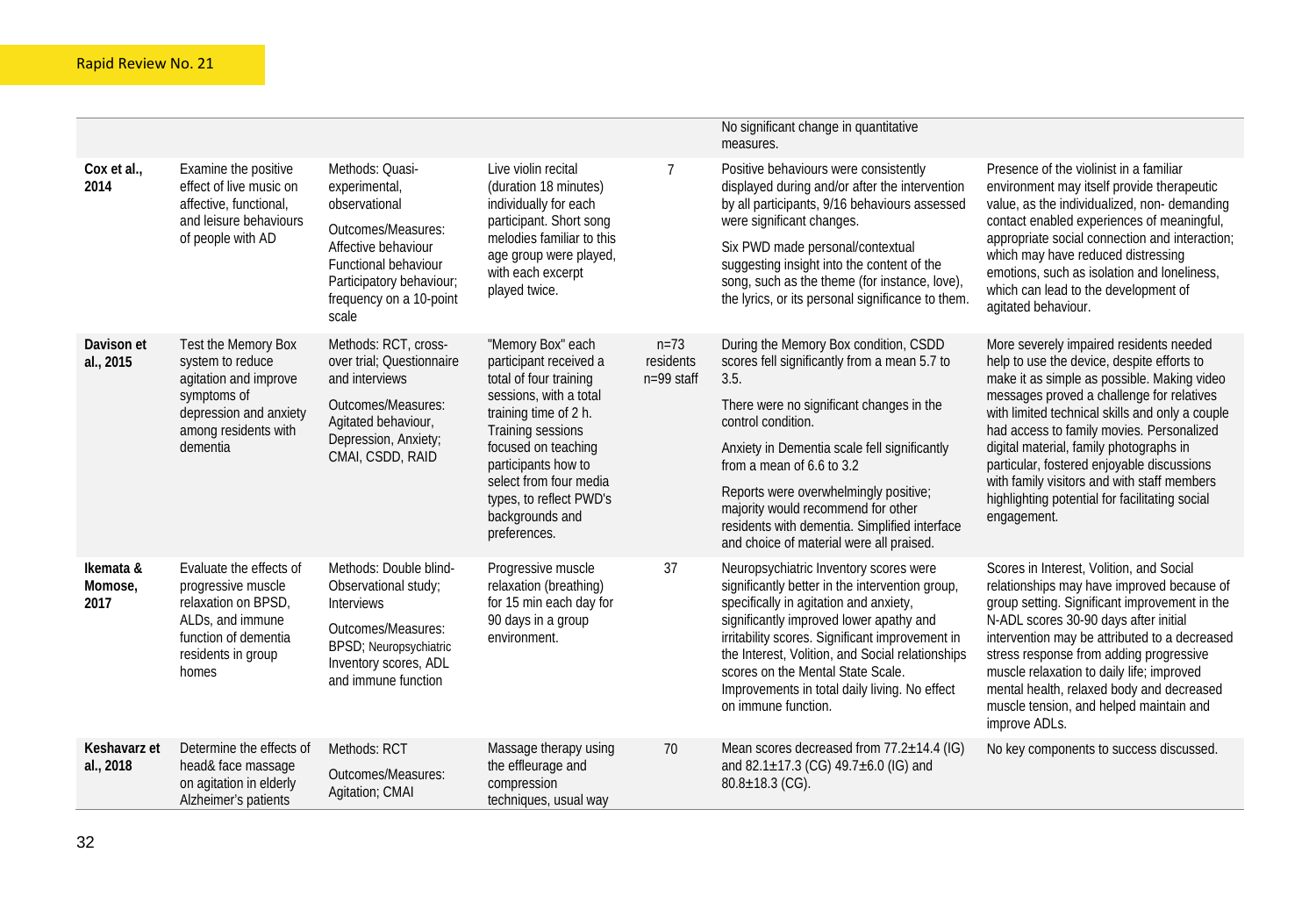|                      | living in nursing homes<br>in Yazd, Iran                                                                                             |                                                                                                                                                  | to control the symptoms<br>of agitation was<br>physical restraint.                                                           |     | Change in sub-category (IG);<br>• Hiding/hoarding before/ after intervention<br>4.1 $\pm$ 2. and 3.4 $\pm$ 1.3.<br>• Physically non-aggressive behaviors<br>$20.0 \pm 4.9$ before and $14.6 \pm 2.6$ after.<br>• Aggressive behaviors; 37.7±9.8 before and<br>$23.0 \pm 4.4$ after.<br>• Verbally aggressive; 15.2±2.6 before and<br>$8.5 \pm 1.6$ after.                                                                                                                                                  |                                                                                                                                                                                                                                                                                                                                                                                                                                                                                                |
|----------------------|--------------------------------------------------------------------------------------------------------------------------------------|--------------------------------------------------------------------------------------------------------------------------------------------------|------------------------------------------------------------------------------------------------------------------------------|-----|------------------------------------------------------------------------------------------------------------------------------------------------------------------------------------------------------------------------------------------------------------------------------------------------------------------------------------------------------------------------------------------------------------------------------------------------------------------------------------------------------------|------------------------------------------------------------------------------------------------------------------------------------------------------------------------------------------------------------------------------------------------------------------------------------------------------------------------------------------------------------------------------------------------------------------------------------------------------------------------------------------------|
| Kwan et al.,<br>2016 | Identify the acupressure<br>effect over time,<br>compare dosage<br>efficacy, and identify<br>feasibility issues with<br>intervention | Methods: Time series<br>design<br>Outcomes/Measures:<br>Agitation; CMAI, Stress;<br>Salivary cortisol (SC)                                       | 9-minute acupressure<br>sessions on five<br>acupoints - two<br>frequencies and four<br>durations (8 dosage<br>combinations). | 24  | Acupressure decreased agitation immediately<br>at week 1, effect diminished in week 2 and 3,<br>and resurged at week 4, 5 and 6, diminished<br>gradually after this, fell off at week 8.<br>SC slightly reduced at beginning (week 1),<br>progressively reduced weeks 2-3, bottomed<br>out at week 4, and resurged at weeks 5-7,<br>sharp decrease week 8.                                                                                                                                                 | Acupressure showed largest effect when it<br>was performed twice a day for 2 weeks (more<br>significant than once a day).<br>Ensuring that study participants are well<br>hydrated may play an important role in<br>successful saliva collection.                                                                                                                                                                                                                                              |
| Kwan et al.,<br>2017 | Examine the effect of<br>acupressure on<br>agitation (CMAI), and<br>on salivary control                                              | Methods: RCT<br>Outcomes/Measures:<br>Agitation; CMAI, Stress;<br><b>SC</b>                                                                      | 9-minute acupressure<br>sessions on five<br>accupoints.                                                                      | 119 | Acupressure reduced agitation over time,<br>with largest effect in the 5 <sup>th</sup> week. Downward<br>trend over time in agitation in the<br>acupressure group, almost significant. Post-<br>hoc pairwise tests showed acupressure<br>significantly reduced agitation at T2<br>compared to baseline. Significant interaction<br>effects between groups and time points were<br>observed on the level of salivary cortisol. No<br>significant differences found between<br>treatment and control groups. | Acupoint activation is not significantly<br>effective component for reducing agitation.<br>Acupressure triggers a significantly large<br>neuro-hormonal response of cortisol through<br>acupoint stimulation, but it is a short-lasting<br>effect. Acupressure is safe (no adverse<br>effects), feasible (can be correctly<br>implemented by trained nonprofessionals),<br>and well accepted by PWD (compliance<br>91.9%). Saliva samples were collected at the<br>basal level in the morning. |
| Long, 2016           | Explore the effect of a<br>personalized music<br>playlist on a patient with<br>dementia with<br>significant evening<br>agitation     | Methods: Case report<br>Outcomes/Measures:<br>Reduced agitation at<br>night, social<br>communication with<br>student, use of anti-<br>psychotics | Individual personalized<br>iPod music playlist,<br>weekly for 10 weeks.                                                      |     | (7th week) After listening, patient began<br>talking in complete sentences, providing<br>details of earlier life, spoke for 2 hours. In<br>subsequent visits, patient continued to speak<br>about things from her past such as details<br>about her house and her street name, she<br>remembered details about her family, her job<br>waitressing. Found if the patient was allowed<br>to clean a table each evening, her agitation                                                                        | Personalized music can evoke memories<br>from the past and increase communication<br>which may help to explain current behaviors.<br>Personalized playlists can be a cost-effective<br>intervention to reduce agitation in patients<br>with cognitive issues. Without consultants,<br>student relied on visual and verbal cues to<br>choose appropriate music. The patient did<br>not begin significant communication until the                                                                |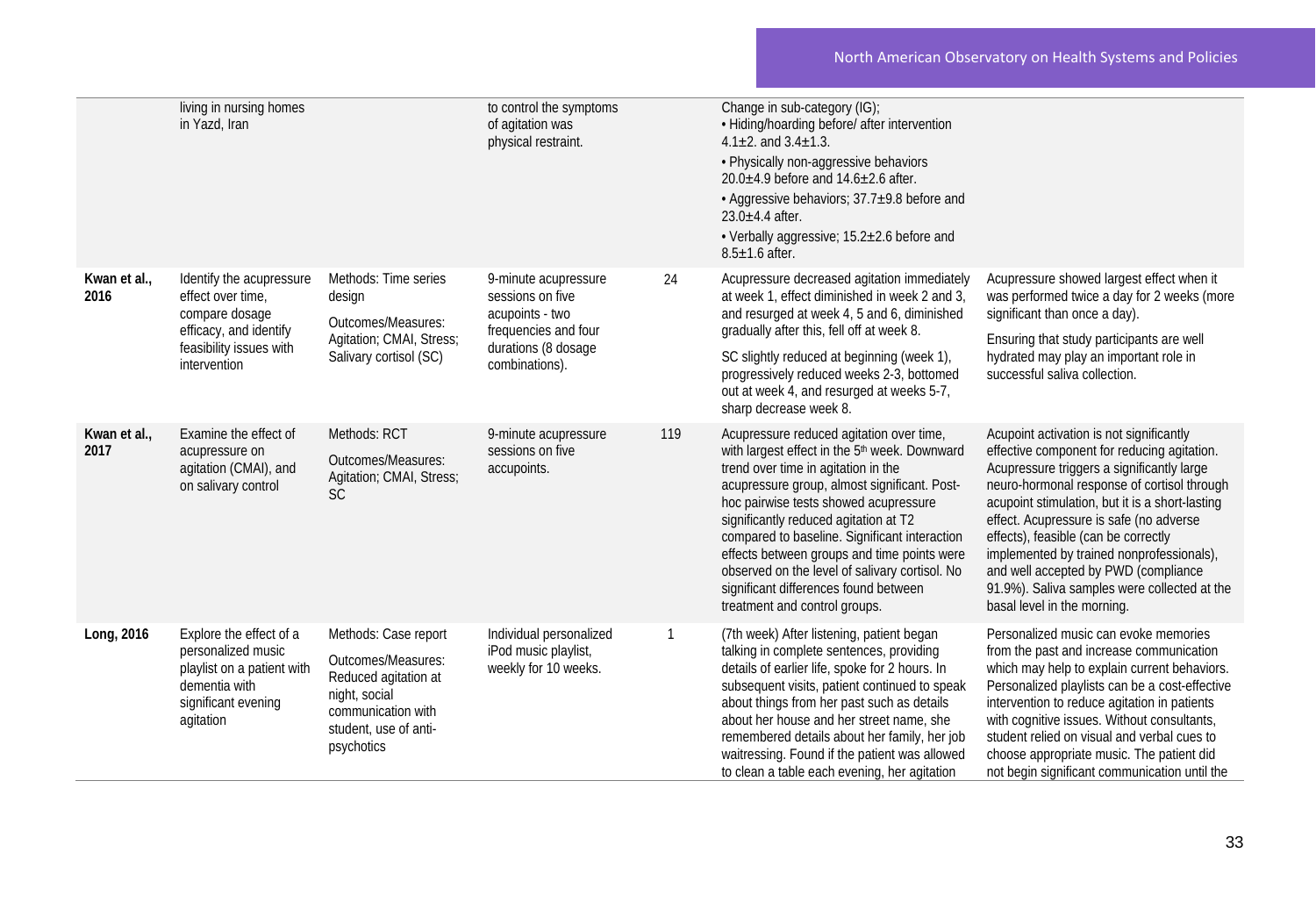|                          |                                                                                                                                                        |                                                                                                                                                                                          |                                                                                                                                                                                                                     |                                                           | greatly decreased. No antipsychotic<br>medication in the last 9 months.                                                                                                                                                                                                                                                                                                                                                                                                                                                     | student was able to locate music that had<br>meaning for the patient.                                                                                                                                                                                                                                                                                                                                                                                                                                                 |
|--------------------------|--------------------------------------------------------------------------------------------------------------------------------------------------------|------------------------------------------------------------------------------------------------------------------------------------------------------------------------------------------|---------------------------------------------------------------------------------------------------------------------------------------------------------------------------------------------------------------------|-----------------------------------------------------------|-----------------------------------------------------------------------------------------------------------------------------------------------------------------------------------------------------------------------------------------------------------------------------------------------------------------------------------------------------------------------------------------------------------------------------------------------------------------------------------------------------------------------------|-----------------------------------------------------------------------------------------------------------------------------------------------------------------------------------------------------------------------------------------------------------------------------------------------------------------------------------------------------------------------------------------------------------------------------------------------------------------------------------------------------------------------|
| Maseda et<br>al., 2014   | Evaluate the long-term<br>effectiveness of the<br>MSSE; behaviour,<br>mood, and cognitive<br>and functional<br>impairment in basic<br>ADL <sub>S</sub> | Methods: Controlled<br>longitudinal study<br>Outcomes/Measures:<br>Behavior, mood,<br>cognitive, and functional<br>impairment in basic<br>activities of daily living.<br>CMAI and NPI-NH | MSSE and activity<br>groups participated in<br>two 30-minute weekly<br>individualized<br>intervention sessions<br>over 16 weeks.                                                                                    | 30                                                        | Physically nonaggressive behavior improved<br>in MSSE group more than activity group.<br>CMAI significant time effects in both. No sig.<br>diff between the groups on CMAI behaviour<br>factor. Mood (CSDD scores) improved in both<br>MSSE & activity group during intervention,<br>but both group scores worsened in follow-up<br>period. Cognitive level: Significant time effect<br>decrease in both MSSE and activity groups.<br>Functional Status in ADL: Improved in MSSE<br>group not in activity or control group. | Positive effect on the patients' mood may<br>determine by the one-to-one attention rather<br>than intervention. One- to-one therapy, either<br>MSSE or activity sessions, could prevent the<br>worsening of depressive symptomatology in<br>people with dementia. Can be attributed to<br>the higher time/ effort being spent with the<br>PWD, the perceived qualitative shift in the<br>relationship between the patient and the staff<br>and as a result improved care.<br>Behaviour got worse at follow-up period. |
| Moyle et al.,<br>2014    | Compare the effect of<br>foot massage and quiet<br>presence on agitation<br>and mood in PWD                                                            | Methods: RCT using a<br>within-subjects, crossover<br>design<br>Outcomes/Measures:<br>Agitation, CMAI, OERS                                                                              | 10-min foot massage<br>(intervention) or quiet<br>presence (control),<br>every weekday for 3<br>weeks.                                                                                                              | 53                                                        | Agitation increased in both groups, greater in<br>quiet presence than foot massage. Positive<br>change in alertness for participants in the foot<br>massage group, negative change for quiet<br>presence group.                                                                                                                                                                                                                                                                                                             | The change away from a calming woman,<br>used to working in this environment to an<br>unfamiliar assistant seemed to distress<br>participants in both groups, but findings<br>suggest that the use of foot massage may<br>have tempered this effect.                                                                                                                                                                                                                                                                  |
| Nishiura et<br>al., 2018 | Investigate the effects<br>on BPSD of a new tech<br>intervention; a<br>parametric speaker,<br>creating a narrow<br>personal acoustic<br>environment    | Methods: Preliminary<br>study: Two cases<br>Outcomes/Measures:<br>Instances of behaviours<br>like wandering and<br>agitation, GDS, MMSE,<br><b>NPI</b>                                   | A parametric speaker<br>was placed on the<br>ceiling of a large day<br>room, and personally<br>selected pieces of<br>music were provided in<br>a narrow space just<br>under the speaker<br>during the intervention. | $\overline{2}$                                            | Found significant decrease in mean number<br>of BPSDs that necessitated care (lower in LS<br>than NLS session). MSSE; Case 1 increased<br>from 13 to 17, but no change in Case 2. NPI<br>improved in both cases. Case 1: After<br>intervention period, agitation and depression<br>reduced. Case 2: frequency of hallucination/<br>disinhibition diminished post intervention, but<br>not agitation and depression. Reduced<br>caregiver burden. No long-term effects on<br>BPSD.                                           | Each participant's favourite pieces of music<br>was selected according to advice from their<br>families.<br>Advantages: (1) provided a personal acoustic<br>environment in a common room, (2) the<br>sound did not disturb other residents and<br>caregivers in the room, (3) the residents did<br>not need to wear a device (e.g. headphones<br>or earphones), and (4) caregivers could<br>observe residents as usual.                                                                                               |
| Onega et al.,<br>2016    | Evaluate the<br>effectiveness of bright<br>light exposure, on<br>depression and<br>agitation                                                           | Methods: RCT; 2x2 mixed<br>model<br>Outcomes/Measures: 3<br>measures of depression<br>(DSAOA, DMAS-17,<br>CSDD) and 4 measures                                                           | 30 minutes of light<br>exposure twice a day 5<br>days a week for 8<br>weeks.                                                                                                                                        | 60 (4<br>facilities with<br>dementia<br>specific<br>care) | Interaction between time and bright light was<br>identified on all measures of depression.<br>Significant improvement on all three<br>depression measures in Bright Light Group,<br>Same pattern of results was observed for all<br>four measures of agitation. Bright Light Group<br>displayed lower mean depression scores                                                                                                                                                                                                | Participants in the Bright Light Group had<br>more room for improvement over the course<br>of the intervention than did participants in the<br>Placebo. For participants in the control<br>condition there was no significant<br>improvement in the three measures of<br>depression or four measures of agitation.                                                                                                                                                                                                    |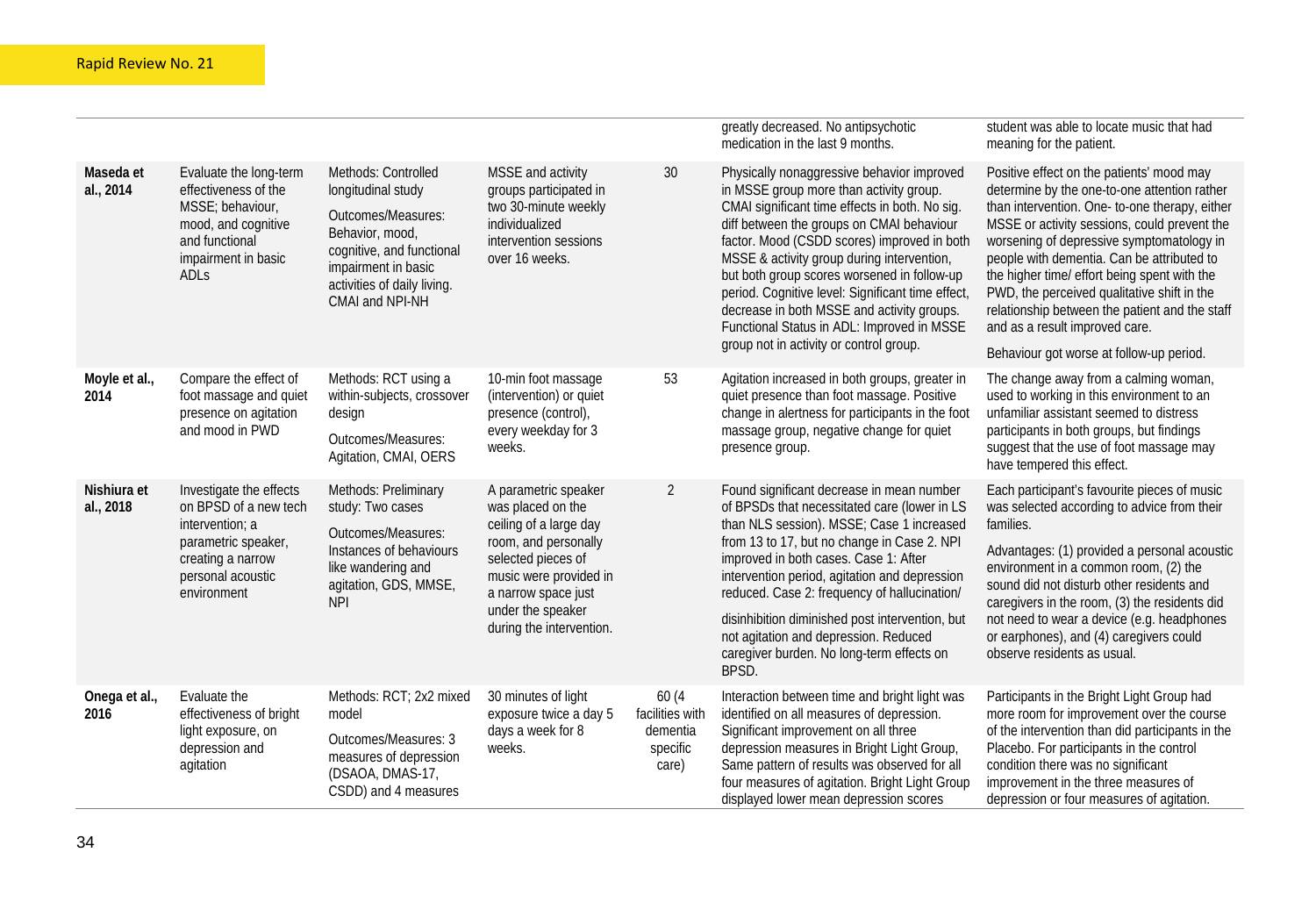|                             |                                                                                                                                                                                | of agitation (CMAI-F,<br>CMAI-D, PAS, BARS)                                                                                                                                                                            |                                                                                                                                                                                                                          |                                                  | post-intervention, significantly lower scores in<br>agitation.                                                                                                                                                                                                                                                                                                                                                                                                                                                                                              | They did not start out similar; significantly<br>higher levels of both in treatment group.                                                                                                                                                                                                                                                                                                                                                                                 |
|-----------------------------|--------------------------------------------------------------------------------------------------------------------------------------------------------------------------------|------------------------------------------------------------------------------------------------------------------------------------------------------------------------------------------------------------------------|--------------------------------------------------------------------------------------------------------------------------------------------------------------------------------------------------------------------------|--------------------------------------------------|-------------------------------------------------------------------------------------------------------------------------------------------------------------------------------------------------------------------------------------------------------------------------------------------------------------------------------------------------------------------------------------------------------------------------------------------------------------------------------------------------------------------------------------------------------------|----------------------------------------------------------------------------------------------------------------------------------------------------------------------------------------------------------------------------------------------------------------------------------------------------------------------------------------------------------------------------------------------------------------------------------------------------------------------------|
| Ray &<br>Mittelman,<br>2015 | Investigate if<br>participation in a small<br>group music therapy<br>reduces and sustains<br>level of depressive<br>symptom-atology,<br>agitation, and<br>wandering behaviours | Methods: Exploratory<br>Study<br>Outcomes/Measures:<br>Changes in symptoms of<br>depression, agitation and<br>wandering                                                                                                | Small group (4-6<br>participants) music<br>therapy lasting from<br>15min-1hr. Therapeutic<br>program utilizing<br>preferred music<br>therapy. Sessions held<br>3 times a week for two<br>weeks (total of 6<br>sessions). | 132                                              | Two weeks of music therapy significantly<br>reduced symptoms of depression and<br>maintained these changes for at least two<br>weeks post treatment. Agitation was reduced<br>significantly immediately following music<br>therapy and the intervention had lingering<br>effects on agitation.<br>Music therapy intervention was not effective<br>in lessening symptoms of wandering. Number<br>of times music therapy was provided<br>significantly influenced depressive symptoms.                                                                        | The music therapy interventions were<br>constructed by the research music therapists<br>to be sensory stimulating. Music therapy<br>intervention was designed around the<br>participant's musical preferences. When<br>compared to usual care, music therapy<br>intervention reduced symptoms of depression<br>and agitation but not wandering behaviours.                                                                                                                 |
| Reynolds et<br>al., 2018    | Test if a virtual nature<br>experience, within a<br>memory care unit, can<br>reduce stressful<br>emotions of agitation,<br>and anxiety among<br><b>PWD</b>                     | Methods: Crossover<br>design<br>Outcomes/Measures:<br>Heart rate, agitation,<br>anxiety, sadness,<br>pleasure, alertness                                                                                               | Nature video played in<br>residents living room<br>including nature sounds<br>1-hour fixed angle<br>unedited nature video.                                                                                               | 14                                               | Heart rate significantly decreased in<br>treatment group, agitation and anger<br>significantly declined in both interventions.<br>Virtual nature experiences significantly<br>reduced heart rate and while not statistically<br>increasing pleasure and decreasing anxiety<br>within only 10 minutes of exposure. Pleasure<br>increased more in the treatment intervention,<br>and while not significant, this is consistent<br>with participants comments of pleasure.                                                                                     | Virtual nature experience, as an adjunctive<br>care management strategy, can reduce<br>stress and negative emotions and increase<br>pleasure with very little staff involvement. The<br>significant decrease in agitation and anger in<br>both interventions may have been due to the<br>pleasant theme of the generational movie,<br>with a familiar action from the participants<br>past. Virtual nature space can serve as a<br>cost-effective adjunct to the outdoors. |
| Sarkamo et<br>al., 2016     | Determine how clinical,<br>demographic, and<br>musical background<br>factors effect cognitive<br>and emotional efficacy<br>of caregiver-<br>implemented musical<br>activities  | Methods: RCT; Neuro-<br>psychological testing<br>Outcomes/Measures:<br>General cognition,<br>orientation, working<br>memory, executive<br>functions, remote episodic<br>memory, QOL<br>depression, caregiver<br>burden | 10-week group-based<br>music coaching<br>program; either singing<br>sessions or music<br>listening, Held weekly<br>(1.5hrs/session) 10<br>participants.                                                                  | 89 dyads;<br>patients and<br>their<br>caregivers | Music listening had larger short-term and<br>long-term benefits on general cognition in<br>PWDs with moderate dementia than with mild<br>dementia.<br>Greater decline of executive function in<br>younger than older PWDs, singing<br>intervention had larger long-term benefits on<br>executive function and orientation in younger<br>than older PWDs. Singing greater short-term<br>Effect PWDs with mild dementia.<br>Music listening intervention had larger long-<br>term benefits on QOL, in PWDs who had<br>non-AD dementia living in nursing home. | Dementia etiology and severity, age, and<br>care situation all mediate the cognitive and<br>emotional efficacy of regular singing and/or<br>music listening in PWDs to some extent,<br>whereas the musical history or the previous<br>musical activity of the PWD does not play a<br>role.<br>Music is one of few activities that visually<br>impaired individuals can take part in.                                                                                       |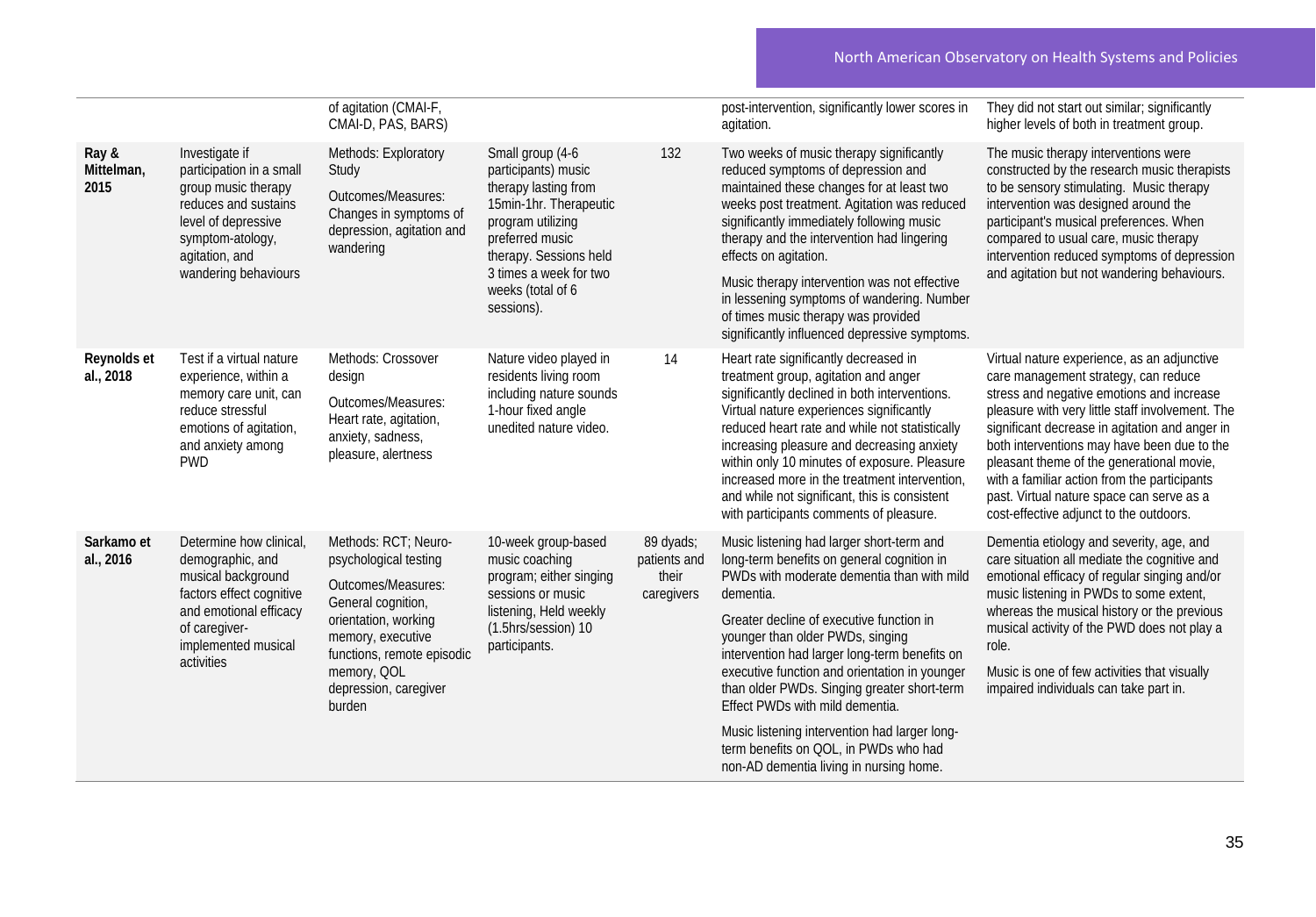| Shibazaki &<br>Marshall,<br>2017 | Determine the ways live<br>music concerts<br>influence PWD, their<br>caregivers and their<br>family members                                         | Methods: Observational<br>interviews<br>Outcomes/Measures:<br>Client preferences &<br>behaviours, Music and<br>disability, evidence of<br>cognitive activity, staff<br>perspectives, visitors and<br>families | Concerts performed by<br>professional musicians.<br>Concerts lasted one<br>hour, took place in<br>afternoon. Audience<br>ranged in size from 30<br>to 47 clients.                                                           | 53                                                              | Residents in both countries were able to<br>remember music content and the words of<br>songs chosen from a range of styles and<br>decades Almost all staff, nurses and<br>volunteers reported that clients were<br>generally calmer and more responsive<br>following the visit by the musicians According<br>to families, music stimulated new memories,<br>extended conversations and created<br>increased quality visitor experiences.                          | Evidence to suggest that live music concerts<br>provide numerous benefits to all those<br>involved with PWD care<br>Musical events in a variety of guises still<br>appears to produce similar impacts on those<br>involved.                                                                                                                                                                                                                               |
|----------------------------------|-----------------------------------------------------------------------------------------------------------------------------------------------------|---------------------------------------------------------------------------------------------------------------------------------------------------------------------------------------------------------------|-----------------------------------------------------------------------------------------------------------------------------------------------------------------------------------------------------------------------------|-----------------------------------------------------------------|-------------------------------------------------------------------------------------------------------------------------------------------------------------------------------------------------------------------------------------------------------------------------------------------------------------------------------------------------------------------------------------------------------------------------------------------------------------------|-----------------------------------------------------------------------------------------------------------------------------------------------------------------------------------------------------------------------------------------------------------------------------------------------------------------------------------------------------------------------------------------------------------------------------------------------------------|
| Shiltz et al.,<br>2018           | Investigate if expected<br>positive changes from<br>listening to music would<br>result corresponding<br>decrease pharmaco-<br>logical interventions | Methods: Prospective<br>Outcomes/Measures:<br>BPSD, behaviour,<br>cognition; CMAI, MMSE                                                                                                                       | Personalized music<br>delivered with<br>headphones via an iPod<br>shuffle (3x week, 30 min<br>a session. Both<br>scheduled and non-<br>scheduled sessions<br>(when residents<br>agitation levels<br>increased).             | 92                                                              | No significant effect on depression, POMS<br>anxiety. Group with non-medicated music<br>listener's depression improved and<br>medicated music listener group's depression<br>worsened. CMAI scores decreased<br>significantly across the course of the study for<br>all participants, time effect. Four-way<br>interaction between group, antipsychotics,<br>dementia severity and time.                                                                          | Findings suggest that adding patient-<br>preferred, personalized music listening to the<br>ADRD medication regimen of PWD may<br>reduce their agitation to levels similar<br>unmediated. Music faculty educators met with<br>participants/ families pick music genres and<br>specific popular songs from their late teens to<br>early twenties Changes in BPSD depend on if<br>the resident had a prescription for<br>antipsychotic medication at outset. |
| Thomas et<br>al., 2017           | Compare resident<br>outcomes before/after<br>an individualized music<br>program                                                                     | Methods: Aggressive<br>behaviour scale,<br>Questionnaire<br>Outcomes/Measures:<br>Discontinuation of<br>anxiolytic and anti-<br>psychotic medications,<br><b>BPSD</b>                                         | Music and Memory<br>program that provides<br>residents with music<br>specific to their personal<br>histories and<br>preferences.                                                                                            | 12,905<br>facilities and<br>12,811<br>comparison<br><b>LTCs</b> | Difference in the rates of discontinued<br>antipsychotic and anxiolytic medication use<br>and reduced behavioral problems was<br>greater in M&M facilities compared with pair-<br>matched comparison facilities.                                                                                                                                                                                                                                                  | Music and memory program may be<br>associated with reductions in antipsychotic<br>and anxiolytic medication use as well as<br>improvement in BPSD among nursing home<br>residents with ADRD.                                                                                                                                                                                                                                                              |
| Tsoi et al.,<br>2018             | Evaluate effects on<br>cognitive functions and<br>behavioural symptoms<br>between interactive and<br>receptive music<br>therapies for PWD           | Methods: Systematic<br>review and meta-analysis<br>Outcomes/Measures:<br>Cognitive function,<br>behavioural &<br>neuropsycho-logical<br>symptoms (apathy,<br>anxiety, depression,                             | Interactive music<br>therapy; techniques that<br>involve active<br>participation of the PWD<br>such as singing, playing<br>musical instrument,<br>movement or talking<br>with others), Receptive<br>music therapy (listened | 38 trials<br>(1418)<br>particip-<br>ants)                       | Participants with moderate-to-severe<br>dementia receiving receptive music therapy<br>showed significant decrease in anxiety<br>symptoms than usual care group but no<br>significant difference in cognitive function,<br>agitation, and behavioral problems. The<br>participants with receptive music therapy had<br>a statistically significant decrease in scores of<br>anxiety symptoms, agitation, and behavioral<br>problems than the ones with usual care. | Neither interactive nor receptive music<br>therapy is able to enhance cognitive function<br>in older PWD. Suggest that understanding<br>the music preferences of older adults is the<br>key for successful implementation of<br>receptive music therapy, should be integrated<br>into their daily routine, such as in a quiet<br>room during mealtime or before bedtime.                                                                                  |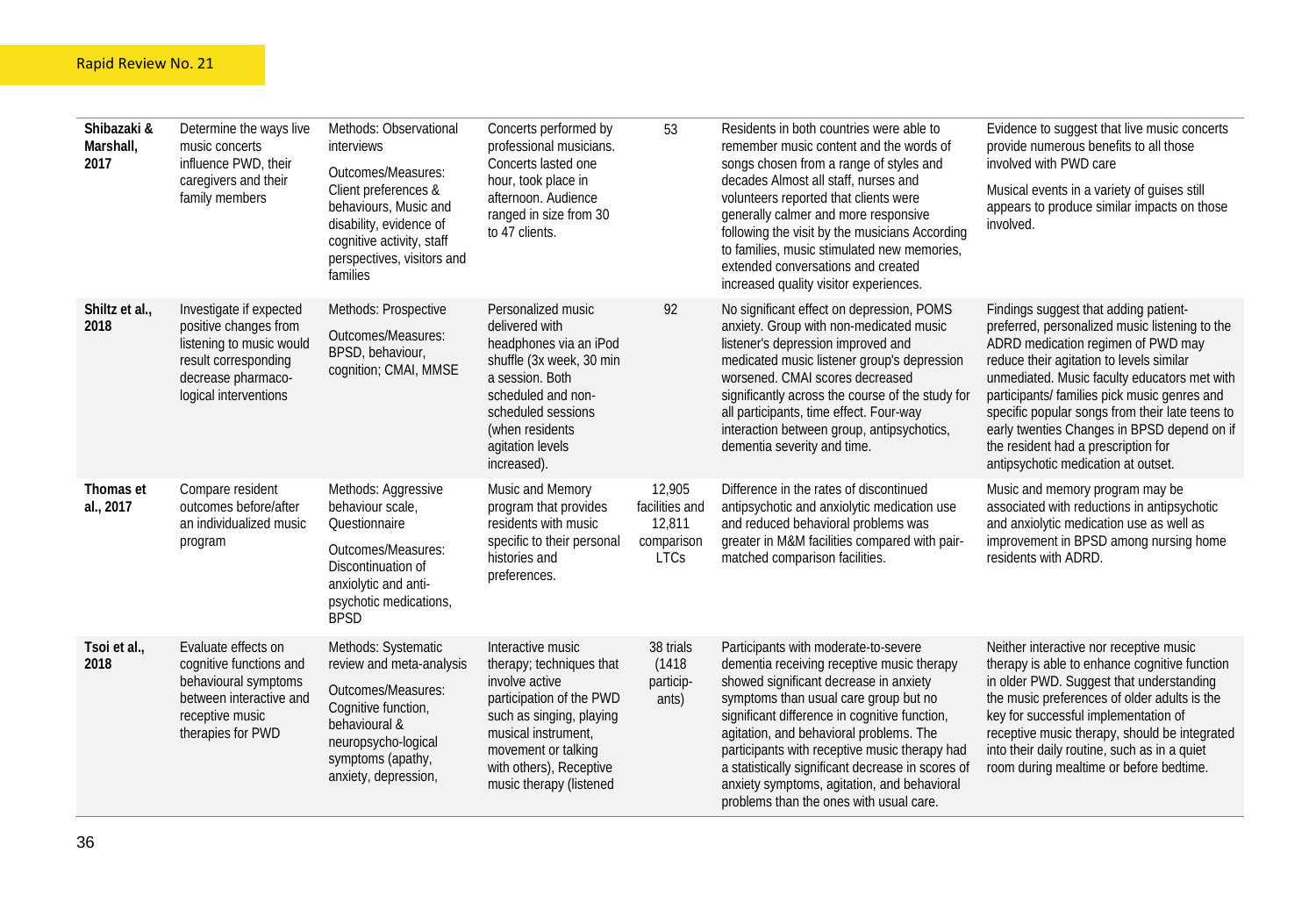|                                  |                                                                                                                                                                                    | agitation, and behavioural<br>problems)                                                                                                                                  | either to favourite music<br>or classical music).                                                                                                                                                                                                                                                                      |                                     |                                                                                                                                                                                                                                                                                                                                                                                                                                                                                                        |                                                                                                                                                                                                                                                                                                                                                                                                                                                                                                                                  |
|----------------------------------|------------------------------------------------------------------------------------------------------------------------------------------------------------------------------------|--------------------------------------------------------------------------------------------------------------------------------------------------------------------------|------------------------------------------------------------------------------------------------------------------------------------------------------------------------------------------------------------------------------------------------------------------------------------------------------------------------|-------------------------------------|--------------------------------------------------------------------------------------------------------------------------------------------------------------------------------------------------------------------------------------------------------------------------------------------------------------------------------------------------------------------------------------------------------------------------------------------------------------------------------------------------------|----------------------------------------------------------------------------------------------------------------------------------------------------------------------------------------------------------------------------------------------------------------------------------------------------------------------------------------------------------------------------------------------------------------------------------------------------------------------------------------------------------------------------------|
| Van der<br>Steen et al.,<br>2015 | Assess the effects of<br>music-based<br>therapeutic<br>interventions on<br>emotional well-being                                                                                    | Methods: Systematic<br>Review<br>Outcomes/Measures:<br>Emotional well-being,<br>mood disturbance,<br>Behavioural problems                                                | Music-based<br>interventions min. of 5<br>sessions<br>Therapy provided by<br>qualified music therapist<br>or interventions based<br>on therapeutic<br>relationship.                                                                                                                                                    | 17                                  | Music based therapeutic interventions<br>reduced depressive symptoms at the end of<br>treatment. No evidence of a reduction in the<br>longer term, with a smaller estimate and a<br>confidence interval including no effect. No<br>evidence of an effect of agitation or<br>aggression at the end of treatment nor in the<br>long term.                                                                                                                                                                | Moderate quality evidence that at the end of<br>treatment music-based interventions<br>improved depressive symptoms and did not<br>improve agitation or aggression and low-<br>quality evidence that is had no effect of<br>emotional well-being.                                                                                                                                                                                                                                                                                |
| Wang et al.,<br>2017             | Examine the<br>effectiveness of music<br>care on cognitive<br>function, depression,<br>and behavioral<br>problems among elderly<br>PWD in LTC facilities in<br>Taiwan              | Methods: Quasi-<br>experimental, longitudinal<br>study<br>Outcomes/Measures:<br>Cognitive status,<br>behavioural problems,<br>depression, mood status;<br>MMSE, CAPE-BRS | Kagayashiki music care<br>(KMC) 2 times per week<br>for 24 weeks activities<br>lasted 30 mins, 13 to 20<br>participants per session.                                                                                                                                                                                   | 149                                 | A significant negative correlation between the<br>MMSE and CAPE-BRS, a positive correlation<br>between salivary cortisol level and the CSDD,<br>and a positive correlation between the CSDD<br>and CAPE-BRS. No statistically significant<br>correlations between MMSE and salivary<br>cortisol level, MMSE and CSDD or CAPE-<br>BRS and salivary cortisol level. No<br>statistically significant changes at the four<br>measurement times in the MMSE, CSDD,<br>CAPE-BRS, or salivary cortisol level. | Music care added to standard care helps<br>elderly people to maintain cognitive function<br>as well as levels of depression, health<br>problems, and anxiety. To prevent cognitive<br>decline, staff caregivers in long-term care<br>facilities could use KMC as part of the daily<br>activity KMC could be introduced and applied<br>in long-term care facilities for elderly people<br>with dementia to prevent cognitive decline,<br>depression, anxiety, and the development of<br>behavioral problems.                      |
| Watson et al.,<br>2019           | Evaluate and compare<br>effectiveness of<br>Lavender/Lemon Balm<br>essential oils on the<br>agitated behaviour of<br>older people living in<br>residential aged care<br>facilities | Methods: Observational<br>study<br>Outcomes/Measures:<br>NPI, CMAI                                                                                                       | Participants were<br>randomly assigned a<br>treatment sequence of<br>Lavender, Lemon Balm<br>and placebo for the<br>study duration with each<br>older person trailing<br>both treatments and<br>placebo 14-day<br>consecutive intervention<br>treatment followed by<br>14-day washout period<br>before next treatment. | 2 residential<br>care<br>facilities | NPI total score was reduced in residents<br>without dementia with Lemon Balm treatment<br>-8.9 relative to the dementia group -2.03,<br>whereas Lavender decreased NPI total score<br>in residents with dementia -5.33 relative to<br>those without dementia. Lavender and<br>Lemon balm did not reduce the frequency of<br>behaviour independent of cognitive status<br>when compared to placebo in planned<br>analysis.                                                                              | Lemon balm reduced behaviour in residents<br>without dementia compared to lavender,<br>lavender reduced behaviours in residents<br>with dementia compared to Lemon Balm.<br>Differences in essential oil effect between<br>cognitive groups may be attributed to<br>impaired brain function in dementia.<br>Hypersensitivity may be the reason why<br>Lemon Balm was not tolerated as well in<br>residents with dementia. Lavender scent may<br>have evoked memories for older people,<br>comforting them with recognized scent. |
| Whear et al.,<br>2014            | Examine the<br>effectiveness of<br>mealtime interventions<br>aimed at improving                                                                                                    | Methods: Systematic<br>review                                                                                                                                            | Meal-time interventions<br>that were aimed to<br>improve mealtime<br>routine, experience or                                                                                                                                                                                                                            | 11 Studies                          | All of the music intervention studies reported<br>positive effects from mealtime music on<br>behavioural symptoms, including physical<br>aggressive and non-aggressive behaviours,                                                                                                                                                                                                                                                                                                                     | Music interventions demonstrated<br>consistently positive effects of the<br>intervention on physically aggressive<br>behaviours, verbally aggressive behaviors,                                                                                                                                                                                                                                                                                                                                                                  |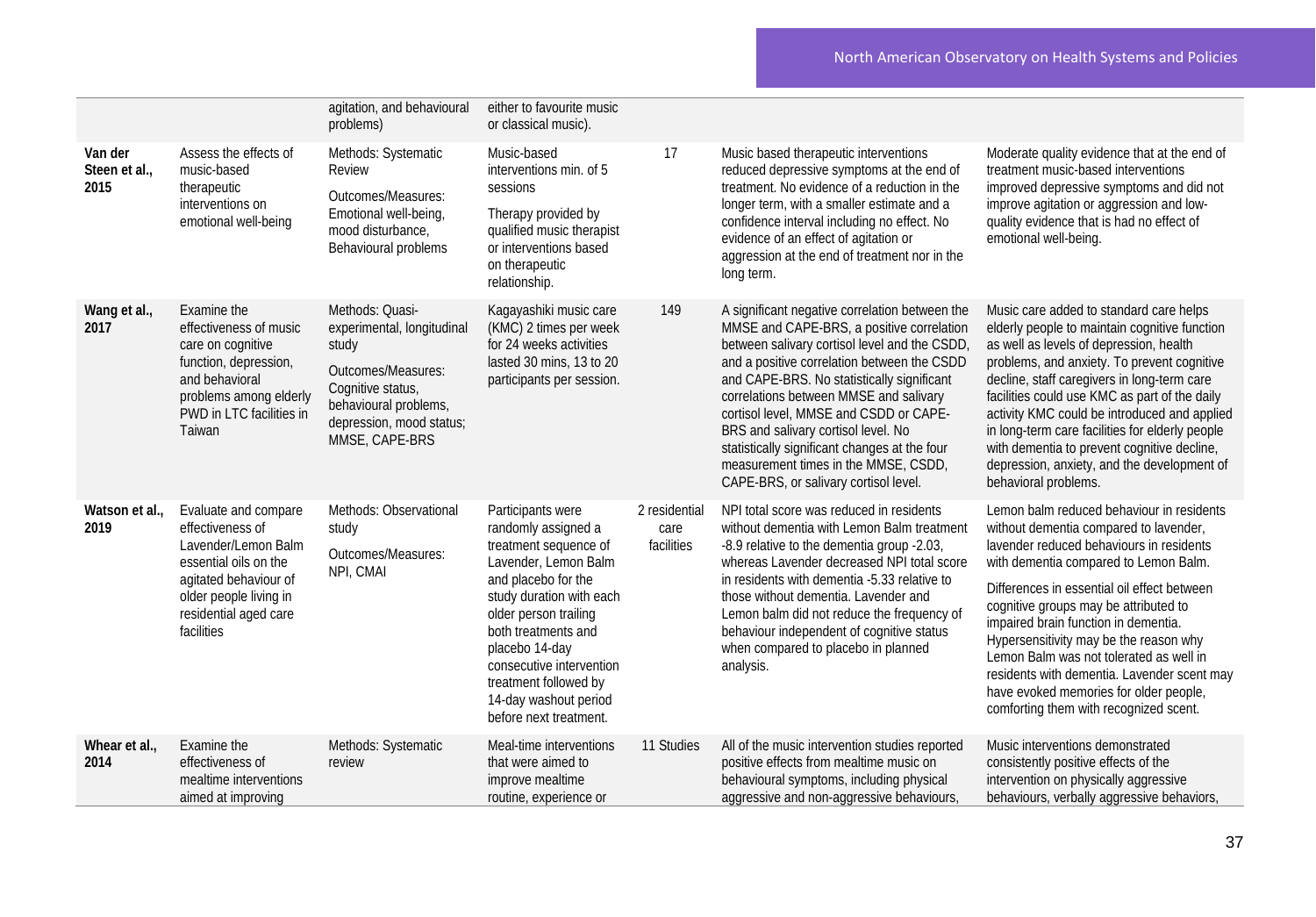|                    | behavioral symptoms in<br>elderly PWD in<br>residential care                                                                              | Outcomes/Measures:<br><b>BPSD</b>                                                                                                      | environment 4<br>interventions: music,<br>changes to food<br>service, dining<br>environment alteration,<br>group conversation. |     | verbal agitated behaviours, hiding behaviours<br>and total CMAI scores. Two studies which<br>looked at improvements to dining room<br>environment found positive effects of the<br>intervention on mealtime independence,<br>conversation, cognition, and interaction. | verbally agitated behaviors, and total CMAI<br>score, as well as confusion, irritability,<br>anxiety, fear/ panic, depressed mood, and<br>restlessness. Simple and inexpensive<br>interventions can help to alleviate agitated<br>behavior.  |
|--------------------|-------------------------------------------------------------------------------------------------------------------------------------------|----------------------------------------------------------------------------------------------------------------------------------------|--------------------------------------------------------------------------------------------------------------------------------|-----|------------------------------------------------------------------------------------------------------------------------------------------------------------------------------------------------------------------------------------------------------------------------|----------------------------------------------------------------------------------------------------------------------------------------------------------------------------------------------------------------------------------------------|
| Wu et al.,<br>2017 | Systematically evaluate<br>the effective-ness of<br>massage and touch on<br>the behavioural and<br>psychological<br>symptoms of older PWD | Methods: Quantitative<br>systematic review and<br>meta-analysis                                                                        | Massage or touch<br>therapy.                                                                                                   | 526 | The effect of massage and touch on the<br>management of BPSD was statistically<br>significant Statistically significant effect in                                                                                                                                      | Results of meta-analysis indicate that<br>massage and touch interventions have a<br>statistically significant effect on the total score                                                                                                      |
|                    |                                                                                                                                           | Outcomes/Measures:<br>BPSD, verbal, physical<br>aggressive and non-<br>aggressive behaviour,<br>depression, anxiety,<br>anger, sadness |                                                                                                                                |     | favour of massage and touch on the<br>management of physical aggressive<br>behaviour, physical non-aggressive<br>behaviour, verbal aggressive behaviour and<br>verbal non- aggressive behavior.                                                                        | BPSD, subgroup scores of physical<br>aggressive behaviour, physical non-<br>aggressive behaviour, verbal aggressive<br>behaviour and verbal non-aggressive<br>behaviour. Massage and touch can provide<br>sense of meaningful communication. |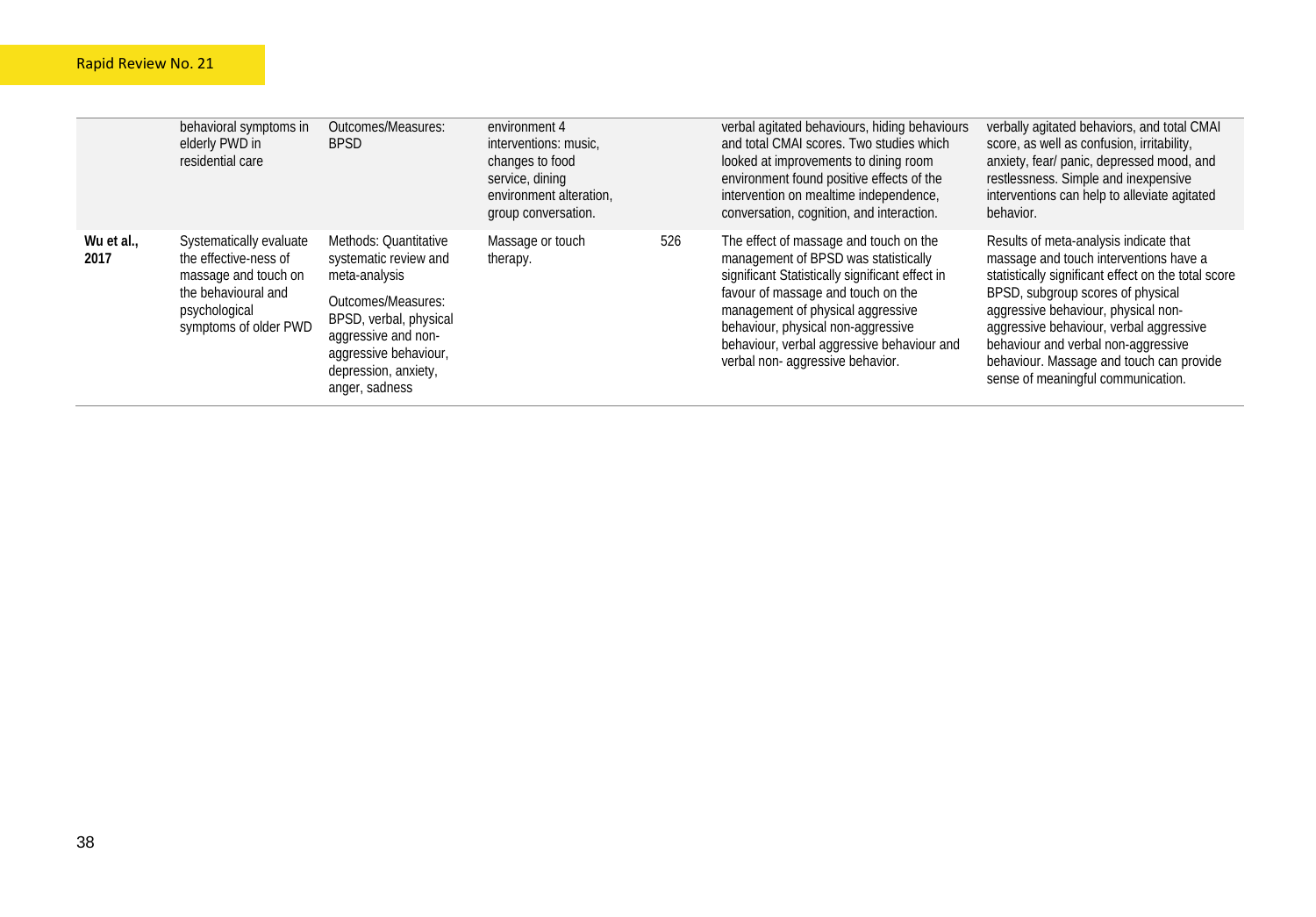# *Table C2. Combination therapies*

| Author/ Year                    | Aim                                                                                                                                                                                                                                        | Methods &                                                                                                                                                                                                          | Intervention(s)                                                                                                                                                                                                                                                                                                                                                                                      | Sample | <b>Key Findings</b>                                                                                                                                                                                                                                                                                                                                                                                                                                                                                                                                                                                                        | <b>Contextual factors</b>                                                                                                                                                                                                                                                                                                                                                                                                                                                            |
|---------------------------------|--------------------------------------------------------------------------------------------------------------------------------------------------------------------------------------------------------------------------------------------|--------------------------------------------------------------------------------------------------------------------------------------------------------------------------------------------------------------------|------------------------------------------------------------------------------------------------------------------------------------------------------------------------------------------------------------------------------------------------------------------------------------------------------------------------------------------------------------------------------------------------------|--------|----------------------------------------------------------------------------------------------------------------------------------------------------------------------------------------------------------------------------------------------------------------------------------------------------------------------------------------------------------------------------------------------------------------------------------------------------------------------------------------------------------------------------------------------------------------------------------------------------------------------------|--------------------------------------------------------------------------------------------------------------------------------------------------------------------------------------------------------------------------------------------------------------------------------------------------------------------------------------------------------------------------------------------------------------------------------------------------------------------------------------|
|                                 |                                                                                                                                                                                                                                            | <b>Outcomes/Measures</b>                                                                                                                                                                                           |                                                                                                                                                                                                                                                                                                                                                                                                      |        |                                                                                                                                                                                                                                                                                                                                                                                                                                                                                                                                                                                                                            |                                                                                                                                                                                                                                                                                                                                                                                                                                                                                      |
| Adam et al.,<br>2016            | Determine effectiveness<br>of combined dance &<br>relaxation intervention<br>in reducing anxiety/<br>depression and<br>improving QOL,<br>cognition among elderly<br>people with cognitive<br>impairment in publicly<br>funded institutions | Methods: Quasi-<br>experimental-<br>Questionnaires<br>Outcomes/Measures:<br>Anxiety, QOL Depression;<br>Hospital Anxiety and<br><b>Depression Scale Quality</b><br>of Life in Alzheimer's<br>Disease questionnaire | Intervention group did a<br>combination of poco-poco<br>dance and relaxation<br>exercises whilst the<br>control group participated<br>only in the relaxation<br>exercises. Both groups<br>had sessions twice per<br>week for six weeks<br>resulting in a total of 12<br>sessions.                                                                                                                    | 84     | Participants in intervention group showed<br>improved cognitive impairment, reduced<br>anxiety and depression levels and improved<br>QOL.<br>Relaxation therapy alone without the physical<br>movements encouraged by the dance<br>intervention was not as effective in<br>decreasing anxiety or depression among<br>studied participants with a low QOL.                                                                                                                                                                                                                                                                  | Gradually increasing the intensity and<br>biomechanical movements within dance<br>sessions may further improve aspects of<br>cognitive function, balance and QOL.<br>Relaxation therapy alone may more<br>effectively reduce anxiety and depression<br>symptoms if sessions are conducted more<br>frequently (i.e., at least 50 sessions).                                                                                                                                           |
| Ballard et al.,<br>2016         | Implement intervention<br>best practice quidelines<br>for prescribing and<br>review of antipsychotics<br>in PWD living in NHs<br>alongside non-<br>pharmacological<br>approaches                                                           | Methods: Cluster RCT at<br>the NH level;<br>Questionnaires<br>Outcomes/Measures:<br>Depression Agitation,<br>NPS, Mortality Dementia<br>severity; CSDD, CMAI,<br>NPI-NH, CDR, FASI                                 | All 16 homes received an<br>intervention to implement<br>PCC. 8 randomly<br>assigned to antipsychotic<br>review. 8 to an<br>intervention to increase<br>social interaction, and 8<br>to an exercise<br>intervention.                                                                                                                                                                                 | 277    | There was a significant reduction in<br>antipsychotic use in the review group (50%)<br>compared with the non-review group.<br>Exercise significantly improved NPS but not<br>depression levels, social interaction did not<br>improve either agitation or total NPS. The<br>antipsychotic review group in combination<br>with social interaction had a significant<br>reduction in mortality.                                                                                                                                                                                                                              | Although NH staff were able to gather life<br>story information, found it difficult to develop/<br>maintain tailored plans or PCC interventions<br>from this. Antipsychotic review group<br>experienced a significantly worse outcome on<br>overall NPS, this impact was mitigated by the<br>concurrent delivery of social interaction,<br>significantly reduced antipsychotic use and<br>mortality without worsening of NPS, and<br>exercise improved neuropsychiatric<br>symptoms. |
| <b>Bautrant et</b><br>al., 2019 | Evaluate the prevalence<br>of agitation/physical<br>aggression, wandering<br>and screaming over 24<br>hours and during the<br>late hours (6-12 PM)<br>before and after<br>environmental<br>rearrangements                                  | Methods: Prospective 6-<br>month study/two-phase<br>study (baseline and<br>intervention);<br>Questionnaires<br>Outcomes/Measures:<br>Agitation/ physical<br>aggression Wandering<br>Screaming; CSDD                | Skyline ceiling tiles in part<br>of the shared premises,<br>progressive decrease of<br>the illuminance at night<br>(6-8pm) together with<br>soothing streaming<br>music, reinforcement of<br>the illuminance during the<br>day, walls painted in light<br>beige, oversized clocks in<br>corridors, and night team<br>clothes color (dark blue)<br>different from that of the<br>day team (sky blue). | 19     | Significantly lower number of patients<br>showing wandering during phase 2. Number<br>of BPSD/patient over 24 hours or during late<br>hours was not statistically different between<br>phase I and 2 although there was a trend to<br>shift toward lower values during phase 2.<br>Agitation/aggression /screaming episodes<br>were observed mainly outside late hours<br>opposed to warning episodes. Number of<br>agitation/physical aggression and screaming<br>and both the number and mean duration of<br>wandering episodes were significantly<br>decreased over 24 hours following<br>environmental rearrangements. | The nonpharm intervention did not directly<br>involve the resident, their family, or the<br>medical or caregiver staff, thus allowing it to<br>overcome the barriers found with other<br>nonpharm interventions.<br>The environmental rearrangements are<br>simple, relatively costless, easy to implement,<br>and not dangerous for the resident.                                                                                                                                   |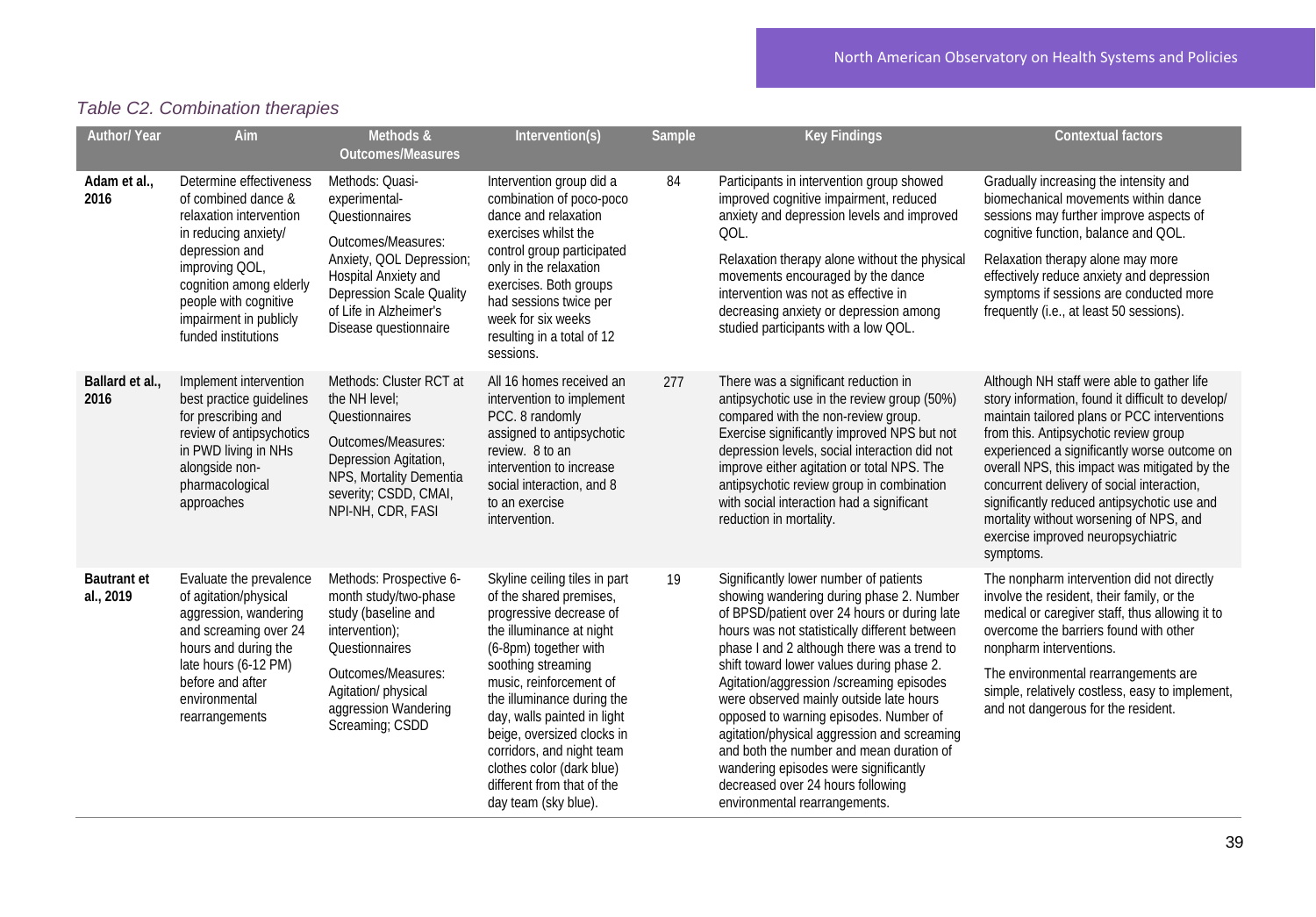| Chen & Lin,<br>2016                 | Examine effects of<br>individualized learning<br>therapy on cognition<br>and neuropsychiatric<br>symptoms among<br>elderly PWD                                                                                       | Methods: Quasi-<br>experimental<br>Outcomes/Measures:<br><b>NPS Cognitive Function</b><br>Physical function; Barthel<br>Index, MMSE, Neuro-<br>psychiatric Inventory                                            | Individualized learning<br>therapy, PCC reading<br>books and arithmetic<br>exercises 30 minutes per<br>session, twice a week for<br>3 months.                                                                                                                                               | 44  | NPS of the participants in the EG improved<br>compared to CG. EG group showed<br>statistically significant improvements in<br>hallucinations, depression, apathetic<br>expression, irritation, bizarre behavior, and<br>sleep disorder. MMSE scores increased<br>significantly in the EG. Participants who were<br>usually withdrawn became more active and<br>more willing to sit in the living room and<br>interact with others, they smiled more<br>frequently                | Appreciation of positive and enriching<br>interpersonal relationships may prevent the<br>disabling effects of dementia. Residents were<br>encouraged, and their achievements were<br>affirmed. 7 weeks may be a critical time; at<br>week 7, significant improvements in<br>emotional and behavioral expressions.<br>Material designed based on personal<br>backgrounds of participants, content was<br>selected from the things/stories that were<br>familiar and might make them happy               |
|-------------------------------------|----------------------------------------------------------------------------------------------------------------------------------------------------------------------------------------------------------------------|-----------------------------------------------------------------------------------------------------------------------------------------------------------------------------------------------------------------|---------------------------------------------------------------------------------------------------------------------------------------------------------------------------------------------------------------------------------------------------------------------------------------------|-----|----------------------------------------------------------------------------------------------------------------------------------------------------------------------------------------------------------------------------------------------------------------------------------------------------------------------------------------------------------------------------------------------------------------------------------------------------------------------------------|--------------------------------------------------------------------------------------------------------------------------------------------------------------------------------------------------------------------------------------------------------------------------------------------------------------------------------------------------------------------------------------------------------------------------------------------------------------------------------------------------------|
| Cheung et<br>al., 2018              | Examine the effects of<br>the 6-week music-with-<br>movement (MM),<br>compared with music<br>listening (ML) and<br>social activity (SA), on<br>the cognitive function of<br>people with moderate<br>dementia         | Methods: RCT<br>Outcomes/Measures:<br>Anxiety, Cognition,<br>Depression, Short-term<br>memory, MMSE. Verbal<br>fluency; GDS, RAID,<br>Fuld's Object Memory<br>Evaluation, Modified Fuld<br>Verbal Fluency Test. | The participants in the<br>MM group (4-6<br>participants in a closed<br>group) listened to their<br>preferred music and<br>moved their limbs and<br>trunk, twice a week for six<br>weeks.                                                                                                   | 165 | Difference in outcomes between groups did<br>not attain the level of statistical significance.<br>Only the MM group, and not the ML group,<br>showed a significant reduction in depressive<br>symptoms. MM may be useful for improving<br>memory storage and delayed memory, and<br>that it lasted for at least six weeks, which was<br>not the case with the SA group. The ML<br>group also demonstrated a significant<br>improvement in delayed memory from<br>baseline to T1. | It is a rather promising indication that by<br>listening to their preferred music, PWD may<br>also experience a reduction in their<br>symptoms of anxiety and depression.                                                                                                                                                                                                                                                                                                                              |
| Cohen-<br>Mansfield et<br>al., 2014 | Study influence of<br>personal characteristics<br>(demographic, medical,<br>and functional<br>variables) and possible<br>barriers on the efficacy<br>of nonpharmacological<br>interventions in<br>reducing agitation | Methods: RCT,<br>Observations<br>Outcomes/Measures:<br>Observed agitation, ABMI                                                                                                                                 | Individualized algorithm<br>(TREA-Treatment Routes<br>for Exploring Agitation),<br>identifies unmet needs<br>&matches interventions<br>to needs and to PWD's<br>sensory, cognitive, &<br>functional abilities, as<br>well as to self-identity and<br>preferences. 4 hours<br>every 10 days. | 89  | Measures of higher functioning, quantified as<br>higher cognitive status, greater<br>communication ability, and higher<br>responsiveness, are related to greater and<br>more effective impact of individualized<br>nonpharmacological interventions for persons<br>with advanced dementia.                                                                                                                                                                                       | The only medically variable found to<br>significantly impact the efficacy of the<br>intervention was pain.<br>Caretakers need to be aware of the<br>importance of talking with a resident and<br>encouraging him/her to talk by using<br>strategies appropriate to individual's<br>remaining capabilities. Making caregivers<br>aware of their own use of techniques and the<br>resident can help prolong the period of<br>effective communication, and hence produce<br>more effective interventions. |
| Cohen-<br>Mansfield et<br>al., 2015 | Compare non-<br>pharmacological<br>interventions for<br>persons with BPSD on                                                                                                                                         | Methods: RCT;<br>Questionnaires                                                                                                                                                                                 | 24 interventions divided<br>into 9 categories: Care,<br>theme, manipulative,<br>sensory stimulation,                                                                                                                                                                                        | 231 | The most highly rated interventions impacting<br>BPSD were: care, ball toss, food or drink,<br>going outside, coloring or painting, walking,<br>folding towels, sewing, and family video.                                                                                                                                                                                                                                                                                        | The most highly utilized interventions were;<br>one-on-one interaction, real looking doll,<br>magazine, respite video, and music. The                                                                                                                                                                                                                                                                                                                                                                  |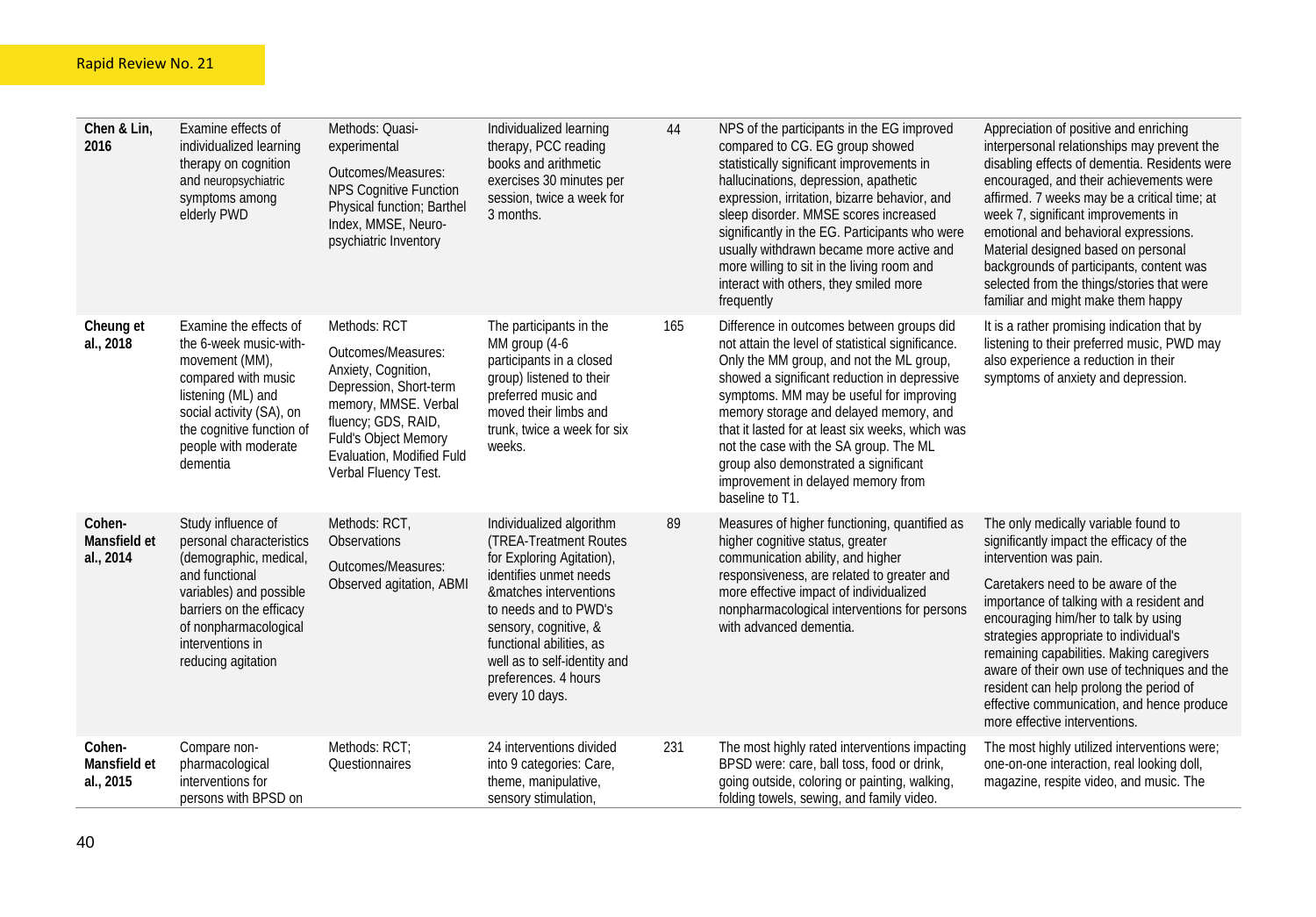|                            | frequency of use and<br>perceived efficacy in<br>terms of change in<br>behavior and interest                                                                                                                          | Outcomes/Measures:<br>Behavioral symptoms<br>Interest change; CAR                                                                                                                                                                 | movement activities,<br>work-like activities,<br>simulated social, and<br>social category. Trial                                                                                                                                                                                                                                 |                                              | Relatively high rating on BPSD impact were<br>sorting, flower arranging, hand massage, real<br>looking doll, one-on-one interaction, group<br>activity, and book. Ratings were lowest for                                                                                                                                                                                                                                                                                                                                                             | least often used were: sewing, book, fabric<br>book, flower arranging, and going outside.<br>Interventions will have low utilization if they<br>require abilities not present for most                                                                                                                                                                                                                                                                                                               |
|----------------------------|-----------------------------------------------------------------------------------------------------------------------------------------------------------------------------------------------------------------------|-----------------------------------------------------------------------------------------------------------------------------------------------------------------------------------------------------------------------------------|----------------------------------------------------------------------------------------------------------------------------------------------------------------------------------------------------------------------------------------------------------------------------------------------------------------------------------|----------------------------------------------|-------------------------------------------------------------------------------------------------------------------------------------------------------------------------------------------------------------------------------------------------------------------------------------------------------------------------------------------------------------------------------------------------------------------------------------------------------------------------------------------------------------------------------------------------------|------------------------------------------------------------------------------------------------------------------------------------------------------------------------------------------------------------------------------------------------------------------------------------------------------------------------------------------------------------------------------------------------------------------------------------------------------------------------------------------------------|
|                            |                                                                                                                                                                                                                       |                                                                                                                                                                                                                                   | phase and treatment<br>phase.                                                                                                                                                                                                                                                                                                    |                                              | fabric book and robotic animal interventions.                                                                                                                                                                                                                                                                                                                                                                                                                                                                                                         | participants, if they are not efficacious, or if<br>they are not available for other reasons, such<br>as resource allocation.                                                                                                                                                                                                                                                                                                                                                                        |
| Eritz et al.,<br>2016      | Test that life histories<br>would elicit increased<br>empathy ratings, higher<br>rating for personhood,<br>QOL, fewer PRN &<br>antipsychotic<br>medication and<br>significantly fewer acts<br>of aggressive behaviour | Methods: RCT/mixed<br>methods; Questionnaires/<br><b>Family Interviews</b><br>Outcomes/Measures:<br>Personhood Aggression/<br>agitated behaviour, QOL,<br>Empathy, Cognition;<br>PDQ, ABS, CMAI,<br>ADROL, JSE-HP Version,<br>CPS | Staff members were<br>presented with either the<br>medical or life histories of<br>the participants. Histories<br>were placed in the<br>residents' rooms/on<br>charts, that staff were<br>encouraged to refer and<br>to speak with the either<br>staff members about<br>what they learned/ direct<br>others to posted histories. | $n = 73$<br>(residents)<br>$n=99$<br>(staff) | Life history benefited resident QOL and<br>improvements in staff perception of resident's<br>personhood. Did not improve aggressive<br>behaviours. No quantitative significant<br>change in staff ratings during follow-up<br>period; intervention might not be strong<br>enough to have sustained long-term effects.<br>60% of staff changed their interactions with<br>residents, mostly communications. Attitude<br>changes; staff had better understanding of<br>the residents' behaviour and greater ability to<br>relate to their perspectives. | Staff members were more likely to refer to<br>those with severe dementia in the past tense<br>and knew less about them as individuals and<br>about their histories. These results suggest<br>that staff members are aware of their limited<br>knowledge about the residents with more<br>severe impairments and that providing<br>information about residents' histories,<br>interests and personalities is especially<br>important when residents are experiencing<br>severe cognitive impairments. |
| Jutkowitz et<br>al., 2016  | Evaluate the efficacy of<br>non-pharmalogical<br>care-delivery<br>interventions for<br>management and<br>reduction of aggression<br>and agitation in nursing<br>home and assisted<br>living residents                 | Methods: Systematic<br>review and meta-analysis<br>(19 studies) Outcomes:<br>Agitation, aggression,<br>general behavior,<br>antipsychotic and other<br>psychotropic use                                                           | Staff training, care<br>delivery models (DCM,<br>PCC), environmental<br>changes, emotionally<br>oriented care, and clinical<br>protocols to reduce the<br>use of antipsychotic and<br>other psychotropic drugs,<br>and other unique<br>interventions.                                                                            | ranged<br>from $31-$<br>308                  | Low-strength evidence that DCM, PCC and<br>usual care have a similar effect on the<br>frequency of agitation and aggression.<br>Insufficient evidence that clinical protocols<br>have any effect on antipsychotic/ other<br>psychotropic drug use. No reported effect of<br>emotion-oriented care on agitation, and<br>insufficient evidence on general behaviour or<br>antipsychotic/ other psychotropic drug use.<br>None of the unique trials showed any effects<br>on agitation or aggression.                                                    | Insufficient evidence for the efficacy of<br>nonpharmacological care-delivery<br>interventions to reduce agitation or<br>aggression. Offered very little in way of<br>discussing successful elements, rather<br>pointed out methodological difficulties and<br>limitations with studies, e.g., "Interventions<br>were often customized to the specific needs<br>of participants, but this resulted in poor<br>fidelity").                                                                            |
| Langhammer<br>et al., 2019 | Evaluate whether a<br>combined intervention<br>of physical activity and<br>music therapy could<br>reduce anxiety,<br>restlessness, irritability,<br>and aggression among                                              | Methods: Exploratory<br>design<br>Outcomes/Measures:<br>BVC; 6 observable patient<br>behaviors, confusion,<br>irritable, boisterous,<br>verbally threatening,<br>physically threatening,                                          | Combined intervention of<br>individualized music<br>therapy with increased<br>physical activity for 8<br>weeks.                                                                                                                                                                                                                  | 6<br>Under 65<br>in<br>special<br>care unit  | Significantly improved individual BVC total<br>score. Intervention was feasible, reduced<br>anxiety, restlessness, irritability, and<br>aggression. Mixed behaviour, ranging from<br>severe physical aggression to combinations<br>of delusion, confusion, hallucination,<br>agitation, and depression (in addition to<br>restlessness/wandering according to baseline<br>NPI-Q). Confusion, irritability, and verbal                                                                                                                                 | Song/music activities were integrated as key<br>elements in many of the ADLs. Some PWDs<br>were more prone to be active, or experience<br>boredom when the activities stopped in the<br>evenings. Others were particular about the<br>music and repetition could cause irritability<br>and distress, a source of noncompliance,<br>indicating need for individual adaptation.<br>Participation geared by a need for company,                                                                         |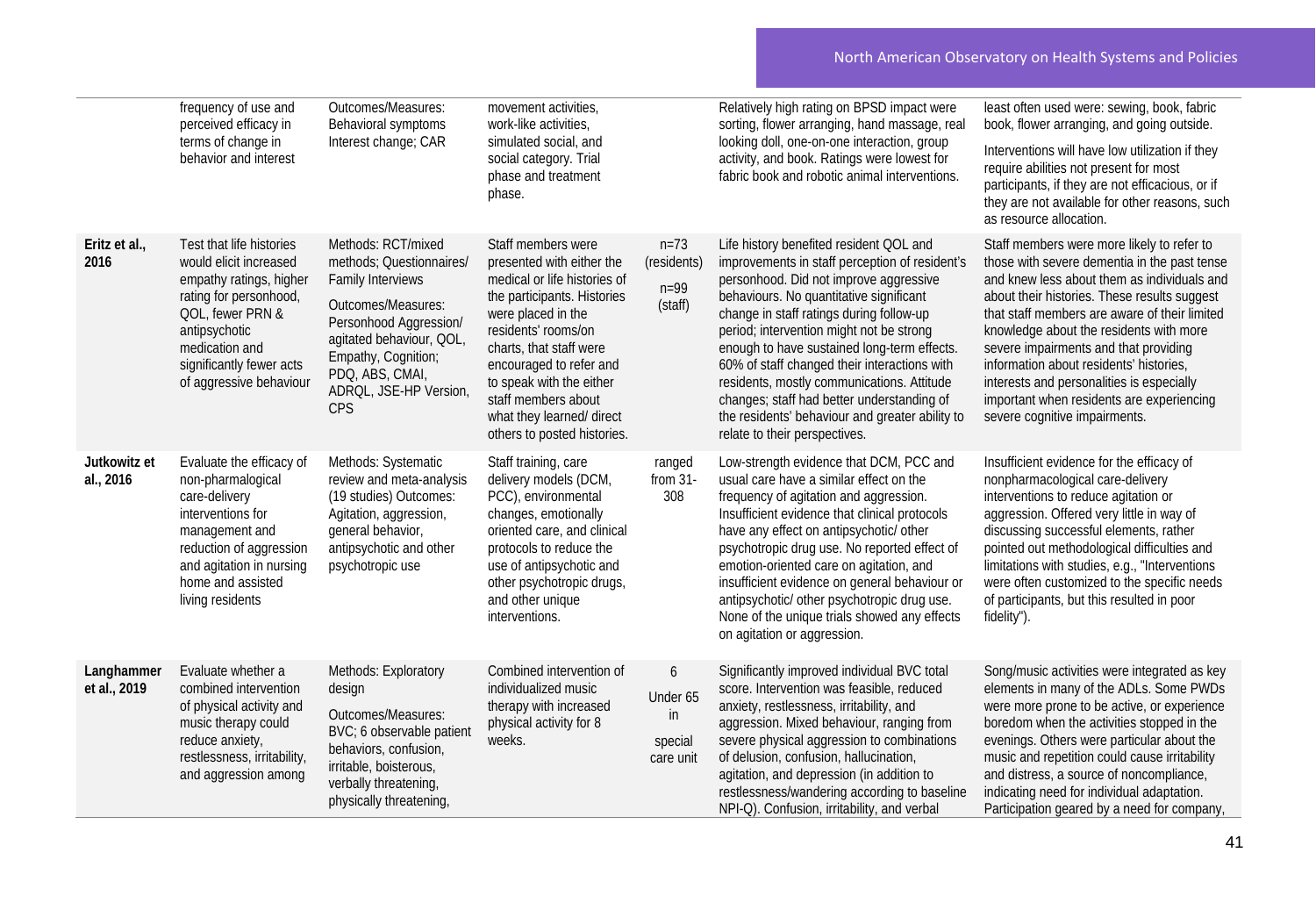|                                     | people with severe<br>dementia.                                                                                                                                                          | attacking objects. NPI-Q<br>for BPSD                                                                                                                                                              |                                                                                                                                                                                                                                           |          | threats were the most prominent in the<br>overall BVC.                                                                                                                                                                                                                                                                                                                                                                                                           | level of energy, as well as pain. All caretakers<br>stressed one-to-one contact and social<br>interaction on the terms of the PWD. Some<br>emphasized the importance of smaller<br>groups, proper medication levels. Need to<br>adapt to individual daily "rhythms" through<br>respect for resident's need for activity/rest.                                                                                                                                                                                                                                    |
|-------------------------------------|------------------------------------------------------------------------------------------------------------------------------------------------------------------------------------------|---------------------------------------------------------------------------------------------------------------------------------------------------------------------------------------------------|-------------------------------------------------------------------------------------------------------------------------------------------------------------------------------------------------------------------------------------------|----------|------------------------------------------------------------------------------------------------------------------------------------------------------------------------------------------------------------------------------------------------------------------------------------------------------------------------------------------------------------------------------------------------------------------------------------------------------------------|------------------------------------------------------------------------------------------------------------------------------------------------------------------------------------------------------------------------------------------------------------------------------------------------------------------------------------------------------------------------------------------------------------------------------------------------------------------------------------------------------------------------------------------------------------------|
| Onieva-Zafra<br>et al., 2018        | Investigate effect of an<br>8-week nursing<br>intervention of music<br>and reminiscence<br>therapy sessions with<br>application of reality<br>orientation (RO)<br>techniques             | Methods: Pre/post-test<br>intervention design;<br>Interviews<br>Outcomes/Measures:<br>GDAS;18-item self-report<br>symptom inventory, and<br>Tinetti Test; static and<br>dynamic balance abilities | 2 weekly sessions for 8<br>weeks (45 minutes long)<br>of reminiscence and<br>music therapy with the<br>application of reality<br>orientation techniques,<br>and all were conducted<br>by a nurse using different<br>musical "experiences" | 19       | No difference was found between the 2<br>groups regarding the pretest GDAS but a<br>difference between the 2 groups was found<br>with the Tinetti test. The difference between<br>posttest GDS was found to be statistically<br>significant for depression but not for anxiety.<br>A reduction of depression symptoms can<br>occur in patients with AD after 8-week<br>intervention                                                                              | Found valuable effect of music therapy and<br>RT with reality orientation techniques on<br>depression in patients with mild AD. May be<br>implemented by a typical nursing team<br>working in a nursing home (once the relevant<br>skills and knowledge to conduct music, RT<br>and RO are acquired), allowing these<br>interventions to easy integration into daily<br>lives. Nurse should act as the principal<br>contact in these therapies.                                                                                                                  |
| Oppikof &<br>Geschwindn<br>er, 2014 | Assess/compare the<br>frequency and<br>circumstances of<br>agitation, and generate<br>decision making aids for<br>the treatment of<br>agitation patients by<br>nursing intervention      | Methods: 1002<br>measurements of open<br>nursing interventions in<br>cases of agitation were<br>obtained<br>Outcomes/Measures:<br>Behavioural disturbances;<br><b>CMAI and PAS</b>                | Wide range of<br>interventions including<br>stimulation (basal<br>stimulation,<br>aromatherapy, etc.) or<br>distraction (e.g. taking a<br>walk, listening to music,<br>singing).                                                          | 60 Staff | The mean CMAI of residents did not differ<br>between T1-T2, but did differ T2-T3. Five<br>nursing interventions were implemented<br>successfully. These interventions are as<br>follows: $(1)$ avoiding noise $(61\%)$ ; $(2)$<br>attending to lavatory needs (34%); (3)<br>communication/validation; (4)<br>walking/movement (30%); (5) offering or<br>administering liquids (28%).<br>2/3 of the residents were never agitated, 1/4<br>was moderately agitated | In almost half the cases, agitation occurred<br>while the person was alone (46%), in 26% of<br>agitation as a constant state. Rarely any<br>agitation while residents were engaged in<br>activities. Each nursing home preferred<br>certain specific nursing intervention most<br>frequent interventions were very common;<br>communication /validation or PCC and<br>attendance. Interventions should be<br>individualized and have impact on (1) unmet<br>needs and (2) acquired behaviour, (3)<br>environmental factors and reduced threshold<br>of distress. |
| Park et al.,<br>2017                | Evaluate effects of the<br>health-coaching self-<br>management program<br>for NHR on 1) self-<br>efficacy and goal<br>attainment scaling<br>$(GAS)$ , 2) health<br>status/QOL of elderly | Methods: Clustered RCT<br>Outcomes/Measures: 31<br>items from the SRICD,<br>Self-efficacy,<br>psychological and<br>physical health Status,<br>also personal goals, QOL                            | <b>HCSMP-NHR</b><br>intervention, composed of<br>group health education<br>and individual coaching,<br>for 8 weeks.<br>Conventional care was<br>provided to the<br>conventional group.                                                    | 90       | IG showed better results for self-efficacy,<br>health distress, depression, and QOL at week<br>9. Mean GAS score of the IG gradually<br>increased from -0.38 to 0.74. The time ×<br>group interaction; significant improvements in<br>QOL of IG, significant reductions in health<br>distress and depression. IG had significant<br>reductions in health distress, fatigue, and                                                                                  | Self-efficacy was identified as an important<br>factor of self-management, predictor of health<br>behavior change and sustenance, implying<br>that additional interventions to improve self-<br>efficacy are needed within 3 months. A longer<br>intervention period may be needed for lasting<br>effects. GAS might have contributed to                                                                                                                                                                                                                         |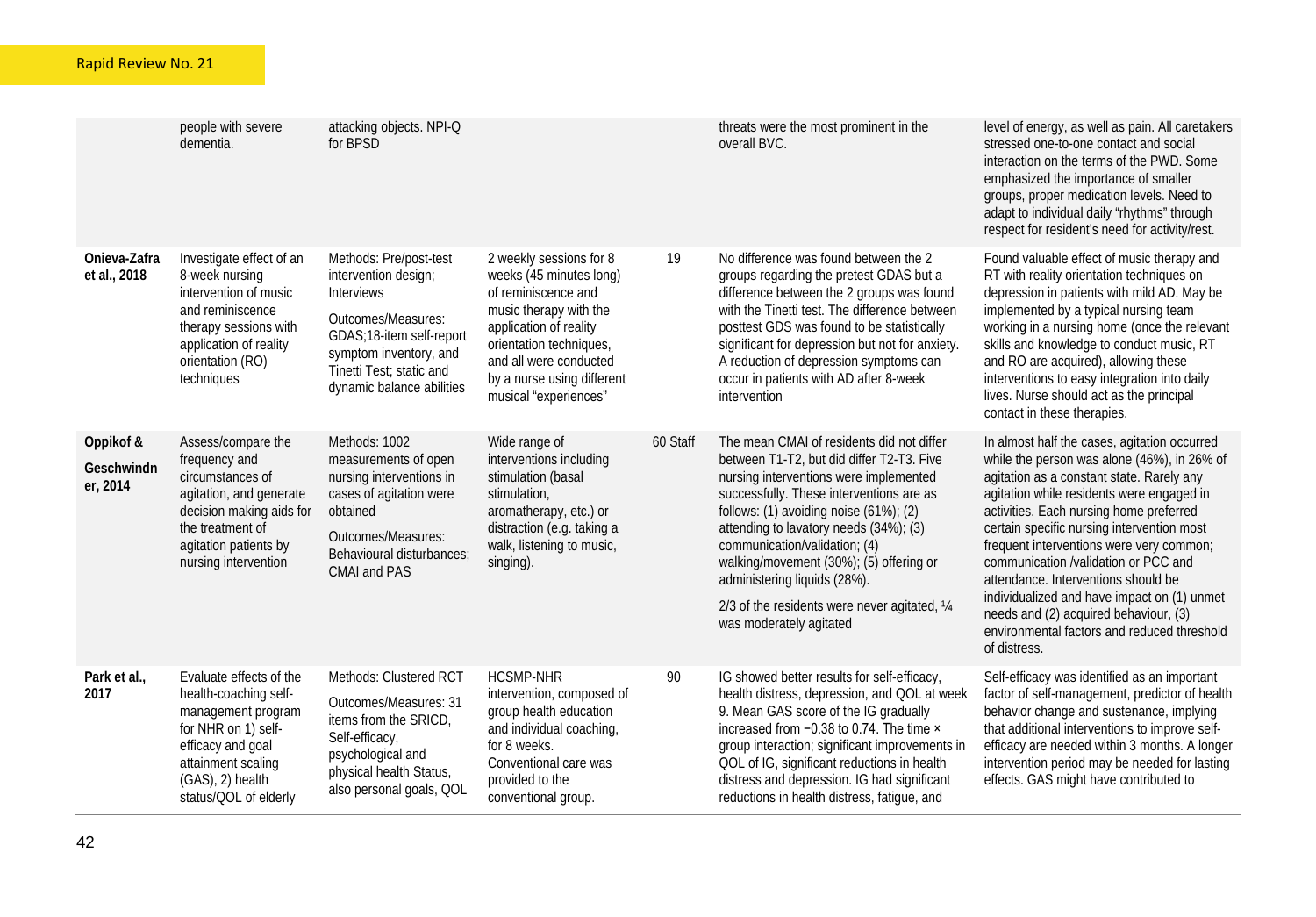|                             | including those with<br>cognitive impairment                                                                                                                                                                             |                                                                                                                           |                                                                                                                                                                                                                                                                                                            |     | sleep problems (at week 20) compared to<br>CG. IG at week 20 did not have a change in<br>energy or QOL, but participants in CG had a<br>deterioration in both.                                                                                                                                                                                                                                                                | improving the interest and achievement of the<br>participants in the intervention group.                                                                                                                                                                                                                                                                                                                                     |
|-----------------------------|--------------------------------------------------------------------------------------------------------------------------------------------------------------------------------------------------------------------------|---------------------------------------------------------------------------------------------------------------------------|------------------------------------------------------------------------------------------------------------------------------------------------------------------------------------------------------------------------------------------------------------------------------------------------------------|-----|-------------------------------------------------------------------------------------------------------------------------------------------------------------------------------------------------------------------------------------------------------------------------------------------------------------------------------------------------------------------------------------------------------------------------------|------------------------------------------------------------------------------------------------------------------------------------------------------------------------------------------------------------------------------------------------------------------------------------------------------------------------------------------------------------------------------------------------------------------------------|
| Stacpoole et<br>al., 2015   | Evaluate the effects of<br>the Namaste Care<br>program on behavioural<br>symptoms of LTC<br>residents with advanced<br>dementia and their pain<br>management                                                             | Methods: Action research<br>Outcomes/Measures:<br>Neuro-psychiatric<br>symptoms                                           | <b>NR</b>                                                                                                                                                                                                                                                                                                  | 30  | Neuropsychiatric symptoms improved<br>significantly in 4 of 5 care homes. Reduction<br>in NPI scores has been found to correlate<br>with improved quality of life in people with<br>dementia who are able to self-rate their<br>quality of life. The NPI-NH scores in CH B<br>and CH D showed a slight reduction in the<br>effectiveness of the intervention towards the<br>end of the research period.                       | Engagement was optimized by a long<br>introduction for the stimulus, a moderate level<br>of sounds, and being in a group of 20-24<br>people.                                                                                                                                                                                                                                                                                 |
| Travers.,<br>2017           | Assess feasibility and<br>acceptability of BE-<br>ACTIV and compare the<br>effectiveness of BE-<br>ACTIV against a control<br>condition, give<br>edification of key<br>mechanism(s)<br>underlying BE-ACTIV's<br>efficacy | Methods: RCT<br>Outcomes/Measures:<br>Depression and QOL                                                                  | 8-week intervention 2<br>components: (1) weekly<br>sessions with research<br>staff and resident to<br>identify pleasant activities<br>(2) education of facility<br>staff regarding<br>depression and their<br>involvement in the<br>intervention                                                           | 18  | Depression scores did not change<br>significantly from baseline-follow-up for either<br>group nor was changes in QOL significant for<br>BE-ACTIV group.<br>Qualitative data indicated that residents<br>benefited from the BE-ACTIV intervention<br>and observed benefits included improved<br>mood in half the participants, while anxiety<br>and sun downing were reported to be<br>considerably less in one participant.   | Nursing home residents with dementia were<br>readily able to identify activities they would<br>enjoy and appreciated very simple activities<br>such as going for a walk or sitting in the sun.<br>Residents appreciated having 1:1 time with a<br>staff member which they appeared to prefer<br>over other organized group activities.<br>Qualitative feedback indicated the sessions<br>were informative and well received. |
| Van Haitsma<br>et al., 2015 | Test the effectiveness<br>of individualized<br>activities, led by<br>certified nursing<br>assistants (CNAs), to<br>increase positive and<br>reduce negative affect<br>and behavior among<br>nursing home PWD             | Methods: RCT<br>Outcomes/Measures:<br>Sadness, Anger, Anxiety,<br>Pleasure, Alertness,<br>Verbal behaviour,<br>aggression | Individualized positive<br>psychological intervention<br>(IPPI). Clinicians worked<br>together to select<br>appealing activities for<br>each PWD assigned to<br>the IPPI group.<br>Researchers collected<br>information; leisure<br>interests keeping with<br>goal of honoring<br>resident's life history. | 180 | Both positive &negative effects were<br>observed simultaneously. Higher withdrawal<br>and ADL impairment scores were related to<br>less pleasure, more anger, more anxiety, and<br>less alertness. The IPPI group showed<br>significantly more very positive responses<br>than either the UC or AC groups. Nonverbal<br>responses were significantly higher in the UC<br>group compared with either the AC or IPPI<br>groups. | Residents receiving the IPPI showed the<br>greatest benefit, followed by those taking part<br>in the attention control activity. Customizing<br>care to individual preferences is feasible<br>within the conventional nursing home<br>environment.                                                                                                                                                                           |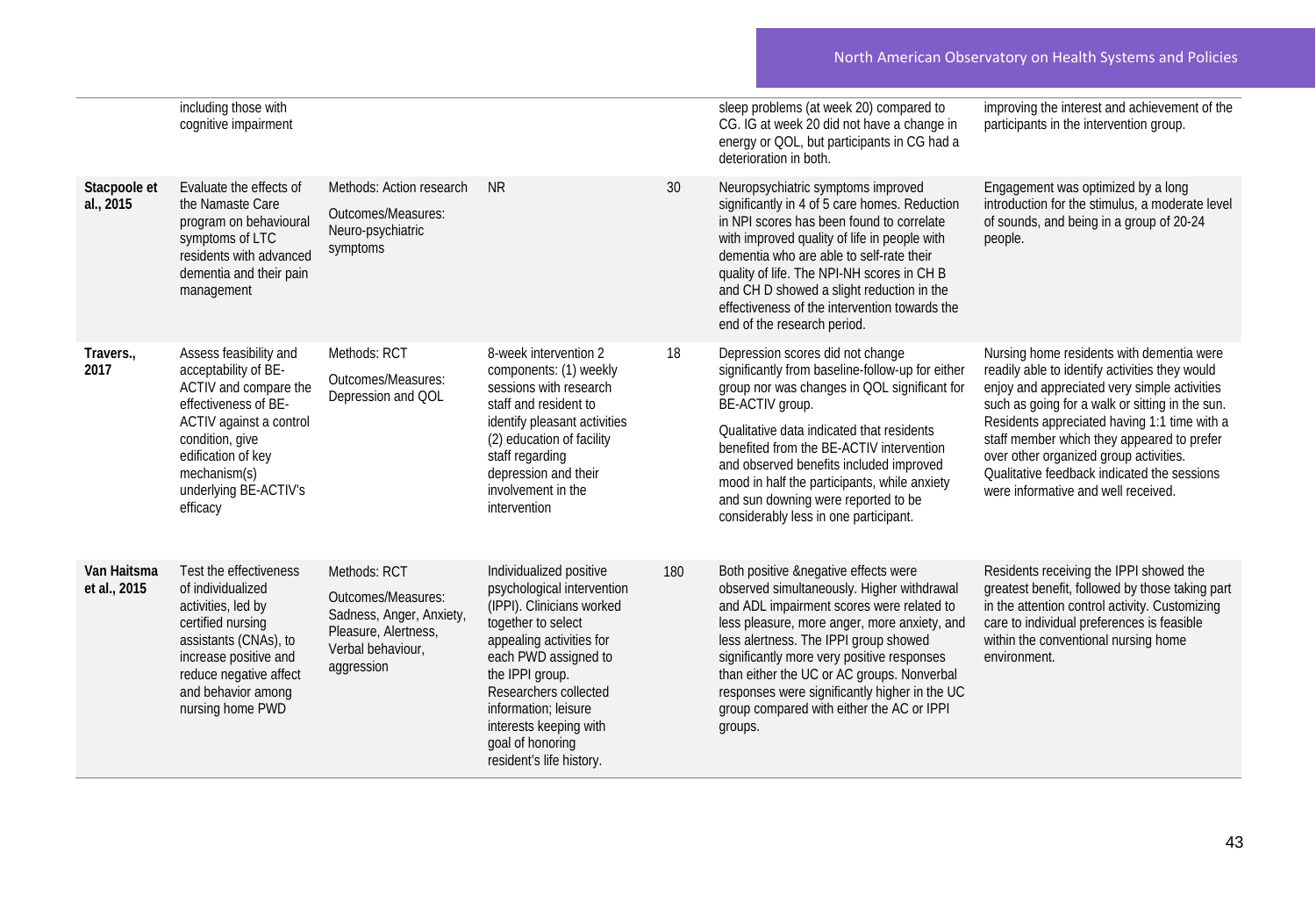| Wilkinson,<br>2018 | Develop a health<br>monitoring model in<br>healthcare<br>environments | Methods: Pretest-posttest<br>Outcomes/Measures:<br>Agitation, behaviour,<br>depression, ADL, QOL,<br>cognition; CMAI, CSDD,<br>BEHAVE-AD, Barthel<br>Index, QOL-AD, MMSE | <b>ABBY: Ambient Activity</b><br>Technologies use PCC<br>principles. 24/7ABBY<br>integrates technology,<br>including interactive<br>touchscreen monitors,<br>sensors, programming<br>logic, with familiar, tactile,<br>manipulative activity<br>experiences. | 27 | Clear evidence that using ABBY had<br>beneficial effects on well-being and reduced<br>the expression of responsive behaviours in<br>individuals living with dementia in long term<br>care environments. | Observation suggested that residents liked to<br>have the personalized content and that the<br>personalized content facilitated<br>communication with staff and family members<br>Available 24-hours a day, 7-days a week, and<br>does not require staff intervention. |
|--------------------|-----------------------------------------------------------------------|--------------------------------------------------------------------------------------------------------------------------------------------------------------------------|--------------------------------------------------------------------------------------------------------------------------------------------------------------------------------------------------------------------------------------------------------------|----|---------------------------------------------------------------------------------------------------------------------------------------------------------------------------------------------------------|------------------------------------------------------------------------------------------------------------------------------------------------------------------------------------------------------------------------------------------------------------------------|
|--------------------|-----------------------------------------------------------------------|--------------------------------------------------------------------------------------------------------------------------------------------------------------------------|--------------------------------------------------------------------------------------------------------------------------------------------------------------------------------------------------------------------------------------------------------------|----|---------------------------------------------------------------------------------------------------------------------------------------------------------------------------------------------------------|------------------------------------------------------------------------------------------------------------------------------------------------------------------------------------------------------------------------------------------------------------------------|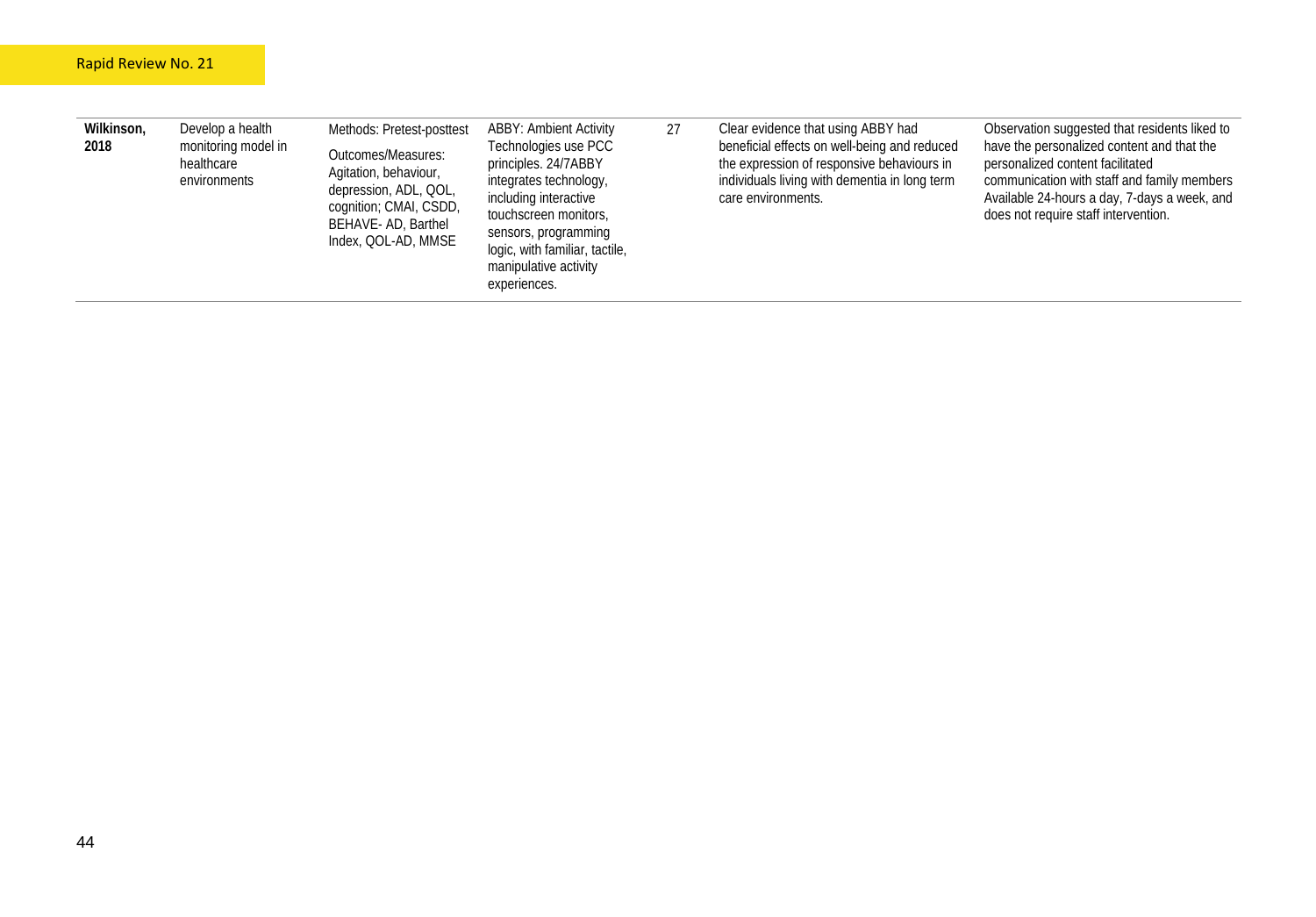| Author/<br>Year          | Aim                                                                                                                                                                                                                                              | Methods &<br><b>Outcomes/Measures</b>                                                                                                                                                                              | Intervention(s)                                                                                                                                                                                                                                                                                                                        | Sample | <b>Results/Key Findings</b>                                                                                                                                                                                                                                                                                                                                                                                                                                                                                                                         | <b>Contextual factors</b>                                                                                                                                                                                                                                                                                                                                                                                                                                                            |
|--------------------------|--------------------------------------------------------------------------------------------------------------------------------------------------------------------------------------------------------------------------------------------------|--------------------------------------------------------------------------------------------------------------------------------------------------------------------------------------------------------------------|----------------------------------------------------------------------------------------------------------------------------------------------------------------------------------------------------------------------------------------------------------------------------------------------------------------------------------------|--------|-----------------------------------------------------------------------------------------------------------------------------------------------------------------------------------------------------------------------------------------------------------------------------------------------------------------------------------------------------------------------------------------------------------------------------------------------------------------------------------------------------------------------------------------------------|--------------------------------------------------------------------------------------------------------------------------------------------------------------------------------------------------------------------------------------------------------------------------------------------------------------------------------------------------------------------------------------------------------------------------------------------------------------------------------------|
| Adam et al.,<br>2016     | Determine<br>effectiveness of<br>combined dance &<br>relaxation intervention<br>in reducing anxiety/<br>depression and<br>improving QOL,<br>cognition among<br>elderly people with<br>cognitive impairment in<br>publicly funded<br>institutions | Methods: Quasi-<br>experimental;<br>Questionnaires<br>Outcomes/Measures:<br>Anxiety, QOL Depression;<br>Hospital Anxiety and<br><b>Depression Scale Quality</b><br>of Life in Alzheimer's<br>Disease questionnaire | Intervention group did a<br>combination of poco-<br>poco dance and<br>relaxation exercises<br>whilst the control group<br>participated only in the<br>relaxation exercises.<br>Both groups had<br>sessions twice per<br>week for six weeks<br>resulting in a total of 12<br>sessions.                                                  | 84     | Participants in intervention group showed<br>improved cognitive impairment, reduced<br>anxiety and depression levels and improved<br>QOL.<br>Relaxation therapy alone without the physical<br>movements encouraged by the dance<br>intervention was not as effective in<br>decreasing anxiety or depression among<br>studied participants with a low QOL.                                                                                                                                                                                           | Gradually increasing the intensity and<br>biomechanical movements within dance<br>sessions may further improve aspects of<br>cognitive function, balance and QOL.<br>Relaxation therapy alone may more<br>effectively reduce anxiety and depression<br>symptoms if sessions are conducted more<br>frequently (i.e., at least 50 sessions).                                                                                                                                           |
| Ballard et al.,<br>2016  | Implement intervention<br>best practice<br>guidelines for<br>prescribing and review<br>of anti-psychotics in<br>PWD living in NHs<br>alongside<br>nonpharmacological<br>approaches                                                               | Methods: Cluster RCT at<br>the NH level;<br>Questionnaires<br>Outcomes/Measures:<br>Depression Agitation,<br>NPS, Mortality Dementia<br>severity; CSDD, CMAI,<br>NPI-NH, CDR, FASI                                 | All 16 homes received<br>an intervention to<br>implement PCC. 8<br>randomly assigned to<br>antipsychotic review. 8<br>to an intervention to<br>increase social<br>interaction, and 8 to an<br>exercise intervention.                                                                                                                   | 277    | There was a significant reduction in<br>antipsychotic use in the review group (50%)<br>compared with the non-review group.<br>Exercise significantly improved NPS but not<br>depression levels, social interaction did not<br>improve either agitation or total NPS. The<br>antipsychotic review group in combination<br>with social interaction had a significant<br>reduction in mortality.                                                                                                                                                       | Although NH staff were able to gather life<br>story information, found it difficult to develop/<br>maintain tailored plans or PCC interventions<br>from this. Antipsychotic review group<br>experienced a significantly worse outcome on<br>overall NPS, this impact was mitigated by the<br>concurrent delivery of social interaction,<br>significantly reduced antipsychotic use and<br>mortality without worsening of NPS, and<br>exercise improved neuropsychiatric<br>symptoms. |
| Bautrant et al.,<br>2019 | Evaluate the<br>prevalence of<br>agitation/physical<br>aggression, wandering<br>and screaming over 24<br>hours and during the<br>late hours (6-12pm)<br>before and after<br>environmental<br>rearrangements                                      | Methods: Prospective 6-<br>month study in 2 phases<br>(baseline and<br>intervention);<br>Questionnaires<br>Outcomes/Measures:<br>Agitation/physical<br>aggression Wandering<br>Screaming; CSDD                     | Skyline ceiling tiles in<br>part of the shared<br>premises, progressive<br>decrease of the<br>illuminance at night (6-<br>8pm) together with<br>soothing streaming<br>music, reinforcement of<br>the illuminance during<br>the day, walls painted in<br>light beige, oversized<br>clocks in corridors, and<br>night team clothes color | 19     | Significantly lower number of patients<br>showing wandering during phase 2. Number<br>of BPSD/patient over 24 hours or during late<br>hours was not statistically different between<br>phase 1 and 2 although there was a trend to<br>shift toward lower values during phase 2.<br>Agitation/aggression/screaming episodes<br>were observed mainly outside late hours<br>opposed to warning episodes. Number of<br>agitation/physical aggression and screaming<br>and both the number and mean duration of<br>wandering episodes were significantly | The nonpharmalogical intervention did not<br>directly involve the resident, their family, or<br>the medical or caregiver staff, thus allowing it<br>to overcome the barriers found with other<br>nonpharmalogical interventions. The<br>environmental rearrangements are simple,<br>relatively costless, easy to implement, and<br>not dangerous for the resident.                                                                                                                   |

# *Table C3. Multiple modalities*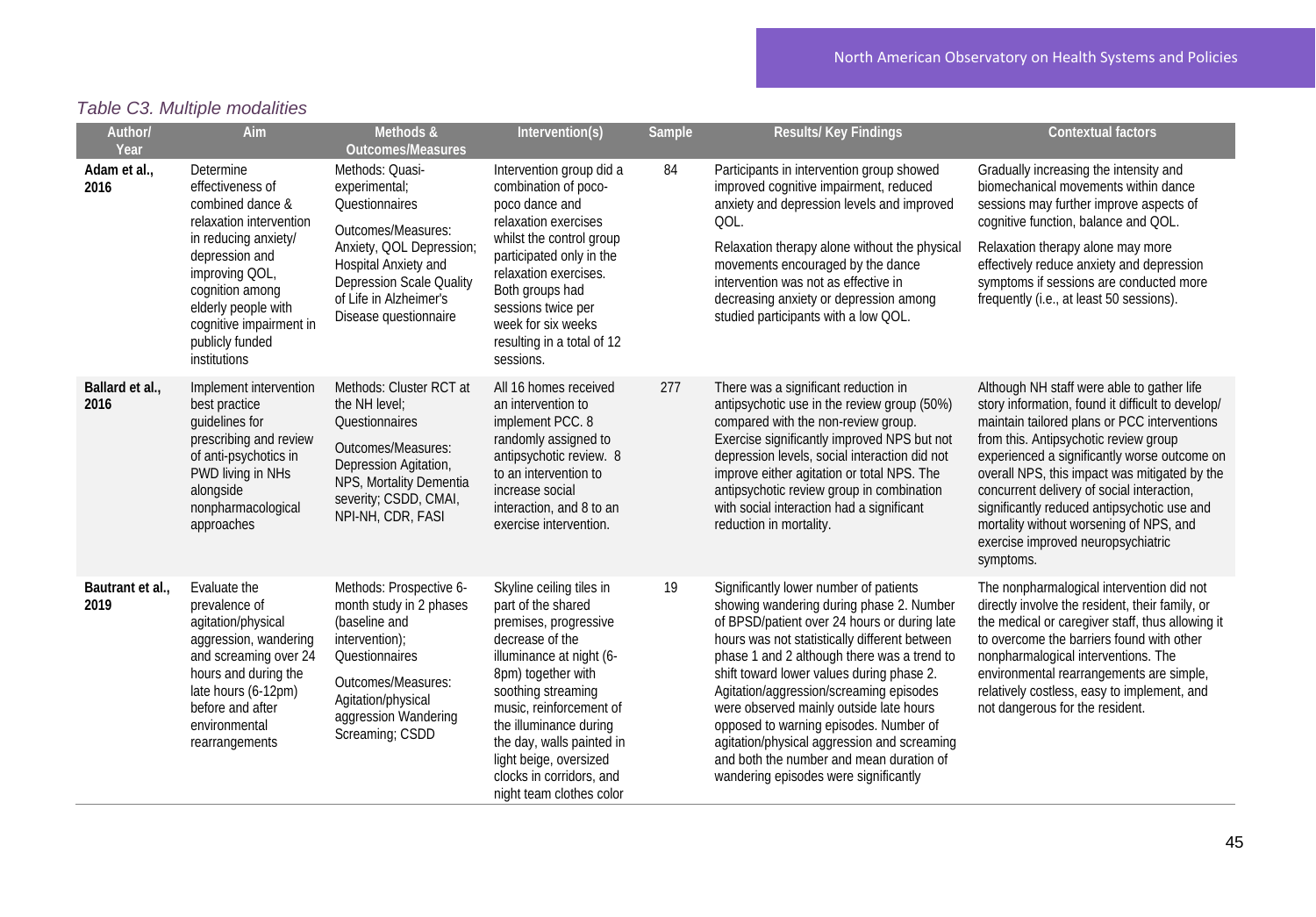|                                     |                                                                                                                                                                                                                         |                                                                                                                                                                                                                       | (dark blue) different<br>from that of the day<br>team (sky blue).                                                                                                                                                                                                                              |     | decreased over 24 hours following<br>environmental rearrangements.                                                                                                                                                                                                                                                                                                                                                                                                               |                                                                                                                                                                                                                                                                                                                                                                                                                                                                                                        |
|-------------------------------------|-------------------------------------------------------------------------------------------------------------------------------------------------------------------------------------------------------------------------|-----------------------------------------------------------------------------------------------------------------------------------------------------------------------------------------------------------------------|------------------------------------------------------------------------------------------------------------------------------------------------------------------------------------------------------------------------------------------------------------------------------------------------|-----|----------------------------------------------------------------------------------------------------------------------------------------------------------------------------------------------------------------------------------------------------------------------------------------------------------------------------------------------------------------------------------------------------------------------------------------------------------------------------------|--------------------------------------------------------------------------------------------------------------------------------------------------------------------------------------------------------------------------------------------------------------------------------------------------------------------------------------------------------------------------------------------------------------------------------------------------------------------------------------------------------|
| Chen & Lin,<br>2016                 | Examine effects of<br>individualized learning<br>therapy on cognition<br>and neuropsychiatric<br>symptoms among<br>elderly PWD                                                                                          | Methods: Quasi-<br>experimental<br>Outcomes/Measures:<br><b>NPS Cognitive Function</b><br>Physical function; Barthel<br>Index, MMSE,<br>Neuropsychiatric<br>Inventory                                                 | Individualized learning<br>therapy, PCC reading<br>books and arithmetic<br>exercises 30 minutes<br>per session, twice a<br>week for 3 months.                                                                                                                                                  | 44  | NPS of the participants in the EG improved<br>compared to CG. EG group showed<br>statistically significant improvements in<br>hallucinations, depression, apathetic<br>expression, irritation, bizarre behavior, and<br>sleep disorder. MMSE scores increased<br>significantly in the EG. Participants who were<br>usually withdrawn became more active and<br>more willing to sit in the living room and<br>interact with others, they smiled more<br>frequently.               | Appreciation of positive and enriching<br>interpersonal relationships may prevent the<br>disabling effects of dementia. Residents were<br>encouraged, and their achievements were<br>affirmed. 7 weeks may be a critical time; at<br>week 7, significant improvements in<br>emotional and behavioral expressions.<br>Material designed based on personal<br>backgrounds of participants, content was<br>selected from the things/ stories that were<br>familiar and might make them happy.             |
| Cheung et al.,<br>2018              | To examine the effects<br>of the 6-week music-<br>with-movement (MM),<br>compared with music<br>listening (ML) and<br>social activity (SA), on<br>the cognitive function<br>of people with<br>moderate dementia         | Methods: RCT<br>Outcomes/Measures<br>Anxiety, Cognition,<br>Depression, Short-term<br>memory, MMSE, Verbal<br>fluency; GDS, RAID,<br><b>Fuld's Object Memory</b><br>Evaluation, Modified Fuld<br>Verbal Fluency Test. | The participants in the<br>MM group (4-6<br>participants in a closed<br>group) listened to their<br>preferred music and<br>moved their limbs and<br>trunk, twice a week for<br>six weeks.                                                                                                      | 165 | Difference in outcomes between groups did<br>not attain the level of statistical significance.<br>Only the MM group, and not the ML group,<br>showed a significant reduction in depressive<br>symptoms. MM may be useful for improving<br>memory storage and delayed memory, and<br>that it lasted for at least six weeks, which<br>was not the case with the SA group. The ML<br>group also demonstrated a significant<br>improvement in delayed memory from<br>baseline to T1. | It is a rather promising indication that by<br>listening to their preferred music, PWD may<br>also experience a reduction in their<br>symptoms of anxiety and depression.                                                                                                                                                                                                                                                                                                                              |
| Cohen-<br>Mansfield et<br>al., 2014 | Study influence of<br>personal<br>characteristics<br>(demographic, medical,<br>and functional<br>variables) and possible<br>barriers on the efficacy<br>of nonpharmacological<br>interventions in<br>reducing agitation | Methods: RCT,<br>Observations<br>Outcomes/Measures:<br>Observed agitation, ABMI                                                                                                                                       | Individualized algorithm<br>(TREA-Treatment<br>Routes for Exploring<br>Agitation), identifies<br>unmet needs &matches<br>interventions to needs<br>and to PWD's sensory,<br>cognitive, & functional<br>abilities, as well as to<br>self-identity and<br>preferences. 4 hours<br>every 10 days. | 89  | Measures of higher functioning, quantified as<br>higher cognitive status, greater<br>communication ability, and higher<br>responsiveness, are related to greater and<br>more effective impact of individualized<br>nonpharmacological interventions for<br>persons with advanced dementia.                                                                                                                                                                                       | The only medically variable found to<br>significantly impact the efficacy of the<br>intervention was pain.<br>Caretakers need to be aware of the<br>importance of talking with a resident and<br>encouraging him/her to talk by using<br>strategies appropriate to individual's<br>remaining capabilities. Making caregivers<br>aware of their own use of techniques and the<br>resident can help prolong the period of<br>effective communication, and hence produce<br>more effective interventions. |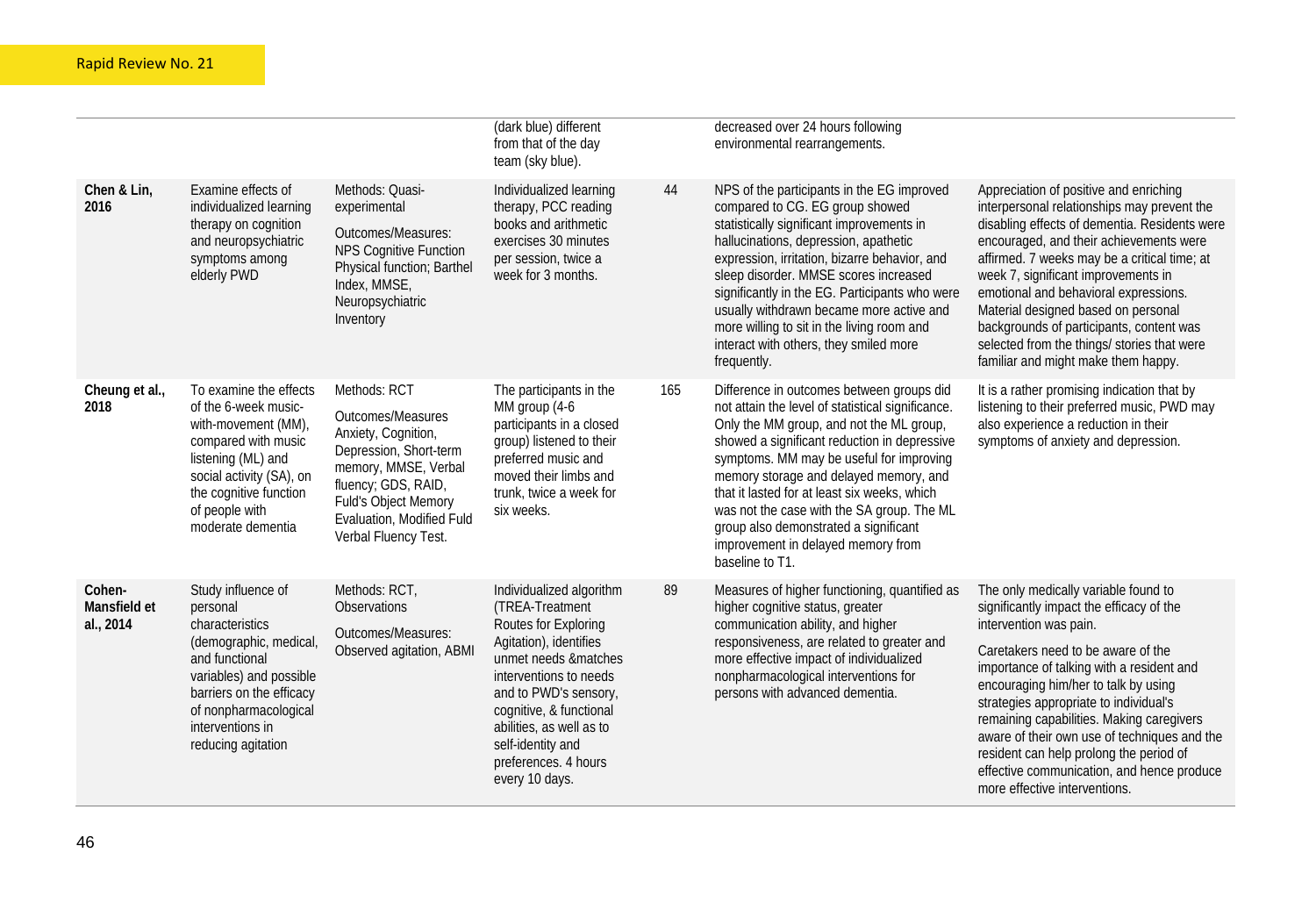| Cohen-<br>Mansfield et<br>al., 2015 | Compare non-<br>pharmaco-logical<br>interventions for<br>persons with BPSD on<br>frequency of use and<br>perceived efficacy in<br>terms of change in<br>behavior and interest.                                              | Methods: RCT;<br>Questionnaires<br>Outcomes/Measures:<br>Behavioral symptoms<br>Interest change; CAR                                                                                                                                     | 24 interventions divided<br>into 9 categories: Care,<br>theme, manipulative,<br>sensory stimulation,<br>movement activities,<br>work-like activities,<br>simulated social, and<br>social category. Trial<br>Phase and Treatment<br>Phase.                                                                                              | 231                                 | The most highly rated interventions<br>impacting BPSD were: care, ball toss, food<br>or drink, going outside, coloring or painting,<br>walking, folding towels, sewing, and family<br>video. Relatively high rating on BPSD impact<br>were sorting, flower arranging, hand<br>massage, real looking doll, one-on-one<br>interaction, group activity, and book. Ratings<br>were lowest for fabric book and robotic<br>animal interventions.                                                                                                               | The most highly utilized interventions were;<br>one-on-one interaction, real looking doll,<br>magazine, respite video, and music. The<br>least often used were: sewing, book, fabric<br>book, flower arranging, and going outside.<br>Interventions will have low utilization if they<br>require abilities not present for most<br>participants, if they are not efficacious, or if<br>they are not available for other reasons, such<br>as resource allocation.                                     |
|-------------------------------------|-----------------------------------------------------------------------------------------------------------------------------------------------------------------------------------------------------------------------------|------------------------------------------------------------------------------------------------------------------------------------------------------------------------------------------------------------------------------------------|----------------------------------------------------------------------------------------------------------------------------------------------------------------------------------------------------------------------------------------------------------------------------------------------------------------------------------------|-------------------------------------|----------------------------------------------------------------------------------------------------------------------------------------------------------------------------------------------------------------------------------------------------------------------------------------------------------------------------------------------------------------------------------------------------------------------------------------------------------------------------------------------------------------------------------------------------------|------------------------------------------------------------------------------------------------------------------------------------------------------------------------------------------------------------------------------------------------------------------------------------------------------------------------------------------------------------------------------------------------------------------------------------------------------------------------------------------------------|
| Eritz et al.,<br>2016               | Test that life histories<br>would elicit increased<br>empathy ratings,<br>higher rating for<br>personhood, QOL,<br>fewer PRN &<br>antipsychotic<br>medication and<br>significantly fewer acts<br>of aggressive<br>behaviour | Methods: RCT/mixed<br>methods Questionnaires/<br><b>Family Interviews</b><br>Outcomes/Measures:<br>Personhood, Aggression/<br>agitated behaviour, QOL,<br>Empathy, Cognition;<br>PDQ, ABS, CMAI,<br>ADROL, JSE-HP Version,<br><b>CPS</b> | Staff members were<br>presented with either<br>the medical or life<br>histories of the<br>participants. Histories<br>were placed in the<br>residents' rooms/ on<br>charts, that staff were<br>encouraged to refer and<br>to speak with the either<br>staff members about<br>what they learned/<br>direct others to posted<br>histories | $n = 73$<br>residents<br>n=99 staff | Life history benefited resident QOL and<br>improvements in staff perception of<br>resident's personhood. Did not improve<br>aggressive behaviours. No quantitative<br>significant change in staff ratings during<br>follow-up period; intervention might not be<br>strong enough to have sustained long-term<br>effects. 60% of staff changed their<br>interactions with residents, mostly<br>communications. Attitude changes; staff had<br>better understanding of the residents'<br>behaviour and greater ability to relate to their<br>perspectives. | Staff members were more likely to refer to<br>those with severe dementia in the past tense<br>and knew less about them as individuals and<br>about their histories. These results suggest<br>that staff members are aware of their limited<br>knowledge about the residents with more<br>severe impairments and that providing<br>information about residents' histories,<br>interests and personalities is especially<br>important when residents are experiencing<br>severe cognitive impairments. |
| Jutkowitz et<br>al., 2016           | Evaluate the efficacy of<br>non-pharmalogical<br>care-delivery<br>interventions for<br>management and<br>reduction of aggression<br>and agitation in nursing<br>home and assisted<br>living residents                       | Methods: Systematic<br>review and meta-analysis<br>(19 studies)<br>Outcomes/Measures:<br>Agitation, aggression,<br>general behavior,<br>antipsychotic and other<br>psychotropic use                                                      | Staff training, care<br>delivery models (DCM,<br>PCC), environmental<br>changes, emotionally<br>oriented care, and<br>clinical protocols to<br>reduce the use of<br>antipsychotic and other<br>psychotropic drugs, and<br>other unique<br>interventions.                                                                               | ranged<br>from 31-<br>308           | Low-strength evidence that DCM, PCC and<br>usual care have a similar effect on the<br>frequency of agitation and aggression.<br>Insufficient evidence that clinical protocols<br>have any effect on antipsychotic/ other<br>psychotropic drug use. No reported effect of<br>emotion-oriented care on agitation, and<br>insufficient evidence on general behaviour or<br>antipsychotic/ other psychotropic drug use.<br>None of the unique trials showed any effects<br>on agitation or aggression.                                                       | Insufficient evidence for the efficacy of<br>nonpharmacological care-delivery<br>interventions to reduce agitation or<br>aggression. Offered very little in way of<br>discussing successful elements-rather<br>pointed out methodological difficulties and<br>limitations with studies, e.g. "Interventions<br>were often customized to the specific needs<br>of participants, but this resulted in poor<br>fidelity").                                                                              |
| Langhammer<br>et al., 2019          | Evaluate whether a<br>combined intervention                                                                                                                                                                                 | Methods: Exploratory<br>design                                                                                                                                                                                                           | Combined intervention<br>of individualized music                                                                                                                                                                                                                                                                                       | 6                                   | Significantly improved individual BVC total<br>score. Intervention was feasible, reduced                                                                                                                                                                                                                                                                                                                                                                                                                                                                 | Song/music activities were integrated as key<br>elements in many of the ADLs. Some PWDs                                                                                                                                                                                                                                                                                                                                                                                                              |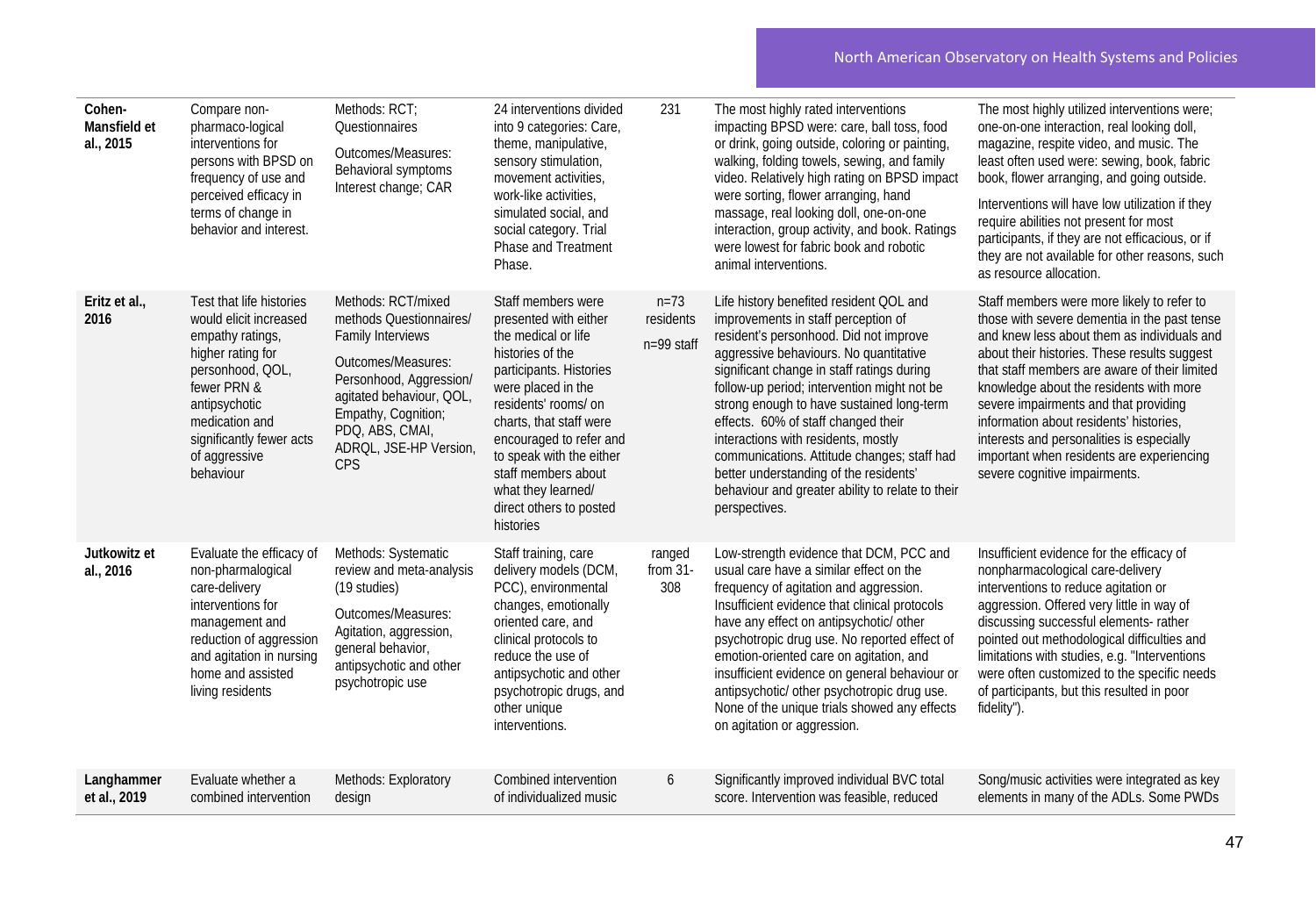|                                    | of physical activity and<br>music therapy could<br>reduce anxiety,<br>restlessness, irritability,<br>and aggression among<br>people with severe<br>dementia.                           | Outcomes/Measures:<br>BVC; 6 observable patient<br>behaviors, confusion,<br>irritable, boisterous,<br>verbally threatening,<br>physically threatening,<br>attacking objects. NPI-Q<br>for BPSD.           | therapy with increased<br>physical activity for 8<br>weeks.                                                                                                                                                                                   | Under 65<br>In special<br>care unit | anxiety, restlessness, irritability, and<br>aggression. Mixed behaviour, ranging from<br>severe physical aggression to combinations<br>of delusion, confusion, hallucination,<br>agitation, and depression (in addition to<br>restlessness/ wandering according to<br>baseline NPI-Q). Confusion, irritability, and<br>verbal threats were the most prominent in the<br>overall BVC.                                                                              | were more prone to be active, or experience<br>boredom when the activities stopped in the<br>evenings. Others were particular about the<br>music and repetition could cause irritability<br>and distress, a source of noncompliance,<br>indicating need for individual adaptation.<br>Participation geared by a need for company,<br>level of energy, as well as pain. All caretakers<br>stressed one-to-one contact and social<br>interaction on the terms of the PWD. Some<br>emphasized the importance of smaller<br>groups, proper medication levels. Need to<br>adapt to individual daily "rhythms" through<br>respect for resident's need for activity/rest. |
|------------------------------------|----------------------------------------------------------------------------------------------------------------------------------------------------------------------------------------|-----------------------------------------------------------------------------------------------------------------------------------------------------------------------------------------------------------|-----------------------------------------------------------------------------------------------------------------------------------------------------------------------------------------------------------------------------------------------|-------------------------------------|-------------------------------------------------------------------------------------------------------------------------------------------------------------------------------------------------------------------------------------------------------------------------------------------------------------------------------------------------------------------------------------------------------------------------------------------------------------------|--------------------------------------------------------------------------------------------------------------------------------------------------------------------------------------------------------------------------------------------------------------------------------------------------------------------------------------------------------------------------------------------------------------------------------------------------------------------------------------------------------------------------------------------------------------------------------------------------------------------------------------------------------------------|
| Onieva-Zafra et<br>al., 2018       | Investigate effect of an<br>8-week nursing<br>intervention of music<br>and reminiscence<br>therapy sessions with<br>application of reality<br>orientation (RO)<br>techniques           | Methods: Pre-/post-test<br>intervention design;<br><b>Interviews</b><br>Outcomes/Measures:<br>GDAS;18-item self-report<br>symptom inventory, and<br>Tinetti Test; static and<br>dynamic balance abilities | 2 weekly sessions for 8<br>weeks (45 minutes<br>long) of reminiscence<br>and music therapy with<br>the application of reality<br>orientation techniques,<br>and all were conducted<br>by a nurse using<br>different musical<br>"experiences". | 19                                  | No difference was found between the 2<br>groups regarding the pretest GDAS but a<br>difference between the 2 groups was found<br>with the Tinetti test. The difference between<br>posttest GDS was found to be statistically<br>significant for depression but not for anxiety.<br>A reduction of depression symptoms can<br>occur in patients with AD after 8-week<br>intervention.                                                                              | Found valuable effect of music therapy and<br>RT with reality orientation techniques on<br>depression in patients with mild AD. May be<br>implemented by a typical nursing team<br>working in a nursing home (once the relevant<br>skills and knowledge to conduct music, RT<br>and RO are acquired), allowing these<br>interventions to easy integration into daily<br>lives. Nurse should act as the principal<br>contact in these therapies.                                                                                                                                                                                                                    |
| Oppikof &<br>Geschwindner,<br>2014 | (1) Assess/compare<br>the frequency and<br>circumstances of<br>agitation (2) generate<br>decision-making aids<br>for the treatment of<br>agitation patients by<br>nursing intervention | Methods: 1002<br>measurements of open<br>nursing interventions in<br>cases of agitation were<br>obtained<br>Outcomes/Measures:<br>Behavioural disturbances;<br><b>CMAI and PAS</b>                        | Wide range of<br>interventions including<br>stimulation (basal<br>stimulation,<br>aromatherapy, etc.) or<br>distraction (e.g. taking a<br>walk, listening to music,<br>singing).                                                              | 60 Staff                            | The mean CMAI of residents did not differ<br>between T1-T2, but did differ T2-T3. Five<br>nursing interventions were implemented<br>successfully. These interventions are as<br>follows: $(1)$ avoiding noise $(61\%)$ ; $(2)$<br>attending to lavatory needs (34%); (3)<br>communication/validation; (4)<br>walking/movement (30%); (5) offering or<br>administering liquids (28%).<br>2/3 of the residents were never agitated, 1/4<br>was moderately agitated. | In almost half the cases, agitation occurred<br>while the person was alone (46%), in 26% of<br>agitation as a constant state. Rarely any<br>agitation while residents were engaged in<br>activities. Each nursing home preferred<br>certain specific nursing intervention most<br>frequent interventions were very common;<br>communication /validation or PCC and<br>attendance. Interventions should be<br>individualized and have impact on (1) unmet<br>needs and (2) acquired behaviour, (3)<br>environmental factors and reduced threshold<br>of distress.                                                                                                   |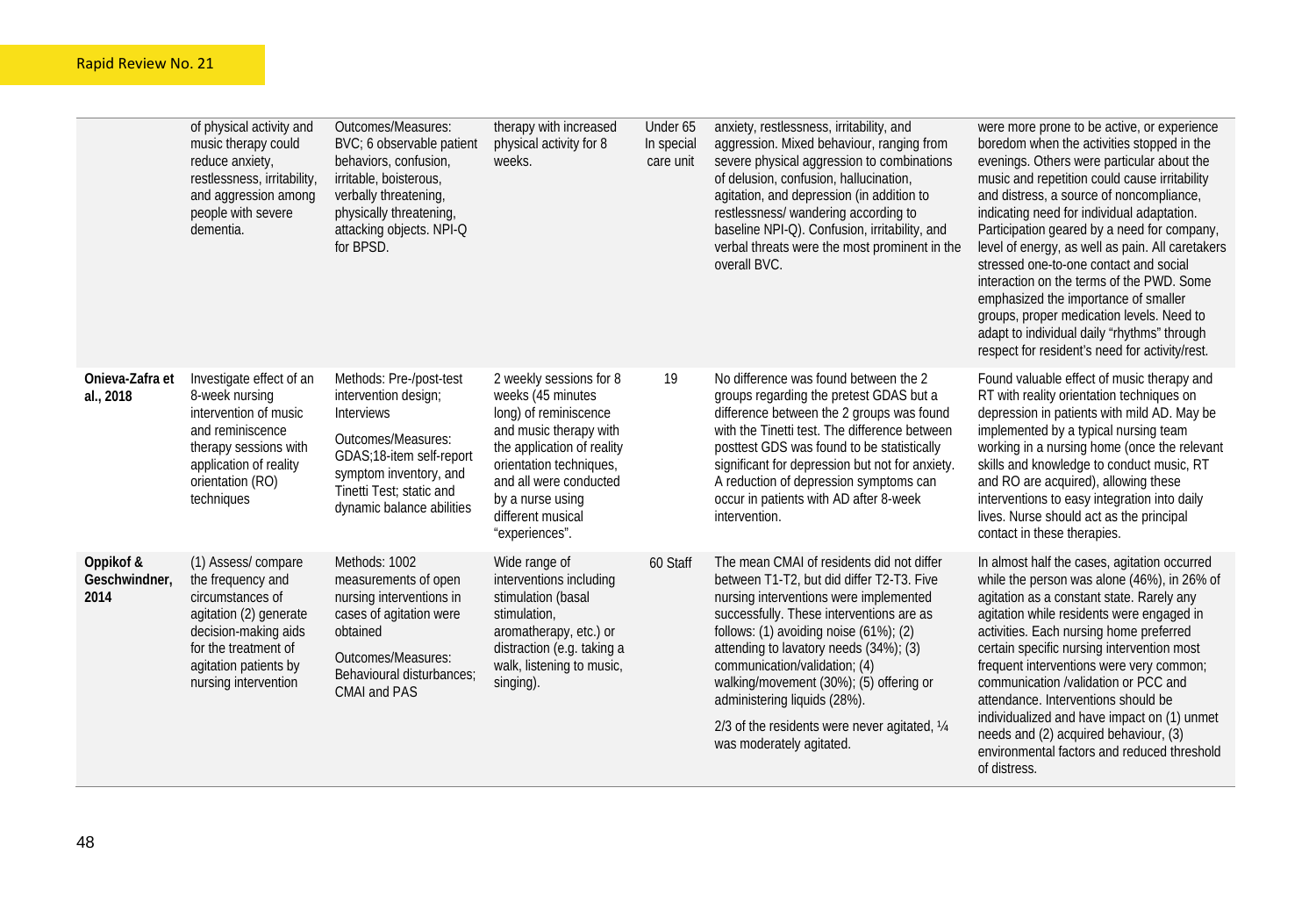| Park et al.,<br>2017        | Evaluate effects of the<br>health-coaching self-<br>management program<br>for NHR on 1) self-<br>efficacy and goal<br>attainment scaling<br>(GAS), 2) health status<br>/QOL of elderly<br>including those with<br>cognitive impairment | Methods: Clustered RCT<br>Outcomes/Measures: 31<br>items from the SRICD,<br>Self-efficacy,<br>psychological and<br>physical health Status,<br>also personal goals, QOL | <b>HCSMP-NHR</b><br>intervention, composed<br>of group health<br>education and individual<br>coaching, for 8 weeks.<br>Conventional care was<br>provided to the<br>conventional group                                                             | 90  | IG showed better results for self-efficacy,<br>health distress, depression, and QOL at<br>week 9. Mean GAS score of the IG gradually<br>increased from -0.38 to 0.74. The time ×<br>group interaction; significant improvements in<br>QOL of IG, significant reductions in health<br>distress and depression. IG had significant<br>reductions in health distress, fatigue, and<br>sleep problems (at week 20) compared to<br>CG. IG at week 20 did not have a change in<br>energy or QOL, but participants in CG had a<br>deterioration in both. | Self-efficacy was identified as an important<br>factor of self-management, predictor of health<br>behavior change and sustenance, implying<br>that additional interventions to improve self-<br>efficacy are needed within 3 months. A longer<br>intervention period may be needed for lasting<br>effects. GAS might have contributed to<br>improving the interest and achievement of the<br>participants in the intervention group. |
|-----------------------------|----------------------------------------------------------------------------------------------------------------------------------------------------------------------------------------------------------------------------------------|------------------------------------------------------------------------------------------------------------------------------------------------------------------------|---------------------------------------------------------------------------------------------------------------------------------------------------------------------------------------------------------------------------------------------------|-----|---------------------------------------------------------------------------------------------------------------------------------------------------------------------------------------------------------------------------------------------------------------------------------------------------------------------------------------------------------------------------------------------------------------------------------------------------------------------------------------------------------------------------------------------------|--------------------------------------------------------------------------------------------------------------------------------------------------------------------------------------------------------------------------------------------------------------------------------------------------------------------------------------------------------------------------------------------------------------------------------------|
| Stacpoole et<br>al., 2015   | Evaluate the effects of<br>the Nasmaste Care<br>program on<br>behavioural symptoms<br>of LTC residents with<br>advanced dementia<br>and their pain<br>management                                                                       | Methods: Action research<br>Outcomes/Measures:<br>Neuro-psychiatric<br>symptoms                                                                                        |                                                                                                                                                                                                                                                   | 30  | Neuropsychiatric symptoms improved<br>significantly in 4 of 5 care homes. Reduction<br>in NPI scores has been found to correlate<br>with improved quality of life in people with<br>dementia who are able to self-rate their<br>quality of life. The NPI-NH scores in CH B<br>and CH D showed a slight reduction in the<br>effectiveness of the intervention towards the<br>end of the research period.                                                                                                                                           | Engagement was optimized by a long<br>introduction for the stimulus, a moderate level<br>of sounds, and being in a group of 20-24<br>people.                                                                                                                                                                                                                                                                                         |
| Travers, 2017               | Assess feasibility and<br>acceptability of BE-<br>ACTIV and compare<br>the effectiveness of<br>BE-ACTIV against a<br>control condition, give<br>edification of key<br>mechanism(s)<br>underlying BE-ACTIV's<br>efficacy                | Methods: RCT<br>Outcomes/Measures:<br>Depression and QOL                                                                                                               | 8-week intervention 2<br>components: (1) weekly<br>sessions with research<br>staff and resident to<br>identify pleasant<br>activities (2) education<br>of facility staff regarding<br>depression and their<br>involvement in the<br>intervention. | 18  | Depression scores did not change<br>significantly from baseline-follow-up for either<br>group nor was changes in QOL significant for<br>BE-ACTIV group.<br>Qualitative data indicated that residents<br>benefited from the BE-ACTIV intervention<br>and observed benefits included improved<br>mood in half the participants, while anxiety<br>and sun downing were reported to be<br>considerably less in one participant.                                                                                                                       | Nursing home residents with dementia were<br>readily able to identify activities they would<br>enjoy and appreciated very simple activities<br>such as going for a walk or sitting in the sun.<br>Residents appreciated having 1:1 time with a<br>staff member which they appeared to prefer<br>over other organized group activities.<br>Qualitative feedback indicated the sessions<br>were informative and well received.         |
| Van Haitsma et<br>al., 2015 | Test the effectiveness<br>of individualized<br>activities, led by<br>certified nursing<br>assistants (CNAs), to<br>increase positive and                                                                                               | Methods: RCT<br>Outcomes/Measures:<br>Sadness, Anger, Anxiety,<br>Pleasure, Alertness,                                                                                 | Individualized positive<br>psychological<br>intervention (IPPI).<br>Clinicians worked<br>together to select<br>appealing activities for                                                                                                           | 180 | Both positive &negative effects were<br>observed simultaneously. Higher withdrawal<br>and ADL impairment scores were related to<br>less pleasure, more anger, more anxiety, and<br>less alertness. The IPPI group showed<br>significantly more very positive responses                                                                                                                                                                                                                                                                            | Residents receiving the IPPI showed the<br>greatest benefit, followed by those taking part<br>in the attention control activity. Customizing<br>care to individual preferences is feasible<br>within the conventional nursing home<br>environment                                                                                                                                                                                    |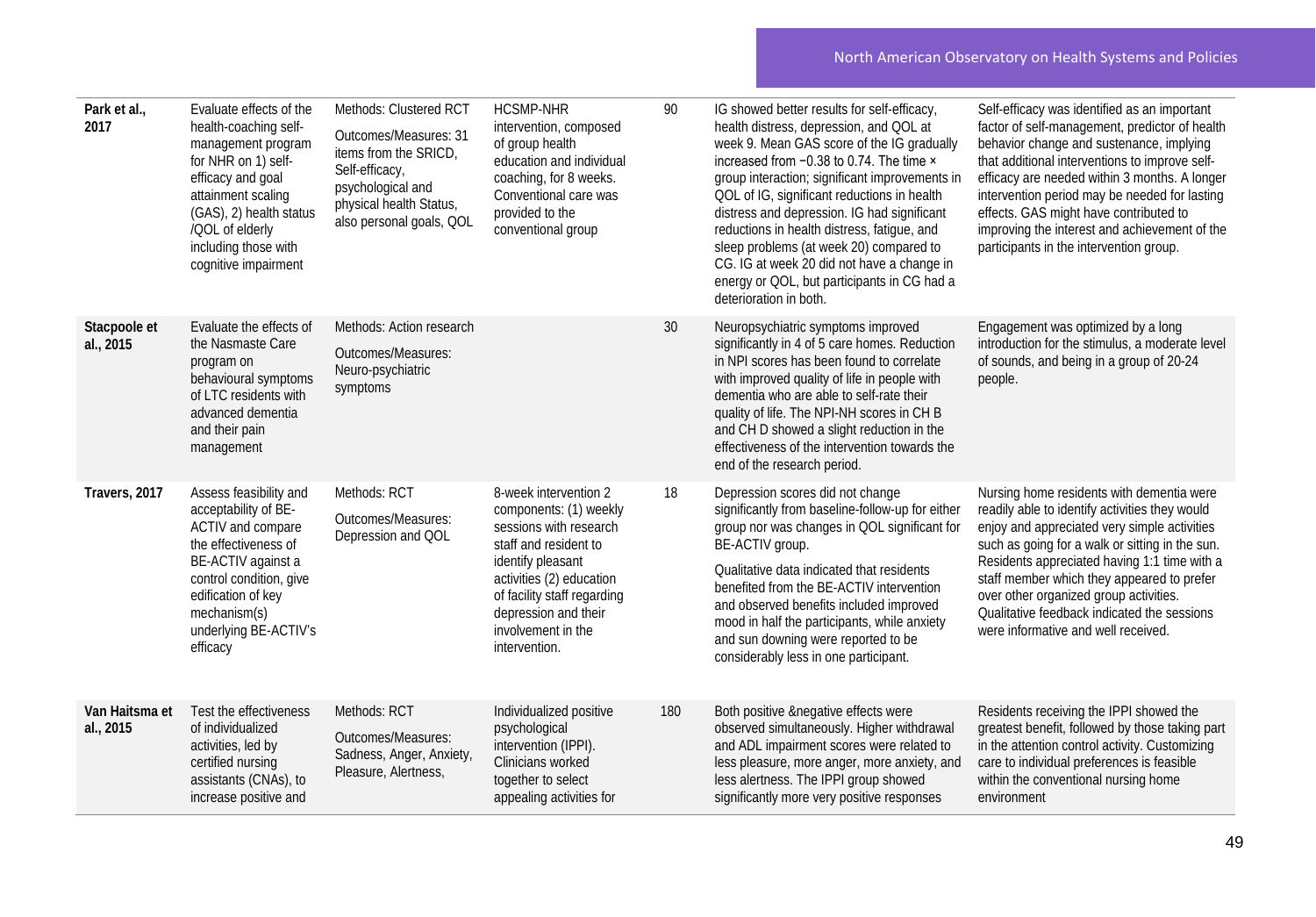|                | reduce negative affect<br>and behavior among<br>nursing home PWD.     | Verbal behaviour,<br>aggression                                                                                                                                          | each PWD assigned to<br>the IPPI group.<br>Researchers collected<br>information; leisure<br>interests keeping with<br>goal of honoring<br>resident's life history                                                                                             |    | than either the UC or AC groups. Nonverbal<br>responses were significantly higher in the UC<br>group compared with either the AC or IPPI<br>groups                                                     |                                                                                                                                                                                                                                                                       |
|----------------|-----------------------------------------------------------------------|--------------------------------------------------------------------------------------------------------------------------------------------------------------------------|---------------------------------------------------------------------------------------------------------------------------------------------------------------------------------------------------------------------------------------------------------------|----|--------------------------------------------------------------------------------------------------------------------------------------------------------------------------------------------------------|-----------------------------------------------------------------------------------------------------------------------------------------------------------------------------------------------------------------------------------------------------------------------|
| Wilkinson 2018 | Develop a health<br>monitoring model in<br>healthcare<br>environments | Methods: Pretest-posttest<br>Outcomes/Measures:<br>Agitation, behaviour,<br>depression, ADL, QOL,<br>cognition; CMAI, CSDD,<br>BEHAVE-AD, Barthel<br>Index, QOL-AD, MMSE | <b>ABBY: Ambient Activity</b><br>Technologies use PCC<br>principles. 24/7ABBY<br>integrates technology,<br>including interactive<br>touch-screen monitors,<br>sensors, programming<br>logic, with familiar,<br>tactile, manipulative<br>activity experiences. | 27 | Clear evidence that using ABBY had<br>beneficial effects on well-being and reduced<br>the expression of responsive behaviours in<br>individuals living with dementia in long term<br>care environments | Observation suggested that residents liked to<br>have the personalized content and that the<br>personalized content facilitated<br>communication with staff and family members<br>Available 24-hours a day, 7-days a week, and<br>does not require staff intervention |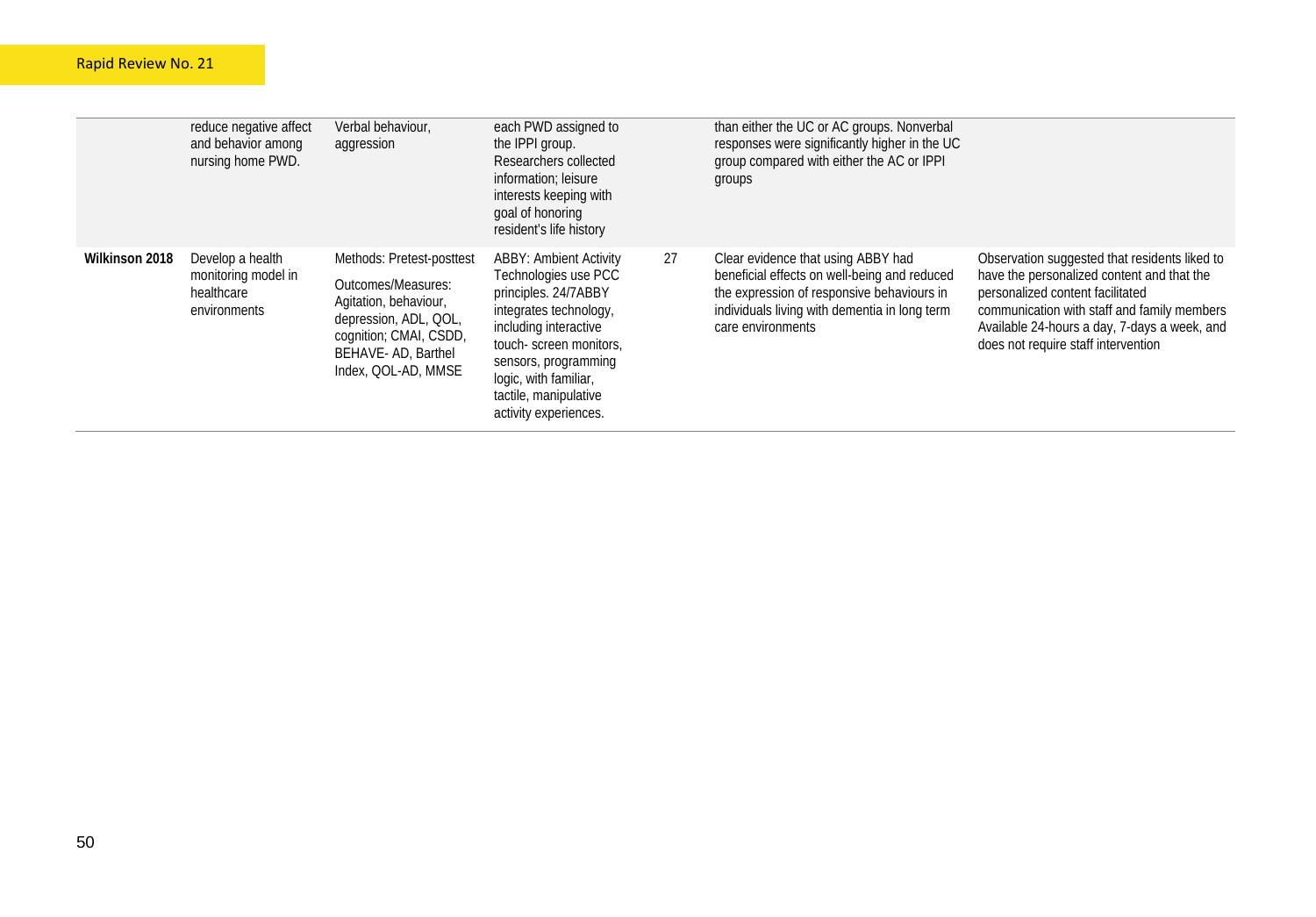| Table C4. Social contact interventions |  |  |
|----------------------------------------|--|--|
|                                        |  |  |

| <b>Author/ Year</b>        | Aim                                                                                                                                     | Methods &<br><b>Outcomes/Measures</b>                                                                                                                                                                  | Intervention(s)                                                                                                                                                                                                                                                            | Sample                                                                                          | Results/Key Findings                                                                                                                                                                                                                                                                                                                                                                                                                                  | <b>Contextual factors</b>                                                                                                                                                                                                                                                                                                                                                                                                                                                      |
|----------------------------|-----------------------------------------------------------------------------------------------------------------------------------------|--------------------------------------------------------------------------------------------------------------------------------------------------------------------------------------------------------|----------------------------------------------------------------------------------------------------------------------------------------------------------------------------------------------------------------------------------------------------------------------------|-------------------------------------------------------------------------------------------------|-------------------------------------------------------------------------------------------------------------------------------------------------------------------------------------------------------------------------------------------------------------------------------------------------------------------------------------------------------------------------------------------------------------------------------------------------------|--------------------------------------------------------------------------------------------------------------------------------------------------------------------------------------------------------------------------------------------------------------------------------------------------------------------------------------------------------------------------------------------------------------------------------------------------------------------------------|
| Aarskoga et<br>al., 2019   | Overview effects of AAI<br>(using dogs or robotic<br>animals) on BPSD,<br>mood, depression, and<br>QOL for PWD in<br>nursing homes      | Methods: Systematic<br>Review<br>Outcomes/Measures:<br>Behavioral and<br>psychological symptoms<br>Depression and mood<br>Quality of life                                                              | Animal-assisted<br>interventions (AAI),<br>animal assisted therapy<br>(AAT), and animal-<br>assisted activities (AAA)<br>or dog-assisted<br>interventions. Group<br>sessions (3-15<br>participants), duration<br>20-60 minutes.<br>Individual sessions. 10-<br>60 minutes. | 4 to 156                                                                                        | AAI reduced BPSD in more than half of the<br>studies. 7/12 outcomes showed positive<br>effects, and 3 studies found positive<br>tendencies. 6/11 showed positive effects in<br>BPSD. 6/8 studies reported significant<br>positive effect on depression and mood, 3/5<br>studies reported positive effect on QOL.<br>Other positive effects were found in;<br>engagement and interaction, pulse oximetry<br>and rate, and reduced pain medication use. | Most positive effects limited to immediate<br>improvement of outcomes. In robotic<br>interventions the therapist was typically<br>nursing home staff. Some studies individually<br>tailored sessions. 2 studies reported positive<br>effect at follow-up but not during intervention.<br>In most studies though positive effects of AAI,<br>especially in behavioural and psychological<br>symptoms. Declined at follow-up. Decline<br>overtime appears to be a general trend. |
| Abraha et al.,<br>2017     | To assess the effects of<br>simulated presence<br>therapy (SPT)                                                                         | Methods: Systematic<br><b>Review</b><br>Outcomes/Measures:<br>Behavioural and<br>psychological symptoms                                                                                                | The intervention was<br>defined as the use of<br>video or audiotape<br>recordings that family<br>members of caregivers<br>have personalized and<br>then have been played<br>to the person with<br>dementia.                                                                | 30 to 54,<br>total 144                                                                          | Within each trial, the effect of SPT on<br>behaviour, compared to usual care, was<br>mixed and depended on measure used. Two<br>trials that used a personalized music<br>intervention reported no significant<br>differences between simulated presence and<br>music on behavioural outcomes.                                                                                                                                                         | Trial interventions showed large differences<br>in equipment used (audio or video),<br>intervention duration and frequency, selection<br>of the contents of the audio/videotape, the<br>washout period, and the professionals<br>involved. Great variation in behaviours<br>measured and assessment procedures used<br>to measure the outcomes.                                                                                                                                |
| Brodaty et al.,<br>2014    | Test if humor therapy<br>could improve agitation,<br>depression, behavioral<br>disturbances, QOL,<br>social engagement in<br><b>PWD</b> | Methods: Cluster RCT;<br>Questionnaires and<br>Observation<br>Outcomes/Measures:<br>Depression, Agitation,<br>Social engagement<br>Behavioral disturbance<br>QOL; CSDD, CMAI,<br>DEMOOL, NPI-NH, MOSES | LaughterBoss training<br>for one NH staff<br>member per facility and<br>9-12 weekly sessions;<br>how to incorporate<br>humor into daily care<br>practices/<br>communication/ fun/<br>routines                                                                              | 35 NHs,<br>$n = 189$<br>residents<br>(interventi<br>on), 209<br>residents<br>(control<br>group) | Commitment ratings were associated with<br>increased Resident Engagement, which<br>affected depression, agitation, and<br>neuropsychiatric symptom scores.<br>Management Support scores for the humor<br>program had significant positive effects on<br>LaughterBoss Commitment, thereby<br>contributing to the positive effects of<br>LaughterBoss Commitment on depression,<br>agitation, and QOL via Resident<br>Engagement.                       | External factors may have more influence on<br>medium term changes in mood and behavior<br>of residents than do personal characteristics.<br>Severity of dementia should not be a barrier<br>to psychosocial interventions. To maximize<br>the effects of psychosocial interventions, staff<br>need to be committed to the intervention and<br>management must be supportive.                                                                                                  |
| Cantarella et<br>al., 2018 | To measure the impact<br>of doll therapy (DT) on<br>people with severe                                                                  | Methods: RCT w/control<br>group; Questionnaires                                                                                                                                                        | Residents received<br>either a doll or hand<br>warmer 5 times a week                                                                                                                                                                                                       | $DT, n=16$                                                                                      | Participants in the DT group showed a<br>significant reduction in their BPSD, with                                                                                                                                                                                                                                                                                                                                                                    | The sessions took place in the same area<br>each time (activity hall); ensuring the room                                                                                                                                                                                                                                                                                                                                                                                       |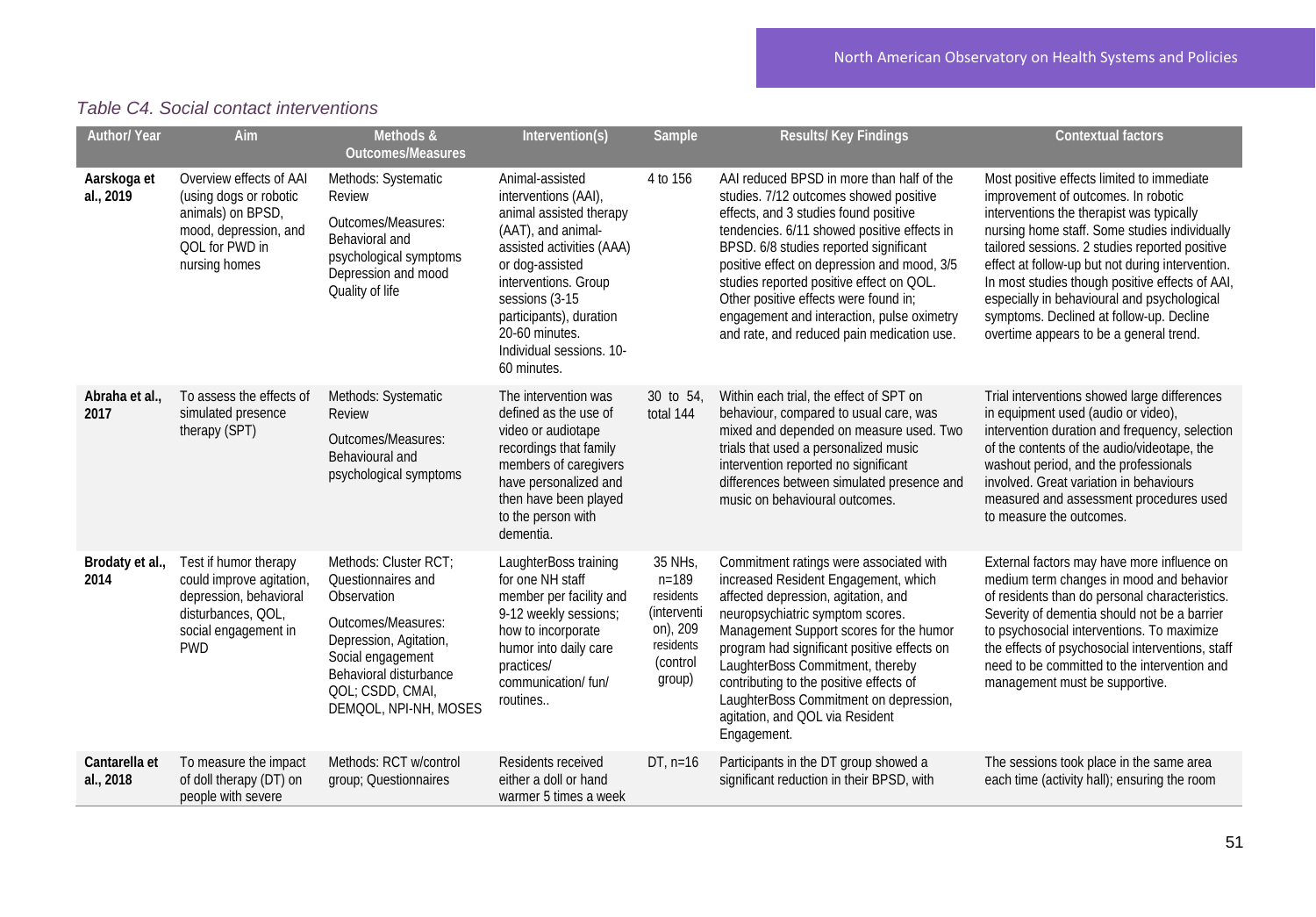|                          | dementia, including<br>eating behaviour                                                                                                               | Outcomes/Measures:<br>Mental status questionnaire;<br>neuropsychiatric inventory;<br>caregiver's distress; easting<br>behaviour                                                                                       | for 60 minutes over 1<br>month.                                                                                                                                                                                                                                                  | Control,<br>$n = 16$                             | corresponding significantly lower levels of<br>related caregiver distress.<br>DT showed no impact on eating behaviour.                                                                                                                                                                                                                                                                                                                                                        | was quiet at the time, and thus avoiding<br>stimuli.                                                                                                                                                                                                                                                                                                                                                                                                                                         |
|--------------------------|-------------------------------------------------------------------------------------------------------------------------------------------------------|-----------------------------------------------------------------------------------------------------------------------------------------------------------------------------------------------------------------------|----------------------------------------------------------------------------------------------------------------------------------------------------------------------------------------------------------------------------------------------------------------------------------|--------------------------------------------------|-------------------------------------------------------------------------------------------------------------------------------------------------------------------------------------------------------------------------------------------------------------------------------------------------------------------------------------------------------------------------------------------------------------------------------------------------------------------------------|----------------------------------------------------------------------------------------------------------------------------------------------------------------------------------------------------------------------------------------------------------------------------------------------------------------------------------------------------------------------------------------------------------------------------------------------------------------------------------------------|
| Jones et al.,<br>2018    | Investigate if the<br>severity of cognitive<br>impairment and<br>agitation of older PWD<br>predicts outcomes in<br>agitation, engagement,<br>and mood | Methods: Clustered RCT<br>Outcomes/Measures:<br>Participants' levels of<br>engagement, mood states,<br>and agitation at week 10                                                                                       | Individual, non-<br>facilitated, 15-minute<br>intervention sessions<br>with PARO, a robotic<br>seal, 3 afternoons per<br>week for 10 weeks.                                                                                                                                      | 138 (in<br>dementia<br>care<br>homes)            | Participants with initial more severe agitation<br>had higher levels of agitation at week 10<br>(strongest finding). Low levels of baseline<br>agitation predicted greater positive PARO<br>engagement, fewer instances of agitation.<br>Greater visual engagement was found in<br>participants of lower agitation and cognitive<br>impairment. Greater pleasure at week 10 was<br>found in those with less cognitive impairment.                                             | In clinical practice, PARO intervention should<br>be limited to people with low-moderate<br>severity of agitation. Agitation and cognitive<br>impairment explained only a small amount of<br>variance in each of these models, suggesting<br>that other unknown factors were also<br>contributing a large part to these outcomes.                                                                                                                                                            |
| Joranson et<br>al., 2015 | Examine effects on NH<br>resident's agitation; with<br>moderate-severe<br>dementia, participating<br>in robot-assisted group<br>activity with PARO    | Methods: Clustered RCT<br>Outcomes/Measures:<br>Baseline: cognitive status,<br>regular medication, agitation<br>(BARS), and depression<br>(CSDD)                                                                      | 30-minute group<br>sessions with PARO<br>twice a week over the<br>course of 12 weeks;<br>trained local nurses.                                                                                                                                                                   | $60;$ in 10<br>adapted<br>dementia<br>care units | Statistically significant changes found on<br>agitation and depression between T0 to T2.<br>Although the symptoms of the intervention<br>group declined, CG's symptoms developed in<br>the opposite direction, statistically significant<br>differences in group changes. No significant<br>difference from T0-T1 in agitation or<br>depression for either group. No statistical<br>differences between onset and result in<br>outcome measures or regular medication<br>use. | Long-term positive effect on depression and<br>agitation might be attributed in part to positive<br>social setting/ increase in oxytocin. Persistent<br>attention on Paro could increase its effect on<br>participants, fostering an emotional exchange<br>with Paro. Key causes of reduced agitation<br>are the calming effect and reduced stress<br>responses resulting from the social and<br>physical interaction, tactile effects, and<br>bonding.                                      |
| Kontos et al.,<br>2016   | Assess effect of elder-<br>clowning on moderate<br>to severe BPSD of<br>PWD (primarily<br>Alzheimer's) in nursing<br>homes                            | Methods: Before and After<br>Study<br>Outcomes/Measures:<br>BPSD, QOL, occupational<br>disruptiveness, agitation,<br>nursing burden of care and<br>psychiatric medication use;<br>NPI-NH, CMAI, M-NCAS,<br><b>DCM</b> | A pair of elder-clowns<br>visited all residents<br>twice weekly (10<br>minutes per visit) for 12<br>weeks. Used<br>improvisation, humor,<br>empathy, and<br>expressive modalities<br>such as song, musical<br>instruments, and dance<br>to individualize resident<br>engagement. | 23                                               | Over 12 weeks, NPI-NH scores declined<br>significantly and DCM quality-of-life scores<br>improved significantly. CMAI agitation scores<br>decreased nominally- not statistically<br>significant. Occupational disruptiveness score<br>significantly improved.                                                                                                                                                                                                                 | Lack of detectable change in the NPI-NH<br>domain scores (other than agitation/<br>aggression) may suggest that elder-clowning<br>is not effective for other behaviors, such as<br>apathy. A structured training period may be<br>required to improve the ratings for these<br>symptoms that care aides provide. Not able<br>to discern between changes in need-driven<br>behaviors that may be amenable to<br>psychosocial intervention and those with<br>other causes that may not (pain). |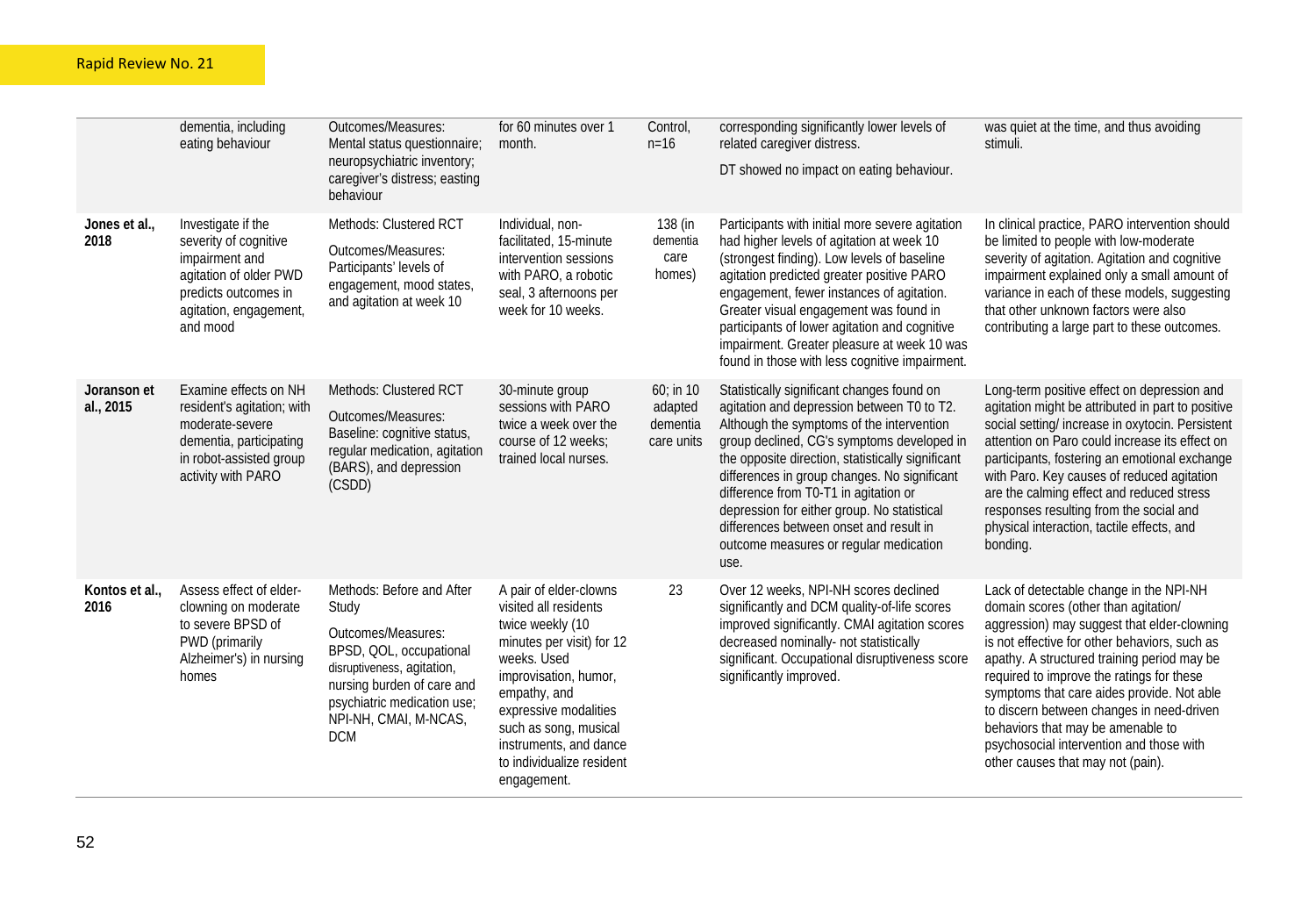| Mervin et al.,<br>2018          | Examine the cost-<br>effectiveness and<br>within-trial costs of<br>PARO, compared to a<br>plush toy and usual<br>care, for reducing<br>agitation and<br>medication                    | Methods: An economic<br>evaluation, nested within a<br>clustered RCT.<br>Outcomes/Measures:<br>Economic outcomes; in trial<br>costs, compared to health<br>outcomes of PARO,<br>agitation,                                                                                      | 3 groups; PARO<br>(individual, non-<br>facilitated 15-minute<br>sessions, 3 afternoons<br>per week for 10 weeks);<br>plush toy (as per PARO<br>but with artificial<br>intelligence disabled);<br>and usual care.                                          | 415<br>residents<br>from 28<br>facilities<br>with<br>document<br>-ed<br>dementia<br>diagnosis | Within-trial costs, the PARO was \$50.47<br>more expensive per resident compared to<br>usual care, and plush toy was \$37.26 more<br>expensive. No statistically significant<br>differences between groups in agitation levels<br>after 10 weeks. Incremental cost-<br>effectiveness ratios were \$13.01 for PARO<br>and \$12.85 for plush toy. Only a trend in<br>reduced agitation in the PARO group (2.66)<br>and the plush toy group (1.68), increase in<br>agitation in the usual care group.                  | No key components to success. Medication<br>use measures may also be influenced by<br>prescribing schedules/ intervals of General<br>Practitioner's separate from the intervention,<br>staff may not have informed GPs about<br>changes in agitation levels that would<br>promote change in medication dosage.                                                                                                                                                                                              |
|---------------------------------|---------------------------------------------------------------------------------------------------------------------------------------------------------------------------------------|---------------------------------------------------------------------------------------------------------------------------------------------------------------------------------------------------------------------------------------------------------------------------------|-----------------------------------------------------------------------------------------------------------------------------------------------------------------------------------------------------------------------------------------------------------|-----------------------------------------------------------------------------------------------|---------------------------------------------------------------------------------------------------------------------------------------------------------------------------------------------------------------------------------------------------------------------------------------------------------------------------------------------------------------------------------------------------------------------------------------------------------------------------------------------------------------------|-------------------------------------------------------------------------------------------------------------------------------------------------------------------------------------------------------------------------------------------------------------------------------------------------------------------------------------------------------------------------------------------------------------------------------------------------------------------------------------------------------------|
| Moyle et al.,<br>2017           | Test effects of<br>individual, nonfacilitated<br>sessions with PARO<br>compared to look-alike<br>plush toy and usual<br>care, on emotional &<br>behavioral symptoms of<br>PWD in LTCs | Methods: Parallel, 3-group,<br>cluster-randomized<br>controlled trial<br>Outcomes/Measures:<br>Changes in engagement,<br>mood states, and agitation<br>(CMAI) after a 10-week<br>intervention, assessed by<br>coded video observations<br>(baseline, weeks 1, 5, 10,<br>and 15) | 9 facilities were<br>randomized to the<br>PARO group (individual,<br>non-facilitated, 15-<br>minute sessions 3 times<br>per week for 10 weeks);<br>10 to plush toy (same<br>but given PARO with<br>robotic features<br>disabled); and 9 to<br>usual care. | 415                                                                                           | Participants in the PARO group were more<br>verbally and visually engaged than Plush toy<br>group. Both PARO and plush toy had<br>significantly greater reduced neutral affect<br>compared with usual care. PARO was more<br>effective than usual care in improving<br>pleasure and agitation, which continued to be<br>significant at week 5. There was no<br>difference between groups on CMAI-SF. At<br>week 5, plush toy reduced sadness more<br>than usual care, long-term effects at week 15<br>were minimal, | An initial novelty effect in response to PARO<br>and plush toy. PARO was only more effective<br>than a plush toy in encouraging engagement,<br>shown by greater verbal communication and<br>eye contact. For visual engagement,<br>difference was of a medium magnitude,<br>suggesting a unique and clinically relevant<br>advantage of PARO when its robotic features<br>are enabled- important as they observed low<br>levels of general engagement for all<br>participants at baseline, e.g., wandering. |
| Moyle et al.,<br>2019           | Explore relative's<br>perceptions of PARO,<br>and a look-alike Plush<br>Toy, when used by their<br>family with dementia                                                               | Methods: Descriptive<br>Qualitative approach,<br>nested in a larger RCT.<br>Outcomes/Measures:<br>Family members<br>perceptions of PARO/ PT.<br>Linked to larger RCTs<br>outcomes; agitation, mood<br>states, engagement.                                                       | 15 min, 3 afternoons<br>per week for 10 weeks,<br>playing with PARO or<br>Plush Toy                                                                                                                                                                       | 20                                                                                            | Family members of PWD in LTC had positive<br>perceptions of PARO, it improved mood,<br>reduced agitation, and provided opportunity<br>for communication. Family members had<br>negative perceptions of plush toy because of<br>its lack of movement and engagement (static<br>& unresponsive) seen as unimportant in<br>improving QOL.                                                                                                                                                                              | Robotic features may be central in<br>encouraging engagement/interaction. Current<br>cost of PARO was identified by relatives and<br>care staff as a major limitation to use in<br>LTCs. Better than live animal; no<br>responsibilities of care, feeding, no biting risk.<br>Did not matter which animal it was, as long<br>as the resident perceived it to be real, a<br>companion. Presence and therapeutic ability<br>made PARO more desirable.                                                         |
| Nordgren &<br>Engström,<br>2014 | Evaluate the effect of a<br>dog-assisted<br>intervention on the<br>BPSD of residents with<br>dementia during a six-<br>month period                                                   | Methods: Quasi-<br>experimental, pre-test/post-<br>test research<br>Outcomes/Measures: CMAI,<br><b>MDDAS</b>                                                                                                                                                                    | A dog assisted<br>intervention, 10<br>sessions between 45<br>and 60 minutes, once/<br>twice a week.                                                                                                                                                       | 33                                                                                            | IG changes from baseline to follow up were<br>not significant. Some positive trends<br>immediately after intervention, CMAI'S<br>physical non-aggressive behaviours<br>decreased, behavioural symptoms decreased<br>(MDDAS). Mean verbal agitation score                                                                                                                                                                                                                                                            | Some participants may have experienced<br>loss or loneliness after the contact stopped,<br>recognized the dogs and talked about them in<br>positive ways. Appears that mere stimulus of<br>live human engagement has the ability to<br>decrease verbal agitation.                                                                                                                                                                                                                                           |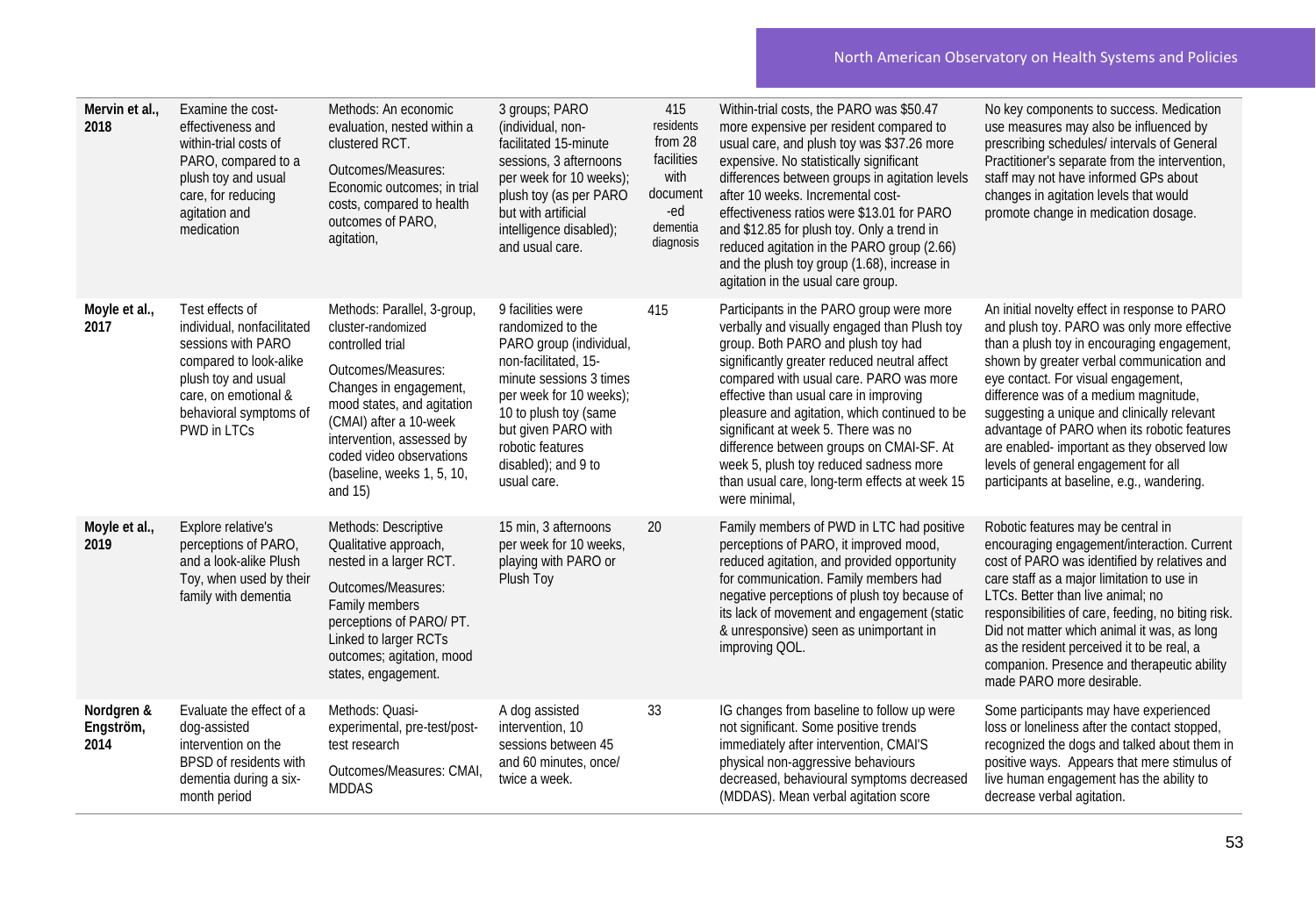|                               |                                                                                                                                                                                 |                                                                                                                                                                                                                                                                                              |                                                                                                                                                                                                                                                                        |    | increased significantly 17.2 (baseline) to 20.6<br>(6 months post intervention).                                                                                                                                                                                                                                                                                                                                                                                                                                                  |                                                                                                                                                                                                                                                                                                                                                                                                                                                                                                                                                                                    |
|-------------------------------|---------------------------------------------------------------------------------------------------------------------------------------------------------------------------------|----------------------------------------------------------------------------------------------------------------------------------------------------------------------------------------------------------------------------------------------------------------------------------------------|------------------------------------------------------------------------------------------------------------------------------------------------------------------------------------------------------------------------------------------------------------------------|----|-----------------------------------------------------------------------------------------------------------------------------------------------------------------------------------------------------------------------------------------------------------------------------------------------------------------------------------------------------------------------------------------------------------------------------------------------------------------------------------------------------------------------------------|------------------------------------------------------------------------------------------------------------------------------------------------------------------------------------------------------------------------------------------------------------------------------------------------------------------------------------------------------------------------------------------------------------------------------------------------------------------------------------------------------------------------------------------------------------------------------------|
| Olsen et al.,<br>2016         | Examine the possible<br>effects on depression,<br>agitation and QOL in<br>NH PWD's or cognitive<br>impairment, through an<br>intervention with AAA                              | Methods: Prospective,<br>cluster randomized multi-<br>center trial with a follow-up<br>measurement 3 months<br>Outcomes/Measures:<br>Depression (Norwegian<br>version of CSDD), agitation<br>(BARS) and quality of life<br>(Quality-of-Life in Late-<br>stage Dementia scale),<br><b>CDR</b> | 12-week intervention<br>with AAA. 30-mins twice<br>weekly in groups of 3-6<br>participants, led by a<br>qualified dog handler.                                                                                                                                         | 58 | No significant effects of intervention on<br>depression T0 to T1. IG had a continual<br>decrease in the CSDD score, significant<br>effect T0-T2, CG had a continual increase in<br>the CSDD score. Depression; More<br>participants in the AAA group improved than<br>in the CG. No significant effects on agitation.<br>CG showed an increase in the QUALID score<br>(decline in QOL), IG showed a decrease in<br>the QUALID score. Significant effects on<br>QOL for severe dementia, no effects in mild-<br>moderate dementia. | Number of sessions attended did not affect<br>the outcome of the CSDD, BARS or QUALID<br>scores. Possible that AAA had particular<br>value for those with severe dementia, as they<br>have a high prevalence of unmet needs<br>regarding meaningful activities and social<br>contact. Group intervention where a dog is<br>the center of attention reduce the pressure in<br>social interaction, dog serves as a mediator<br>for conversation and lead to social cohesion<br>within the group, increased social interaction<br>with staff (as demonstrated through T2<br>effects). |
| Shin, 2015                    | Examine effects of dolls<br>on the physical,<br>emotional &<br>psychosocial facets of<br>PWD in a Korean<br>nursing home                                                        | Methods: One group,<br>pretest-posttest<br>Outcomes/Measures:<br>Changes in behaviour,<br>mood and interactions with<br>others                                                                                                                                                               | Dolls placed in activity<br>room and residents<br>could choose what doll<br>to play with.                                                                                                                                                                              | 62 | Participants used fewer swear words,<br>shouted less, were less aggressive, exhibited<br>fewer obsessive behaviours and wandered<br>less (statistically significant). Significant<br>differences in positive mood and positive<br>physical appearance. Statistically significant<br>decreases in depression, looking<br>uncomfortable. Interactions with others<br>increased over time.                                                                                                                                           | Family member's viewpoints should be<br>explored as without realizing the potential<br>benefits of doll therapy they may see the<br>intervention as demeaning their loved ones.<br>Doll therapy can be a valuable took to<br>promote positive mood, behaviours, and<br>social interactions in individuals with<br>dementia.                                                                                                                                                                                                                                                        |
| Van der Ploeg<br>et al., 2016 | Compare the effect of<br>internet video calls<br>(Skype) versus<br>standard landline<br>telephone calls on<br>agitated behaviour in<br>nursing home residents<br>with dementia. | Methods: RCT, observation<br>Outcomes/Measures:<br>Agitated behaviour                                                                                                                                                                                                                        | 4x20-min conversations<br>were booked with a<br>family member over 2<br>weeks, after conditions<br>were switched. Calls<br>were initiated by<br>research staff. The<br>family member<br>conversed however<br>they pleased, preferably<br>for the entire 20<br>minutes. | 9  | Skype conversations lasted longer than<br>landline telephone calls and mean agitation<br>levels fell at a non-significant amount for the<br>Skype calls.                                                                                                                                                                                                                                                                                                                                                                          | Combining visual with auditory sensory inputs<br>captures attention and reduces agitated<br>behaviours more effectively than auditory<br>inputs alone.                                                                                                                                                                                                                                                                                                                                                                                                                             |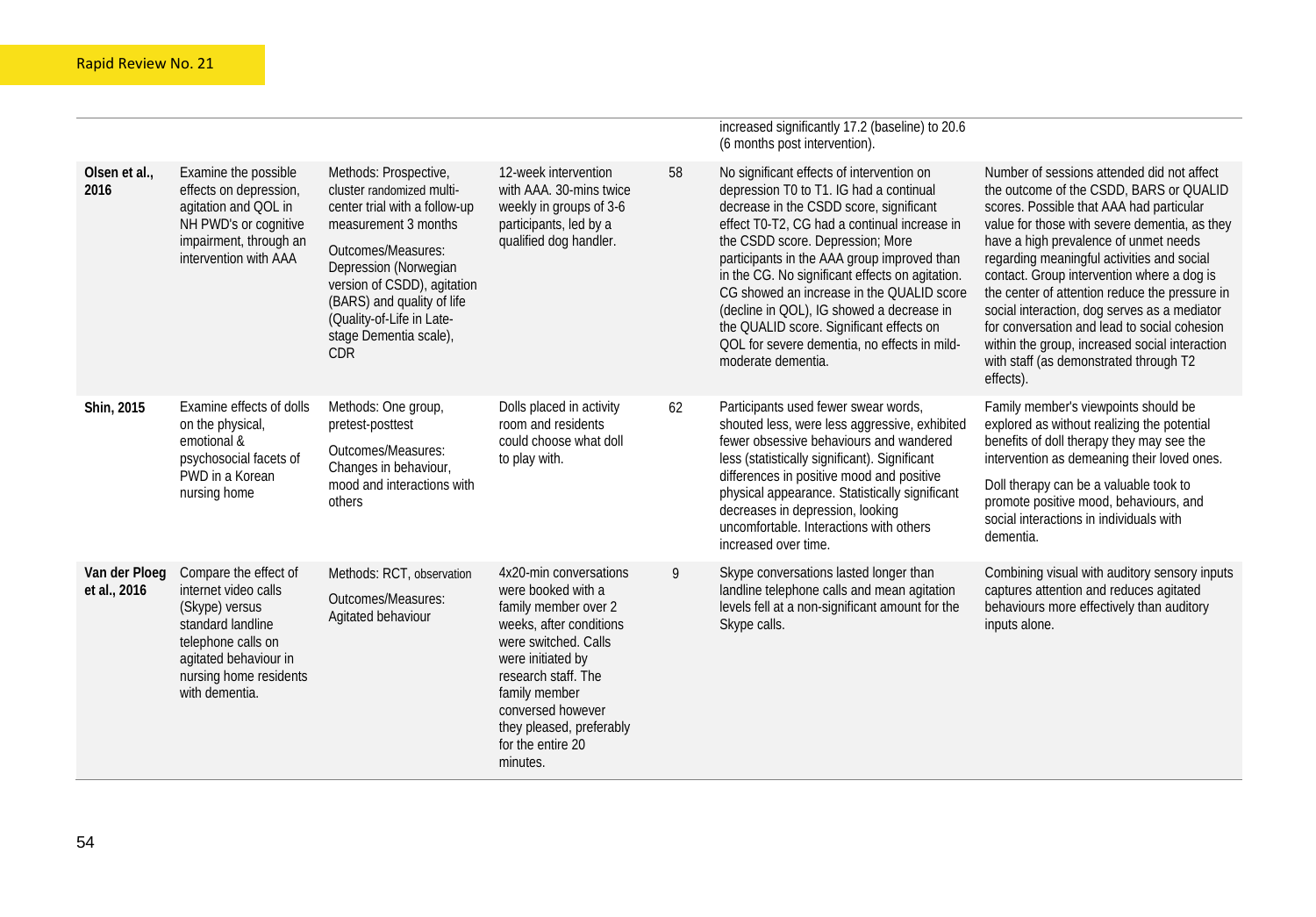| Wesenberg et<br>al., 2019 | Investigate if the<br>inclusion of an animal<br>adds value to<br>psychosocial<br>interventions for people<br>with dementia | Methods: Within-subject<br>design with two studied<br>conditions<br><b>Outcomes/Measures: Social</b><br>interaction, emotional<br>expression, behavioural and<br>psychological symptoms | AAI therapy program<br>called Tierische<br>Tandems; Conducted<br>by trained dog owner's<br>with knowledge of the<br>PWDs and the animals;<br>delivered in weekly<br>group sessions with five<br>participants and<br>conducted by one<br>human-dog team. | 19 | Physical contact/touch between the patients<br>and the dogs was significantly longer in the<br>AAI than in the CG at all three time points,<br>but no significant difference in duration<br>between time points. Significantly more upper<br>body movements in the AAI group, and<br>significantly longer. Behavioural and<br>psychological symptoms rarely detected in<br>either the AAI or the control intervention. | Participants interacted more often in the AAI<br>than in the control intervention without a dog.<br>Both non-verbal and verbal interactions<br>occurred more frequently in the AAI. Animal-<br>assisted intervention-specific effects on<br>behavioural and psychological symptoms of<br>dementia were not shown in our study. |
|---------------------------|----------------------------------------------------------------------------------------------------------------------------|-----------------------------------------------------------------------------------------------------------------------------------------------------------------------------------------|---------------------------------------------------------------------------------------------------------------------------------------------------------------------------------------------------------------------------------------------------------|----|------------------------------------------------------------------------------------------------------------------------------------------------------------------------------------------------------------------------------------------------------------------------------------------------------------------------------------------------------------------------------------------------------------------------|--------------------------------------------------------------------------------------------------------------------------------------------------------------------------------------------------------------------------------------------------------------------------------------------------------------------------------|
|---------------------------|----------------------------------------------------------------------------------------------------------------------------|-----------------------------------------------------------------------------------------------------------------------------------------------------------------------------------------|---------------------------------------------------------------------------------------------------------------------------------------------------------------------------------------------------------------------------------------------------------|----|------------------------------------------------------------------------------------------------------------------------------------------------------------------------------------------------------------------------------------------------------------------------------------------------------------------------------------------------------------------------------------------------------------------------|--------------------------------------------------------------------------------------------------------------------------------------------------------------------------------------------------------------------------------------------------------------------------------------------------------------------------------|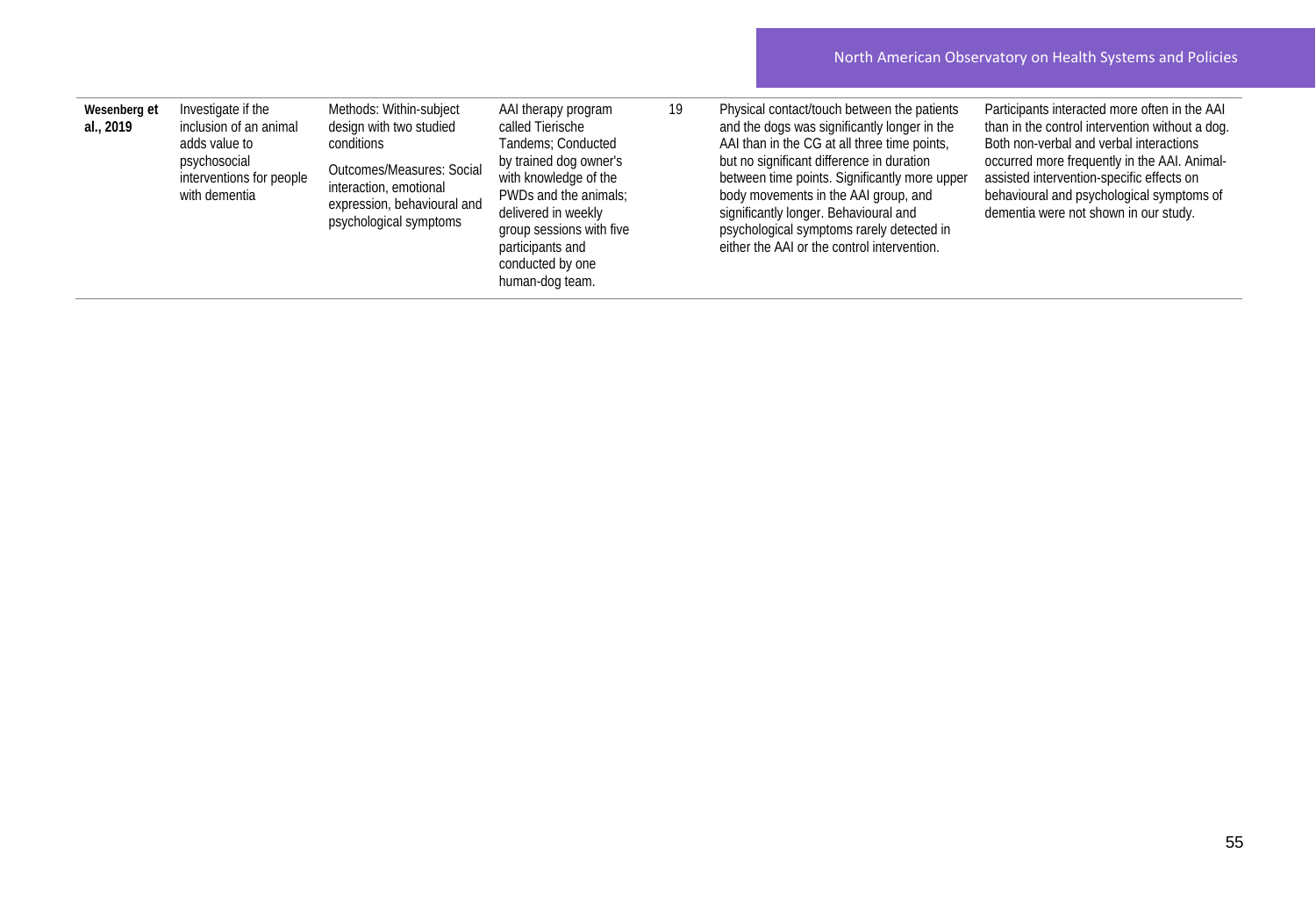## *Table C5. Behaviour therapies*

| <b>Author/ Year</b>           | Aim                                                                                                                                               | Methods &<br><b>Outcomes/Measures</b>                                                                                                                                                                               | Intervention(s)                                                                                                                                                                                                   | Sample | Results/ Key Findings                                                                                                                                                                                                                                                                                                                                                                | <b>Contextual factors</b>                                                                                                                                                                                                                                                                                                                                                                                                            |
|-------------------------------|---------------------------------------------------------------------------------------------------------------------------------------------------|---------------------------------------------------------------------------------------------------------------------------------------------------------------------------------------------------------------------|-------------------------------------------------------------------------------------------------------------------------------------------------------------------------------------------------------------------|--------|--------------------------------------------------------------------------------------------------------------------------------------------------------------------------------------------------------------------------------------------------------------------------------------------------------------------------------------------------------------------------------------|--------------------------------------------------------------------------------------------------------------------------------------------------------------------------------------------------------------------------------------------------------------------------------------------------------------------------------------------------------------------------------------------------------------------------------------|
| Anderson, et<br>al., 2018     | Determine the feasibility<br>of providing older adults<br>living in residential aged<br>care with group-based<br>cognitive behavioural<br>therapy | Methods: Mixed methods<br>(RCT + Qualitative<br>feedback + Observations)<br><b>Outcomes: Depression</b><br>Anxiety; GDS15, GAI<br><b>Depression Anxiety</b><br><b>Stress Scales</b>                                 | A manualized Cognitive<br><b>Behaviour Therapy</b><br>program over 10 weeks.<br>Weekly 2-hour group<br>sessions.                                                                                                  | 18     | Participants in the treatment group<br>maintained depressive symptoms in the<br>normal range whilst in the control group<br>depressive symptoms deteriorated into the<br>moderate range.                                                                                                                                                                                             | Possible that resident's with higher levels of<br>symptomatology may be more reluctant to<br>engage in group therapy. IG participants<br>benefited from therapy such as building their<br>skills and resilience, receiving validation,<br>emotional support from their fellow residents<br>and fostering friendships and social networks<br>which continued beyond the conclusion of the<br>program.                                 |
| Bailey et al.,<br>2015        | Evaluate the impact of<br>Question-Asking Reading<br>(QAR) on cognitively<br>impaired NH residents'<br>depressive symptoms<br>and QOL             | Methods: Quasi-<br>experimental; Behavioral<br>observation, self- and<br>caregiver report, clinician<br>interview)<br>Outcomes: Depression,<br>QOL; CSDD, ABC, GDS,<br>QOL-AD; Activity<br><b>Employment rating</b> | Two 30-min group<br>sessions 2x per week for<br>6 weeks. QAR-<br>Depression reading<br>passages to promote<br>reminiscence and<br>expressions of<br>thoughts/feelings about<br>oneself and significant<br>others. | 51     | QAR-Depression intervention had a positive<br>impact on the well-being of mildly to<br>moderately demented nursing home<br>residents. Residents in the QAR-Depression<br>condition showed significant improvement in<br>depressive symptoms. QAR-Depression also<br>resulted in significantly more verbal<br>interaction and engagement with materials<br>during the group activity. | A salient feature of QAR is active<br>involvement, positive in two ways: (1) verbal<br>interaction/engagement with the environment<br>are objective indications of QOL, reflect<br>interest in the environment /higher levels of<br>stimulation; (2) cognitive impairments of<br>participants suggest that they could not<br>benefit from the cognitive aspects of the<br>intervention without active participation in<br>treatment. |
| Burdea et al.,<br>2014        | Describe the<br>development of<br>BrightBrainer system and<br>determine clinical<br>feasibility                                                   | Methods: Feasibility trial/<br>pre-post<br>Outcomes: Emotive and<br>cognitive outcomes; BDI,<br>NAB, Attention Module,<br>EF Module                                                                                 | BrightBrainer utilized a<br>game controller and. 3<br>games were developed to<br>train ability to focus and<br>memory                                                                                             | 10     | Mood improved post-training in 7/10<br>participants. Cognitive improvement was<br>noted for word generation, and two separate<br>measures, one of verbal attention and the<br>other of attention processing speed almost<br>reached significance.                                                                                                                                    | The table supporting the BrightBrainer<br>computer had to be selected to have less<br>metal content so to avoid interference with<br>the pendant readings.                                                                                                                                                                                                                                                                           |
| Duru Asiret &<br>Kapucu, 2015 | Investigate effect of RT<br>on cognition, depression,<br>ADLs of institutionalized<br>mild-moderate Alzheimer<br>patients.                        | Methods: RCT;<br>Questionnaire<br>+Observation<br>Outcomes/Measures:<br>Depression, ADLs,<br>Cognition; GDS, MMSE,<br>Daily Living Activities                                                                       | Reminiscence therapy<br>was applied in the form of<br>sessions lasting a total of<br>12 weeks and 30-45<br>minutes in conversation<br>form.                                                                       | 62     | Significant increase in mean MMSE score in<br>IG compared to control group. Decrease in<br>mean GDS score of intervention group<br>compared to control group, significant.<br>Positive change in intervention groups'<br>communication, collaboration, socialization,<br>and restlessness parts of the Daily Living<br>Activities.                                                   | Regular visiting hours were taken into<br>account when preparing this schedule.<br>Individual directing the group played an<br>important role in managing RT properly. The<br>leader also needs to help the group members<br>form connections between the past and the<br>present day based on what they remember<br>during the sessions.                                                                                            |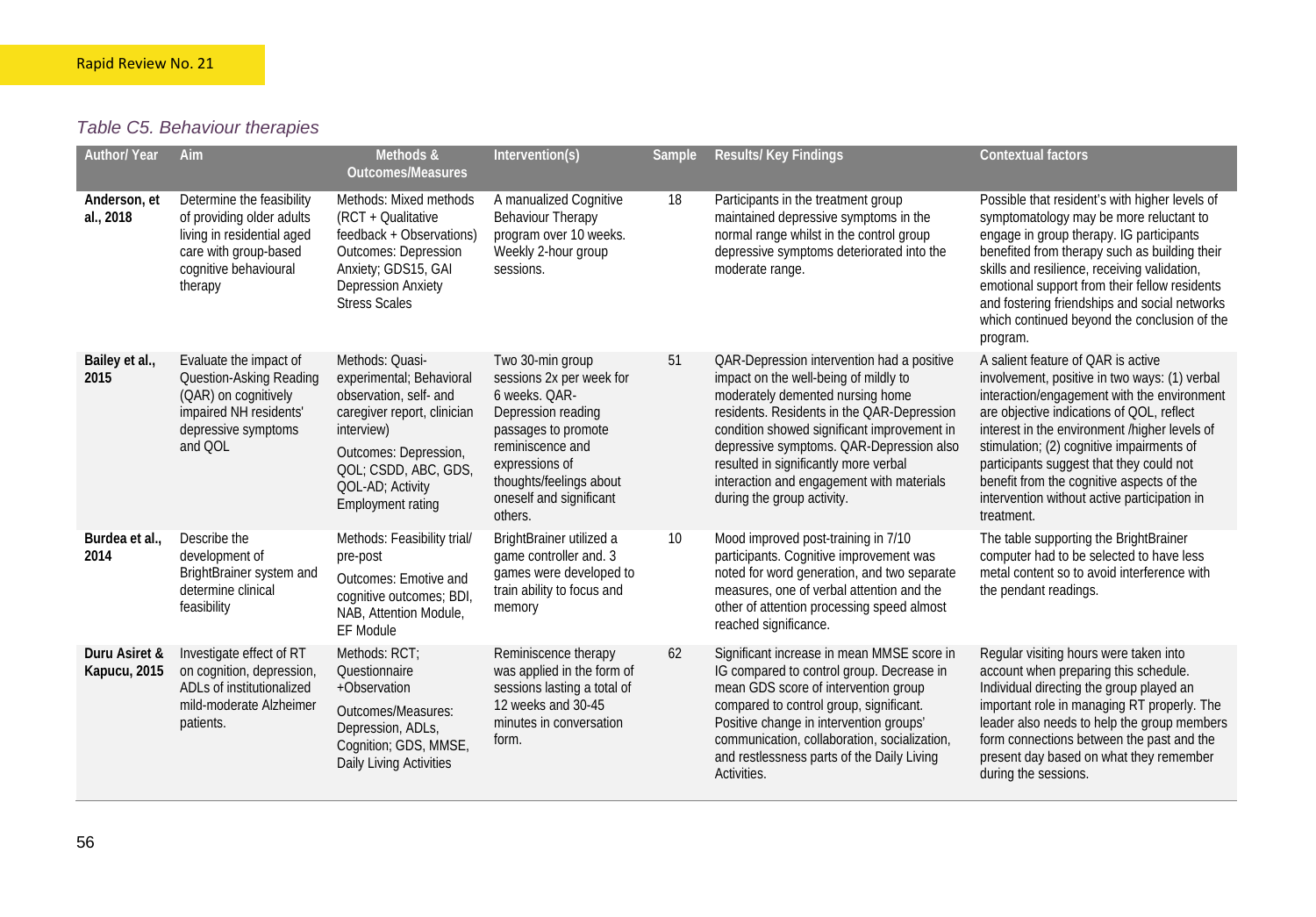| <b>Author/ Year</b>     | Aim                                                                                                                                                                                | Methods &<br><b>Outcomes/Measures</b>                                                                                                                                                      | Intervention(s)                                                                                                                                                                                                                                                                            | Sample        | Results/ Key Findings                                                                                                                                                                                                                                                                                                                                                                                                                                                                                   | <b>Contextual factors</b>                                                                                                                                                                                                                                                                                                                                                                                                                                                                                                            |
|-------------------------|------------------------------------------------------------------------------------------------------------------------------------------------------------------------------------|--------------------------------------------------------------------------------------------------------------------------------------------------------------------------------------------|--------------------------------------------------------------------------------------------------------------------------------------------------------------------------------------------------------------------------------------------------------------------------------------------|---------------|---------------------------------------------------------------------------------------------------------------------------------------------------------------------------------------------------------------------------------------------------------------------------------------------------------------------------------------------------------------------------------------------------------------------------------------------------------------------------------------------------------|--------------------------------------------------------------------------------------------------------------------------------------------------------------------------------------------------------------------------------------------------------------------------------------------------------------------------------------------------------------------------------------------------------------------------------------------------------------------------------------------------------------------------------------|
| Bostrom et al.,<br>2015 | Evaluate high intensity<br>functional exercise on<br>depressive symptoms &<br>determine if effect<br>differed subgroups of<br>dementia type/level                                  | Methods: Rater-blinded,<br>stratified, cluster-<br>randomized controlled trial<br>Outcomes/Measures:<br>Depression                                                                         | <b>High-Intensity Functional</b><br>Exercise (HIFE) program.<br>39 exercises to imitate<br>ADL movements. All<br>participants were<br>individually supervised,<br>and each participant had<br>an individually based<br>exercise program.                                                   | 186           | No difference in effect on GDS or MADRS<br>score at 4 or 7 months was observed between<br>the exercise and control activities.<br>No difference in effect between the exercise<br>and control activities was found in subgroups<br>of dementia type or depressive symptom level.                                                                                                                                                                                                                        | <b>NR</b>                                                                                                                                                                                                                                                                                                                                                                                                                                                                                                                            |
|                         | Brett et al., 2016 Evaluate evidence from<br><b>RCTs &amp; cluster RCTs</b><br>measuring effects of<br>physical exercises on the<br>health/ well-being of<br>PWD in nursing homes. | Methods: Systematic<br><b>Review</b><br>Outcomes/Measures:<br>Cognitive function, mood<br>and depression Functional<br>ability Unmet needs; MMSE<br>NOSGER, AMS, CSDD,<br>GDS, MADRS, CMAI | Varied across the<br>studies: (1) multimodal;<br>$(2)$ walking; $(3)$ music<br>and movement; and (4)<br>hand exercises. Duration<br>varied greatly from 4 to<br>52 weeks, as did<br>frequency (mean 4.5<br>sessions per week) and<br>length (mean 49.4<br>minutes) of the<br>intervention. | 12<br>studies | 9/12 studies showed significant improvement<br>in the intervention group and/or deterioration in<br>control group. Cognitive, mood & depression,<br>agitation, unmet needs, mobility, balance, and<br>functional ability all showed significant<br>improvements. Mood and depression and<br>agitation were most consistent (75% of studies<br>examining outcomes had positive effect in at<br>least 1) 3 studies showed improvement in<br>mood and depression, 1 study showed<br>agitation improvement. | PTs would be the most appropriate to deliver<br>because of their knowledge and understanding<br>of physical exercise. Could be that physical<br>exercise interventions engaged in participants<br>and encouraged interaction with others, which<br>may have given them a feeling of belonging<br>and purpose whilst distracting them from<br>negative feelings. Of the 5 studies that found<br>significant changes in cognition, 3 used<br>multimodal physical exercise intervention, and<br>1 study was a music and movement group. |
| Cancela et al.,<br>2016 | Evaluate exercise pro-<br>gram effects on; cognitive<br>decline/impairment,<br>depres-sion, memory,<br>functional independence<br>& neuro-psychiatric<br>disturbances              | Methods: RCTs,<br>Observations<br>Outcomes/Measures:<br>Cognitive function<br>Neuropsychiatric symptoms<br>Memory function Functiona<br>mobility                                           | Cycled continuously<br>alone, or in pair, in a<br>recumbent bicycle<br>geared to a very low<br>resistance, performance<br>was assessed every 3<br>months. Residents in the<br>EG cycles for at least 15<br>min daily for 15 months.                                                        | 114           | With the exception of depression, all variables<br>improved in the EG and worsened in the CG:<br>Significant improvements were observed in<br>functional mobility and memory function in EG<br>participants. Cognitive impairment,<br>neuropsychiatric and memory function<br>worsened significantly in the CG.                                                                                                                                                                                         | Depression improved more in the CG.<br>Unexpected, given physical activity reportedly<br>is effective in reducing depression in healthy<br>elderly people, but may not apply to PWD.<br>Suggest that a mean of 108 min of light<br>aerobic cycling per week, if well tolerated,<br>seems to be feasible for PWD. Subjects with<br>more severe cognitive impairment appear to<br>obtain a greater benefit from exercising, while<br>those with milder impairment benefit less.                                                        |
|                         | Chen et al., 2017 Test effects of a 15-<br>month wheelchair- bound<br>resistance band exercise                                                                                     | Methods: Single-blind,<br>cluster-randomized                                                                                                                                               | The resistance band<br>exercises were<br>conducted 3 times per<br>week in 40-minute                                                                                                                                                                                                        | 127           | Depression decreased significantly in the<br>experimental groups, but their behavioural<br>problems did not change significantly. Control<br>participants' depression and behavioural                                                                                                                                                                                                                                                                                                                   | Group exercises/ leading a group provided<br>opportunities for participant interaction fostered<br>a sense of personal accomplishment, which<br>increased participation resulted in greater                                                                                                                                                                                                                                                                                                                                          |

### *Table C6. Structured activities interventions*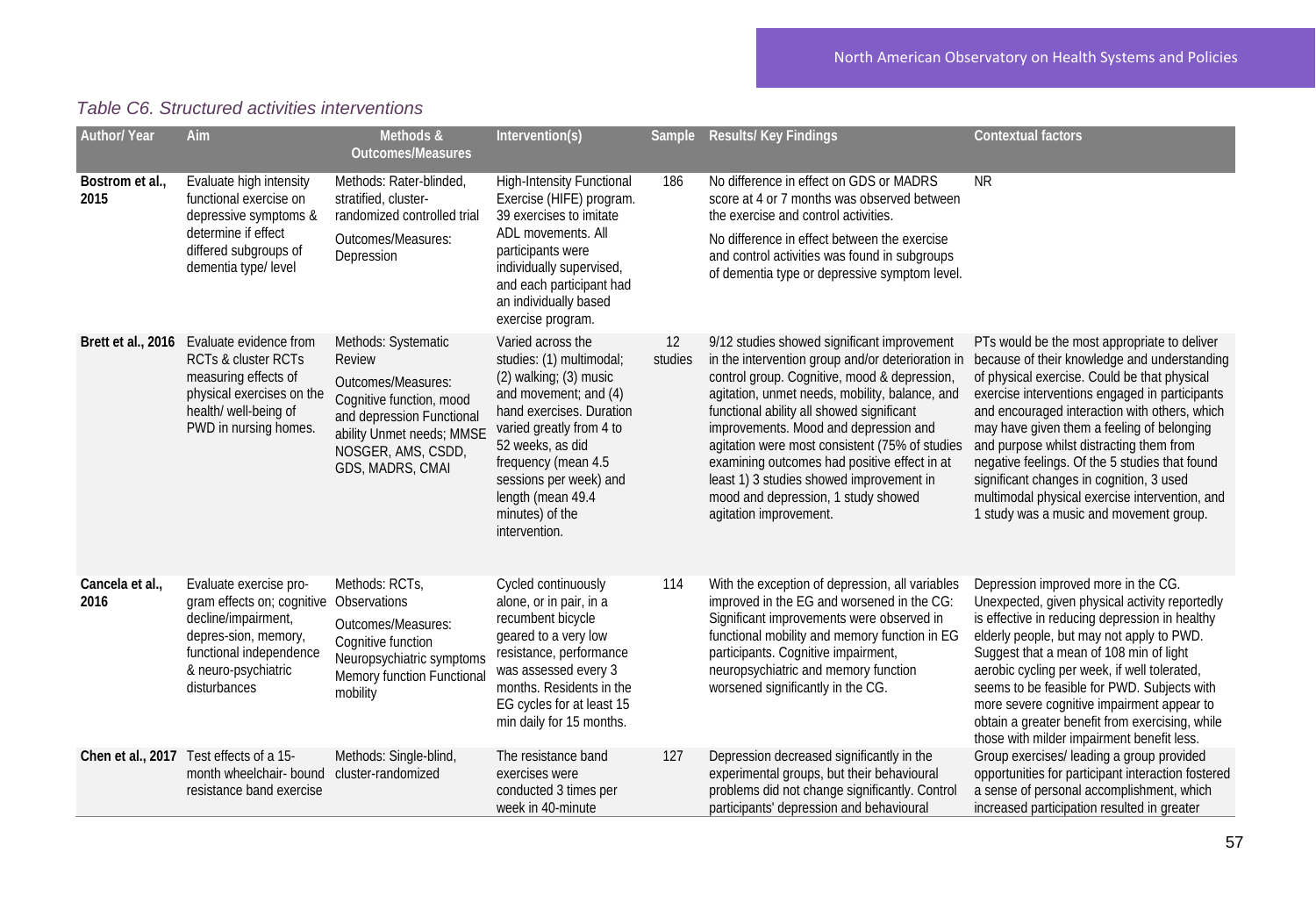|                          | program on BPSD of<br>wheelchair-bound PWD                                                                                                                                                      | controlled trial with<br>repeated measures<br>Outcomes/Measures:<br><b>Depression Behavioral</b><br>problems; CSDD, Clifton<br>Assessment Procedures for<br>the Elderly-Behavior Rating<br>Scale | sessions in two<br>sequences: volunteer-led<br>sessions for first 6<br>months (Stage I), DVD<br>quided sessions for the<br>next 9 months (Stage II).                                                                                   |    | problems became more severe. The<br>application of DVD-guided technology can<br>relieve the shortage of manpower and make<br>routine, long-term resistance band exercises<br>more feasible.                                                                                                                                                                                                                                                                                                                 | positive emotional effects. Low withdrawal and<br>high attendance rates are attributable to the<br>regular volunteers from their nursing homes<br>acted as program instructors, knew the<br>participants and built trusting relationships with<br>them.                                                                                                                                                                                                                                                                                                                                         |
|--------------------------|-------------------------------------------------------------------------------------------------------------------------------------------------------------------------------------------------|--------------------------------------------------------------------------------------------------------------------------------------------------------------------------------------------------|----------------------------------------------------------------------------------------------------------------------------------------------------------------------------------------------------------------------------------------|----|-------------------------------------------------------------------------------------------------------------------------------------------------------------------------------------------------------------------------------------------------------------------------------------------------------------------------------------------------------------------------------------------------------------------------------------------------------------------------------------------------------------|-------------------------------------------------------------------------------------------------------------------------------------------------------------------------------------------------------------------------------------------------------------------------------------------------------------------------------------------------------------------------------------------------------------------------------------------------------------------------------------------------------------------------------------------------------------------------------------------------|
| Henskens et al.,<br>2018 | Compare the effect of;<br>ADL training,<br>multicomponent exercise<br>training, and combined<br>ADL & exercise training<br>on cognitive/physical<br>functions, mood, and<br>behavioral problems | Methods: RCT<br>Outcomes/Measures: ADL<br>ability Cognitive function<br><b>Physical functions Mood</b><br>Behaviour                                                                              | Combined exercise (i.e.,<br>aerobic and strength),<br>and ADL training. All<br>sessions were group-<br>based (4-6 residents)<br>and took place 3 times<br>per week for 6 months.                                                       | 87 | On average over time, ADL training had a<br>significant positive effect on depressive<br>symptoms among men. Comparing exercise to<br>no exercise; no significant effect of on<br>depressive symptoms/ apathy, 3 subscales<br>and total CMAI score.<br>Found that a 6-month ADL training positively<br>affects cognitive, physical, and mood<br>outcomes. Positive effects were found for<br>executive function, shown after 6 months, and<br>were reflected in improvements in verbal<br>category fluency. | Cannot conclude which ADL training aspects<br>contributed to the positive outcomes: may be<br>motivation from staff, the cues, physical<br>activity, practice itself, the one-on-one<br>attention, or a combination. Effects of ADL<br>training may not be solely contributable to<br>increased physical activity, may also be due to<br>the personal guidance and repeated practice of<br>basic skills, paired with promoting<br>independence and psychological well-being. It<br>is possible that more improvement would have<br>occurred in the exercise group with individual<br>treatment. |
| Houser et al.,<br>2014   | To examine whether the<br>TimeSlips intervention is<br>associated with reduced<br>mood and behavioral<br>symptoms in PWD in<br><b>LTC</b>                                                       | Methods: RCT;<br>observations<br>Outcomes/Measures: Mood<br>Behaviour                                                                                                                            | TimeSlips encourages<br>drawing on creativity and<br>imagination over memory<br>or fact. A staged picture<br>is distributed, and<br>facilitators encourage<br>input from all partici-<br>pants as a collective<br>narrative is formed. | 20 | When comparing intervention with control<br>groups with respect to the two primary<br>outcomes of mood and behavior, there was no<br>statistically significant effects.                                                                                                                                                                                                                                                                                                                                     | <b>NR</b>                                                                                                                                                                                                                                                                                                                                                                                                                                                                                                                                                                                       |
| Hsieh et al.,<br>2015    | Investigate if the<br>Laughing Oigong<br>Program could help<br>decrease depressive<br>tendencies & lowered<br>moods states                                                                      | Methods: Quasi-<br>experimental;<br>Questionnaire<br>Outcomes/Measures: ALDs<br><b>Cognition Mood</b><br>Depression;<br>BI of ADL, MMSE Faces<br>Scale GDS Salivary cortisol                     | Participants in the<br>experimental group<br>attended the LQP carried<br>out by a trained LQP<br>practitioner for 50-60<br>min, twice a week for 4<br>weeks. Experimental<br>participants attended a<br>total of 8 interventions.      | 66 | Experimental group showed significant<br>improvement in their cognitive functioning,<br>LQP group showed significant improvement in<br>their mood states compared to control group.<br>Participants in the LQP group showed<br>significant improvement in their depression<br>scores compared with participants in the<br>control group.                                                                                                                                                                    | Authors did not mention contextual<br>mechanisms.                                                                                                                                                                                                                                                                                                                                                                                                                                                                                                                                               |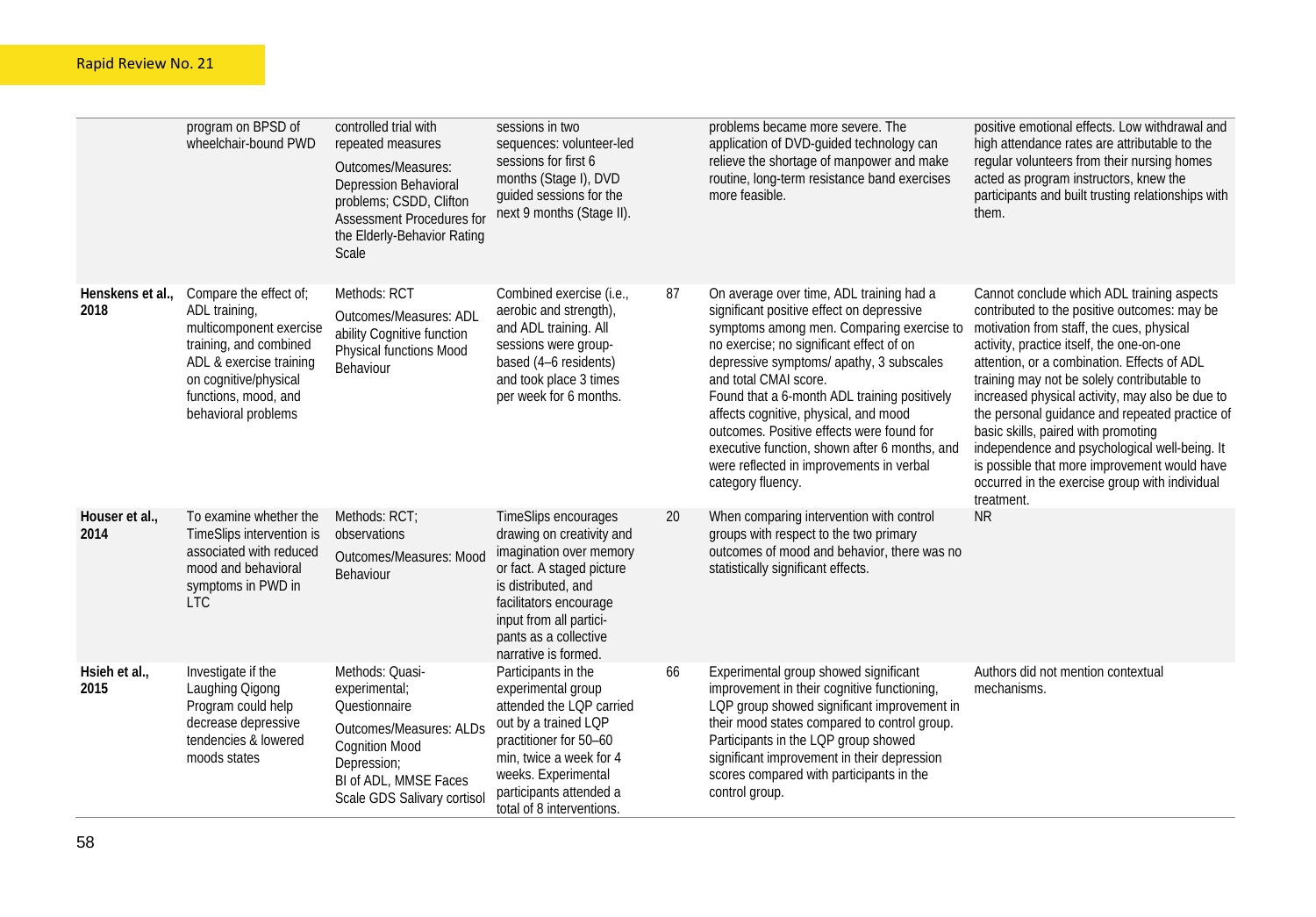| Neville et al.,<br>2014 | To explore the effects of<br>a dementia-specific,<br>aquatic exercise<br>intervention on<br>behavioural &<br>psychological symptoms<br>in PWD | Methods: Pilot Study<br>Outcomes/Measures: PW-<br>BCIP (+/-affective states &<br>engagement behaviours),<br>and RMBPC (BPSD), the<br>caregiver's (RACF<br>registered nurse) reaction<br>to these behaviours. | 12-week intervention<br>consisting of aquatic<br>exercises for strength,<br>agility, flexibility, balance<br>and relaxation (45<br>minutes at a time for a<br>group of 5-7 PWD, twice<br>weekly).                              | 11  | Statistically significant declines in the RMBPC<br>and PW-BCIP. Median values in psychological<br>well-being increased from T1 (32.5) to T3<br>(38.0), declined slightly at T4 (36.0). A<br>significant decrease in the number of BPSD,<br>from median of 2.0 (T1) to 0.0 (T3, T4).<br>Significant decrease in the degree to which<br>these behaviours distressed RACF staff, a<br>statistically significant difference across the<br>four time points for psychological well-being. | Program was evidenced-based, designed by<br>an exercise physiologist who was in<br>consultation with dementia experts. Each adult<br>had a volunteer with them in the pool; a 1:1<br>ratio. Decline from T3 to T4 may have been<br>due to one RACF going into quarantine status.<br>This intervention was associated with an<br>improvement in psychological well-being, but<br>because of multifaceted nature, not possible in<br>to pinpoint the most effective component. |
|-------------------------|-----------------------------------------------------------------------------------------------------------------------------------------------|--------------------------------------------------------------------------------------------------------------------------------------------------------------------------------------------------------------|--------------------------------------------------------------------------------------------------------------------------------------------------------------------------------------------------------------------------------|-----|--------------------------------------------------------------------------------------------------------------------------------------------------------------------------------------------------------------------------------------------------------------------------------------------------------------------------------------------------------------------------------------------------------------------------------------------------------------------------------------|------------------------------------------------------------------------------------------------------------------------------------------------------------------------------------------------------------------------------------------------------------------------------------------------------------------------------------------------------------------------------------------------------------------------------------------------------------------------------|
| Telenius et al.<br>2015 | Investigate changes in<br>physical function &<br>mental health; baseline to<br>6 months follow-up and<br>during detraining period             | Methods: Single blinded<br><b>RCT</b><br>Outcomes/Measures:<br>Physical function, mental<br>health                                                                                                           | 3-6 participants at each<br>nursing home exercised<br>2x per week for 12 weeks<br>with physiotherapy<br>sessions (50-60 mins.).<br>All exercises were<br>individually tailored,<br>instructed and<br>supervised.               | 170 | 12-week intensive function program had long-<br>term effect after three months of detraining on<br>balance. EG improved both balance ad<br>strength during strength training period while<br>the CG improved in balance and declined in<br>strength. From baseline to 6 months<br>assessment, the EG improved on the NPI sub<br>score and all sub-scores while the CG<br>deteriorated on these scores.                                                                               | Possible effect of exercise on agitation is<br>demonstrated after intervention period of 12<br>weeks followed by a detraining period of 12<br>weeks. Encouragement and stimulation to be<br>physically active is of great importance, and<br>access to rehabilitation staff seems crucial to<br>achieve improvements in function among<br>nursing home residents. Physical training<br>needs to be on-going to be successful.                                                |
| Traynor et al.,<br>2018 | Evaluate effect of a<br>structured program on<br>agitation, QOL,<br>wandering, and mobility<br>of PWD, using in house<br>resources            | Methods: Quasi-<br>experimental pre-test and<br>post-test<br>Outcomes/Measures:<br>Agitation and wandering                                                                                                   | Structured physical<br>activity (PA) program by<br>physiotherapists,<br>physiotherapy aides and<br>diversional therapy staff-<br>3 times per week for 30<br>mins over 16 weeks                                                 | 72  | Statistically significant decrease in agitated<br>behaviours, aggressive behaviours and<br>physically non-aggressive behaviours, eloping<br>behaviours following the structure PA program.<br>Trend of decreased verbal agitation, persistent<br>walking.                                                                                                                                                                                                                            | Extensive consultation activity used workshops<br>to consult with/ train the care home staff to<br>develop the content for structured PA program,<br>motivated staff. Workload was allocated by the<br>Directors of Nursing and physiotherapist<br>manager to nursing, organizational support at<br>the highest levels ensured intervention was<br>consistently implemented.                                                                                                 |
| Tse et al., 2018        | Explore the effectiveness<br>of play activities program<br>among nursing home<br>residents with dementia                                      | Methods: Clustered RCT<br>Outcomes/Measures:<br>Behavioural symptoms,<br>functional mobility, pain,<br>happiness/depression,<br>cognitive function/functional<br>status, and social<br>involvement           | Play activities Program<br>(PAP) 8-week program1<br>hour session each week<br>over 8 weeks 10 mins of<br>warm up, 20 mins of play<br>activities, 10 mins of cool<br>down. Each session had<br>a theme that involved a<br>game. | 29  | No significant differences in pain level between<br>the two groups. Significant treatment effects on<br>pain, depression level and happiness level. No<br>significant effects on ADLs, happiness, social<br>engagement, behavioural symptoms &<br>mobility. Significant effects on pain intensity<br>and satisfaction with non-pharmacological<br>effects on pain intensity and satisfaction with<br>non-pharma therapy.                                                             | PAP has positive impacts on the nursing home<br>residents with dementia with regard to the pain<br>situation and psychological parameters<br>Treatment effects of PAP included reduction in<br>pain intensity and depressive symptoms, as<br>well as improvement in happiness level<br>Dementia residents expressed happiness over<br>sevenfold more often during recreation time<br>than during ordinary time.                                                              |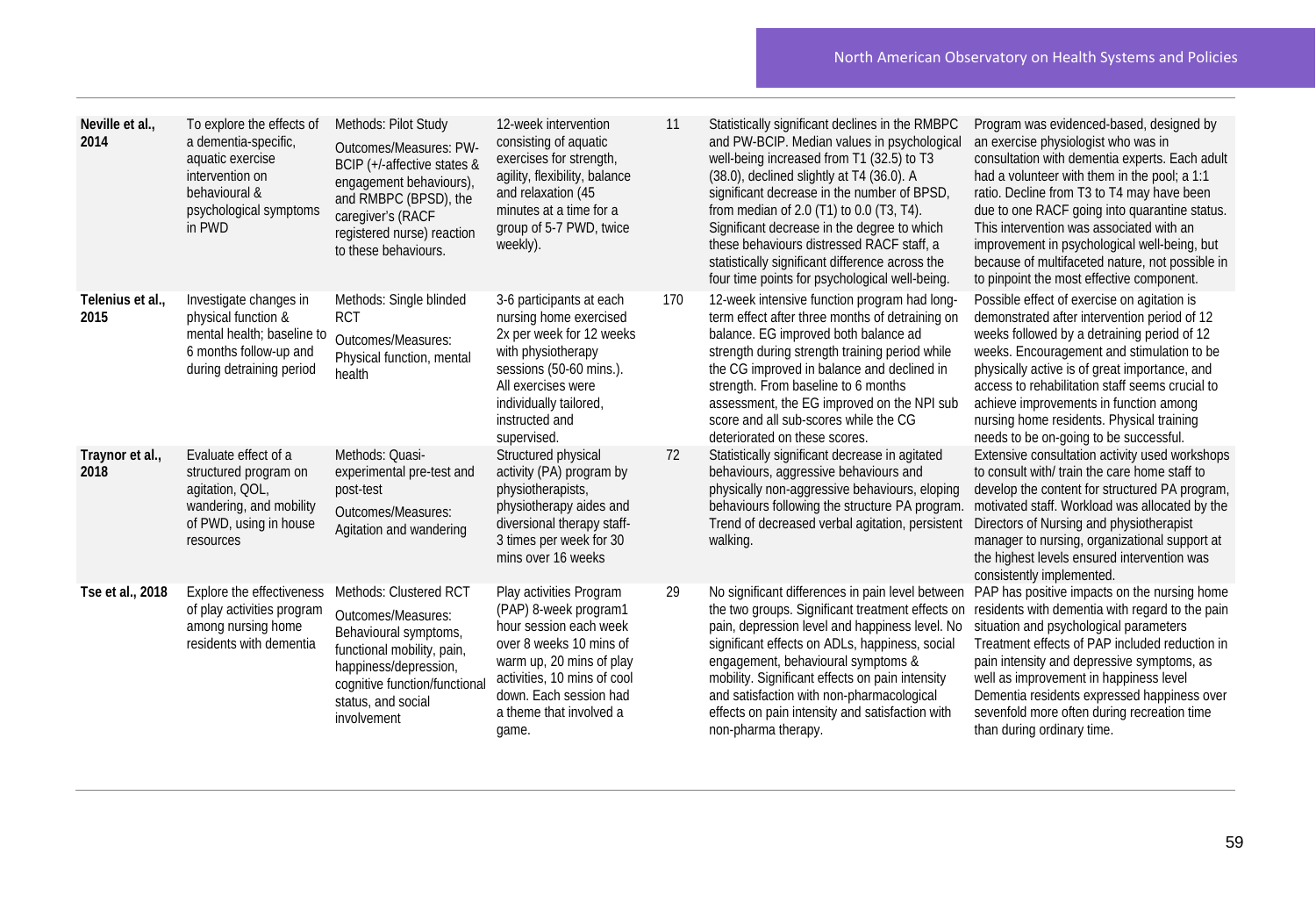# *Table C7. Staff training and education*

| <b>Author/ Year</b>         | Aim                                                                                                                                                                                                        | Methods &<br><b>Outcomes/Measures</b>                                                                                                                                                                                                     | Intervention(s)                                                                                                                                                                      | Sample | Results/ Key Findings                                                                                                                                                                                                                                                                                                                                                                                                                                                                | <b>Contextual factors</b>                                                                                                                                                                                                                                                                                                                                                                                                                                                                                                       |
|-----------------------------|------------------------------------------------------------------------------------------------------------------------------------------------------------------------------------------------------------|-------------------------------------------------------------------------------------------------------------------------------------------------------------------------------------------------------------------------------------------|--------------------------------------------------------------------------------------------------------------------------------------------------------------------------------------|--------|--------------------------------------------------------------------------------------------------------------------------------------------------------------------------------------------------------------------------------------------------------------------------------------------------------------------------------------------------------------------------------------------------------------------------------------------------------------------------------------|---------------------------------------------------------------------------------------------------------------------------------------------------------------------------------------------------------------------------------------------------------------------------------------------------------------------------------------------------------------------------------------------------------------------------------------------------------------------------------------------------------------------------------|
| Chen et al.,<br>2015        | Compare effect of the<br>Pain Recognition and<br>Treatment (PRT)<br>protocol with basic<br>pain education versus<br>basic pain education<br>improving pain<br>management<br>performance of RNs<br>for PWD. | Methods: Cluster RCT;<br>Questionnaires +<br>Observation<br>Outcomes/Measures:<br>Pain intensity and pain<br>behaviours Agitated<br>behaviors, referrals;<br>MMSE, BI, VDS, PAI-<br>NAD, CMAI, use of non-<br>pharmalogical<br>strategies | PRT protocol: (1)<br>Primary pain<br>assessment; (2)<br>Secondary pain<br>assessment<br>(comprehensive); (3)<br>Pain treatment; (4)<br>Reassessment at<br>regular intervals.         | 170    | The experimental group of nurses used<br>significantly more weekly non-pharmalogical<br>strategies and referrals at post intervention,<br>and the cognitively impaired residents had<br>significantly lower weekly average scores on<br>both VDS and PAIN-AD. Cognitively impaired<br>residents in the EG had fewer verbal and<br>behavioral expression of pain than those in<br>the CG. No significant differences between<br>groups in agitated behaviors.                         | Positive effects in non-pharmalogical<br>substitutions were not seen at 3-month<br>follow-up. Teaching and implementing the<br>PRT protocol more effective at improving<br>RN's pain management capabilities than<br>basic education. PRT protocol not only<br>enhanced knowledge but, by standardizing<br>the care process, it increased level of<br>implementation, thus adequate pain<br>management and the relief. Suggests that the<br>heavy workloads of RNs may reduce their<br>intention to continue with intervention. |
| Gozalo et al.,<br>2014      | Evaluate the<br>effectiveness of the<br>Bathing Without a<br>Battle in reducing<br>physical and verbal<br>aggressive behaviors<br>for nursing home<br><b>PWD</b>                                           | Methods: RCT;<br><b>Observations</b><br>Outcomes/Measures:<br>Rate of physical/verbal<br>aggressive behaviours,<br>agitated behaviours,<br><b>Bath duration Bath</b><br>modality Antipsychotic<br>medications; CAREBA                     | BWAB; different<br>communication<br>techniques to make<br>bathing safe and<br>comfortable for the<br>persons receiving and<br>giving care, regulates<br>the physical<br>environment. | 240    | Consistent with training, showers declined<br>more than 10% and use of in-bed bathing<br>increased 17%. Bath duration significantly<br>decreased (1.5 minutes, or 15%, per bath).<br>Fewer residents demonstrating aggressive or<br>agitated behaviors after the intervention.<br>BWAB was associated with a 15.2%<br>reduction of time that residents were<br>observed to be calling for help, statistically<br>significant.                                                        | BWAB is successful when it becomes part of<br>a facility-wide culture change, managers<br>informed of implementation processes/<br>benefits to provide support and encourage<br>revision of procedures. Train-the-trainer<br>implementation model; using multiple in-staff<br>trainers allows for customization to staff/<br>resident needs, thus reducing the costs of<br>training, maintaining continuity of the<br>intervention, reducing risk of losing trainer.                                                            |
| Levy-Storms et<br>al., 2016 | To improve CNAs'<br>therapeutic techniques<br>for relating to agitated<br>residents during care                                                                                                            | Methods: Mixed effect<br>Poisson regression<br>Outcomes/Measures:<br>Poisson variables:<br>count of the number of<br>refusals across time<br>intervals, CNAs<br>communication<br>behaviour                                                | Training for CNAs to<br>provide feeding<br>assistance to patients<br>with dementia, videos to<br>evaluate                                                                            | 16     | At post-test all counts of therapeutic<br>communication behaviours increased<br>significantly by 35%. 81% decrease in<br>resident's refusals (not significant). At post-<br>test, 2/4 of the therapeutic communication<br>behaviors had significant effects on residents'<br>refusals. No effect of the intervention as a<br>whole on residents' refusals but did improve<br>CNAs' communication. Significant negative<br>association with refusals at post-test but not<br>pretest. | Direct/redirect and sitting in front both were<br>negatively associated with the count of<br>residents' refusals. When CNAs used the<br>communication techniques as needed, they<br>would be engaging in person-centered care.<br>Emotional connection techniques with CNAs<br>represent fundamental aspects of humanity<br>currently not substantively or meaningfully<br>addressed in existing training or research.                                                                                                          |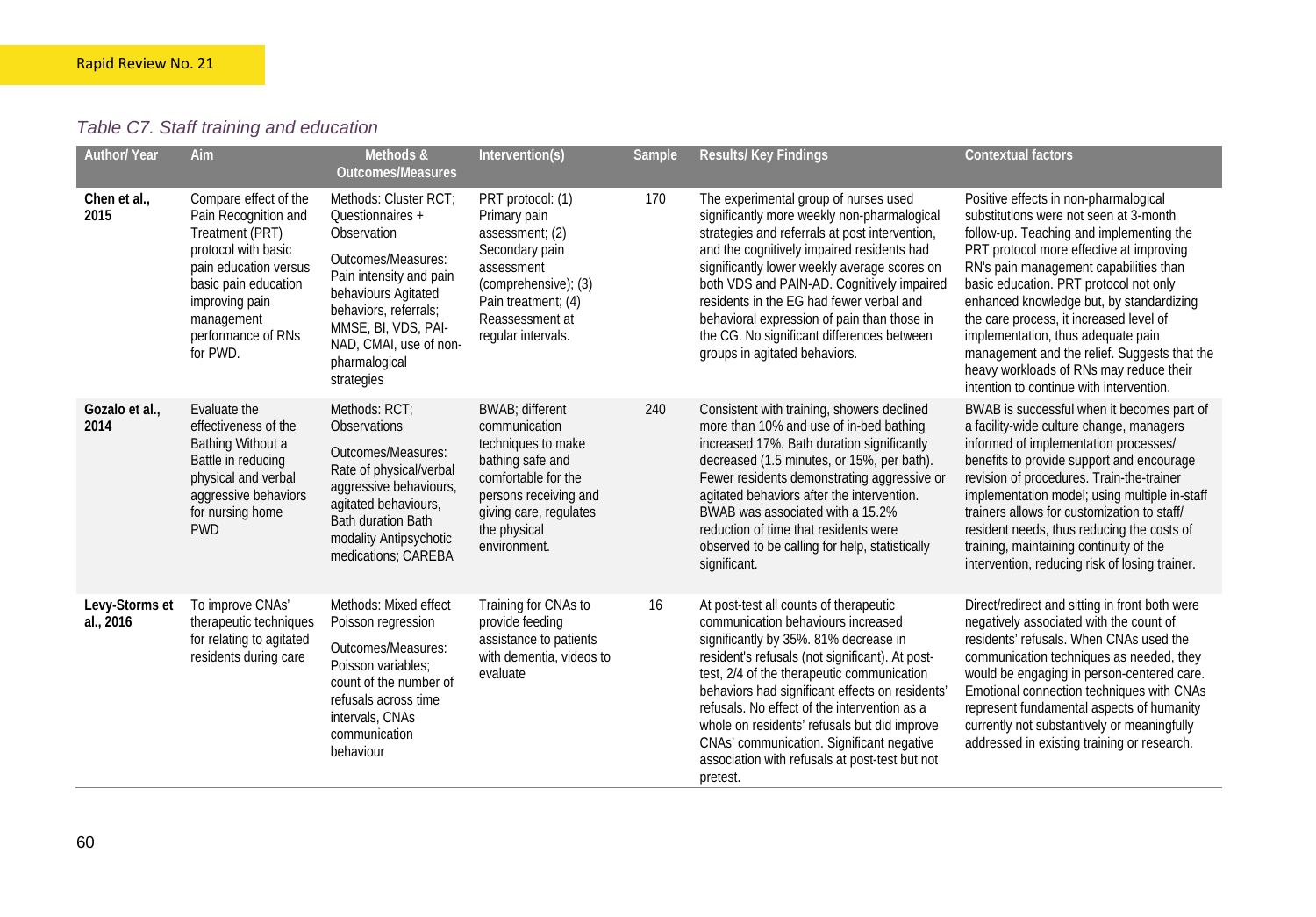| McCabe et al.,<br>2015  | To evaluate a training<br>program to assist staff<br>to manage BPSD in<br>residential care                                                                                                                          | Methods: RCT<br>Outcomes/Measures:<br>Changes in BPSD;<br>CMAI and frequency/<br>duration of challenging<br>behaviors. Changes in<br>staff adjustment.                           | Four staff training<br>conditions: (1) training<br>in the use of a BPSD-<br>structured clinical<br>protocol, plus external<br>clinical support, (2) a<br>workshop on BPSD,<br>plus external clinical<br>support, (3) training in<br>the use of structured<br>clinical protocol alone,<br>and (4) care as usual.     | Staff ( $n =$<br>204) and<br>residents<br>$(n = 187)$ | Both conditions including training improved<br>challenging behaviours, but effects were not<br>maintained without clinical support. Training/<br>support condition sustained improvements in<br>both staff & resident variables, other<br>conditions only improved in some variables.<br>BPSD lowered in all intervention conditions.<br>Significant time effects were found for the<br>training/ support condition and the training<br>condition. Intervention reduced the frequency<br>of the referred behaviour, perceived<br>disruptiveness, staff stress, and CMAI<br>frequency, and more generic staff measures. | When the protocol was available but clinical<br>support was not offered, there was<br>improvement in behaviour (CMAI) up to three<br>months, but this was not maintained.<br>Sustained improvement in staff self-efficacy<br>in dementia care including ability to manage<br>challenging behavior. In the clinical support<br>only condition, staff were less stressed by the<br>behaviour, perceived it as less challenging. In<br>the training only condition, no effect on other<br>variables Could be that the mere benefits of<br>being in an intervention are wearing off on<br>the CMAI score. |
|-------------------------|---------------------------------------------------------------------------------------------------------------------------------------------------------------------------------------------------------------------|----------------------------------------------------------------------------------------------------------------------------------------------------------------------------------|---------------------------------------------------------------------------------------------------------------------------------------------------------------------------------------------------------------------------------------------------------------------------------------------------------------------|-------------------------------------------------------|------------------------------------------------------------------------------------------------------------------------------------------------------------------------------------------------------------------------------------------------------------------------------------------------------------------------------------------------------------------------------------------------------------------------------------------------------------------------------------------------------------------------------------------------------------------------------------------------------------------------|-------------------------------------------------------------------------------------------------------------------------------------------------------------------------------------------------------------------------------------------------------------------------------------------------------------------------------------------------------------------------------------------------------------------------------------------------------------------------------------------------------------------------------------------------------------------------------------------------------|
| Meillor et al.,<br>2015 | Investigate if the<br>addition of clinical<br>support in the McCabe<br>study improved<br>compliance with<br>structured protocol,<br>and if compliance was<br>related to greater<br>long-term reductions<br>in BPSD. | Methods: Compliance<br>study based on<br>previous larger study<br>Outcomes/Measures:<br>Compliance ratings;<br>adherence to the<br>protocol and<br>challenging behaviour         | 4 staff training<br>conditions: (1) training<br>in the use of a BPSD-<br>structured clinical<br>protocol, plus external<br>clinical support, (2) a<br>workshop on BPSD,<br>plus external clinical<br>support, (3) training in<br>the use of the<br>structured clinical<br>protocol alone, and (4)<br>care as usual. | 101; 8<br>Facilities                                  | Significant higher ratings of compliance were<br>found in the clinical support condition,<br>compared to none. Compliance was not<br>significantly associated with CMAI score,<br>stress or disruption, but an interaction effect-<br>higher compliance ratings associated with<br>higher CMAI scores, inverse occurred with no<br>clinical condition. Higher compliance ratings<br>were significantly associated with higher<br>stress levels and perceived disruption at T2<br>but not T3. Absence of regular support<br>resulted in very low compliance levels.                                                     | Compliance effects are likely to be linked to<br>clinical support; proactive approach,<br>quidance and ongoing support. Absence of<br>mental health consultations and instrumental<br>support can seriously impede<br>implementation. Increase in stress and<br>disruption may have resulted from purposeful<br>focus on identifying challenging behaviour as<br>part of clinical protocol. Higher levels of<br>stress may be caused too by higher workload<br>from implementation. Interventions may have<br>led to greater understanding of BPSD and<br>increased sensitivity/ awareness.           |
| Pieper et al.,<br>2016  | Assess whether<br>implementation of a<br>stepwise<br>multicomponent<br>intervention is<br>effective at reducing<br>challenging<br>behavior/depression in<br>NH residents with<br>advanced dementia                  | Methods: Clustered<br><b>RCT</b><br>Outcomes/Measures:<br>Agitation (CMAI),<br>psychotropic medication<br>use, NPS (NPI-NH),<br>and symptoms of<br>depression (CSDD,<br>MDS-DRS) | Comprehensive<br>stepwise<br>multidisciplinary<br>training, STA OP!<br>protocol; the control<br>condition received<br>training on general<br>nursing skills, dementia<br>management and pain<br>without the stepwise<br>component.                                                                                  | 288                                                   | Overall effect of intervention on challenging<br>behavior & depression; decreased CMAI<br>(avg. of 4.07pts), decreased NPI-NH (avg. of<br>3.57 pts), decreased CSDD (avg. of 1.59pts)<br>and MDS-DRS (avg. of 1.4pts). Scores were<br>significantly lower in IG than CG. Significant<br>reduction in anti-depressants; non-significant<br>reduction in anti-psychotics, anxiolytics and<br>hypnotic sedatives. The effect was<br>experienced at 3 and six months, stronger at<br>six months.                                                                                                                           | One reason for non-significant findings in<br>medication reduction might be that the<br>physicians were not coached enough in<br>decreasing psychotropic medication when<br>starting the STA OP! protocol.                                                                                                                                                                                                                                                                                                                                                                                            |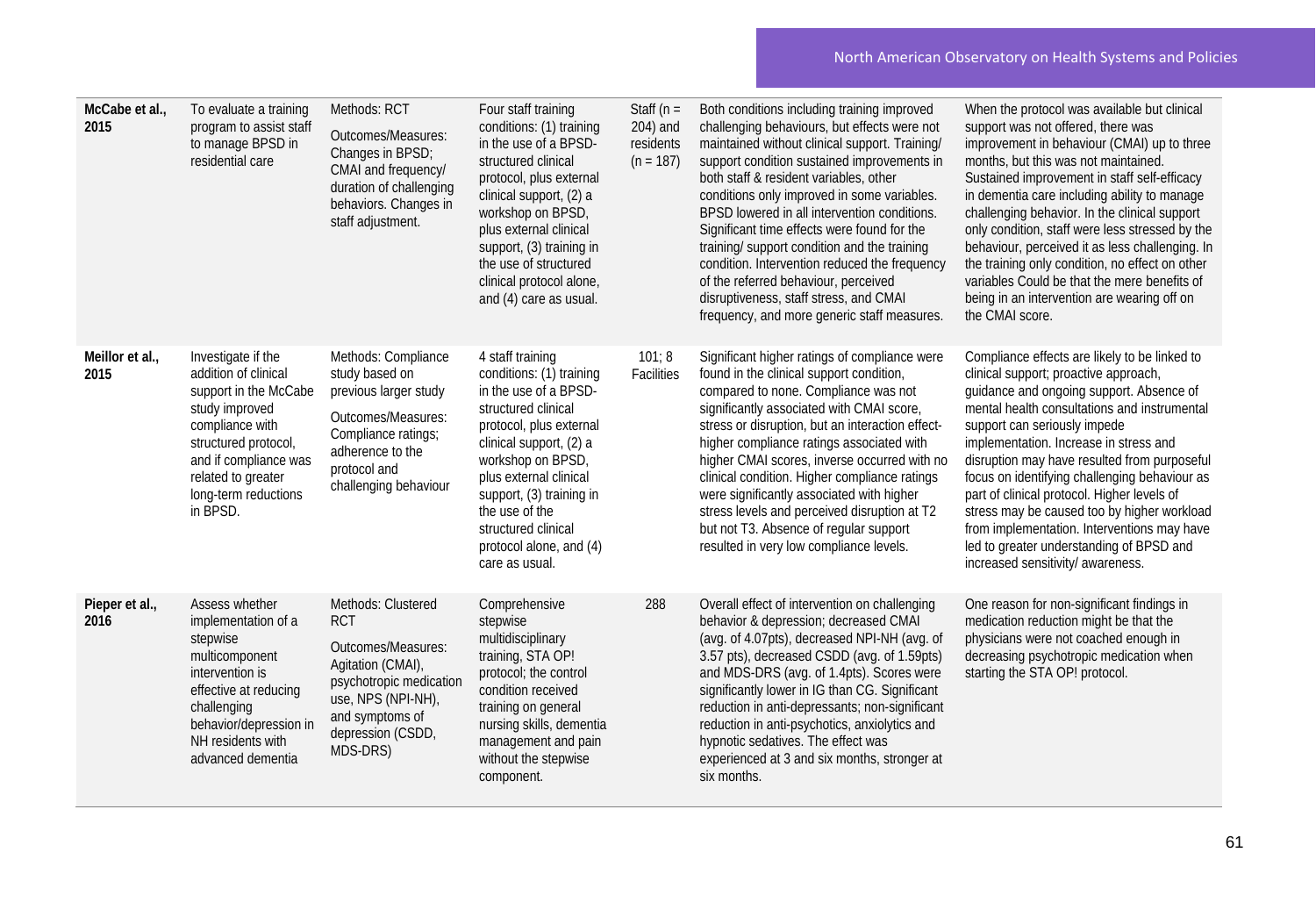| Resnick et al.,<br>2016 | Test feasibility and<br>preliminary efficacy of<br>the EIT-4-BPSD using<br>parts of the Reach,<br>Effectiveness,<br>Adoption,<br>Implementation &<br>Maintenance model                                                | Methods: Single group<br>repeated-measures<br>study<br>Outcomes/Measures:<br>Pain, agitation, function,<br>resistive behaviour,<br>QOL, depressive<br>symptoms, antidepress-<br>ants, anxiolytics,<br>antipsychotics, care<br>plans | Evidence Integration<br>Triangle for BPSD,<br>implemented by<br>research nurse with<br>internal champion and<br>stakeholders using 4<br>step approach; (1)<br>assessment of policies<br>and environment; (2)<br>staff education; (3) PCC<br>plans; and, $(4)$<br>mentoring/motivating of<br>staff.   | 21                  | Significant decrease in agitation and increase<br>in QOL. Nonsignificant decrease in<br>depressive symptoms from baseline to follow-<br>up. No significant changes in pain or function<br>or in use of psychotropic medications.<br>Significant increase of symptoms that had<br>behavioural interventions incorporated into<br>the care plan. Active and full participation<br>among stakeholder teams at each of the<br>monthly meetings.                                                        | Revisions to program should include the<br>incorporation of prescribers of psychotropic<br>medications on the stakeholder team,<br>consideration of additional measures that<br>may be more appropriate for residents with<br>moderate to severe dementia with regard to<br>function and quality of life, and inclusion of an<br>observation measure of staff to indicate that<br>care plan approaches are being implemented<br>as intended.                          |
|-------------------------|-----------------------------------------------------------------------------------------------------------------------------------------------------------------------------------------------------------------------|-------------------------------------------------------------------------------------------------------------------------------------------------------------------------------------------------------------------------------------|------------------------------------------------------------------------------------------------------------------------------------------------------------------------------------------------------------------------------------------------------------------------------------------------------|---------------------|----------------------------------------------------------------------------------------------------------------------------------------------------------------------------------------------------------------------------------------------------------------------------------------------------------------------------------------------------------------------------------------------------------------------------------------------------------------------------------------------------|-----------------------------------------------------------------------------------------------------------------------------------------------------------------------------------------------------------------------------------------------------------------------------------------------------------------------------------------------------------------------------------------------------------------------------------------------------------------------|
| Ryan et al.,<br>2018    | Evaluate the utility of<br>the structured clinical<br>protocol in both<br>residential aged care<br>facilities (RAC) and<br>specialist disability<br>accommodation                                                     | Methods: Pilot study<br>Outcomes/Measures:<br>Changes in resident<br>BPSD and changes in<br>staff coping; NPI-NH                                                                                                                    | Structured clinical<br>protocol; emphasizes<br>PCC, bio-psychosocial<br>approach. Staff<br>attended two 90-minute<br>training sessions.<br>Clinical neuro-<br>psychologist provided<br>9-week training<br>package for behaviour<br>champions.                                                        | 13 PWD,<br>51 Staff | No significant reduction effect on BSPSDs in<br>the RAC as well as no significant reduction in<br>perceived level of organizational disruption<br>associated with the behaviours. In SDA rating<br>revealed significant reduction in BPSD.                                                                                                                                                                                                                                                         | Finding provide preliminary support for<br>feasibility and efficacy of a PND-specific<br>structured clinical protocol. Findings suggest<br>BPSD are amenable to change via context-<br>sensitive behaviourally focused approaches<br>that aim to respond to the individuals unmet<br>psychological, social and emotional needs.                                                                                                                                       |
| Testad et al.,<br>2016  | Evaluate the<br>effectiveness of a<br>tailored 7-month<br>training intervention<br>"Trust Before<br>Restraint "in reducing<br>use of restraints,<br>agitation,<br>antipsychotic<br>medications in PWD in<br><b>NH</b> | Methods: Cluster<br>randomized controlled<br>trial; Standardized<br>Interviews<br>Outcomes/Measures:<br>Use of restraint and<br>agitation, SMAI                                                                                     | Trust before restraint<br>intervention; 7 step<br>guidance group Manual<br>was provided to all staff.<br>Two phases; (1)<br>education and coaching<br>to support 4 teams of<br>facilitators consisting of<br>8 clinical research<br>nurses, (2) delivery of<br>the intervention within<br>2-4 weeks. | 274                 | Statistically significant differences between<br>IG and CG for age, ADL score, SMAI score,<br>and NPI sum score. Use of any restraint<br>reduced significantly in both the intervention<br>and control group, with a greater reduction<br>trend in the control group. Number of<br>episodes decreased from 33 at baseline to 23<br>at follow up There was significant reduction in<br>SMAI score in both the intervention group<br>and the follow-up group with a slightly higher<br>reduction CG. | Statistically significant reduction in the use of<br>restraint in all homes over the 7- month study<br>period. Use of restraint was almost<br>unchanged in treatment group. Findings may<br>be indicatory of a treatment response by care<br>staff, having received the TFT intervention<br>had increased awareness of the issues<br>associated with restraint use and were highly<br>motivated to identify and report restraint<br>compared to control counterparts. |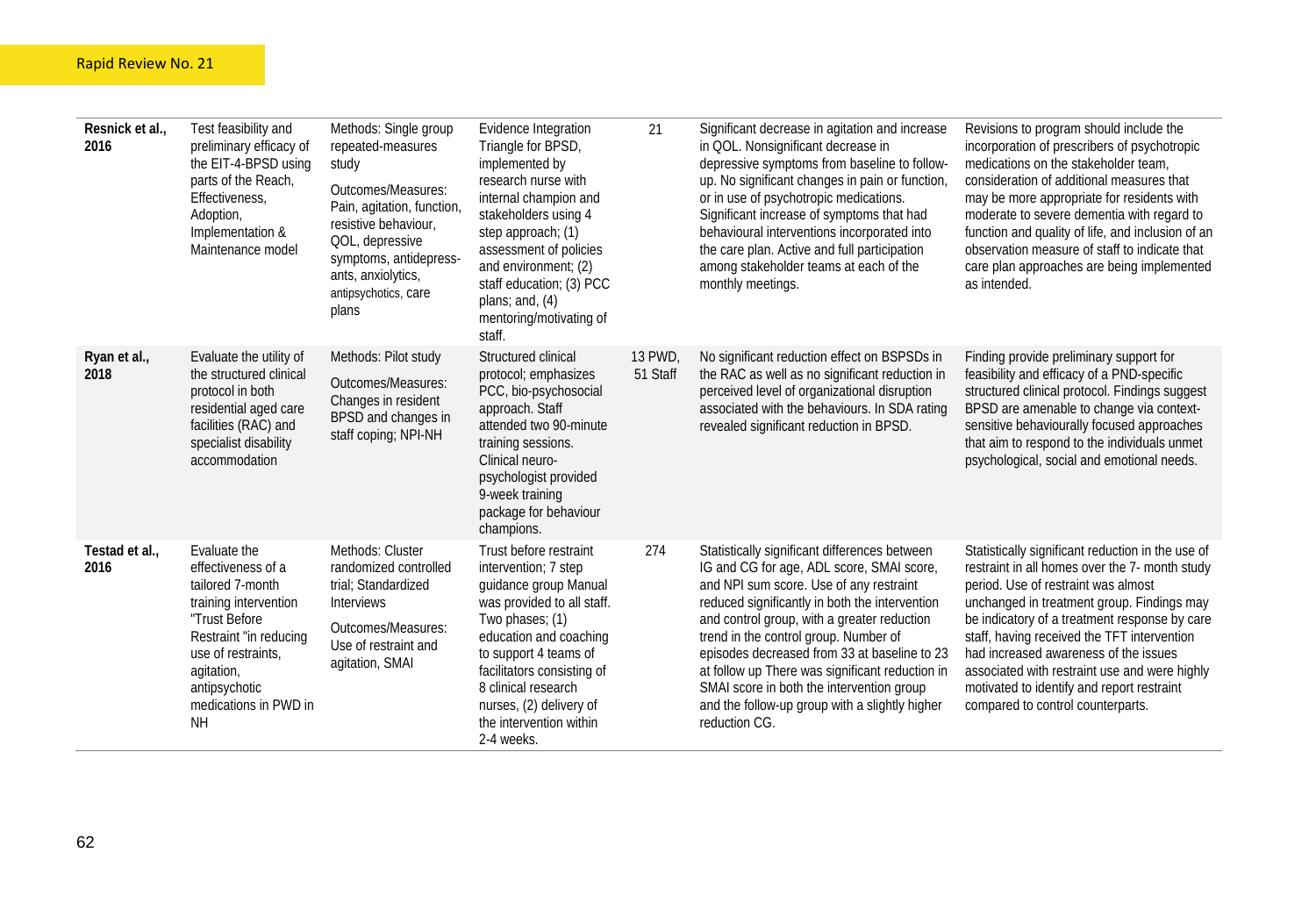| Tija et al., 2017       | Quantify the influence<br>of a large-scale<br>communication<br>training program on<br>NH antipsychotic use<br>called OASIS | Methods: Quasi-<br>experimental<br>longitudinal<br>Outcomes/Measures:<br>Prevalence of<br>antipsychotic use,<br>behaviour problems | OASIS program uses<br>an innovative training<br>curriculum built on a<br>hierarchy of needs by<br>MaslowOASIS reframes<br>challenging behaviour<br>as the communication<br>of unmet biological and<br>psychological needs.                     |                                                                                              | A decreased trend in prevalence of<br>antipsychotic use in the baseline period was<br>found for both Oasis NHs and the<br>comparison NHs. Estimates of the<br>antipsychotic use trend in the post-<br>intervention implementation period revealed<br>that while both OASIS NHs and the<br>comparisons NHs were experiencing<br>decreases, OASIS NHs experienced greater<br>declines.                                                                     | OASIS program was associated with a<br>reduction in antipsychotic use prevalence<br>during implementation, but it was not<br>sustained. Intervention had most measurable<br>influence in 6-month period of implementation<br>after a 3-month training period. Program to<br>understand resident communication and treat<br>the personhood without an overt focus on<br>antipsychotics can effectively reduce risky<br>medication use.                                                                      |
|-------------------------|----------------------------------------------------------------------------------------------------------------------------|------------------------------------------------------------------------------------------------------------------------------------|------------------------------------------------------------------------------------------------------------------------------------------------------------------------------------------------------------------------------------------------|----------------------------------------------------------------------------------------------|----------------------------------------------------------------------------------------------------------------------------------------------------------------------------------------------------------------------------------------------------------------------------------------------------------------------------------------------------------------------------------------------------------------------------------------------------------|------------------------------------------------------------------------------------------------------------------------------------------------------------------------------------------------------------------------------------------------------------------------------------------------------------------------------------------------------------------------------------------------------------------------------------------------------------------------------------------------------------|
| Zwijsen et al.,<br>2014 | Determine the effects<br>of the Grip on<br>Challenging Behavior<br>care program                                            | Methods: Cluster<br>Randomized Controlled<br>Trial<br>Outcomes/Measures:<br>Challenging behaviour;<br>CMAI, NPI-NH                 | Grip on Challenging<br>behaviour, an evidence<br>and practice-based care<br>program Consists of 4<br>steps: detection,<br>analysis, treatment, and<br>evaluation, Full training<br>for staff on program10<br>min sessions 3 times<br>per week. | 659<br>17<br>dementia<br>special<br>care units<br>across 17<br>different<br>nursing<br>homes | None of the analyses showed significant<br>differences in CMAI scores at baseline.<br>Intervention effect on CMAI scores was 3.2<br>between the intervention-intervention and the<br>control-control group when implementation<br>was good. A significant decrease in clinically<br>relevant symptoms of delusions, depression,<br>apathy, disinhibition, and AMB was found. No<br>significant effects were found in any of the<br>restraint categories. | Significant decrease of challenging behavior<br>was found in DSCU care program group for<br>over 8 months compared to control, but<br>smaller than expected. The frequency of the<br>use of the detection tool, which was<br>administered semi- annually, might have<br>resulted in the delayed effect in CMAI scores.<br>A decrease was found for several individual<br>NPI items but for the total number of clinically<br>relevant NPS a decrease was only found for<br>residents with severe dementia. |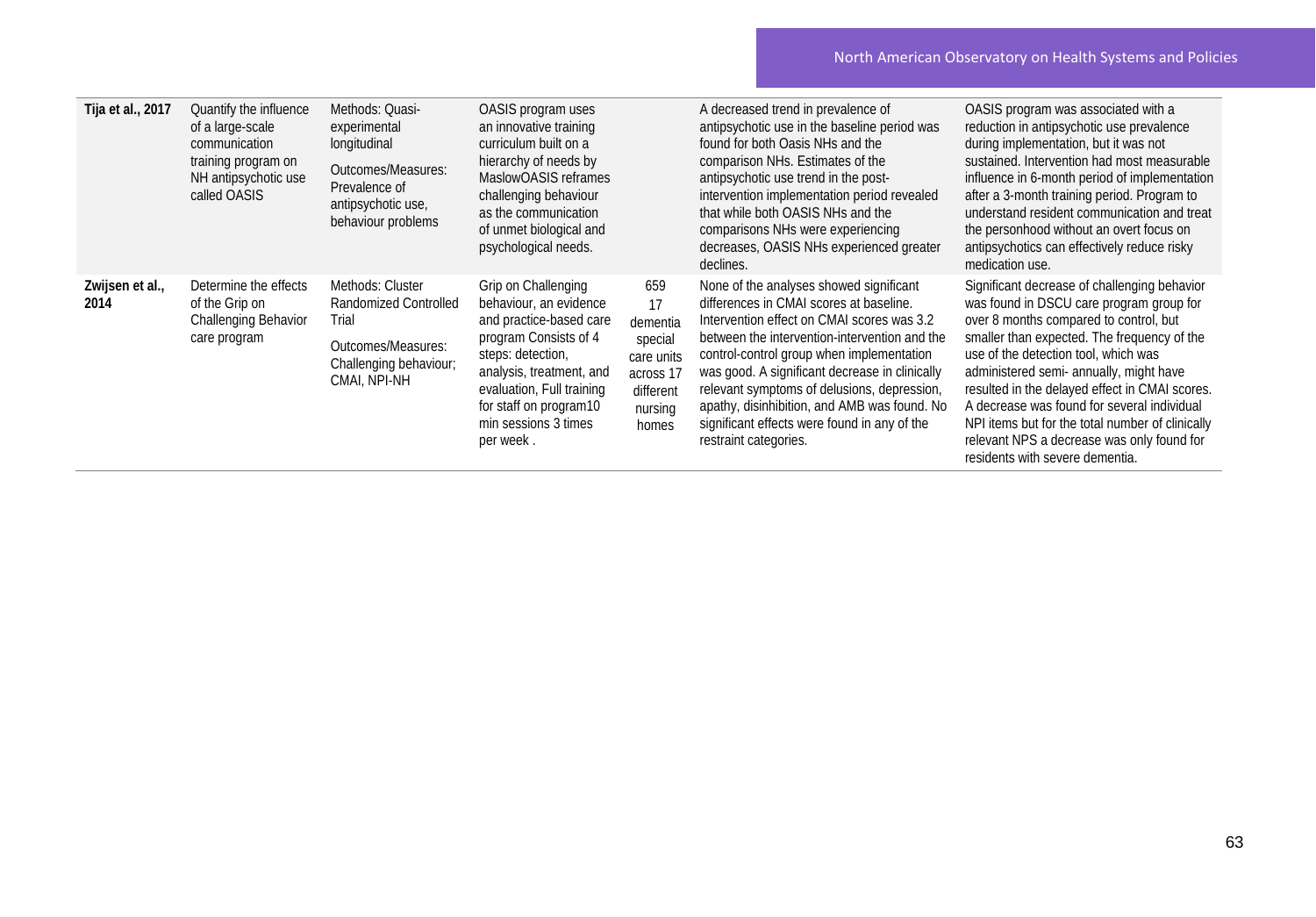### *Table C8. Environmental modifications*

| <b>Author/ Year</b>       | Aim                                                                                                                                   | Methods &<br><b>Outcomes/Measures</b>                                                                                                                                                                                              | Intervention(s)                                                                                                                                                           | Sample | Results/ Key Findings                                                                                                                                                                                                                                                                                                                                                                                      | <b>Contextual factors</b>                                                                                                                                                                                                                                                |
|---------------------------|---------------------------------------------------------------------------------------------------------------------------------------|------------------------------------------------------------------------------------------------------------------------------------------------------------------------------------------------------------------------------------|---------------------------------------------------------------------------------------------------------------------------------------------------------------------------|--------|------------------------------------------------------------------------------------------------------------------------------------------------------------------------------------------------------------------------------------------------------------------------------------------------------------------------------------------------------------------------------------------------------------|--------------------------------------------------------------------------------------------------------------------------------------------------------------------------------------------------------------------------------------------------------------------------|
| Figueiro et al.,<br>2014  | Test if lighting will<br>improve<br>objective/subjective<br>sleep levels, reduce<br>depression & agitation<br>in ADRD.                | Methods: Quasi-<br>experimental;<br>Observations<br>Outcomes/Measures:<br><b>Depression Agitation</b><br>ADLs Quality of sleep;<br>PSQI, MDS-ADL, CSDD,<br><b>CMAI</b>                                                             | Custom luminaires,<br>timer was programmed<br>to automatically turn on<br>all luminaires close<br>when resident woke up<br>(generally between 6-8<br>am) and off at 6 pm. | 14     | The present results showed white light<br>significantly improved sleep efficiency and<br>global PSQI scores, and decreased<br>depression (CSDD) and agitation (CMAI)<br>scores. The lighting intervention also<br>increased phasor magnitude, suggesting an<br>increase in circadian entrainment.                                                                                                          | <b>NR</b>                                                                                                                                                                                                                                                                |
| Konis et al.,<br>2018     | Examine effect of<br>daylight exposure<br>(indoor) on depression/<br>neuropsychiatric<br>symptoms in PWD in<br><b>LTC</b> communities | Methods: Pilot study,<br>non-randomized cluster<br>trial<br>Outcomes/Measures:<br>Depression (CSDD &<br>NPI-NH), two neuro-<br>vegetative types of<br>changes; appetite/eating<br>disorders, sleep/nighttime<br>behavior disorders | Increasing indoor<br>exposure to day light,<br>12-week study, 2<br>additional hours a day<br>of daylight exposure.                                                        | 77     | LuxAVG measures at daylight group were<br>significantly higher than in CG. IG showed an<br>average decrease over the trial in both NPI-<br>NH and CSDD, CG showed an average<br>increase in NPI-NH and CSDD. Average<br>CSDD score in IG reduced for those with<br>probable major depression by over 11 points,<br>to 5.6 (below threshold of 6 indicating<br>absence of significant depressive symptoms). | Significant differences between groups<br>(CSDD mean values) at baseline and<br>endpoint. Findings may be due to chance.<br>Does not discuss specific elements that might<br>lead to success.                                                                            |
| Tartarini et al.,<br>2017 | Gather quantitative<br>evidence on possible<br>correlation between<br>indoor air temperature<br>and agitation of PWD                  | Methods: Longitudinal<br>prospective cohort study,<br>Observational<br>Outcomes/Measures:<br>Agitated behaviours,<br>indoor air temperature,<br>time spent by each<br>resident in various areas<br>in NH                           | Indoor temperature<br>adjustment<br>Temperature ranged<br>from 33.6°C to 16.2°C.                                                                                          | 330    | CMAI total frequency scores increased when<br>residents were exposed to either relatively<br>cold or warm indoor temperatures at a<br>statistically significant level. Agitation was<br>significantly correlated with the amount of<br>hours residents were exposed to<br>temperatures higher than 26°C and lower<br>than 20°C.                                                                            | Exposure of resident's to temperatures<br>outside of the comfort range did not only<br>have negative impact on their comfort but<br>also negatively affected their behaviours,<br>specifically agitation.<br>Best results when temperatures were<br>between 26 and 20°C. |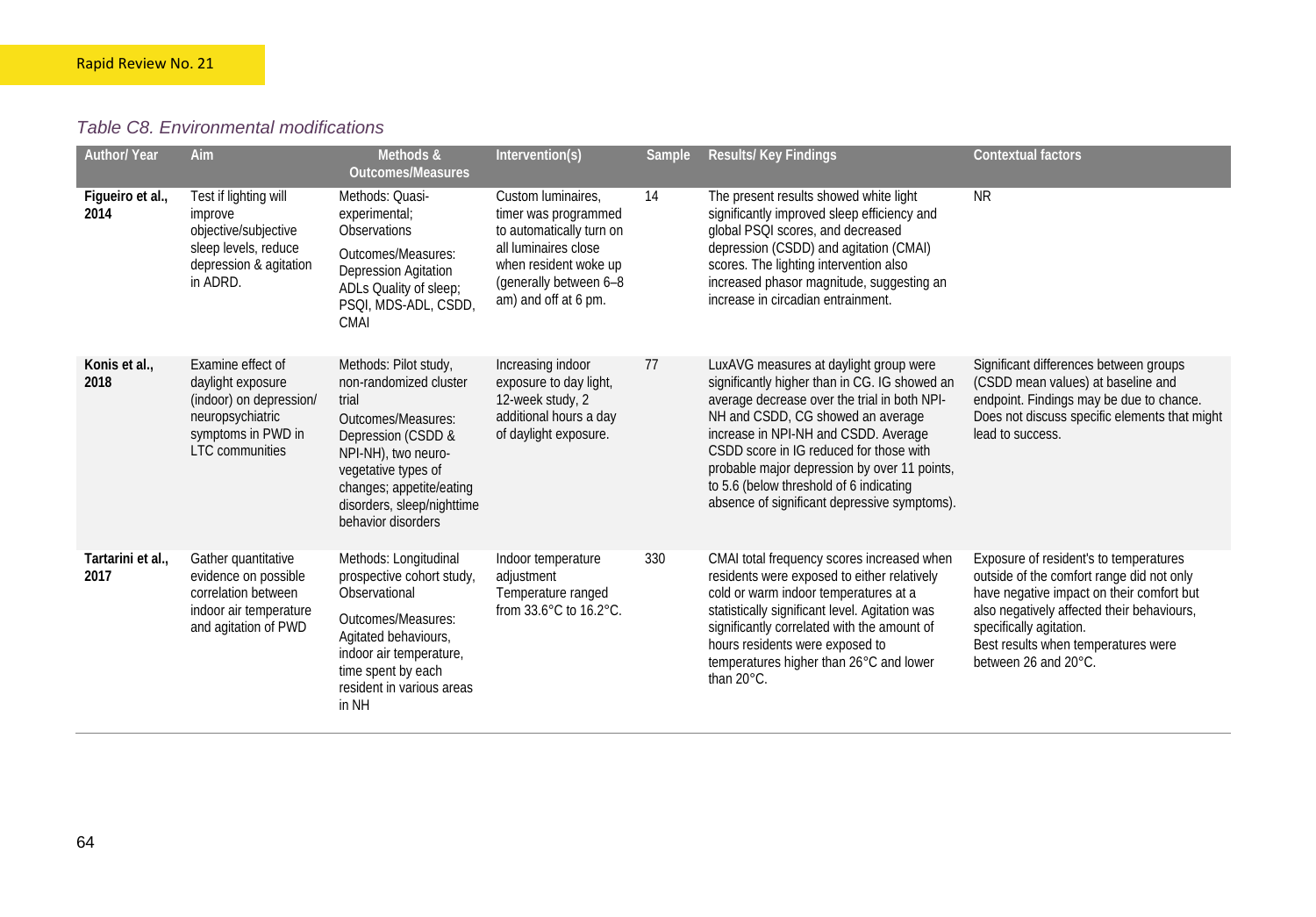# *Table C9. Nursing interventions*

| <b>Author/ Year</b>                    | Aim                                                                                                                       | Methods &<br><b>Outcomes/Measures</b>                                                                                                                                                   | Intervention(s)                                                                                                                                                                                                        | Sample | <b>Results/Key Findings</b>                                                                                                                                                                                                                                                                                                                                                                                                                      | <b>Contextual factors</b>                                                                                                                                                                                                                                                                                                                                                                                                                           |
|----------------------------------------|---------------------------------------------------------------------------------------------------------------------------|-----------------------------------------------------------------------------------------------------------------------------------------------------------------------------------------|------------------------------------------------------------------------------------------------------------------------------------------------------------------------------------------------------------------------|--------|--------------------------------------------------------------------------------------------------------------------------------------------------------------------------------------------------------------------------------------------------------------------------------------------------------------------------------------------------------------------------------------------------------------------------------------------------|-----------------------------------------------------------------------------------------------------------------------------------------------------------------------------------------------------------------------------------------------------------------------------------------------------------------------------------------------------------------------------------------------------------------------------------------------------|
| Appelhof et al,<br>2019                | Evaluate the effect of<br>multi-disciplinary<br>intervention for<br>management of NPS<br>with young-onset<br>dementia YOD | Methods: Cluster<br>RCT/stepped wedge<br>Outcomes/Measures:<br>Agitation, Aggression,<br>NPS, (apathy delusions,<br>irritability, etc.); CMAI,<br>NPI-NH                                | "Grip on NPS in<br>Institutionalized People<br>with YOD" NH staff<br>received an educational<br>program, structure the<br>process of detection,<br>analysis, treatment, and<br>evaluation of NPS.                      | 274    | No significant effects of the intervention on<br>physically aggressive behaviors, physically<br>nonaggressive behaviors, or verbally agitated<br>behaviors. After being more exposed to the<br>intervention for a longer period of time, it<br>became more effective in decreasing<br>delusions (potentially the result of multiple<br>testing).                                                                                                 | Reason for lack of symptom reduction may<br>be that they already developed some degree<br>of effective working methods for NPS<br>management in YOD before intervention.<br>Process evaluation showed some NH staff<br>had overlap between the intervention and<br>current working methods, rated some steps<br>of the interventions as irrelevant.                                                                                                 |
| de<br>Pooter-Stijnma<br>n et al., 2018 | Investigate effect of<br>caffeine reduction on<br>sleep and challenging<br>behavioural symptoms<br>in NH PWD              | Methods: Quasi-<br>experimental, pre/post<br>comparison<br>Outcomes/Measures:<br>Behavioural symptoms,<br>Sleep, Psychotropic<br>medication                                             | During the wash-out<br>period, caffeine intake<br>was gradually reduced<br>Post-intervention phase<br>participants took<br>caffeinated coffee in the<br>morning (6 am to 12 pm)<br>and decaf coffee (from<br>12 pm on) | 21     | The total sleep score significantly improved in<br>the post-intervention period, and increased<br>number of times quietly sleeping was scored.<br>Domain score for apathy in the afternoon &<br>evening significantly decreased post-<br>intervention. No pre-post change in other<br>behavioural domain scores or in average<br>number of times as-needed psychotropic<br>medication was given.                                                 | There were no adverse effects or comments<br>about the taste of the decaffeinated coffee,<br>which makes the introduction relatively<br>simple.                                                                                                                                                                                                                                                                                                     |
| Kromhout et<br>al., 2014               | Explore the relation<br>between caffeine and<br>behavioural symptoms<br>in a group of elderly<br><b>PWD</b>               | Methods: Observational<br>pilot study;<br>Questionnaires<br>Outcomes/Measures:<br>Sleep, apathy<br>aggression, depression,<br>anxiety, irritability, and<br>AMB; NPI-NH,<br>consumption | Reducing caffeine<br>consumption at different<br>time intervals- during a<br>96h observation period                                                                                                                    | 29     | Negative correlation between caffeine and<br>aberrant motor behavior and apathy, and<br>number of times participants got up at night<br>(when drank after 6 p.m.) 6 showed no<br>behavioural symptoms at all during<br>observation, 5 had behavioural symptoms at<br>least once a day. Irritability was the most<br>frequent ( $n=20$ ), then AMB ( $n=12$ ).<br>Aggression observed in 9 participants, 5 of<br>which had more than one episode. | Sleeping difficulties cannot be explained by<br>the stimulating effects of caffeine may be due<br>to diuretic effects of caffeine. Negative<br>correlation between apathy and caffeine<br>might be a result of coffee consumption, may<br>also imply that caffeine can be used as a<br>therapeutic measure. A possible mechanism<br>for the inverse correlation between caffeine,<br>apathy and AMB is through the<br>acetylcholinesterase pathway. |
| Erdman &<br>Schnepp 2014               | (1) Study how<br>Integrative Validation<br>Therapy (IVA) is<br>practiced in an LTCF;<br>(2) generate<br>hypotheses about  | Methods: Descriptive,<br>exploratory, Interviews<br>Outcomes/Measures:<br>(1) Attitude toward<br>PWD; (2) Perception of<br>skill involved in IVA; (3)                                   | <b>IVA Steps: 1. Perceive</b><br>feelings (e.g. Anxiety)<br>and motivation (e.g.<br>diligence). ((2) Validate<br>feelings and motivation<br>(3) Generalize feelings                                                    | 17     | Attitude: unconditional appreciation of and<br>respect for PWD; Skills: collection of<br>biographical data; Validation: validating<br>motivation, life themes and feelings;<br>Documentation: biography of each residents;<br>Outcomes: residents experience a sense of                                                                                                                                                                          | Specific characteristics which can exert an<br>important influence on the application of IVA;<br>the knowledge and skills of the employees,<br>an organizational culture of appreciation and<br>trust between management and employees, -<br>specialized dementia care units -- the                                                                                                                                                                 |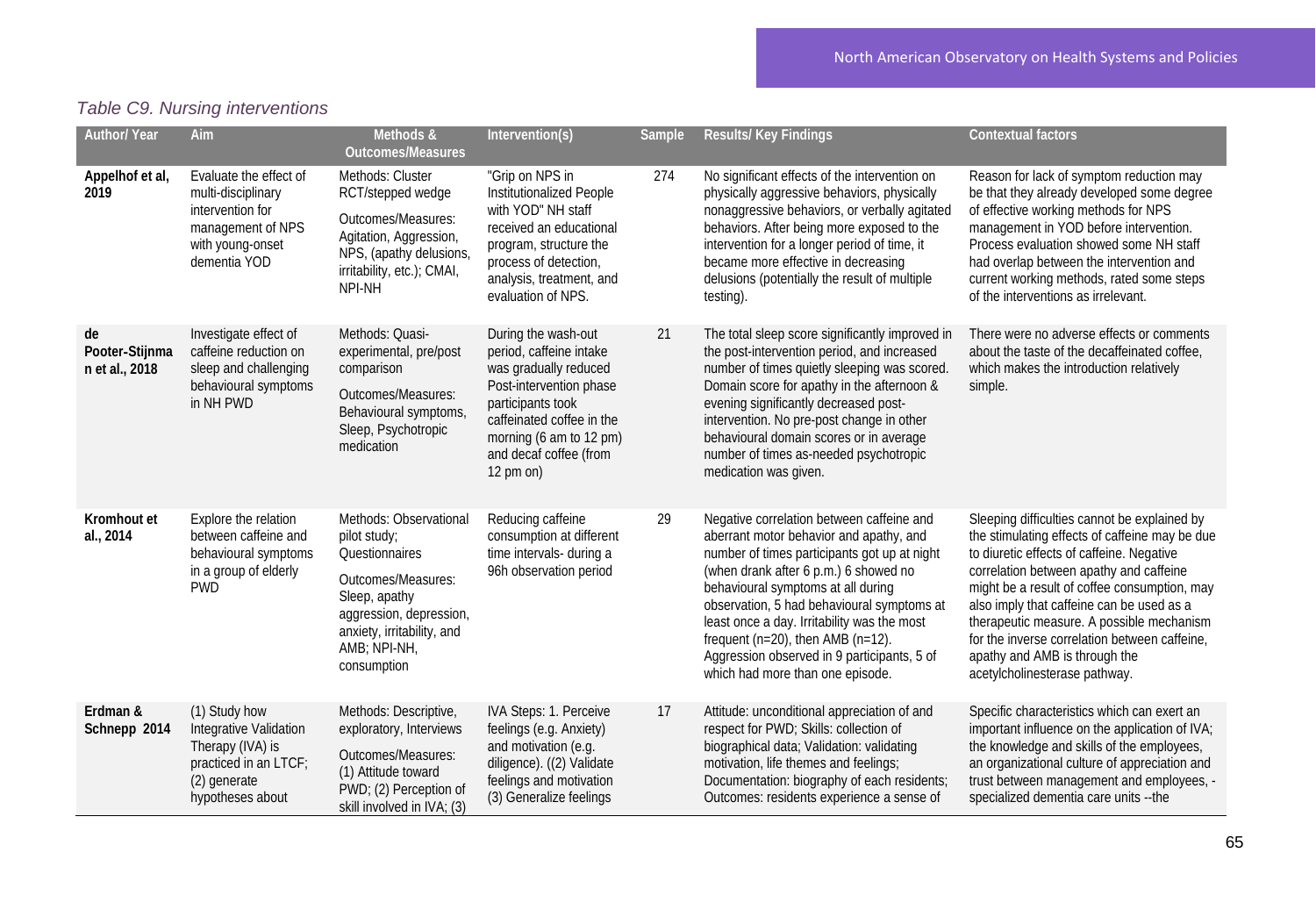|                          | effects of IVA on PWD<br>(3) explore if IVA is<br>accepted by<br>nurses/relatives of PWD                                              | Validation; (4)<br>Evaluation of IVA; (4)<br>Documentation; (5)<br>Outcomes                                                                                                                                         | and motivation (4)<br>Validate the person with<br>short sentences about<br>biographical themes.                                                                                                                                   |                                                     | trust, belonging, attachment and perception<br>of own identity.                                                                                                                                                                                                                                                                                                                                                                                                                                                                                    | inclusion of other interventions like music and<br>dance therapy, milieu therapy, --information<br>and support of the relatives.                                                                                                                                                                                                                                                                                                                                                                                                                                      |
|--------------------------|---------------------------------------------------------------------------------------------------------------------------------------|---------------------------------------------------------------------------------------------------------------------------------------------------------------------------------------------------------------------|-----------------------------------------------------------------------------------------------------------------------------------------------------------------------------------------------------------------------------------|-----------------------------------------------------|----------------------------------------------------------------------------------------------------------------------------------------------------------------------------------------------------------------------------------------------------------------------------------------------------------------------------------------------------------------------------------------------------------------------------------------------------------------------------------------------------------------------------------------------------|-----------------------------------------------------------------------------------------------------------------------------------------------------------------------------------------------------------------------------------------------------------------------------------------------------------------------------------------------------------------------------------------------------------------------------------------------------------------------------------------------------------------------------------------------------------------------|
| Folkerts et al.,<br>2018 | To test the feasibility<br>and potential effects of<br>cognitive stimulation in<br>persons with<br>Parkinson's disease<br>dementia.   | Methods: RCT<br>Outcomes/Measures:<br><b>Cognitive function NPS</b><br>ADLs QOL; CERAD,<br>NPI GSD CSDD, QOL<br>EQ-5D-5L. QUALIDEM                                                                                  | NEUROvitalis senseful is<br>offered to small groups<br>(3-5 persons) over a<br>period of 8 weeks, 2x<br>week for 60 minutes;<br>Exercises were adapted<br>to the typical cognitive<br>and psycho-motor profile<br>of PD patients. | 12                                                  | Findings indicate that CS is a safe therapy<br>option for patients with PDD and has possible<br>positive short-term effects on cognition and<br>neuropsychiatric symptoms for residents with<br>PDD in long-term care. Preliminary long-term<br>CS benefits were found at the six-week FU<br>for depressive symptoms, again with a strong<br>effect size.                                                                                                                                                                                          | The residents attended between 11 and 16<br>CS sessions. Nursing staff was very<br>interested in the study process and supported<br>its organization. The impression of the trainer<br>was that the residents were also pleased to<br>participate, and several individuals mentioned<br>that they enjoyed the CS sessions.                                                                                                                                                                                                                                            |
| Huang et al.,<br>2015    | Investigate the<br>immediate and long-<br>term (6 to 10 months)<br>effects of RT on<br>cognitive functions and<br>depressive symptoms | Methods: Meta-<br>Analysis<br>Outcomes/Measures:<br><b>Cognitive Function</b>                                                                                                                                       | Reminiscence therapy,<br>inducing a vocal or silent<br>recall of past activities,<br>events, and experiences<br>in the life of a person by<br>using tangible prompts.                                                             | 1325<br>participa<br>nts<br>across<br>12<br>studies | Reminiscence therapy had a small-size effect<br>on cognitive functions and a moderate size<br>effect on depressive symptoms in elderly<br>people with dementia.                                                                                                                                                                                                                                                                                                                                                                                    | One possible mechanism underlying<br>effectiveness of RT in improved CF is the<br>increased use of remote memory. Continuity<br>theory; elderly people maintain continuity by<br>recalling their past using familiar skills,<br>knowledge and strategies. Through this,<br>PWD can review/evaluate memories and thus<br>improve general cognitive functions.                                                                                                                                                                                                          |
| Karel et al.,<br>2016    | Describe the<br>implementation of the<br>program and evaluation<br>of clinical outcomes for<br>Veterans and staff<br>feedback.        | Methods: Observational<br>Pilot Study<br>Outcomes/Measures:<br>Measured behaviours<br>clustered into 6 types:<br>care refusal or<br>resistance, agitation,<br>aggression,<br>vocalization, wandering,<br>and other. | STAR-VA- an<br>interdisciplinary<br>behavioral approach for<br>managing challenging<br>dementia-related<br>behaviors in its<br><b>Community Living</b><br>Center.                                                                 | 71                                                  | Frequency/severity of target behaviors and<br>depression, anxiety, and agitation all<br>significantly decreased. Mean frequency<br>score, across all behaviours, reduced from<br>3.4 to 1.8 (45.4%). Mean severity score,<br>across all behaviours, reduced from 3.1 to<br>1.1 (63.8%). Highest (most positive) mean<br>scores amongst BCs and NCs were in<br>outcomes of Veteran Benefit and<br>compatibility of intervention with ongoing<br>cultural transformation efforts. Staff rated<br>both benefits and program feasible for<br>Veterans. | Broad consensus among BCs & NCs, most<br>successful intervention elements; are<br>attitude, enthusiasm about STAR-VA,<br>training, strong interpersonal skills, listening/<br>communication, team player empathy etc.<br>Nurse Champion role helped address the<br>need to promote buy-in and engagement of<br>care staff, health<br>professionals/administrators. Helped<br>understanding of Veteran exhibiting<br>distressed behavior, empowering the team to<br>adjust interpersonal/ environmental care<br>approaches to meet patients' needs and<br>preferences. |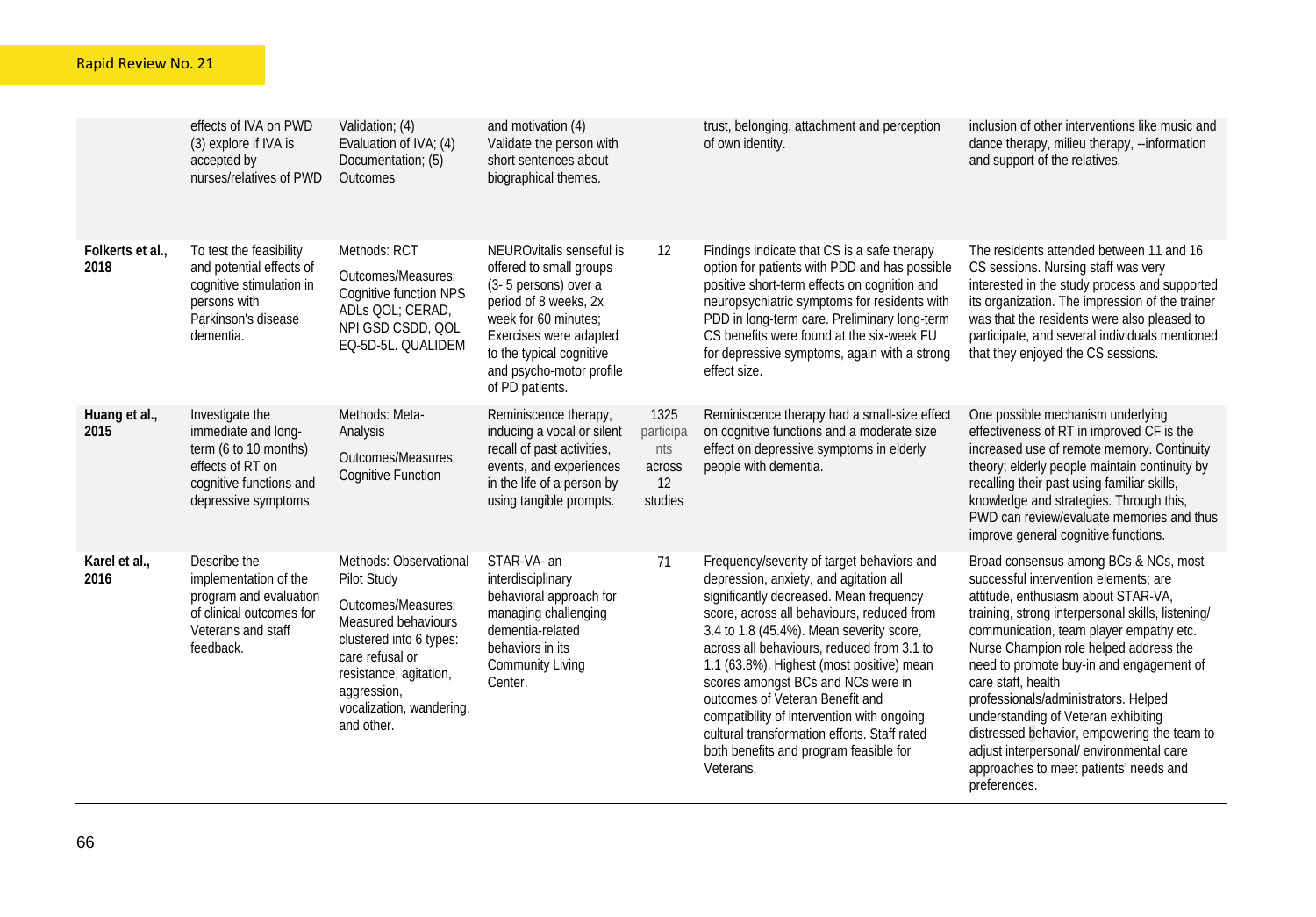| Kovach et al.,<br>2018 | Determine the feasibility<br>of mindfulness<br>interventions for older<br>adults in LTC setting<br>and examine<br>differences in outcomes<br>between<br>mindfulness/cognitive<br>activity | Methods: Cross-over<br>design of a pilot study,<br>experimental design<br>Outcomes/Measures:<br>Agitation (CMAI), affect<br>(OERS), stress (SC),<br>engagement ASDS,<br>sleep (Basic Motion<br>logger), discomfort<br>(DAT), communication<br>of need (CON-DAT) | Mindfulness intervention;<br>Present in the Now (PIN)<br>Intervention was used; 3<br>components; attentional<br>skill exercises.<br>compassion meditation,<br>and body awareness<br>activities. | 36 | Intervention feasible for continued practice in<br>cognitive impairment. Short-term changes in<br>agitation, discomfort, anger, and anxiety were<br>statistically significant. Agitation scores<br>decreased during and 20 minutes after PIN,<br>long term agitation did not change in PIN<br>condition but did in cognitive activity. No<br>changes at night in either the PIN or COG<br>groups for total sleep time, sleep efficiency,<br>WASO, sleep latency or fragmentation index.<br>Decreased their daytime sleep by an average<br>of 27 minutes. Discomfort scores decreased<br>in PIN group 193 points and increased by 19<br>points in COG. | Mindfulness found suggests that participants<br>may have either become more aware of<br>feelings of comfort; thus, were able to<br>physically relax, causing feelings of physical<br>discomfort to decrease; or had decreased<br>emotional reactivity to their discomfort. |
|------------------------|-------------------------------------------------------------------------------------------------------------------------------------------------------------------------------------------|-----------------------------------------------------------------------------------------------------------------------------------------------------------------------------------------------------------------------------------------------------------------|-------------------------------------------------------------------------------------------------------------------------------------------------------------------------------------------------|----|-------------------------------------------------------------------------------------------------------------------------------------------------------------------------------------------------------------------------------------------------------------------------------------------------------------------------------------------------------------------------------------------------------------------------------------------------------------------------------------------------------------------------------------------------------------------------------------------------------------------------------------------------------|----------------------------------------------------------------------------------------------------------------------------------------------------------------------------------------------------------------------------------------------------------------------------|
|------------------------|-------------------------------------------------------------------------------------------------------------------------------------------------------------------------------------------|-----------------------------------------------------------------------------------------------------------------------------------------------------------------------------------------------------------------------------------------------------------------|-------------------------------------------------------------------------------------------------------------------------------------------------------------------------------------------------|----|-------------------------------------------------------------------------------------------------------------------------------------------------------------------------------------------------------------------------------------------------------------------------------------------------------------------------------------------------------------------------------------------------------------------------------------------------------------------------------------------------------------------------------------------------------------------------------------------------------------------------------------------------------|----------------------------------------------------------------------------------------------------------------------------------------------------------------------------------------------------------------------------------------------------------------------------|